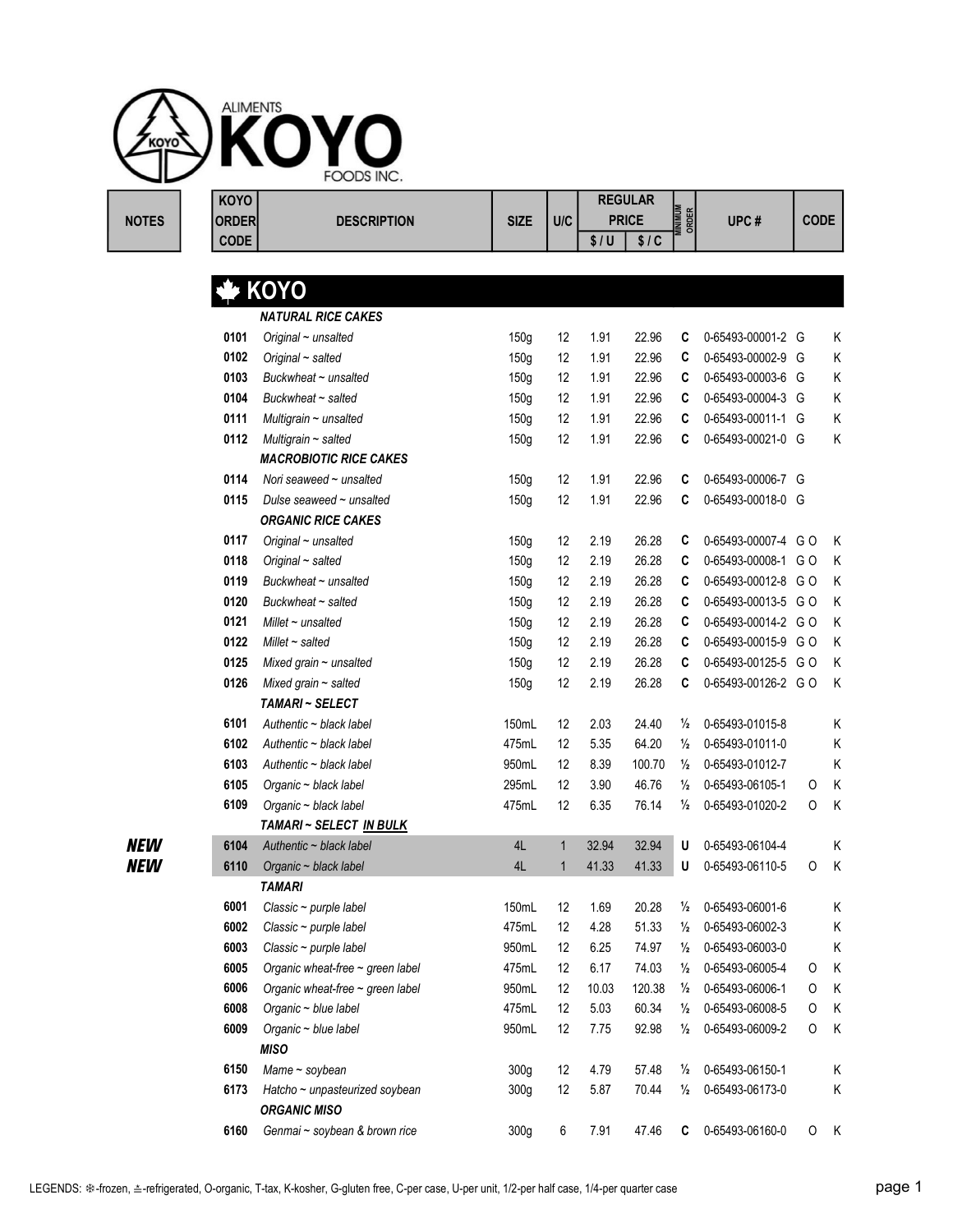| <b>KOYO</b>  |      |                                                               |                 |     |        | <b>REGULAR</b> |                           |                 |             |
|--------------|------|---------------------------------------------------------------|-----------------|-----|--------|----------------|---------------------------|-----------------|-------------|
| <b>ORDER</b> |      | <b>DESCRIPTION</b>                                            | <b>SIZE</b>     | U/C |        | <b>PRICE</b>   | ORDER<br><b>MINIMININ</b> | UPC#            | <b>CODE</b> |
| <b>CODE</b>  |      |                                                               |                 |     | \$/U   | \$1C           |                           |                 |             |
| 6161         |      | Shiro ~ soybean & white rice                                  | 300g            | 6   | 7.91   | 47.46          | C                         | 0-65493-06161-7 | 0<br>K      |
|              |      | <b>MITOKU ~ INSTANT MISO SOUP</b>                             |                 |     |        |                |                           |                 |             |
| 6193         |      | Red miso with wakame                                          | 40 <sub>g</sub> | 6   | 4.27   | 25.59          | C                         | 0-21009-11730-8 |             |
| 6194         |      | Mellow white with tofu                                        | 40 <sub>g</sub> | 6   | 4.56   | 27.33          | C                         | 0-21009-11728-5 |             |
|              |      | <b>DRIED SEAWEEDS</b>                                         |                 |     |        |                |                           |                 |             |
| 6256         |      | Arame                                                         | 50 <sub>g</sub> | 10  | 12.37  | 123.70         | $\frac{1}{2}$             | 0-65493-06252-2 | Κ           |
| 6272         |      | Wakame                                                        | 50 <sub>g</sub> | 10  | 9.56   | 95.60          | $\frac{1}{2}$             | 0-65493-06260-7 |             |
| 6276         |      | Kombu                                                         | 50 <sub>g</sub> | 10  | 6.97   | 69.70          | $\frac{1}{2}$             | 0-65493-06276-8 |             |
| 6296         |      | Kombu seaweed salad                                           | 12g             | 6   | 5.87   | 35.22          | C                         | 0-65493-06296-6 |             |
| 6260         |      | Nori ~ $10$ sheets                                            |                 | 6   | 5.76   | 34.56          | C                         | 0-65493-06272-0 |             |
| 6360         |      | Sushi nori $\sim$ 7 sheets                                    | 25g             |     |        |                |                           |                 |             |
|              |      | AGAR-AGAR                                                     | 15g             | 12  | 6.49   | 77.91          | $\frac{1}{2}$             | 0-65493-06360-4 |             |
| 6263         |      | Flakes                                                        |                 | 10  |        |                | $\frac{1}{2}$             | 0-65493-06263-8 |             |
| 6267         |      | Bars $\sim$ 2 bars                                            | 28g             |     | 8.04   | 80.40          |                           |                 |             |
|              |      |                                                               | 15g             | 10  | 6.25   | 62.50          | $\frac{1}{2}$             | 0-65493-06267-6 |             |
|              |      | <b>AGAR-AGAR IN BULK</b>                                      |                 |     |        |                |                           |                 |             |
|              | 6264 | Flakes                                                        | 910g            | 1   | 204.84 | 204.84         | U                         | N/A             |             |
|              |      | DRIED SEAWEEDS IN BULK                                        |                 |     |        |                |                           |                 |             |
| 6361         |      | Sushi nori ~ 50 sheets                                        | 190g            | 1   | 35.57  | 35.57          | U                         | 0-65493-06361-1 |             |
|              |      | <b>MITOKU ~ DRIED SEAWEEDS</b>                                |                 |     |        |                |                           |                 |             |
| 6285         |      | Kizami nori ~ fine cut nori                                   | 10 <sub>g</sub> | 10  | 5.30   | 53.00          | $\frac{1}{2}$             | 0-21009-13013-0 |             |
| 6287         |      | Sushi nori $\sim$ 7 roasted sheets                            | 17g             | 12  | 5.71   | 68.52          | $\frac{1}{2}$             | 0-21009-13022-2 |             |
| 6289         |      | Ao-nori flakes                                                | 20 <sub>g</sub> | 20  | 3.96   | 79.20          | $\frac{1}{2}$             | 0-21009-12910-3 |             |
| 6290         |      | Nori strips $\sim$ spicy                                      | 13.5g           | 10  | 4.80   | 48.00          | $\frac{1}{2}$             | 0-21009-13003-1 |             |
|              |      | MITOKU ~ DRIED SEAWEEDS IN BULK                               |                 |     |        |                |                           |                 |             |
| 6257         |      | Arame                                                         | 1Kg             | 1   | 134.28 | 134.28         | U                         | 0-21009-12301-9 | Κ           |
| 6279         |      | Kombu                                                         | 1Kg             | 1   | 75.67  | 75.67          | U                         | 0-21009-13511-1 | Κ           |
| 6294         |      | Sushi nori $\sim$ 50 roasted sheets<br><b>ORGANIC NOODLES</b> | 190g            | 1   | 32.04  | 32.04          | U                         | 0-21009-13017-8 |             |
| 6420         |      | Fine udon                                                     | 227g            | 12  | 3.82   | 45.80          | $\frac{1}{2}$             | 8-13551-00102-6 | 0           |
| 6421         |      | Round udon                                                    | 227g            | 12  | 3.82   | 45.80          | $\frac{1}{2}$             | 8-13551-00103-3 | 0           |
| 6423         |      | Soba                                                          | 227g            | 12  | 3.82   | 45.80          | $\frac{1}{2}$             | 8-13551-00110-1 | 0           |
| 6424         |      | Udon                                                          | 227g            | 12  | 3.82   | 45.80          | $\frac{1}{2}$             | 8-13551-00101-9 | O           |
|              |      | <b>ORGANIC RAMEN NOODLES</b>                                  |                 |     |        |                |                           |                 |             |
| 6430         |      | Mushroom ~ 89% organic                                        | 57g             | 12  | 1.25   | 14.94          | C                         | 0-65493-06430-4 | O           |
| 6431         |      | Seaweed ~ 89% organic                                         | 57g             | 12  | 1.25   | 14.94          | C                         | 0-65493-06431-1 | 0           |
| 6432         |      | Tofu and miso $\sim$ 89% organic                              | 57g             | 12  | 1.25   | 14.94          | C                         | 0-65493-06432-8 | O           |
| 6433         |      | Asian vegetables ~ 88% organic                                | 60g             | 12  | 1.25   | 14.94          | C                         | 0-65493-06433-5 | 0           |
| 6434         |      | Lemongrass ginger ~ 88% organic                               | 60g             | 12  | 1.25   | 14.94          | C                         | 0-65493-06434-2 | 0           |
| 6435         |      | Garlic pepper ~ 88% organic                                   | 60g             | 12  | 1.25   | 14.94          | C                         | 0-65493-06435-9 | 0           |
| 6436         |      | Soba ramen ~ 89% organic                                      | 60g             | 12  | 1.25   | 14.94          | C                         | 0-65493-06436-6 | 0           |
|              |      | <b>ORGANIC RAMEN NOODLES</b>                                  |                 |     |        |                |                           |                 |             |
|              |      | ~ REDUCED SODIUM                                              |                 |     |        |                |                           |                 |             |
|              | 6437 | Asian vegetables ~ 92% organic                                | 60g             | 12  | 1.25   | 14.94          | C                         | 0-65493-06437-3 | O           |

 $\overline{r}$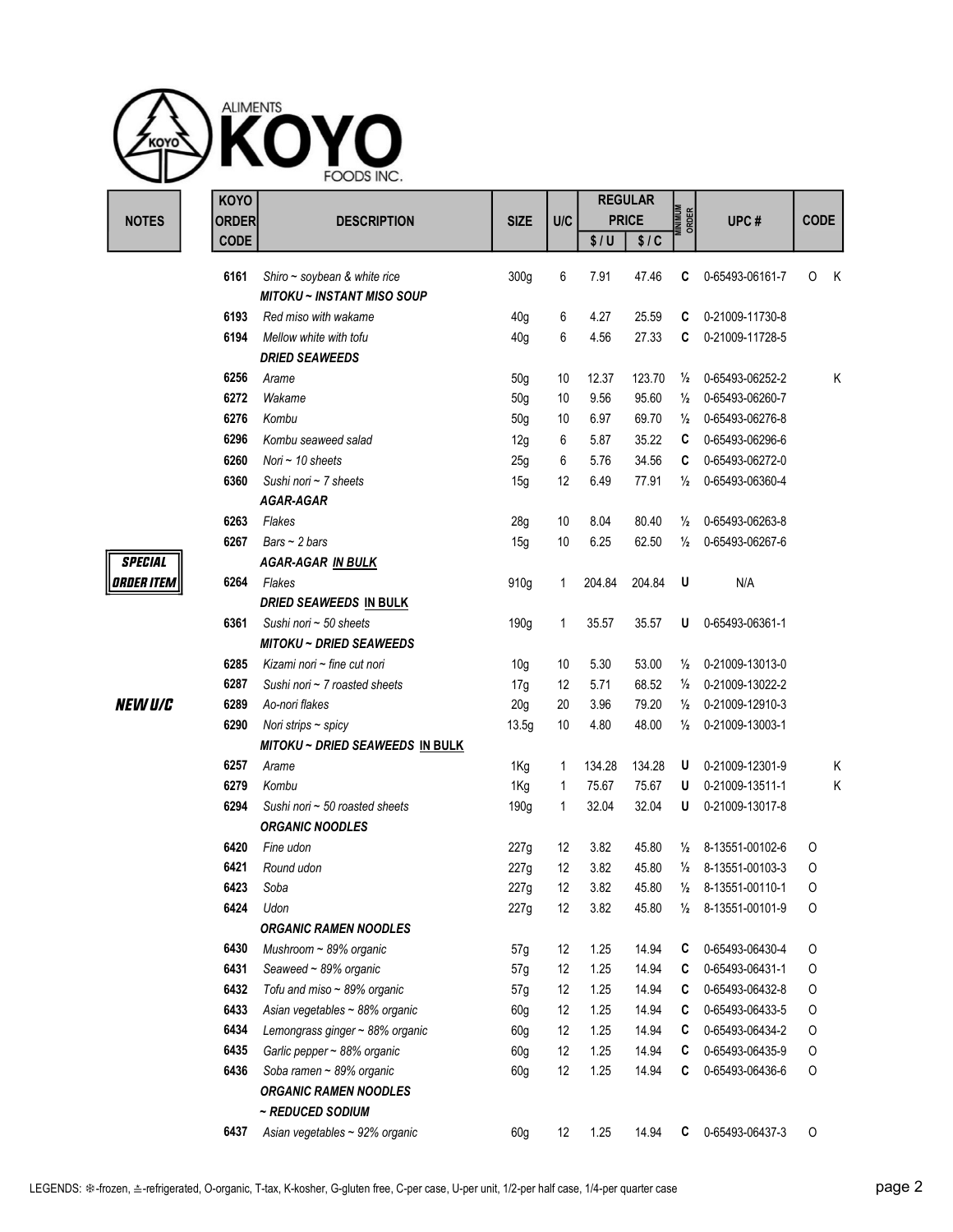| <b>KOYO</b>       | <b>ALIMENTS</b> | YO<br>FOODS INC.                                                |                  |     |        |                |                         |                 |             |   |
|-------------------|-----------------|-----------------------------------------------------------------|------------------|-----|--------|----------------|-------------------------|-----------------|-------------|---|
|                   | <b>KOYO</b>     |                                                                 |                  |     |        | <b>REGULAR</b> |                         |                 |             |   |
| <b>NOTES</b>      | <b>ORDER</b>    | <b>DESCRIPTION</b>                                              | <b>SIZE</b>      | U/C |        | <b>PRICE</b>   | <b>MINIMUM</b><br>ORDER | UPC#            | <b>CODE</b> |   |
|                   | <b>CODE</b>     |                                                                 |                  |     | \$/U   | \$1C           |                         |                 |             |   |
|                   | 6438            |                                                                 |                  | 12  | 1.25   | 14.94          | C                       | 0-65493-06438-0 | O           |   |
|                   | 6439            | Garlic pepper ~ 92% organic<br>Tofu and miso $\sim$ 92% organic | 60g<br>60g       | 12  | 1.25   | 14.94          | C                       | 0-65493-06439-7 | 0           |   |
|                   |                 | <b>MITOKU ~ ORGANIC TEAS</b>                                    |                  |     |        |                |                         |                 |             |   |
|                   | 6519            | Kukicha ~ roasted twig tea ~ loose leaf                         | 85g              | 12  | 4.85   | 58.20          | $\frac{1}{2}$           | 0-21009-14119-8 | 0           | K |
|                   | 6522            | Kukicha ~ roasted twig tea ~ 10 tea bags                        | 20 <sub>g</sub>  | 12  | 3.00   | 36.00          | $\frac{1}{2}$           | 0-21009-14120-4 | 0           | Κ |
|                   | 6530            | Sencha ~ green tea ~ 10 tea bags                                | 20 <sub>g</sub>  | 12  | 3.65   | 43.80          | $\frac{1}{2}$           | 0-21009-14204-1 | O           | Κ |
|                   | 6531            | Sencha ~ green tea ~ loose leaf                                 | 85g              | 12  | 8.39   | 100.68         | $\frac{1}{2}$           | 0-21009-14201-0 | O           | Κ |
|                   | 6540            | Hojicha ~ roasted leaf tea ~ 10 tea bags                        | 20 <sub>g</sub>  | 12  | 3.19   | 38.28          | $\frac{1}{2}$           | 0-21009-14308-6 | 0           | К |
|                   |                 | MITOKU ~ ORGANIC TEAS ~ IN BULK                                 |                  |     |        |                |                         |                 |             |   |
| <b>SPECIAL</b>    | 6521            | Kukicha ~ roasted twig tea ~ loose leaf                         | 1Kg              | 1   | 32.85  | 32.85          | U                       | 0-21009-14102-0 | 0           | K |
| <b>ORDER ITEM</b> | 6532            | Sencha ~ green tea ~ loose leaf                                 | 1Kg              | 1   | 64.44  | 64.44          | U                       | 0-21009-14202-7 | 0           | К |
|                   |                 | <b>PICKLES</b>                                                  |                  |     |        |                |                         |                 |             |   |
|                   | 6641            | Umeboshi ~ pickled plums                                        | 200 <sub>g</sub> | 12  | 11.93  | 143.18         | $\frac{1}{2}$           | 0-65493-06641-4 |             |   |
|                   | 6664            | Organic umeboshi ~ pickled plums                                | 100g             | 12  | 6.85   | 82.19          | $\frac{1}{2}$           | 0-65493-06664-3 | O           | K |
|                   | 6645            | Umeboshi ~ pickled plum paste                                   | 200 <sub>g</sub> | 12  | 8.49   | 101.83         | $\frac{1}{2}$           | 0-65493-06645-2 |             |   |
|                   | 6668            | Organic umeboshi ~ pickled plum paste                           | 200 <sub>g</sub> | 12  | 8.30   | 99.54          | $\frac{1}{2}$           | 0-65493-06668-1 | 0           |   |
|                   |                 | <b>MITOKU ~ PICKLES</b>                                         |                  |     |        |                |                         |                 |             |   |
|                   | 6651            | Daikon $\sim$ pickled white radish                              | 200 <sub>g</sub> | 12  | 6.40   | 76.80          | $\frac{1}{2}$           | 0-21009-27004-1 |             |   |
|                   | 6658            | Sushi ginger ~ lightly pickled ginger root                      | 50g              | 20  | 2.93   | 58.60          | $\frac{1}{4}$           | 0-21009-27007-2 |             |   |
|                   |                 | <b>MITOKU ~ PICKLES IN BULK</b>                                 |                  |     |        |                |                         |                 |             |   |
| <b>SPECIAL</b>    | 6643            | Umeboshi $\sim$ pickled plums                                   | 11Kg             | 1   | 525.82 | 525.82         | U                       | 0-21009-14713-8 |             |   |
| <b>ORDER ITEM</b> | 6647            | Umeboshi ~ pickled plum paste                                   | 12Kg             | 1   | 424.25 | 424.25         | U                       | N/A             |             | Κ |
|                   | 6665            | Organic umeboshi ~ pickled plums                                | 1Kg              | 1   | 57.84  | 57.84          | U                       | 0-21009-17907-8 | O           | Κ |
|                   |                 | <b>CONDIMENTS</b>                                               |                  |     |        |                |                         |                 |             |   |
|                   | 6773            | Mirin $\sim$ liquid seasoning                                   | 150mL            | 12  | 4.43   | 53.16          | $\frac{1}{2}$           | 0-65493-06773-2 |             | Κ |
|                   | 6774            | Mirin $\sim$ liquid seasoning                                   | 475mL            | 12  | 13.65  | 163.75         | $\frac{1}{2}$           | 0-65493-06774-9 |             | Κ |
|                   |                 | <b>MITOKU ~ CONDIMENTS</b>                                      |                  |     |        |                |                         |                 |             |   |
|                   | 6820            | Tekka ~ hatcho miso & dried vegetables                          | 80g              | 12  | 7.33   | 87.96          | $\frac{1}{2}$           | 0-21009-21005-4 |             |   |
|                   | 6840            | Wasabi powder ~ japanese horseradish                            | 25g              | 6   | 3.73   | 22.38          | C                       | 0-21009-22902-5 |             | Κ |
|                   |                 | <b>VINEGARS</b>                                                 |                  |     |        |                |                         |                 |             |   |
|                   | 6735            | Organic genmai-su ~ brown rice vinegar                          | 150mL            | 12  | 2.69   | 32.28          | $\frac{1}{2}$           | 0-65493-06735-0 | 0           | К |
|                   | 6736            | Organic genmai-su ~ brown rice vinegar                          | 475mL            | 12  | 7.02   | 84.24          | $\frac{1}{2}$           | 0-65493-06736-7 | O           | Κ |
|                   | 6785            | Ume-su $\sim$ plum vinegar                                      | 150mL            | 12  | 1.90   | 22.74          | $\frac{1}{2}$           | 0-65493-06785-5 |             | Κ |
|                   | 6786            | Ume-su $\sim$ plum vinegar                                      | 475mL            | 12  | 4.91   | 58.94          | $\frac{1}{2}$           | 0-65493-06786-2 |             | Κ |
| <b>SPECIAL</b>    |                 | MITOKU ~ VINEGAR IN BULK                                        |                  |     |        |                |                         |                 |             |   |
| <b>ORDER ITEM</b> | 6783            | Ume-su ~ plum vinegar                                           | 20L              | 1   | 133.77 | 133.77         | U                       | N/A             |             |   |
|                   |                 | OIL                                                             |                  |     |        |                |                         |                 |             |   |
|                   | 6751            | Toasted sesame oil                                              | 250mL            | 12  | 6.26   | 75.11          | $\frac{1}{2}$           | 0-65493-06751-0 |             |   |
|                   | 6752            | Toasted sesame oil                                              | 500mL            | 12  | 11.38  | 136.56         | $\frac{1}{2}$           | 0-65493-06752-7 |             |   |
| <b>SPECIAL</b>    |                 | OIL IN BULK                                                     |                  |     |        |                |                         |                 |             |   |
| ORDER ITEN        | 6753            | Toasted sesame oil                                              | 1.8L             | 1   | 35.84  | 35.84          | U                       | 0-21009-19102-5 |             |   |
|                   |                 | <b>SEA SALT</b>                                                 |                  |     |        |                |                         |                 |             |   |
|                   | 6811            | Amashio ~ japanese sea salt                                     | 250 <sub>g</sub> | 12  | 1.95   | 23.35          | $\frac{1}{2}$           | 0-65493-06811-1 |             |   |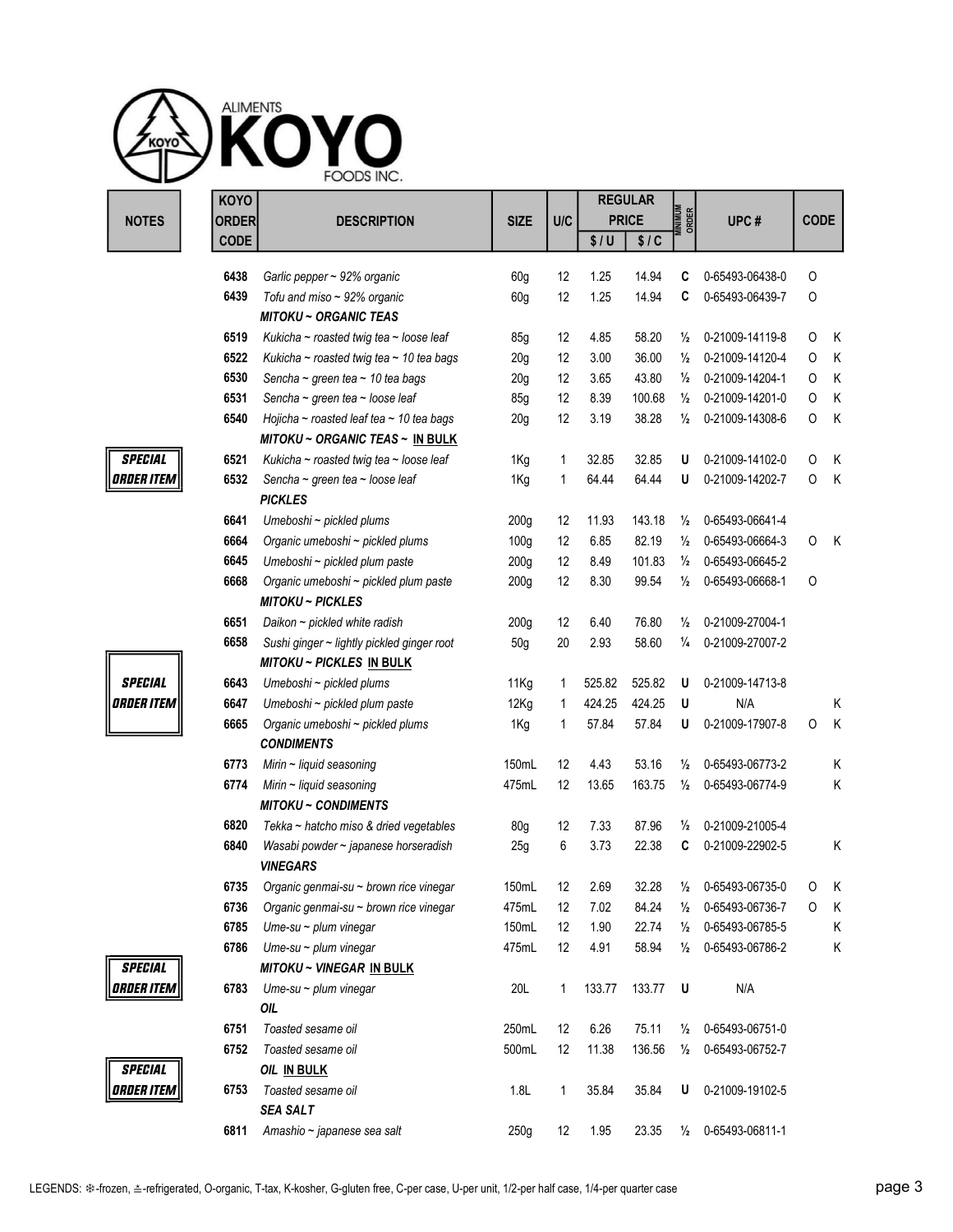|            |                       | <b>KOYO</b>                 |                                                          |                  |                              |              | <b>REGULAR</b><br><b>PRICE</b> | <b>MINIMUM</b><br>ORDER |                    |              |
|------------|-----------------------|-----------------------------|----------------------------------------------------------|------------------|------------------------------|--------------|--------------------------------|-------------------------|--------------------|--------------|
|            |                       | <b>ORDER</b><br><b>CODE</b> | <b>DESCRIPTION</b>                                       | <b>SIZE</b>      | U/C                          | \$/U         | \$1C                           |                         | UPC#               | <b>CODE</b>  |
|            |                       |                             |                                                          |                  |                              |              |                                |                         |                    |              |
|            |                       | 6812                        | Amashio ~ japanese sea salt                              | 500g             | 12                           | 3.51         | 42.09                          | $\frac{1}{2}$           | 0-65493-06812-8    |              |
|            |                       |                             | <b>SEA SALT IN BULK</b>                                  |                  |                              |              |                                |                         |                    |              |
|            |                       | 6814                        | Amashio ~ japanese sea salt                              | 20Kg             | 1                            | 124.91       | 124.91                         | U                       | N/A                |              |
|            |                       |                             | <b>MITOKU ~ ORGANIC KUZU</b>                             |                  |                              |              |                                |                         |                    |              |
|            |                       | 6920                        | Kuzu ~ wild japanese arrowroot                           | 100g             | 12                           | 8.22         | 98.64                          | $\frac{1}{2}$           | 0-21009-20003-1 GO | K            |
|            |                       |                             | MITOKU ~ KUZU IN BULK                                    |                  |                              |              |                                |                         |                    |              |
|            |                       | 6921                        | Kuzu ~ wild japanese arrowroot                           | 5Kg              | 1                            | 313.45       | 313.45                         | U                       | N/A                | G<br>Κ       |
|            |                       |                             | <b>MAGNESIUM CHLORIDE</b>                                |                  |                              |              |                                |                         |                    |              |
|            |                       | 7295                        | Magnesium chloride for tofu                              | 250 <sub>g</sub> | 1                            | 6.98         | 6.98                           | U                       | 0-65493-07295-8    | Τ            |
|            |                       |                             | <b>MAGNESIUM CHLORIDE IN BULK</b>                        |                  |                              |              |                                |                         |                    |              |
| ORDER ITEM |                       | 7296                        | Magnesium chloride for tofu                              | 20kg             | 1                            | 165.14       | 165.14                         | U                       | N/A                | $\mathsf T$  |
|            |                       |                             | <b>COOKWARE</b>                                          |                  |                              |              |                                |                         |                    |              |
|            |                       | 7525                        | Suribachi (earthenware mortar)                           | 15cm             | $\mathbf{1}$                 | 7.60         | 7.60                           | U                       | N/A                | T            |
|            |                       | 7526                        | Suribachi (earthenware mortar)                           | 17cm             | $\mathbf{1}$                 | 10.84        | 10.84                          | U                       | N/A                | T            |
|            |                       | 7531                        | Surikogi (wooden pestle) #6                              | 18cm             | 1                            | 4.84         | 4.84                           | U                       | 4571101-554021     | $\mathsf{T}$ |
|            |                       | 7532                        | Surikogi (wooden pestle) #8                              | 25cm             | 1                            | 4.64         | 4.64                           | U                       | 4571101-554038     | $\mathsf{T}$ |
|            |                       | 7561                        | Bamboo sushi mat                                         | 1 mat            | $\mathbf{1}$<br>$\mathbf{1}$ | 3.10<br>5.34 | 3.10<br>5.34                   | U<br>U                  | 0-65493-07561-4    | T<br>Τ       |
|            |                       | 7564                        | Tawashi (vegetable brush)<br><b>ORGANIC FRUIT SPREAD</b> | 1 brush          |                              |              |                                |                         | 4971871-101010     |              |
|            |                       | 6701                        | <b>Strawberries</b>                                      | 250ml            | 12                           | 4.04         | 48.50                          | $\frac{1}{2}$           | 0-65493-06701-5    | O            |
|            |                       | 6702                        | <b>Blueberries</b>                                       | 250ml            | 12                           | 4.51         | 54.12                          | $\frac{1}{2}$           | 0-65493-06702-2    | 0            |
|            |                       | 6703                        | Raspberries                                              | 250ml            | 12                           | 4.56         | 54.67                          | $\frac{1}{2}$           | 0-65493-06703-9    | 0            |
|            |                       | 6704                        | 4 fruits ~ straw / cran / rasp / blue-berries            | 250ml            | 12                           | 4.21         | 50.46                          | $\frac{1}{2}$           | 0-65493-06704-6    | 0            |
|            |                       |                             |                                                          |                  |                              |              |                                |                         |                    |              |
|            |                       |                             | <b>DOTS</b>                                              |                  |                              |              |                                |                         |                    |              |
|            |                       |                             | ORGANIC AÇAI DESSERTS                                    |                  |                              |              |                                |                         |                    |              |
|            | ₩                     | 7005                        | Sorbet                                                   | 473mL            | 8                            | 6.74         | 53.88                          | С                       | 8-98685-00109-8    | O            |
|            |                       |                             | <b>ORGANIC SMOOTHIE POUCH</b>                            |                  |                              |              |                                |                         |                    |              |
|            | ₩                     | 7007                        | Pure açai ~ unsweetened                                  | 4x100g           | 16                           | 6.77         | 108.24                         | $\frac{1}{2}$           | 8-98685-00112-8 GO | K            |
|            |                       |                             | <b>AMANO</b>                                             |                  |                              |              |                                |                         |                    |              |
|            |                       |                             |                                                          |                  |                              |              |                                |                         |                    |              |
|            |                       |                             | <b>ORGANIC UNPASTEURIZED MISO</b>                        |                  |                              |              |                                |                         |                    |              |
|            | $\stackrel{\star}{=}$ | 6220                        | Shiro miso (white)                                       | 400g             | 12                           | 4.72         | 56.61                          | $\frac{1}{2}$           | 0-67334-07001-7    | Κ<br>0       |
|            | ≛                     | 6221                        | Aka miso (red)                                           | 400g             | 12                           | 5.61         | 67.28                          | $\frac{1}{2}$           | 0-67334-07002-4    | Κ<br>0       |
|            | ≛                     | 6222                        | Genmai miso (brown rice)                                 | 400g             | 12                           | 5.61         | 67.28                          | $\frac{1}{2}$           | 0-67334-07003-1    | Κ<br>0       |
|            | ≛                     | 6223                        | Mugi miso (barley)                                       | 400g             | 12                           | 5.61         | 67.28                          | $\frac{1}{2}$           | 0-67334-07004-8    | O<br>Κ       |
|            |                       |                             | <b>AMYCO</b>                                             |                  |                              |              |                                |                         |                    |              |
|            |                       |                             | <b>DRIED MUSHROOMS</b>                                   |                  |                              |              |                                |                         |                    |              |
|            |                       | 5900                        | Morel                                                    | 20 <sub>g</sub>  | 6                            | 10.91        | 65.44                          | C                       | 6-28055-03516-9    |              |
|            |                       | 5902                        | King bolete (Porcini)                                    | 20 <sub>g</sub>  | 6                            | 5.81         | 34.87                          | C                       | 6-28055-03518-3    |              |
|            |                       | 5903                        | Oyster mushroom                                          | 20g              | 6                            | 3.68         | 22.06                          | C                       | 6-28055-03507-7    |              |
|            |                       | 5904                        | Shiitake                                                 | 20 <sub>g</sub>  | 6                            | 3.68         | 22.06                          | C                       | 6-28055-03508-4    |              |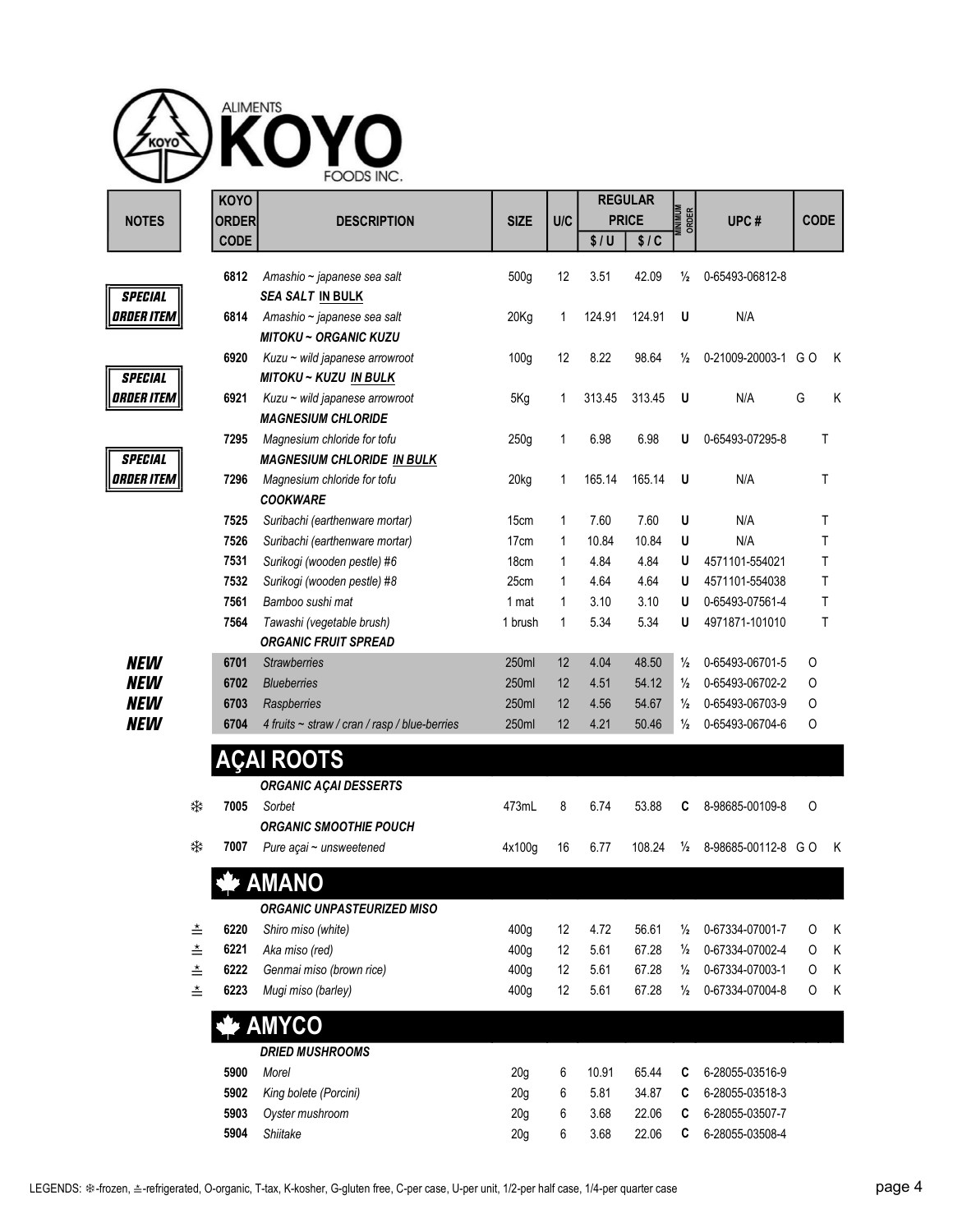|        | <b>KOYO</b>                 |                                                     |                                    |        |              | <b>REGULAR</b>       |                         |                                    |             |        |
|--------|-----------------------------|-----------------------------------------------------|------------------------------------|--------|--------------|----------------------|-------------------------|------------------------------------|-------------|--------|
|        | <b>ORDER</b><br><b>CODE</b> | <b>DESCRIPTION</b>                                  | <b>SIZE</b>                        | U/C    | \$/U         | <b>PRICE</b><br>\$1C | <b>MINIMUM</b><br>ORDER | UPC#                               | <b>CODE</b> |        |
|        |                             |                                                     |                                    |        |              |                      |                         |                                    |             |        |
|        | 5905                        | Forest mix                                          | 20 <sub>g</sub>                    | 6      | 5.06         | 30.33                | C                       | 6-28055-03515-2                    |             |        |
|        | 5906<br>5907                | <b>Black trumpet</b>                                | 20 <sub>g</sub>                    | 6      | 5.81         | 34.87                | C<br>C                  | 6-27843-14777-0                    |             |        |
|        | 5908                        | Chanterelles<br>Pine Mushroom (Matsutake)           | 20 <sub>g</sub><br>20 <sub>g</sub> | 6<br>6 | 5.81<br>5.81 | 34.87<br>34.87       | C                       | 6-27843-14774-9<br>6-27843-14772-5 |             |        |
|        |                             | <b>AMY'S KITCHEN</b>                                |                                    |        |              |                      |                         |                                    |             |        |
|        |                             | LASAGNA                                             |                                    |        |              |                      |                         |                                    |             |        |
| ₩      | 8705                        | Vegetable                                           | 269g                               | 12     | 5.03         | 60.35                | $\frac{1}{2}$           | 0-42272-90032-9                    | 0           | Κ      |
| ₩      | 8710                        | Vegetable $\sim$ gluten free & dairy free           | 255g                               | 12     | 5.03         | 60.35                | $\frac{1}{2}$           | 0-42272-90814-1 GO                 |             | Κ      |
|        |                             | <b>WHOLE MEAL ~ GLUTEN FREE</b>                     |                                    |        |              |                      |                         |                                    |             |        |
| ₩      | 8754                        | Cheese enchilada with beans & corn                  | 255g                               | 12     | 5.03         | 60.35                | $\frac{1}{2}$           | 0-42272-90057-2 GO                 |             | K      |
| ₩      | 8715                        | Veggie loaf ~ mashed potatoes & vegetables          | 284g                               | 12     | 5.03         | 60.35                | $\frac{1}{2}$           | 0-42272-90053-4 GO                 |             | Κ      |
|        |                             | <b>INDIAN MEALS ~ GLUTEN FREE</b>                   |                                    |        |              |                      |                         |                                    |             |        |
| ₩      | 8712                        | Palak paneer                                        | 283g                               | 12     | 5.03         | 60.35                | $\frac{1}{2}$           | 0-42272-90059-6 GO                 |             | Κ      |
| ₩      | 8714                        | Mattar paneer                                       | 284g                               | 12     | 5.03         | 60.35                | $\frac{1}{2}$           | 0-42272-90058-9 GO                 |             | Κ      |
| ₩      | 8716                        | Vegetable korma                                     | 269g                               | 12     | 5.03         | 60.35                | $\frac{1}{2}$           | 0-42272-90250-7 GO                 |             | Κ      |
|        |                             | <b>BOWLS ~ GLUTEN FREE</b>                          |                                    |        |              |                      |                         |                                    |             |        |
| ₩      | 8764                        | 3 cheese & kale bake bowl                           | 241g                               | 12     | 5.03         | 60.35                | $\frac{1}{2}$           | 0-42272-91056-4 GO                 |             | Κ      |
| ₩      | 8766                        | Mexican casserole bowl                              | 269g                               | 12     | 5.03         | 60.35                | $\frac{1}{2}$           | 0-42272-90163-0 GO                 |             | K      |
|        |                             | <b>BOWLS</b>                                        |                                    |        |              |                      |                         |                                    |             |        |
| ₩      | 8767                        | Spinach & ricotta cheese ravioli                    | 241g                               | 12     | 5.03         | 60.35                | $\frac{1}{2}$           | 0-42272-91129-5                    | 0           | Κ      |
|        |                             | <b>MACARONI &amp; CHEESE</b>                        |                                    |        |              |                      |                         |                                    |             |        |
| ₩      | 8703                        | With aged cheddar cheese                            | 255g                               | 12     | 3.43         | 41.14                | $\frac{1}{2}$           | 0-42272-90030-5                    | 0           | Κ      |
| ₩      | 8704                        | Rice mac & cheeze $\sim$ gluten free                | 255g                               | 12     | 3.89         | 46.65                | $\frac{1}{2}$           | 0-42272-90045-9                    | GO          | Κ      |
| ₩      | 8709                        | Rice macaroni & cheese ~ dairy free                 | 227g                               | 12     | 4.23         | 50.78                | $\frac{1}{2}$           | 0-42272-90043-5 GO                 |             | Κ      |
|        |                             | <b>PIZZAS</b>                                       |                                    |        |              |                      |                         |                                    |             |        |
| ₩      | 8722                        | Cheese pizza                                        | 369g                               | 8      | 7.92         | 63.38                | C                       | 0-42272-90101-2                    | 0           | Κ      |
| ₩      | 8723                        | Spinach pizza                                       | 397g                               | 8      | 7.92         | 63.38                | C                       | 0-42272-90102-9                    | O           | Κ<br>Κ |
| ₩<br>₩ | 8728<br>8730                | Margherita pizza<br>Supreme pizza $\sim$ dairy free | 369g<br>369g                       | 8<br>8 | 7.92<br>7.92 | 63.38<br>63.38       | C<br>C                  | 0-42272-90199-9<br>0-42272-91245-2 | 0<br>0      | Κ      |
|        |                             | <b>BURRITOS</b>                                     |                                    |        |              |                      |                         |                                    |             |        |
| ₩      | 8706                        | Bean & rice burrito                                 | 170g                               | 12     | 2.84         | 34.13                | C                       | 0-42272-90070-8                    | 0           | Κ      |
| ₩      | 8707                        | Bean rice & cheese burrito                          | 170g                               | 12     | 2.84         | 34.13                | C                       | 0-42272-90071-5                    | O           | Κ      |
| ₩      | 8745                        | Black bean burrito                                  | 170g                               | 12     | 2.84         | 34.13                | C                       | 0-42272-90073-9                    | O           | Κ      |
| ₩      | 8719                        | Vietnamese bahn mi burrito                          | 170g                               | 12     | 3.34         | 40.13                | C                       | 0-42272-91238-4                    | 0           | Κ      |
| ₩      | 8721                        | Greek spanakopita burrito                           | 170g                               | 12     | 3.34         | 40.13                | C                       | 0-42272-91237-7                    | 0           | Κ      |
|        |                             | <b>BURRITOS ~ GLUTEN FREE</b>                       |                                    |        |              |                      |                         |                                    |             |        |
| ₩      | 8747                        | Bean & cheese burrito                               | 156g                               | 12     | 3.34         | 40.13                | C                       | 0-42272-90353-5 GO                 |             | Κ      |
| ₩      | 8748                        | Bean & rice burrito (non dairy)                     | 156g                               | 12     | 3.34         | 40.13                | C                       | 0-42272-90352-8 GO                 |             | K      |
|        |                             | <b>WRAPS ~ GLUTEN FREE</b>                          |                                    |        |              |                      |                         |                                    |             |        |
|        |                             |                                                     |                                    |        |              |                      |                         |                                    |             |        |

ORG. CANNED SOUPS ~ GLUTEN FREE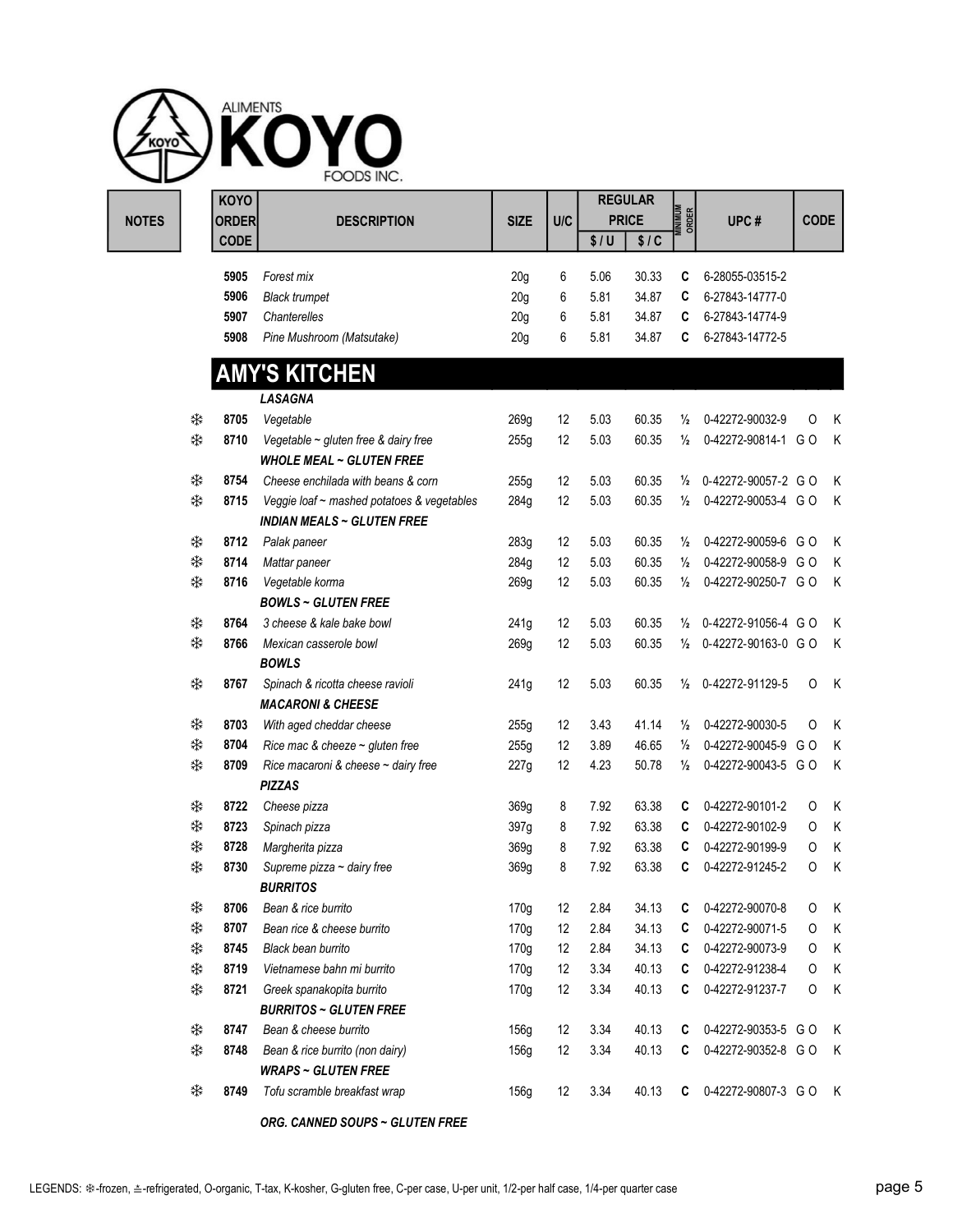

| <b>MINIMUM</b><br>ORDER<br><b>PRICE</b><br><b>CODE</b><br><b>ORDER</b><br><b>DESCRIPTION</b><br>U/C<br>UPC#<br><b>SIZE</b><br>\$1C<br><b>CODE</b><br>\$/U<br>42.68<br>5859<br>398mL<br>12<br>3.56<br>$\frac{1}{2}$<br>0-42272-90669-7 GO<br>Quinoa, kale & red lentil<br>5860<br>398mL<br>12<br>42.68<br>$\frac{1}{2}$<br>0-42272-90593-5 GO<br>3.56<br>Golden lentil dal<br>398mL<br>12<br>42.68<br>$\frac{1}{2}$<br>0-42272-90502-7 GO<br>5880<br>Lentil<br>3.56<br>12<br>0-42272-90535-5 GO<br>5890<br>Lentil vegetable<br>398mL<br>3.56<br>42.68<br>$\frac{1}{2}$<br>398mL<br>12<br>0-42272-90591-1 GO<br>5862<br>Hearty french country vegetable<br>3.56<br>42.68<br>1⁄2<br>5863<br>Chunky vegetable<br>398mL<br>12<br>42.68<br>$\frac{1}{2}$<br>0-42272-90540-9 GO<br>3.56<br>5864<br>398mL<br>12<br>3.56<br>42.68<br>$\frac{1}{2}$<br>0-42272-90547-8 GO<br>Fire roasted southwestern vegetable<br>0-42272-90536-2 GO<br>5870<br>398mL<br>12<br>42.68<br>$\frac{1}{2}$<br>Tomato bisque<br>3.56<br>398mL<br>12<br>42.68<br>0-42272-90501-0 GO<br>5884<br>Cream of tomato<br>3.56<br>$\frac{1}{2}$<br>12<br>5885<br>398mL<br>3.56<br>42.68<br>$\frac{1}{2}$<br>0-42272-90504-1 GO<br>Black bean vegetable<br>5886<br>Split pea<br>398mL<br>12<br>42.68<br>1⁄2<br>0-42272-90505-8 GO<br>3.56<br>5891<br>12<br>42.68<br>$\frac{1}{2}$<br>0-42272-90626-0 GO<br>Mushroom bisque with porcini<br>398mL<br>3.56<br>398mL<br>12<br>42.68<br>0-42272-90740-3 GO<br>5892<br>Carrot Ginger<br>3.56<br>$\frac{1}{2}$<br><b>ORG. CANNED SOUPS</b><br>No chicken noodle<br>398mL<br>12<br>3.56<br>42.68<br>0-42272-90503-4<br>5881<br>$\frac{1}{2}$<br>0<br>398mL<br>12<br>42.68<br>0-42272-90507-2<br>5882<br>3.56<br><b>Minestrone</b><br>1⁄2<br>0<br>398mL<br>5883<br>Cream of mushroom<br>12<br>42.68<br>$\frac{1}{2}$<br>0-42272-90506-5<br>3.56<br>0<br>0-42272-90508-9<br>5887<br>398mL<br>12<br>3.56<br>42.68<br>$\frac{1}{2}$<br>O<br>Vegetable barley<br>5888<br>12<br>$\frac{1}{2}$<br>0-42272-90514-0<br>398mL<br>42.68<br>Alphabet<br>3.56<br>0<br>398mL<br>12<br>42.68<br>$\frac{1}{2}$<br>0-42272-90534-8<br>5889<br>3.56<br>0<br><b>Butternut squash</b><br><b>ORG. CANNED SOUPS</b><br>~ LOWER IN SODIUM & GLUTEN FREE<br>12<br>3.56<br>42.68<br>5865<br>398mL<br>$\frac{1}{2}$<br>0-42272-90583-6 GO<br>Lentil<br>398mL<br>12<br>42.68<br>5866<br>3.56<br>$\frac{1}{2}$<br>0-42272-90585-0 GO<br>Minestrone<br>Lentil vegetable<br>398mL<br>12<br>42.68<br>$\frac{1}{2}$<br>0-42272-90582-9 GO<br>5868<br>3.56<br>12<br>42.68<br>0-42272-90586-7 GO<br>Tomato bisque<br>398mL<br>3.56<br>5867<br>$\frac{1}{2}$<br>398mL<br>12<br>5869<br>Split pea<br>3.56<br>42.68<br>$\frac{1}{2}$<br>0-42272-90584-3 GO<br>ORG. CHILI ~ GLUTEN FREE<br>5877<br>398mL<br>12<br>3.25<br>39.04<br>⅛<br>0-42272-90510-2 GO<br>Medium<br>0-42272-90511-9 GO<br>5878<br>398mL<br>12<br>39.04<br>$\frac{1}{2}$<br>Medium with vegetables<br>3.25<br>5879<br>398mL<br>12<br>3.25<br>39.04<br>$\frac{1}{2}$<br>0-42272-90512-6 GO<br>Spicy chili<br>ORG. BAKED BEANS ~ GLUTEN FREE<br>398mL<br>46.75<br>0-42272-90517-1 GO<br>5873<br>Vegetarian<br>$12 \overline{ }$<br>3.90<br>$\frac{1}{2}$<br>398mL<br><b>Traditional</b><br>12<br>46.75<br>$\frac{1}{2}$<br>0-42272-90550-8 GO<br>5874<br>3.90<br><b>Black beans</b><br>5875<br>398mL<br>12<br>0-42272-90551-5 GO<br>3.90<br>46.75<br>$\frac{1}{2}$<br>5876<br>With green chiles<br>398mL<br>$\frac{1}{2}$<br>0-42272-90552-2 GO<br>12<br>3.90<br>46.75<br><b>ATLANTIC MARICULTURE</b><br><b>ORGANIC SEAWEED</b><br>6301<br>78.23<br>0-67835-77405-6<br>Dulse<br>40 <sub>g</sub><br>12<br>6.52<br>$\frac{1}{2}$<br>0<br>6302<br>Roasted seaweed flakes<br>40 <sub>g</sub><br>9<br>41.12<br>0-67835-77406-3<br>4.57<br>С<br>0<br><b>BENTILIA</b> |              | <b>KOYO</b> |  |  | <b>REGULAR</b> |  |   |
|--------------------------------------------------------------------------------------------------------------------------------------------------------------------------------------------------------------------------------------------------------------------------------------------------------------------------------------------------------------------------------------------------------------------------------------------------------------------------------------------------------------------------------------------------------------------------------------------------------------------------------------------------------------------------------------------------------------------------------------------------------------------------------------------------------------------------------------------------------------------------------------------------------------------------------------------------------------------------------------------------------------------------------------------------------------------------------------------------------------------------------------------------------------------------------------------------------------------------------------------------------------------------------------------------------------------------------------------------------------------------------------------------------------------------------------------------------------------------------------------------------------------------------------------------------------------------------------------------------------------------------------------------------------------------------------------------------------------------------------------------------------------------------------------------------------------------------------------------------------------------------------------------------------------------------------------------------------------------------------------------------------------------------------------------------------------------------------------------------------------------------------------------------------------------------------------------------------------------------------------------------------------------------------------------------------------------------------------------------------------------------------------------------------------------------------------------------------------------------------------------------------------------------------------------------------------------------------------------------------------------------------------------------------------------------------------------------------------------------------------------------------------------------------------------------------------------------------------------------------------------------------------------------------------------------------------------------------------------------------------------------------------------------------------------------------------------------------------------------------------------------------------------------------------------------------------------------------------------------------------------------------------------------------------------------------------------------------------------------------------------------------------------------------------------------------------------------------------------------------------------------------------------------------------------------------------------------------------------------------------------------------------------------------------------------------------------------------------------------------------------------------------------------------------|--------------|-------------|--|--|----------------|--|---|
|                                                                                                                                                                                                                                                                                                                                                                                                                                                                                                                                                                                                                                                                                                                                                                                                                                                                                                                                                                                                                                                                                                                                                                                                                                                                                                                                                                                                                                                                                                                                                                                                                                                                                                                                                                                                                                                                                                                                                                                                                                                                                                                                                                                                                                                                                                                                                                                                                                                                                                                                                                                                                                                                                                                                                                                                                                                                                                                                                                                                                                                                                                                                                                                                                                                                                                                                                                                                                                                                                                                                                                                                                                                                                                                                                                                            | <b>NOTES</b> |             |  |  |                |  |   |
| K                                                                                                                                                                                                                                                                                                                                                                                                                                                                                                                                                                                                                                                                                                                                                                                                                                                                                                                                                                                                                                                                                                                                                                                                                                                                                                                                                                                                                                                                                                                                                                                                                                                                                                                                                                                                                                                                                                                                                                                                                                                                                                                                                                                                                                                                                                                                                                                                                                                                                                                                                                                                                                                                                                                                                                                                                                                                                                                                                                                                                                                                                                                                                                                                                                                                                                                                                                                                                                                                                                                                                                                                                                                                                                                                                                                          |              |             |  |  |                |  |   |
| K                                                                                                                                                                                                                                                                                                                                                                                                                                                                                                                                                                                                                                                                                                                                                                                                                                                                                                                                                                                                                                                                                                                                                                                                                                                                                                                                                                                                                                                                                                                                                                                                                                                                                                                                                                                                                                                                                                                                                                                                                                                                                                                                                                                                                                                                                                                                                                                                                                                                                                                                                                                                                                                                                                                                                                                                                                                                                                                                                                                                                                                                                                                                                                                                                                                                                                                                                                                                                                                                                                                                                                                                                                                                                                                                                                                          |              |             |  |  |                |  |   |
| K<br>K                                                                                                                                                                                                                                                                                                                                                                                                                                                                                                                                                                                                                                                                                                                                                                                                                                                                                                                                                                                                                                                                                                                                                                                                                                                                                                                                                                                                                                                                                                                                                                                                                                                                                                                                                                                                                                                                                                                                                                                                                                                                                                                                                                                                                                                                                                                                                                                                                                                                                                                                                                                                                                                                                                                                                                                                                                                                                                                                                                                                                                                                                                                                                                                                                                                                                                                                                                                                                                                                                                                                                                                                                                                                                                                                                                                     |              |             |  |  |                |  |   |
|                                                                                                                                                                                                                                                                                                                                                                                                                                                                                                                                                                                                                                                                                                                                                                                                                                                                                                                                                                                                                                                                                                                                                                                                                                                                                                                                                                                                                                                                                                                                                                                                                                                                                                                                                                                                                                                                                                                                                                                                                                                                                                                                                                                                                                                                                                                                                                                                                                                                                                                                                                                                                                                                                                                                                                                                                                                                                                                                                                                                                                                                                                                                                                                                                                                                                                                                                                                                                                                                                                                                                                                                                                                                                                                                                                                            |              |             |  |  |                |  |   |
|                                                                                                                                                                                                                                                                                                                                                                                                                                                                                                                                                                                                                                                                                                                                                                                                                                                                                                                                                                                                                                                                                                                                                                                                                                                                                                                                                                                                                                                                                                                                                                                                                                                                                                                                                                                                                                                                                                                                                                                                                                                                                                                                                                                                                                                                                                                                                                                                                                                                                                                                                                                                                                                                                                                                                                                                                                                                                                                                                                                                                                                                                                                                                                                                                                                                                                                                                                                                                                                                                                                                                                                                                                                                                                                                                                                            |              |             |  |  |                |  |   |
|                                                                                                                                                                                                                                                                                                                                                                                                                                                                                                                                                                                                                                                                                                                                                                                                                                                                                                                                                                                                                                                                                                                                                                                                                                                                                                                                                                                                                                                                                                                                                                                                                                                                                                                                                                                                                                                                                                                                                                                                                                                                                                                                                                                                                                                                                                                                                                                                                                                                                                                                                                                                                                                                                                                                                                                                                                                                                                                                                                                                                                                                                                                                                                                                                                                                                                                                                                                                                                                                                                                                                                                                                                                                                                                                                                                            |              |             |  |  |                |  |   |
|                                                                                                                                                                                                                                                                                                                                                                                                                                                                                                                                                                                                                                                                                                                                                                                                                                                                                                                                                                                                                                                                                                                                                                                                                                                                                                                                                                                                                                                                                                                                                                                                                                                                                                                                                                                                                                                                                                                                                                                                                                                                                                                                                                                                                                                                                                                                                                                                                                                                                                                                                                                                                                                                                                                                                                                                                                                                                                                                                                                                                                                                                                                                                                                                                                                                                                                                                                                                                                                                                                                                                                                                                                                                                                                                                                                            |              |             |  |  |                |  | Κ |
|                                                                                                                                                                                                                                                                                                                                                                                                                                                                                                                                                                                                                                                                                                                                                                                                                                                                                                                                                                                                                                                                                                                                                                                                                                                                                                                                                                                                                                                                                                                                                                                                                                                                                                                                                                                                                                                                                                                                                                                                                                                                                                                                                                                                                                                                                                                                                                                                                                                                                                                                                                                                                                                                                                                                                                                                                                                                                                                                                                                                                                                                                                                                                                                                                                                                                                                                                                                                                                                                                                                                                                                                                                                                                                                                                                                            |              |             |  |  |                |  | K |
|                                                                                                                                                                                                                                                                                                                                                                                                                                                                                                                                                                                                                                                                                                                                                                                                                                                                                                                                                                                                                                                                                                                                                                                                                                                                                                                                                                                                                                                                                                                                                                                                                                                                                                                                                                                                                                                                                                                                                                                                                                                                                                                                                                                                                                                                                                                                                                                                                                                                                                                                                                                                                                                                                                                                                                                                                                                                                                                                                                                                                                                                                                                                                                                                                                                                                                                                                                                                                                                                                                                                                                                                                                                                                                                                                                                            |              |             |  |  |                |  | K |
|                                                                                                                                                                                                                                                                                                                                                                                                                                                                                                                                                                                                                                                                                                                                                                                                                                                                                                                                                                                                                                                                                                                                                                                                                                                                                                                                                                                                                                                                                                                                                                                                                                                                                                                                                                                                                                                                                                                                                                                                                                                                                                                                                                                                                                                                                                                                                                                                                                                                                                                                                                                                                                                                                                                                                                                                                                                                                                                                                                                                                                                                                                                                                                                                                                                                                                                                                                                                                                                                                                                                                                                                                                                                                                                                                                                            |              |             |  |  |                |  | K |
|                                                                                                                                                                                                                                                                                                                                                                                                                                                                                                                                                                                                                                                                                                                                                                                                                                                                                                                                                                                                                                                                                                                                                                                                                                                                                                                                                                                                                                                                                                                                                                                                                                                                                                                                                                                                                                                                                                                                                                                                                                                                                                                                                                                                                                                                                                                                                                                                                                                                                                                                                                                                                                                                                                                                                                                                                                                                                                                                                                                                                                                                                                                                                                                                                                                                                                                                                                                                                                                                                                                                                                                                                                                                                                                                                                                            |              |             |  |  |                |  | K |
|                                                                                                                                                                                                                                                                                                                                                                                                                                                                                                                                                                                                                                                                                                                                                                                                                                                                                                                                                                                                                                                                                                                                                                                                                                                                                                                                                                                                                                                                                                                                                                                                                                                                                                                                                                                                                                                                                                                                                                                                                                                                                                                                                                                                                                                                                                                                                                                                                                                                                                                                                                                                                                                                                                                                                                                                                                                                                                                                                                                                                                                                                                                                                                                                                                                                                                                                                                                                                                                                                                                                                                                                                                                                                                                                                                                            |              |             |  |  |                |  | Κ |
|                                                                                                                                                                                                                                                                                                                                                                                                                                                                                                                                                                                                                                                                                                                                                                                                                                                                                                                                                                                                                                                                                                                                                                                                                                                                                                                                                                                                                                                                                                                                                                                                                                                                                                                                                                                                                                                                                                                                                                                                                                                                                                                                                                                                                                                                                                                                                                                                                                                                                                                                                                                                                                                                                                                                                                                                                                                                                                                                                                                                                                                                                                                                                                                                                                                                                                                                                                                                                                                                                                                                                                                                                                                                                                                                                                                            |              |             |  |  |                |  | Κ |
|                                                                                                                                                                                                                                                                                                                                                                                                                                                                                                                                                                                                                                                                                                                                                                                                                                                                                                                                                                                                                                                                                                                                                                                                                                                                                                                                                                                                                                                                                                                                                                                                                                                                                                                                                                                                                                                                                                                                                                                                                                                                                                                                                                                                                                                                                                                                                                                                                                                                                                                                                                                                                                                                                                                                                                                                                                                                                                                                                                                                                                                                                                                                                                                                                                                                                                                                                                                                                                                                                                                                                                                                                                                                                                                                                                                            |              |             |  |  |                |  | K |
|                                                                                                                                                                                                                                                                                                                                                                                                                                                                                                                                                                                                                                                                                                                                                                                                                                                                                                                                                                                                                                                                                                                                                                                                                                                                                                                                                                                                                                                                                                                                                                                                                                                                                                                                                                                                                                                                                                                                                                                                                                                                                                                                                                                                                                                                                                                                                                                                                                                                                                                                                                                                                                                                                                                                                                                                                                                                                                                                                                                                                                                                                                                                                                                                                                                                                                                                                                                                                                                                                                                                                                                                                                                                                                                                                                                            |              |             |  |  |                |  | K |
|                                                                                                                                                                                                                                                                                                                                                                                                                                                                                                                                                                                                                                                                                                                                                                                                                                                                                                                                                                                                                                                                                                                                                                                                                                                                                                                                                                                                                                                                                                                                                                                                                                                                                                                                                                                                                                                                                                                                                                                                                                                                                                                                                                                                                                                                                                                                                                                                                                                                                                                                                                                                                                                                                                                                                                                                                                                                                                                                                                                                                                                                                                                                                                                                                                                                                                                                                                                                                                                                                                                                                                                                                                                                                                                                                                                            |              |             |  |  |                |  |   |
|                                                                                                                                                                                                                                                                                                                                                                                                                                                                                                                                                                                                                                                                                                                                                                                                                                                                                                                                                                                                                                                                                                                                                                                                                                                                                                                                                                                                                                                                                                                                                                                                                                                                                                                                                                                                                                                                                                                                                                                                                                                                                                                                                                                                                                                                                                                                                                                                                                                                                                                                                                                                                                                                                                                                                                                                                                                                                                                                                                                                                                                                                                                                                                                                                                                                                                                                                                                                                                                                                                                                                                                                                                                                                                                                                                                            |              |             |  |  |                |  | K |
|                                                                                                                                                                                                                                                                                                                                                                                                                                                                                                                                                                                                                                                                                                                                                                                                                                                                                                                                                                                                                                                                                                                                                                                                                                                                                                                                                                                                                                                                                                                                                                                                                                                                                                                                                                                                                                                                                                                                                                                                                                                                                                                                                                                                                                                                                                                                                                                                                                                                                                                                                                                                                                                                                                                                                                                                                                                                                                                                                                                                                                                                                                                                                                                                                                                                                                                                                                                                                                                                                                                                                                                                                                                                                                                                                                                            |              |             |  |  |                |  | Κ |
|                                                                                                                                                                                                                                                                                                                                                                                                                                                                                                                                                                                                                                                                                                                                                                                                                                                                                                                                                                                                                                                                                                                                                                                                                                                                                                                                                                                                                                                                                                                                                                                                                                                                                                                                                                                                                                                                                                                                                                                                                                                                                                                                                                                                                                                                                                                                                                                                                                                                                                                                                                                                                                                                                                                                                                                                                                                                                                                                                                                                                                                                                                                                                                                                                                                                                                                                                                                                                                                                                                                                                                                                                                                                                                                                                                                            |              |             |  |  |                |  | Κ |
|                                                                                                                                                                                                                                                                                                                                                                                                                                                                                                                                                                                                                                                                                                                                                                                                                                                                                                                                                                                                                                                                                                                                                                                                                                                                                                                                                                                                                                                                                                                                                                                                                                                                                                                                                                                                                                                                                                                                                                                                                                                                                                                                                                                                                                                                                                                                                                                                                                                                                                                                                                                                                                                                                                                                                                                                                                                                                                                                                                                                                                                                                                                                                                                                                                                                                                                                                                                                                                                                                                                                                                                                                                                                                                                                                                                            |              |             |  |  |                |  | Κ |
|                                                                                                                                                                                                                                                                                                                                                                                                                                                                                                                                                                                                                                                                                                                                                                                                                                                                                                                                                                                                                                                                                                                                                                                                                                                                                                                                                                                                                                                                                                                                                                                                                                                                                                                                                                                                                                                                                                                                                                                                                                                                                                                                                                                                                                                                                                                                                                                                                                                                                                                                                                                                                                                                                                                                                                                                                                                                                                                                                                                                                                                                                                                                                                                                                                                                                                                                                                                                                                                                                                                                                                                                                                                                                                                                                                                            |              |             |  |  |                |  | K |
|                                                                                                                                                                                                                                                                                                                                                                                                                                                                                                                                                                                                                                                                                                                                                                                                                                                                                                                                                                                                                                                                                                                                                                                                                                                                                                                                                                                                                                                                                                                                                                                                                                                                                                                                                                                                                                                                                                                                                                                                                                                                                                                                                                                                                                                                                                                                                                                                                                                                                                                                                                                                                                                                                                                                                                                                                                                                                                                                                                                                                                                                                                                                                                                                                                                                                                                                                                                                                                                                                                                                                                                                                                                                                                                                                                                            |              |             |  |  |                |  | Κ |
|                                                                                                                                                                                                                                                                                                                                                                                                                                                                                                                                                                                                                                                                                                                                                                                                                                                                                                                                                                                                                                                                                                                                                                                                                                                                                                                                                                                                                                                                                                                                                                                                                                                                                                                                                                                                                                                                                                                                                                                                                                                                                                                                                                                                                                                                                                                                                                                                                                                                                                                                                                                                                                                                                                                                                                                                                                                                                                                                                                                                                                                                                                                                                                                                                                                                                                                                                                                                                                                                                                                                                                                                                                                                                                                                                                                            |              |             |  |  |                |  |   |
|                                                                                                                                                                                                                                                                                                                                                                                                                                                                                                                                                                                                                                                                                                                                                                                                                                                                                                                                                                                                                                                                                                                                                                                                                                                                                                                                                                                                                                                                                                                                                                                                                                                                                                                                                                                                                                                                                                                                                                                                                                                                                                                                                                                                                                                                                                                                                                                                                                                                                                                                                                                                                                                                                                                                                                                                                                                                                                                                                                                                                                                                                                                                                                                                                                                                                                                                                                                                                                                                                                                                                                                                                                                                                                                                                                                            |              |             |  |  |                |  |   |
|                                                                                                                                                                                                                                                                                                                                                                                                                                                                                                                                                                                                                                                                                                                                                                                                                                                                                                                                                                                                                                                                                                                                                                                                                                                                                                                                                                                                                                                                                                                                                                                                                                                                                                                                                                                                                                                                                                                                                                                                                                                                                                                                                                                                                                                                                                                                                                                                                                                                                                                                                                                                                                                                                                                                                                                                                                                                                                                                                                                                                                                                                                                                                                                                                                                                                                                                                                                                                                                                                                                                                                                                                                                                                                                                                                                            |              |             |  |  |                |  | K |
|                                                                                                                                                                                                                                                                                                                                                                                                                                                                                                                                                                                                                                                                                                                                                                                                                                                                                                                                                                                                                                                                                                                                                                                                                                                                                                                                                                                                                                                                                                                                                                                                                                                                                                                                                                                                                                                                                                                                                                                                                                                                                                                                                                                                                                                                                                                                                                                                                                                                                                                                                                                                                                                                                                                                                                                                                                                                                                                                                                                                                                                                                                                                                                                                                                                                                                                                                                                                                                                                                                                                                                                                                                                                                                                                                                                            |              |             |  |  |                |  | K |
|                                                                                                                                                                                                                                                                                                                                                                                                                                                                                                                                                                                                                                                                                                                                                                                                                                                                                                                                                                                                                                                                                                                                                                                                                                                                                                                                                                                                                                                                                                                                                                                                                                                                                                                                                                                                                                                                                                                                                                                                                                                                                                                                                                                                                                                                                                                                                                                                                                                                                                                                                                                                                                                                                                                                                                                                                                                                                                                                                                                                                                                                                                                                                                                                                                                                                                                                                                                                                                                                                                                                                                                                                                                                                                                                                                                            |              |             |  |  |                |  |   |
|                                                                                                                                                                                                                                                                                                                                                                                                                                                                                                                                                                                                                                                                                                                                                                                                                                                                                                                                                                                                                                                                                                                                                                                                                                                                                                                                                                                                                                                                                                                                                                                                                                                                                                                                                                                                                                                                                                                                                                                                                                                                                                                                                                                                                                                                                                                                                                                                                                                                                                                                                                                                                                                                                                                                                                                                                                                                                                                                                                                                                                                                                                                                                                                                                                                                                                                                                                                                                                                                                                                                                                                                                                                                                                                                                                                            |              |             |  |  |                |  | K |
|                                                                                                                                                                                                                                                                                                                                                                                                                                                                                                                                                                                                                                                                                                                                                                                                                                                                                                                                                                                                                                                                                                                                                                                                                                                                                                                                                                                                                                                                                                                                                                                                                                                                                                                                                                                                                                                                                                                                                                                                                                                                                                                                                                                                                                                                                                                                                                                                                                                                                                                                                                                                                                                                                                                                                                                                                                                                                                                                                                                                                                                                                                                                                                                                                                                                                                                                                                                                                                                                                                                                                                                                                                                                                                                                                                                            |              |             |  |  |                |  | Κ |
|                                                                                                                                                                                                                                                                                                                                                                                                                                                                                                                                                                                                                                                                                                                                                                                                                                                                                                                                                                                                                                                                                                                                                                                                                                                                                                                                                                                                                                                                                                                                                                                                                                                                                                                                                                                                                                                                                                                                                                                                                                                                                                                                                                                                                                                                                                                                                                                                                                                                                                                                                                                                                                                                                                                                                                                                                                                                                                                                                                                                                                                                                                                                                                                                                                                                                                                                                                                                                                                                                                                                                                                                                                                                                                                                                                                            |              |             |  |  |                |  |   |
|                                                                                                                                                                                                                                                                                                                                                                                                                                                                                                                                                                                                                                                                                                                                                                                                                                                                                                                                                                                                                                                                                                                                                                                                                                                                                                                                                                                                                                                                                                                                                                                                                                                                                                                                                                                                                                                                                                                                                                                                                                                                                                                                                                                                                                                                                                                                                                                                                                                                                                                                                                                                                                                                                                                                                                                                                                                                                                                                                                                                                                                                                                                                                                                                                                                                                                                                                                                                                                                                                                                                                                                                                                                                                                                                                                                            |              |             |  |  |                |  | K |
|                                                                                                                                                                                                                                                                                                                                                                                                                                                                                                                                                                                                                                                                                                                                                                                                                                                                                                                                                                                                                                                                                                                                                                                                                                                                                                                                                                                                                                                                                                                                                                                                                                                                                                                                                                                                                                                                                                                                                                                                                                                                                                                                                                                                                                                                                                                                                                                                                                                                                                                                                                                                                                                                                                                                                                                                                                                                                                                                                                                                                                                                                                                                                                                                                                                                                                                                                                                                                                                                                                                                                                                                                                                                                                                                                                                            |              |             |  |  |                |  | Κ |
|                                                                                                                                                                                                                                                                                                                                                                                                                                                                                                                                                                                                                                                                                                                                                                                                                                                                                                                                                                                                                                                                                                                                                                                                                                                                                                                                                                                                                                                                                                                                                                                                                                                                                                                                                                                                                                                                                                                                                                                                                                                                                                                                                                                                                                                                                                                                                                                                                                                                                                                                                                                                                                                                                                                                                                                                                                                                                                                                                                                                                                                                                                                                                                                                                                                                                                                                                                                                                                                                                                                                                                                                                                                                                                                                                                                            |              |             |  |  |                |  | Κ |
|                                                                                                                                                                                                                                                                                                                                                                                                                                                                                                                                                                                                                                                                                                                                                                                                                                                                                                                                                                                                                                                                                                                                                                                                                                                                                                                                                                                                                                                                                                                                                                                                                                                                                                                                                                                                                                                                                                                                                                                                                                                                                                                                                                                                                                                                                                                                                                                                                                                                                                                                                                                                                                                                                                                                                                                                                                                                                                                                                                                                                                                                                                                                                                                                                                                                                                                                                                                                                                                                                                                                                                                                                                                                                                                                                                                            |              |             |  |  |                |  |   |
|                                                                                                                                                                                                                                                                                                                                                                                                                                                                                                                                                                                                                                                                                                                                                                                                                                                                                                                                                                                                                                                                                                                                                                                                                                                                                                                                                                                                                                                                                                                                                                                                                                                                                                                                                                                                                                                                                                                                                                                                                                                                                                                                                                                                                                                                                                                                                                                                                                                                                                                                                                                                                                                                                                                                                                                                                                                                                                                                                                                                                                                                                                                                                                                                                                                                                                                                                                                                                                                                                                                                                                                                                                                                                                                                                                                            | <b>NEW</b>   |             |  |  |                |  | K |
|                                                                                                                                                                                                                                                                                                                                                                                                                                                                                                                                                                                                                                                                                                                                                                                                                                                                                                                                                                                                                                                                                                                                                                                                                                                                                                                                                                                                                                                                                                                                                                                                                                                                                                                                                                                                                                                                                                                                                                                                                                                                                                                                                                                                                                                                                                                                                                                                                                                                                                                                                                                                                                                                                                                                                                                                                                                                                                                                                                                                                                                                                                                                                                                                                                                                                                                                                                                                                                                                                                                                                                                                                                                                                                                                                                                            | <b>NEW</b>   |             |  |  |                |  | K |
|                                                                                                                                                                                                                                                                                                                                                                                                                                                                                                                                                                                                                                                                                                                                                                                                                                                                                                                                                                                                                                                                                                                                                                                                                                                                                                                                                                                                                                                                                                                                                                                                                                                                                                                                                                                                                                                                                                                                                                                                                                                                                                                                                                                                                                                                                                                                                                                                                                                                                                                                                                                                                                                                                                                                                                                                                                                                                                                                                                                                                                                                                                                                                                                                                                                                                                                                                                                                                                                                                                                                                                                                                                                                                                                                                                                            | <b>NEW</b>   |             |  |  |                |  | K |
|                                                                                                                                                                                                                                                                                                                                                                                                                                                                                                                                                                                                                                                                                                                                                                                                                                                                                                                                                                                                                                                                                                                                                                                                                                                                                                                                                                                                                                                                                                                                                                                                                                                                                                                                                                                                                                                                                                                                                                                                                                                                                                                                                                                                                                                                                                                                                                                                                                                                                                                                                                                                                                                                                                                                                                                                                                                                                                                                                                                                                                                                                                                                                                                                                                                                                                                                                                                                                                                                                                                                                                                                                                                                                                                                                                                            | <b>NEW</b>   |             |  |  |                |  | K |
|                                                                                                                                                                                                                                                                                                                                                                                                                                                                                                                                                                                                                                                                                                                                                                                                                                                                                                                                                                                                                                                                                                                                                                                                                                                                                                                                                                                                                                                                                                                                                                                                                                                                                                                                                                                                                                                                                                                                                                                                                                                                                                                                                                                                                                                                                                                                                                                                                                                                                                                                                                                                                                                                                                                                                                                                                                                                                                                                                                                                                                                                                                                                                                                                                                                                                                                                                                                                                                                                                                                                                                                                                                                                                                                                                                                            |              |             |  |  |                |  |   |
|                                                                                                                                                                                                                                                                                                                                                                                                                                                                                                                                                                                                                                                                                                                                                                                                                                                                                                                                                                                                                                                                                                                                                                                                                                                                                                                                                                                                                                                                                                                                                                                                                                                                                                                                                                                                                                                                                                                                                                                                                                                                                                                                                                                                                                                                                                                                                                                                                                                                                                                                                                                                                                                                                                                                                                                                                                                                                                                                                                                                                                                                                                                                                                                                                                                                                                                                                                                                                                                                                                                                                                                                                                                                                                                                                                                            |              |             |  |  |                |  |   |
|                                                                                                                                                                                                                                                                                                                                                                                                                                                                                                                                                                                                                                                                                                                                                                                                                                                                                                                                                                                                                                                                                                                                                                                                                                                                                                                                                                                                                                                                                                                                                                                                                                                                                                                                                                                                                                                                                                                                                                                                                                                                                                                                                                                                                                                                                                                                                                                                                                                                                                                                                                                                                                                                                                                                                                                                                                                                                                                                                                                                                                                                                                                                                                                                                                                                                                                                                                                                                                                                                                                                                                                                                                                                                                                                                                                            |              |             |  |  |                |  |   |
|                                                                                                                                                                                                                                                                                                                                                                                                                                                                                                                                                                                                                                                                                                                                                                                                                                                                                                                                                                                                                                                                                                                                                                                                                                                                                                                                                                                                                                                                                                                                                                                                                                                                                                                                                                                                                                                                                                                                                                                                                                                                                                                                                                                                                                                                                                                                                                                                                                                                                                                                                                                                                                                                                                                                                                                                                                                                                                                                                                                                                                                                                                                                                                                                                                                                                                                                                                                                                                                                                                                                                                                                                                                                                                                                                                                            |              |             |  |  |                |  |   |
|                                                                                                                                                                                                                                                                                                                                                                                                                                                                                                                                                                                                                                                                                                                                                                                                                                                                                                                                                                                                                                                                                                                                                                                                                                                                                                                                                                                                                                                                                                                                                                                                                                                                                                                                                                                                                                                                                                                                                                                                                                                                                                                                                                                                                                                                                                                                                                                                                                                                                                                                                                                                                                                                                                                                                                                                                                                                                                                                                                                                                                                                                                                                                                                                                                                                                                                                                                                                                                                                                                                                                                                                                                                                                                                                                                                            |              |             |  |  |                |  |   |
|                                                                                                                                                                                                                                                                                                                                                                                                                                                                                                                                                                                                                                                                                                                                                                                                                                                                                                                                                                                                                                                                                                                                                                                                                                                                                                                                                                                                                                                                                                                                                                                                                                                                                                                                                                                                                                                                                                                                                                                                                                                                                                                                                                                                                                                                                                                                                                                                                                                                                                                                                                                                                                                                                                                                                                                                                                                                                                                                                                                                                                                                                                                                                                                                                                                                                                                                                                                                                                                                                                                                                                                                                                                                                                                                                                                            |              |             |  |  |                |  |   |
|                                                                                                                                                                                                                                                                                                                                                                                                                                                                                                                                                                                                                                                                                                                                                                                                                                                                                                                                                                                                                                                                                                                                                                                                                                                                                                                                                                                                                                                                                                                                                                                                                                                                                                                                                                                                                                                                                                                                                                                                                                                                                                                                                                                                                                                                                                                                                                                                                                                                                                                                                                                                                                                                                                                                                                                                                                                                                                                                                                                                                                                                                                                                                                                                                                                                                                                                                                                                                                                                                                                                                                                                                                                                                                                                                                                            |              |             |  |  |                |  |   |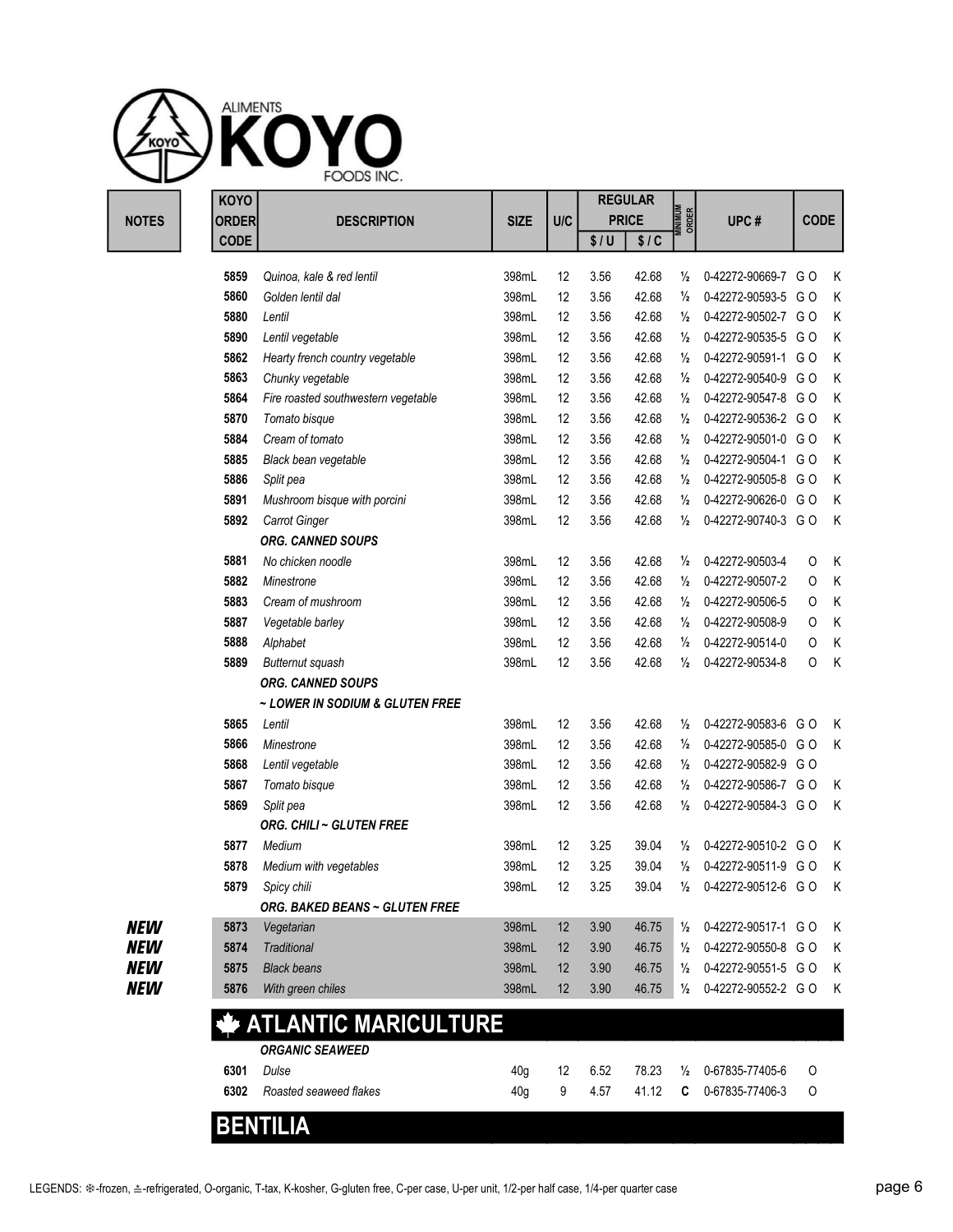| <b>KOYO</b>          |                                      |             |     |       | <b>REGULAR</b>       |                         |                    |             |
|----------------------|--------------------------------------|-------------|-----|-------|----------------------|-------------------------|--------------------|-------------|
| ORDER<br><b>CODE</b> | <b>DESCRIPTION</b>                   | <b>SIZE</b> | U/C | \$/U  | <b>PRICE</b><br>\$1C | <b>MINIMUM</b><br>ORDER | UPC#               | <b>CODE</b> |
|                      |                                      |             |     |       |                      |                         |                    |             |
|                      | <b>PLANT BASED LENTIL PASTA</b>      |             |     |       |                      |                         |                    |             |
| 7010                 | Red lentil penne                     | 227g        | 6   | 3.93  | 23.60                | C                       | 6-28055-20921-8 G  | Κ           |
| 7011                 | Red lentil rotini                    | 227g        | 6   | 3.93  | 23.60                | C                       | 6-28055-20920-1 G  | Κ           |
| 7012                 | Red lentil small macaroni            | 227g        | 6   | 3.93  | 23.60                | C                       | 6-28055-20925-6 G  | Κ           |
| 7013                 | Green lentil large macaroni          | 227g        | 6   | 3.93  | 23.60                | C                       | 6-28055-20926-3 G  | Κ           |
|                      | <b>BLUE MONKEY</b>                   |             |     |       |                      |                         |                    |             |
|                      | <b>COCONUT WATER IN CAN ~ 330ML</b>  |             |     |       |                      |                         |                    |             |
| 4170                 | Pure coconut water                   | 330mL       | 24  | 1.42  | 34.07                | C                       | 0-59654-17003-4 G  |             |
|                      | <b>COCONUT WATER IN CAN ~ 520ML</b>  |             |     |       |                      |                         |                    |             |
| 4168                 | Pure coconut water                   | 520mL       | 24  | 1.98  | 47.57                | C                       | 0-59654-17001-0 G  |             |
|                      |                                      |             |     |       |                      |                         |                    |             |
| 4169                 | Pure coconut water with pulp         | 520mL       | 24  | 1.98  | 47.57                | C                       | 0-59654-17002-7 G  |             |
|                      |                                      |             |     |       |                      |                         |                    |             |
|                      | <b>ORG COCONUT WATER</b>             |             |     |       |                      |                         |                    |             |
| 4189                 | Pure coconut water ~ 1L in tetra pak | 1L          | 12  | 4.40  | 52.74                | C                       | 0-59654-22222-1 GO |             |
| 4184                 | Pure coconut water ~ 500mL in can    | 500mL       | 12  | 1.96  | 23.57                | C                       | 0-59654-13333-6 GO |             |
|                      | <b>ORGANIC COCONUT CREAM</b>         |             |     |       |                      |                         |                    |             |
| 4185                 | Coconut cream                        | 400mL       | 24  | 2.32  | 55.56                | C                       | 0-59654-33001-8 GO |             |
|                      |                                      |             |     |       |                      |                         |                    |             |
|                      | <b>WATERMELON JUICE IN CAN</b>       |             |     |       |                      |                         |                    |             |
| 4167                 | 100% watermelon juice                | 330mL       | 12  | 1.79  | 21.44                | C                       | 0-59654-51001-4    |             |
|                      | <b>WATERMELON JUICE IN TETRA</b>     |             |     |       |                      |                         |                    |             |
|                      | <b>BOB'S RED MILL</b>                |             |     |       |                      |                         |                    |             |
|                      | <b>BAKING AIDS</b>                   |             |     |       |                      |                         |                    |             |
| 4857                 | Active dry yeast                     | 227g        | 5   | 5.77  | 28.83                | C                       | 0-39978-32501-3 G  | Κ           |
| ≛<br>4860            | Arrowroot starch/flour               | 454g        | 4   | 6.62  | 26.47                | C                       | 0-39978-33505-0 G  | Κ           |
| 4861                 | <b>Baking powder</b>                 | 397g        | 4   | 4.41  | 17.65                | C                       | 0-39978-31392-8 G  | Κ           |
| 4862                 | <b>Baking soda</b>                   | 454g        | 4   | 3.65  | 14.61                | C                       | 0-39978-32391-0 G  | Κ           |
| 4914                 | Coconut flakes unsweetened           | 284g        | 4   | 4.55  | 18.18                | C                       | 0-39978-32581-5    | Κ           |
| 4863                 | Corn starch                          | 510g        | 4   | 3.54  | 14.14                | C                       | 0-39978-32583-9 G  | Κ           |
| 4870                 | Egg replacer - gluten free           | 340g        | 5   | 4.81  | 24.03                | C                       | 0-39978-30620-3 G  | Κ           |
| 4868                 | Guar gum                             | 227g        | 5   | 7.84  | 39.18                | C                       | 0-39978-31554-0 G  | Κ           |
| 4866                 | Nutritional yeast - large flakes     | 142g        | 4   | 6.96  | 27.82                | C                       | 0-39978-32546-4 G  | Κ           |
| 4864                 | Potato starch                        | 624g        | 4   | 5.40  | 21.61                | C                       | 0-39978-32525-9 G  | Κ           |
| 4915                 | Shredded coconut ~ unsweetened       | 340g        | 4   | 4.87  | 19.46                | C                       | 0-39978-33578-4    | Κ           |
| 4979                 | Tapioca flour                        | 454g        | 4   | 4.21  | 16.84                | C                       | 0-39978-32536-5 G  | Κ           |
| 4869                 | Xanthan gum                          | 227g        | 5   | 13.09 | 65.44                | C                       | 0-39978-35555-3 G  | Κ           |
|                      |                                      |             |     |       |                      |                         |                    |             |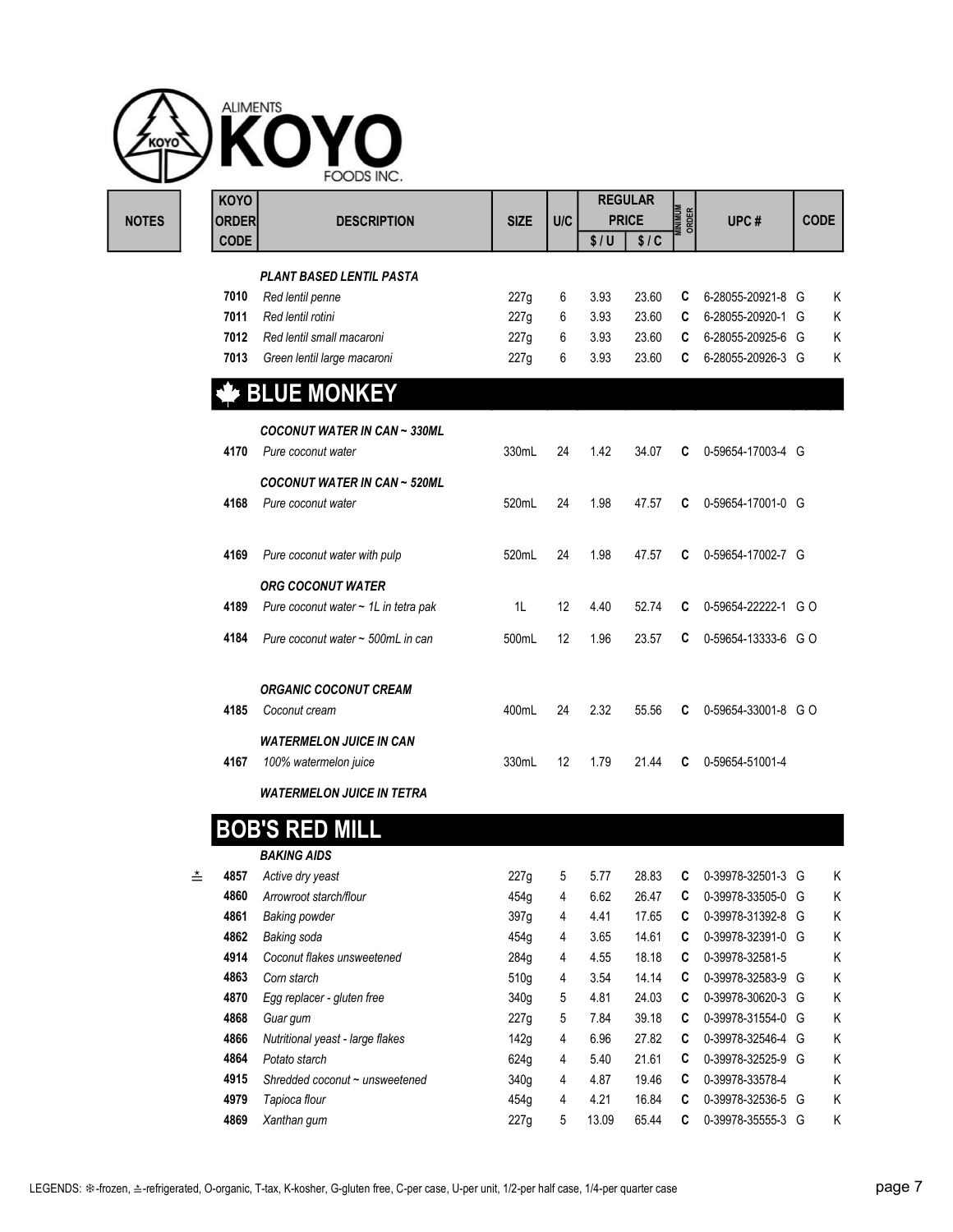

NOTES ORDER DESCRIPTION SIZE U/C UPC # CODE \$ / U \$ / C  $\text{PRICE}$   $\frac{12}{2}$   $\frac{11}{2}$  UPC # CODE REGULAR<br>PRICE MINIMUM UPC # CODE NUT FLOUR Almond flour ~ blanched almonds 907g 4 19.31 77.23 C 0-39978-33381-0 G K 4945 Almond flour ~ blanched almonds 453g 4 11.29 45.17 C 0-39978-34381-9 G K Natural almond flour  $453q$  4 11.29 45.17 **C** 0-39978-33380-3 G K Organic coconut flour 453g 4 5.87 23.49 C 0-39978-32815-1 G O K GLUTEN FREE FLOUR & MEALS 1 to 1 baking flour 624g 4 5.58 22.30 C 0-39978-34453-3 G K 1 to 1 baking flour 1.24Kg 4 10.40 41.61 C 0-39978-35453-2 G K 1 to 1 baking flour 1.8kg 4 15.05 60.18 C 0-39978-36453-1 G K All purpose baking flour 624g 4 5.22 20.88 C 0-39978-33452-7 G K 4982 All purpose baking flour the total to the 1.24Kg tasks and the 1.24Kg tasks and the 1.24Kg tasks and the 0.39978-34452-6 G K Brown rice flour **680g** 4 4.53 18.12 **C** 0-39978-00197-9 G K 4983 Brown rice flour ~ organic  $680g$  4 6.94 27.75 C 0-39978-00242-6 G O K Cassava flour 567g 4 9.39 37.57 C 0-39978-30178-9 G K Corn flour 624g 4 3.94 15.76 C 0-39978-00229-7 G K 4956 Garbanzo & fava bean flour  $624g$  4 6.64 26.54 C 0-39978-00228-0 G K Chickpea flour 454g 4 3.49 13.94 C 0-39978-00240-2 G K Millet flour **567g** 4 3.72 14.89 **C** 0-39978-00243-3 G K Organic quinoa flour 510g 4 11.30 45.19 C 0-39978-35320-7 G O K Paleo baking flour 454g 4 10.64 42.56 C 0-39978-33349-0 G K Paleo baking flour 907g 4 18.08 72.32 C 0-39978-34349-9 G K Potato flour 680g 4 7.58 30.31 C 0-39978-00238-9 G K Sweet white rice flour **680g** 4 5.59 22.36 **C** 0-39978-00244-0 G K Sweet white sorghum flour 624g 4 4.78 19.13 C 0-39978-00234-1 G K 4980 Teff flour 10 100 100 100 567g 4 7.44 29.76 C 0-39978-00239-6 G K White rice flour **680g** 4 4.21 16.84 **C** 0-39978-00198-6 G K Whole grain oat flour 510g 4 6.11 24.45 C 0-39978-00227-3 G K FLOUR & MEALS 5103 All purpose flour ~ unbleached white  $2.27$ Kg  $4$  6.62 26.49 C 0-39978-33301-8 K Cornmeal medium **680g** 4 3.40 13.60 **C** C K Cornmeal medium - organic 680g 4 4.46 17.85 C 0-39978-00214-3 O K Masa harina corn flour **624g** 4 3.97 15.89 **C** 0-39978-00215-0 K Organic buckwheat flour 624g 4 5.58 22.30 C 0-39978-00187-0 O K 5077 Organic spelt flour 567g 4 4.24 16.97 C 0-39978-00210-5 O K Semolina flour **680g** 4 4.13 16.50 **C** 0-39978-00213-6 K GRAIN FREE MIXES Blueberry muffin mix 255g 5 6.05 30.26 C 0-39978-00300-3 G K Chocolate cake mix 300g 5 5.31 26.55 C 0-39978-00318-8 G K Brownie mix 340g 5 5.97 29.84 C 0-39978-00322-5 G K Flatbread mix 200g 5 3.95 19.74 C 0-39978-00329-4 G K GLUTEN FREE MIXES Brownie mix 595g 4 6.42 25.69 C 0-39978-00200-6 G K Chocolate chip cookie mix 624g 4 6.87 27.47 C 0-39978-0207-5 G K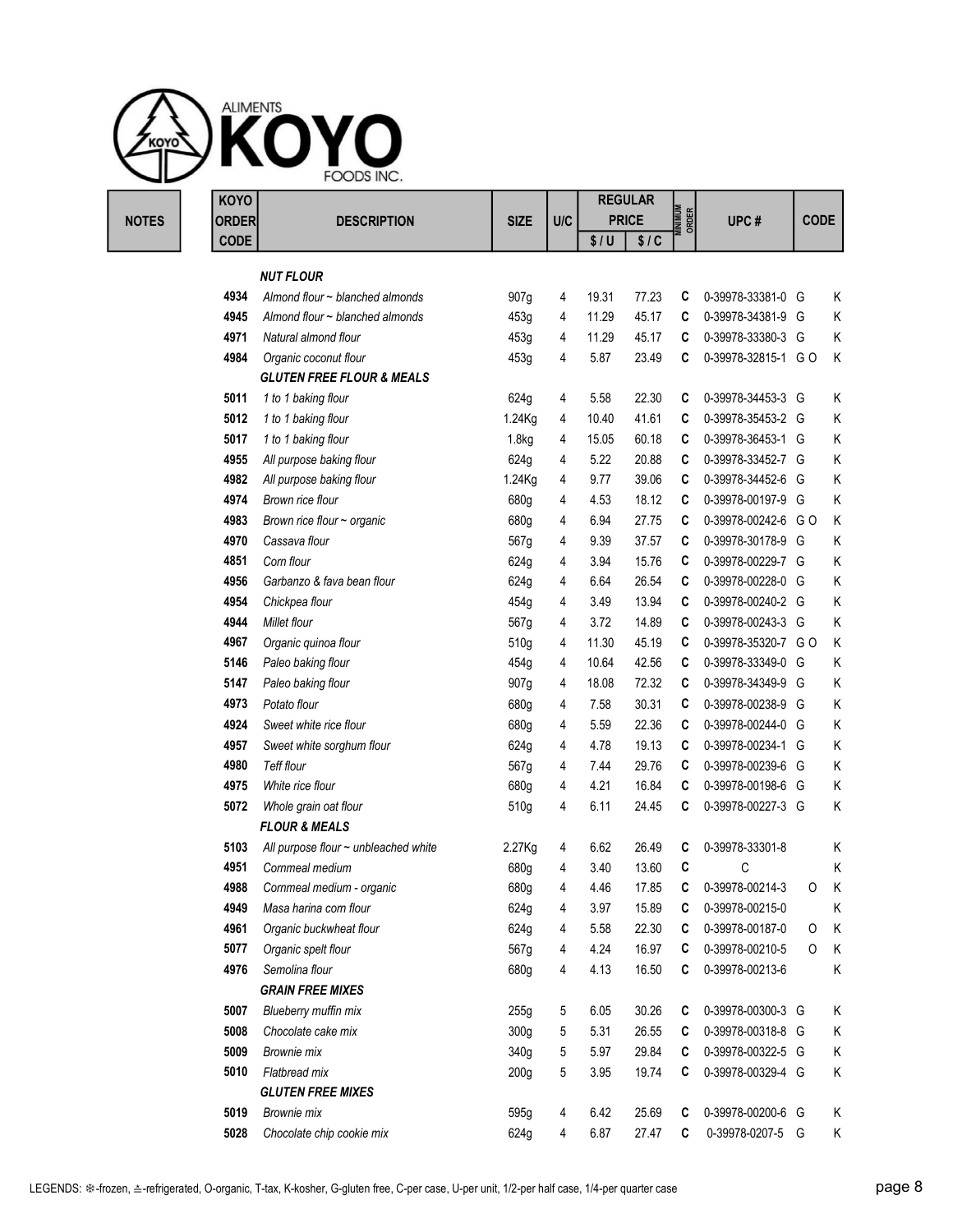

|              | <b>KOYO</b>  |                                   |             |     |       | <b>REGULAR</b> |                         |                    |             |   |
|--------------|--------------|-----------------------------------|-------------|-----|-------|----------------|-------------------------|--------------------|-------------|---|
| <b>NOTES</b> | <b>ORDER</b> | <b>DESCRIPTION</b>                | <b>SIZE</b> | U/C |       | <b>PRICE</b>   | <b>MINIMUM</b><br>Order | UPC#               | <b>CODE</b> |   |
|              | <b>CODE</b>  |                                   |             |     | \$/U  | \$1C           |                         |                    |             |   |
|              |              |                                   |             |     |       |                |                         |                    |             |   |
|              | 5029         | Cornbread mix                     | 567g        | 4   | 4.24  | 16.97          | C                       | 0-39978-00199-3 G  |             | Κ |
|              | 5018         | Muffin mix                        | 454g        | 4   | 5.26  | 21.02          | C                       | 0-39978-00226-6 G  |             | Κ |
|              | 5013         | Pie crust                         | 454g        | 4   | 5.02  | 20.07          | C                       | 0-39978-00224-2 G  |             | Κ |
|              | 5032         | Pizza crust                       | 454g        | 4   | 4.94  | 19.74          | C                       | 0-39978-00208-2 G  |             | Κ |
|              |              | <b>OATS ~ GLUTEN FREE</b>         |             |     |       |                |                         |                    |             |   |
|              | 5046         | Extra thick rolled oats           | 907g        | 4   | 8.85  | 35.41          | C                       | 0-39978-33374-2 G  |             | Κ |
|              | 5068         | Oat bran cereal                   | 454g        | 4   | 4.63  | 18.52          | C                       | 0-39978-32378-1 G  |             | Κ |
|              | 5049         | Old fashioned rolled oats         | 907g        | 4   | 8.85  | 35.41          | C                       | 0-39978-32375-0 G  |             | Κ |
|              | 5047         | Quick-cooking rolled oats         | 794g        | 4   | 8.85  | 35.41          | C                       | 0-39978-32376-7 G  |             | Κ |
|              | 5045         | Scottish oatmeal                  | 567g        | 4   | 4.71  | 18.83          | C                       | 0-39978-32372-9 G  |             | Κ |
|              | 5048         | Steel cut oats                    | 680g        | 4   | 7.04  | 28.16          | C                       | 0-39978-32373-6 G  |             | Κ |
|              |              | <b>ORGANIC OATS ~ GLUTEN FREE</b> |             |     |       |                |                         |                    |             |   |
|              | 5143         | Extra thick rolled oats           | 907g        | 4   | 9.77  | 39.06          | C                       | 0-39978-32386-6 GO |             | K |
|              | 5144         | Old fashioned rolled oats         | 907g        | 4   | 9.77  | 39.06          | C                       | 0-39978-32387-3 GO |             | Κ |
|              | 5145         | Quick cooking oats                | 794g        | 4   | 9.77  | 39.06          | C                       | 0-39978-32388-0 GO |             | Κ |
|              | 5142         | Steel cut oats                    | 680g        | 4   | 7.80  | 31.18          | C                       | 0-39978-32385-9 GO |             | Κ |
|              |              | <b>ORGANIC OATS</b>               |             |     |       |                |                         |                    |             |   |
|              | 5065         | Extra thick rolled oats           | 454g        | 4   | 4.39  | 17.57          | C                       | 0-39978-34954-5    | O           | Κ |
|              | 5063         | Extra thick rolled oats           | 907g        | 4   | 7.29  | 29.14          | C                       | 0-39978-35954-4    | 0           | Κ |
|              | 5058         | Oat bran cereal                   | 510g        | 4   | 6.03  | 24.11          | C                       | 0-39978-32955-4    | 0           | Κ |
|              | 5061         | Old fashioned rolled oats         | 454g        | 4   | 4.39  | 17.57          | C                       | 0-39978-34952-1    | 0           | K |
|              | 5062         | Old fashioned rolled oats         | 907g        | 4   | 7.29  | 29.14          | C                       | 0-39978-35952-0    | 0           | Κ |
|              | 5059         | Quick-cooking rolled oats         | 454g        | 4   | 4.39  | 17.57          | C                       | 0-39978-33953-9    | 0           | Κ |
|              | 5060         | Quick-cooking rolled oats         | 907g        | 4   | 7.29  | 29.14          | C                       | 0-39978-34953-8    | 0           | Κ |
|              | 5064         | Scottish oatmeal                  | 567g        | 4   | 5.96  | 23.84          | C                       | 0-39978-32956-1    | 0           | Κ |
|              | 5066         | Steel cut oats                    | 680g        | 4   | 5.74  | 22.97          | C                       | 0-39978-32957-8    | O           | Κ |
|              |              | <b>OATS</b>                       |             |     |       |                |                         |                    |             |   |
|              | 5055         | Extra thick rolled oats           | 454g        | 4   | 3.65  | 14.61          | C                       | 0-39978-34155-6    |             | Κ |
|              | 5051         | Scottish oatmeal                  | 567g        | 4   | 4.80  | 19.19          | C                       | 0-39978-34121-1    |             | Κ |
|              | 5057         | Steel cut oats                    | 680g        | 4   | 4.36  | 17.45          | C                       | 0-39978-34140-2    |             | Κ |
|              |              | <b>OATMEAL - MICROWAVABLE CUP</b> |             |     |       |                |                         |                    |             |   |
|              | 5135         | Apple cinnamon                    | 67g         | 12  | 2.13  | 25.59          | C                       | 0-39978-30184-0 G  |             | Κ |
|              | 5136         | <b>Blueberry hazelnut</b>         | 71g         | 12  | 2.13  | 25.59          | C                       | 0-39978-31184-9 G  |             | Κ |
|              | 5137         | Classic                           | 51g         | 12  | 2.13  | 25.59          | C                       | 0-39978-32184-8 G  |             | Κ |
|              | 5138         | Maple brown sugar                 | 61g         | 12  | 2.13  | 25.59          | C                       | 0-39978-33184-7 G  |             | Κ |
|              |              | <b>MUESLI</b>                     |             |     |       |                |                         |                    |             |   |
|              | 4894         | Muesli $\sim$ gluten free         | 453g        | 4   | 7.07  | 28.27          | C                       | 0-39978-32366-8 G  |             | Κ |
|              | 4888         | Old country style                 | 510g        | 4   | 5.76  | 23.02          | C                       | 0-39978-34103-7    |             | Κ |
|              | 5149         | Paleo style $\sim$ gluten free    | 396g        | 4   | 11.51 | 46.04          | C                       | 0-39978-30350-9 G  |             | Κ |
|              | 5150         | Tropical $\sim$ gluten free       | 396g        | 4   | 8.25  | 32.98          | C                       | 0-39978-30368-4 G  |             | Κ |
|              |              | <b>GRAINS &amp; SEEDS</b>         |             |     |       |                |                         |                    |             |   |
|              | 4999         | <b>Hulled millet</b>              | 794g        | 4   | 4.18  | 16.70          | C                       | 0-39978-00253-2 G  |             | Κ |
|              | 4997         | Organic buckwheat groats          | 454g        | 4   | 6.18  | 24.71          | C                       | 0-39978-00189-4 GO |             | Κ |
|              |              |                                   |             |     |       |                |                         |                    |             |   |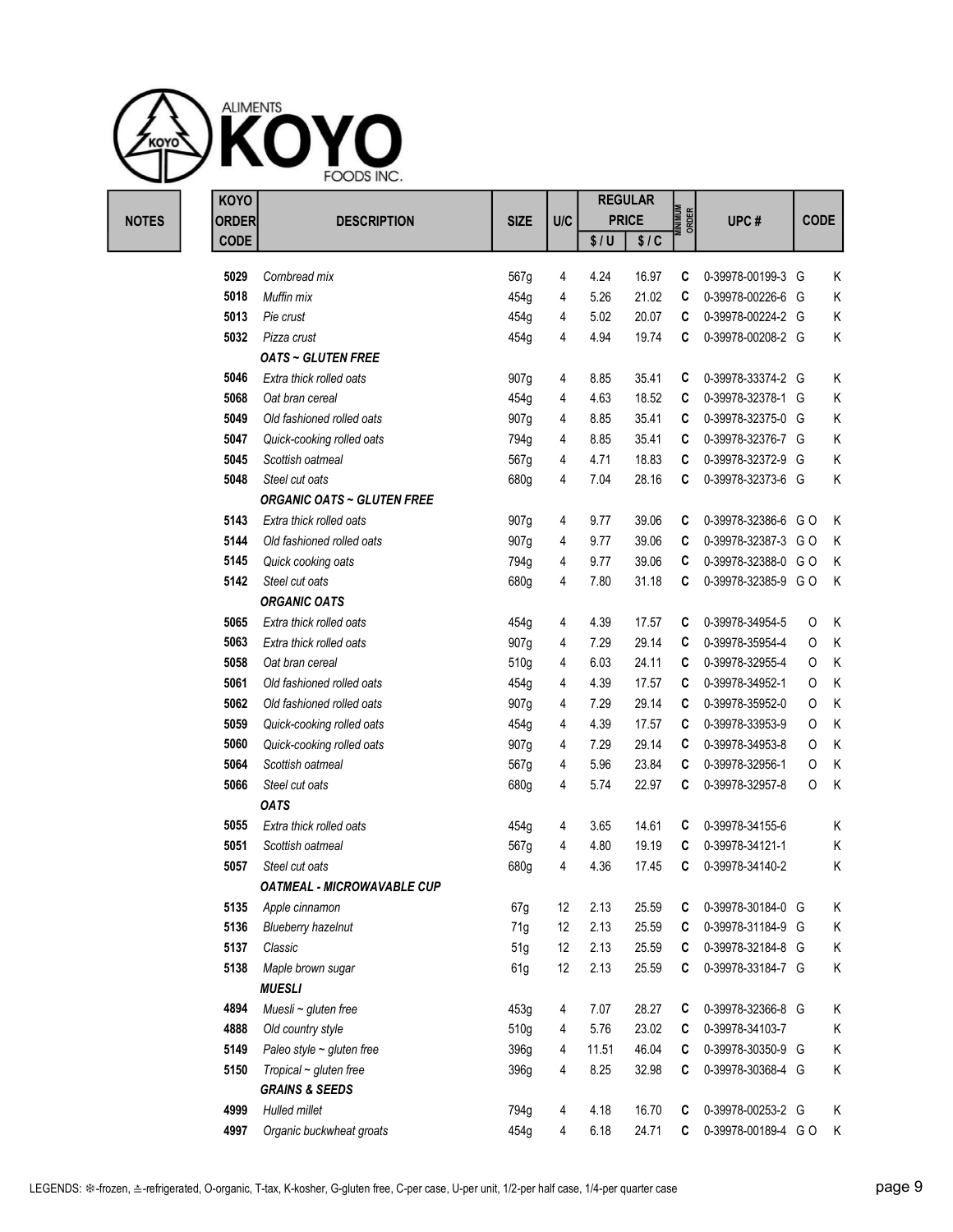

| <b>KOYO</b>  |                                                    |             |     |              | <b>REGULAR</b> |                         |                                       |             |        |
|--------------|----------------------------------------------------|-------------|-----|--------------|----------------|-------------------------|---------------------------------------|-------------|--------|
| <b>ORDER</b> | <b>DESCRIPTION</b>                                 | <b>SIZE</b> | U/C |              | <b>PRICE</b>   | <b>MINIMUM</b><br>Order | UPC#                                  | <b>CODE</b> |        |
| <b>CODE</b>  |                                                    |             |     | \$/U         | \$1C           |                         |                                       |             |        |
|              |                                                    |             |     |              |                |                         |                                       |             | K      |
| 5005<br>4918 | Organic farro                                      | 680g        | 4   | 6.72<br>6.62 | 26.88<br>33.12 | C                       | 0-39978-00211-2<br>0-39978-32946-2 GO | 0           |        |
|              | Organic quinoa grain ~ tricolour                   | 369g        | 5   |              |                | C                       |                                       |             | Κ      |
| 4995         | Organic quinoa grain ~ white                       | 737g        | 4   | 12.68        | 50.71          | C                       | 0-39978-34323-9 GO                    |             | Κ      |
| 4916         | Organic quinoa grain ~ white                       | 369g        | 5   | 6.81         | 34.04          | C                       | 0-39978-33323-0 GO                    |             | Κ      |
| 5006         | Whole grain sorghum grain                          | 680g        | 4   | 4.18         | 16.70          | C                       | 0-39978-00254-9 G                     |             | Κ      |
| 4996         | Whole grain teff                                   | 680g        | 4   | 7.75         | 30.98          | C                       | 0-39978-00255-6 G                     |             | Κ<br>Κ |
| 5140         | Yellow popcorn<br><b>SEEDS</b>                     | 850g        | 4   | 5.10         | 20.41          | C                       | 0-39978-32307-1                       |             |        |
| 5002         | Chia seeds ~ organic                               | 340g        | 5   | 7.20         | 35.98          | C                       | 0-39978-30844-3                       | O           | Κ      |
| 4952         | Flaxseed meal                                      | 453g        | 4   | 4.98         | 19.92          | C                       | 0-39978-33330-8 G                     |             | Κ      |
| 4953         | Flaxseed meal                                      | 907g        | 4   | 7.52         | 30.09          | C                       | 0-39978-34330-7 G                     |             | Κ      |
| 4962         | Flaxseed meal $\sim$ organic                       | 453g        | 4   | 5.87         | 23.49          | C                       | 0-39978-33937-9 GO                    |             | Κ      |
| 4964         | Flaxseed meal ~ organic golden                     | 453g        | 4   | 6.13         | 24.50          | C                       | 0-39978-33940-9 GO                    |             | Κ      |
| 4991         | $Flaxseeds \sim brown$                             | 368g        | 4   | 2.98         | 11.92          | C                       | 0-39978-33620-0 G                     |             | Κ      |
| 5001         | Hulled hemp seeds                                  | 227g        | 5   | 9.65         | 48.27          | C                       | 0-39978-32596-9                       |             | Κ      |
|              | <b>PANCAKE MIX</b>                                 |             |     |              |                |                         |                                       |             |        |
| 5025         | Pancake / waffle mix ~ 10 grain                    | 680g        | 4   | 4.29         | 17.17          | C                       | 0-39978-32204-3                       |             | Κ      |
| 5026         | Pancake / waffle mix ~ buckwheat                   | 680g        | 4   | 5.08         | 20.33          | C                       | 0-39978-31881-7                       |             | Κ      |
| 5027         | Pancake / waffle mix ~ buttermilk                  | 680g        | 4   | 5.08         | 20.33          | C                       | 0-39978-32880-9                       |             | Κ      |
| 5024         | Pancake / waffle mix ~ paleo                       | 368g        | 4   | 10.58        | 42.30          | C                       | 0-39978-00185-6 G                     |             | Κ      |
| 5021         | Pancake mix                                        | 680g        | 4   | 6.00         | 23.98          | C                       | 0-39978-32462-7 G                     |             | Κ      |
|              | <b>CEREALS</b>                                     |             |     |              |                |                         |                                       |             |        |
| 4884         | "Creamy rice" brown rice farina                    | 737g        | 4   | 5.64         | 22.56          | C                       | 0-39978-00121-4 G                     |             | Κ      |
| 4883         | 10 grain                                           | 709g        | 4   | 3.91         | 15.63          | C                       | 0-39978-00119-1                       |             | Κ      |
| 4880         | 5 grain rolled                                     | 454g        | 4   | 3.33         | 13.33          | C                       | 0-39978-00115-3                       |             | Κ      |
| 4882         | 8 grain - gluten free                              | 709g        | 4   | 4.71         | 18.85          | C                       | 0-39978-00118-4 G                     |             | Κ      |
| 4889         | Mighty tasty hot cereal                            | 680g        | 4   | 4.95         | 19.80          | C                       | 0-39978-00117-7 G                     |             | Κ      |
| 4896         | Organic creamy buckwheat                           | 510g        | 4   | 7.66         | 30.64          | C                       | 0-39978-00106-1 GO                    |             | Κ      |
| 4905         | Wheat bran                                         | 227g        | 4   | 2.38         | 9.50           | C                       | 0-39978-00217-4                       |             | Κ      |
| 4907         | Wheat germ                                         | 340g        | 4   | 3.33         | 13.33          | C                       | 0-39978-00216-7                       |             | Κ      |
|              | <b>ENTREES</b>                                     |             |     |              |                |                         |                                       |             |        |
| 4936         | 13 beans soup mix                                  | 822g        | 4   | 5.93         | 23.70          | C                       | 0-39978-00127-6                       |             | Κ      |
| 4932         | Gloden couscous                                    | 680g        | 4   | 5.91         | 23.64          | C                       | 0-39978-00258-7                       |             | Κ      |
| 4935         | Organic corn grits / polenta                       | 680g        | 4   | 4.94         | 19.74          | C                       | 0-39978-00257-0                       | 0           | Κ      |
| 4930         | Red bulgur - cracked whole grain wheat             | 680g        | 4   | 4.04         | 16.17          | C                       | 0-39978-00248-8                       |             | Κ      |
| 4939         | $Tvp \sim$ textured veg protein $\sim$ gluten free | 340g        | 4   | 4.55         | 18.18          | C                       | 0-39978-00129-0 G                     |             | Κ      |
| 4937         | Vegi soup mix                                      | 794g        | 4   | 5.96         | 23.83          | C                       | 0-39978-00128-3                       |             | Κ      |
| 4958         | Vital wheat gluten flour                           | 567g        | 4   | 10.06        | 40.22          | C                       | 0-39978-00212-9                       |             | Κ      |
|              | <b>DISPLAY</b>                                     |             |     |              |                |                         |                                       |             |        |
| 5079         | Empty shipper (can hold 8 CS)                      |             |     | 0.00         | 0.00           | U                       | N/A                                   |             |        |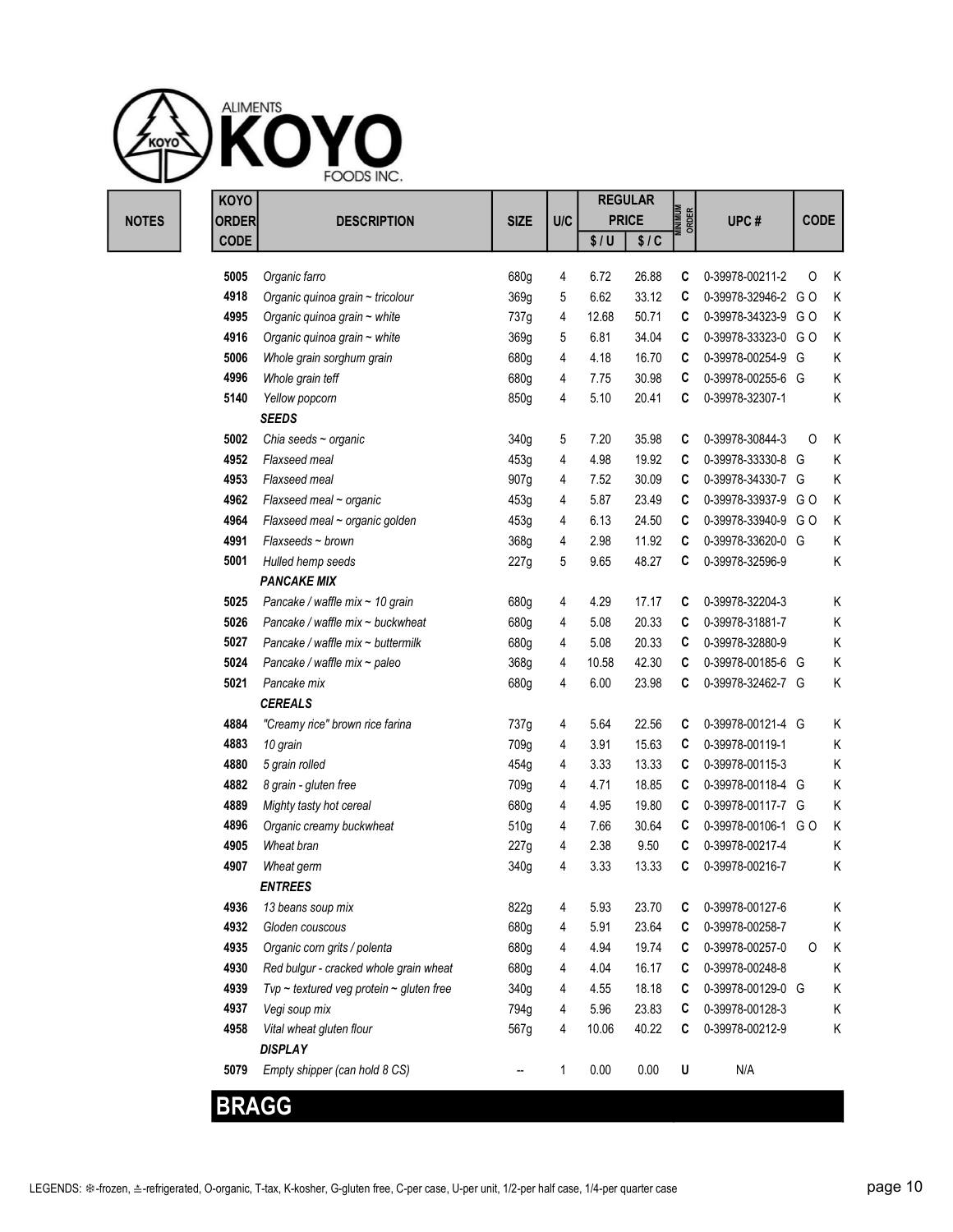|              | KOYO                        |                                        |                 |        |              | <b>REGULAR</b><br><b>PRICE</b> | MINIMUM<br>ORDER |                                        | <b>CODE</b>  |
|--------------|-----------------------------|----------------------------------------|-----------------|--------|--------------|--------------------------------|------------------|----------------------------------------|--------------|
| <b>NOTES</b> | <b>ORDER</b><br><b>CODE</b> | <b>DESCRIPTION</b>                     | <b>SIZE</b>     | U/C    | \$/U         | \$1C                           |                  | UPC#                                   |              |
|              |                             |                                        |                 |        |              |                                |                  |                                        |              |
|              | 3965                        | <b>ORGANIC VINEGAR IN GLASS BOTTLE</b> | 473mL           | 12     | 4.39         | 52.68                          | $\frac{1}{2}$    | 0-74305-10116-8                        | 0<br>K       |
|              |                             | Organic apple cider vinegar            |                 |        |              |                                |                  |                                        |              |
|              | 3966                        | Organic apple cider vinegar            | 946mL           | 12     | 6.94         | 83.22                          |                  | $\frac{1}{2}$ 0-74305-10132-8          | 0<br>K       |
|              |                             |                                        |                 |        |              |                                |                  |                                        |              |
|              |                             | <b>LIQUID SOY SEASONING</b>            |                 |        |              |                                |                  |                                        |              |
|              | 3961                        | Liquid soy seasoning                   | 473mL           | 12     | 5.31         | 63.75                          |                  | $\frac{1}{2}$ 0-74305-10016-1 G        | K            |
|              |                             |                                        |                 |        |              |                                |                  |                                        |              |
|              | 3962                        | Liquid soy seasoning                   | 946mL           | 12     | 8.66         | 103.94                         |                  | 1/ <sub>2</sub> 0-74305-10032-1 G      | Κ            |
|              |                             | ORGANIC SOY FREE ALL PURPOSE SEASONING |                 |        |              |                                |                  |                                        |              |
|              | 3969                        | Coconut nectar                         | 296mL           | 12     | 7.31         | 87.68                          |                  | 1/ <sub>2</sub> 0-74305-10610-1 GO     | K            |
|              |                             | <b>NUTRITIONAL YEAST</b>               |                 |        |              |                                |                  |                                        |              |
| <b>NEW</b>   | 3959                        | Nutritional yeast                      | 127g            | 12     | 6.76         | 81.07                          | $\frac{1}{2}$    | 0-74305-06600-9 G                      | K            |
|              |                             | <b>BUMBLE BLOOM</b>                    |                 |        |              |                                |                  |                                        |              |
|              |                             | ORGANIC AND VEGAN APPLE BASED HONEY    |                 |        |              |                                |                  |                                        |              |
|              | 8555                        | Classic                                | 500g            | 6      | 9.09         | 54.53                          | C                | 6-27987-50284-8                        | O            |
|              | 8556                        | Ginger                                 | 500g            | 6      | 9.09         | 54.53                          | C                | 6-27987-50285-5                        | O            |
|              |                             | <b>CESARES</b>                         |                 |        |              |                                |                  |                                        |              |
|              |                             | <b>SNACKS</b>                          |                 |        |              |                                |                  |                                        |              |
|              | 7880                        | Chestnuts $\sim$ roasted & peeled      | 150g            | 24     | 2.46         | 59.03                          |                  | 1/ <sub>2</sub> 8-19377-00012-0 G      |              |
|              |                             | <b>CITY SNACKS</b>                     |                 |        |              |                                |                  |                                        |              |
|              |                             | <b>FREEZE DRIED FRUIT SNACKS</b>       |                 |        |              |                                |                  |                                        |              |
|              | 7870<br>7871                | Banana & strawberry<br>Pineapple       | 17g<br>16g      | 8<br>8 | 1.96<br>1.96 | 15.68<br>15.68                 | C<br>C           | 8-19377-00824-9 G<br>8-19377-00819-5 G | $\mathsf{T}$ |
|              | 7872                        | Peach                                  | 15g             | 8      | 1.96         | 15.68                          | C                | 8-19377-00821-8 G                      |              |
|              | 7873                        | Pear                                   | 15g             | 8      | 1.96         | 15.68                          | C                | 8-19377-00823-2 G                      |              |
|              | 7874                        | Apple                                  | 18 <sub>g</sub> | 8      | 1.96         | 15.68                          | C                | 8-19377-00822-5 G                      |              |
|              | 7875                        | Banana                                 | 20 <sub>g</sub> | 8      | 1.96         | 15.68                          | C                | 8-19377-00820-1 G                      |              |
|              | 7876                        | Strawberry                             | 11g             | 8      | 1.96         | 15.68                          | C                | 8-19377-00818-8 G                      |              |
|              |                             | <b>COCONUT BLISS</b>                   |                 |        |              |                                |                  |                                        |              |
|              |                             | <b>CUPS OF JOY ~ ORGANIC DESSERTS</b>  |                 |        |              |                                |                  |                                        |              |
| ₩            | 9398                        | Madagascan vanilla bean                | 4x106mL         | 6      | 8.00         | 47.98                          | C                | 8-51499-00674-1 GOTK                   |              |
| ₩            | 9399                        | Dark chocolate                         | 4x106mL         | 6      | 8.00         | 47.98                          |                  | C 8-51499-00675-8 GOTK                 |              |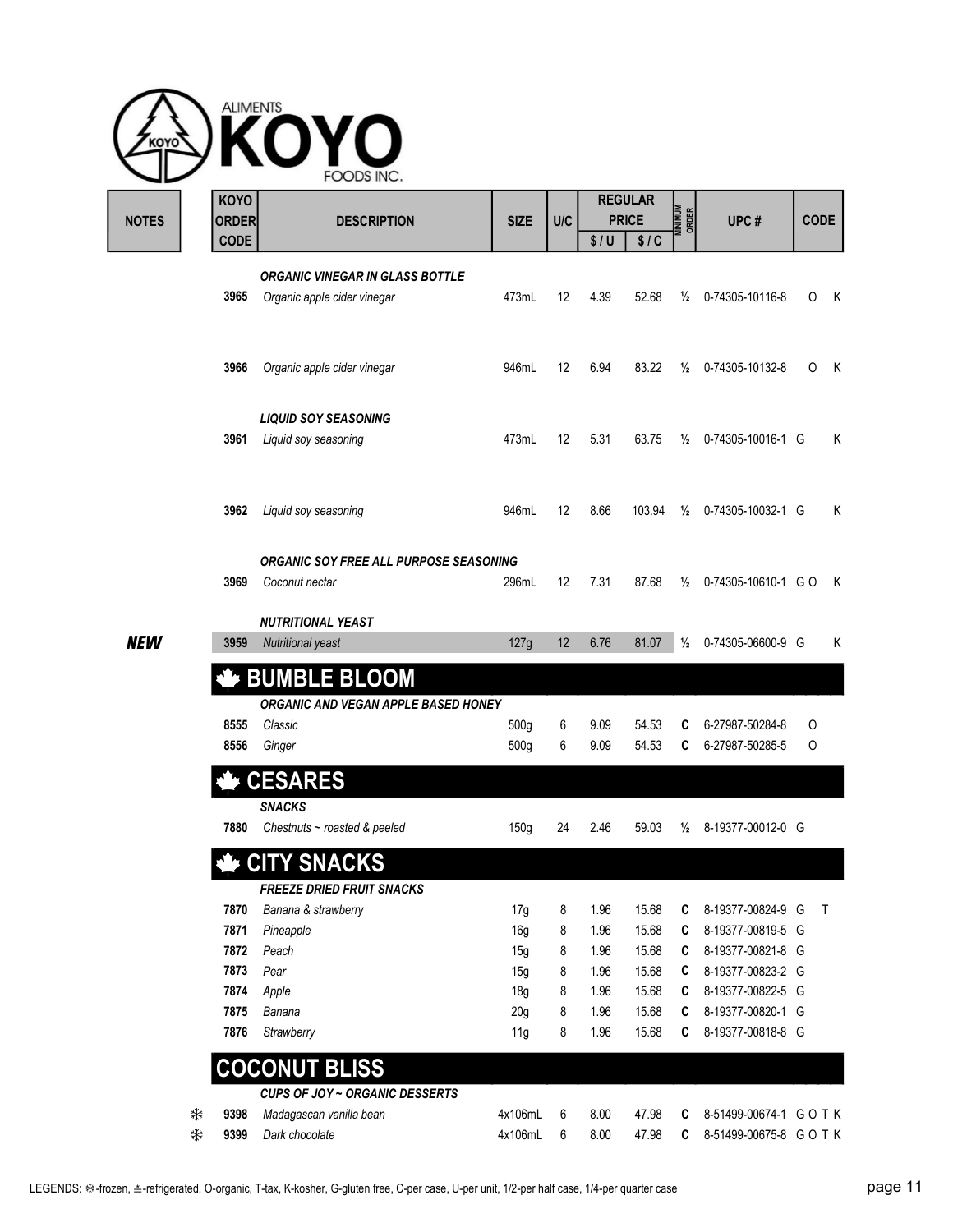|                       | <b>KOYO</b>                 |                                                              |                   |     |       | <b>REGULAR</b>       |                         |                      |             |
|-----------------------|-----------------------------|--------------------------------------------------------------|-------------------|-----|-------|----------------------|-------------------------|----------------------|-------------|
|                       | <b>ORDER</b><br><b>CODE</b> | <b>DESCRIPTION</b>                                           | <b>SIZE</b>       | U/C | \$/U  | <b>PRICE</b><br>\$1C | <b>MINIMUM</b><br>ORDER | UPC#                 | <b>CODE</b> |
|                       |                             |                                                              |                   |     |       |                      |                         |                      |             |
|                       |                             | <b>ORGANIC DESSERTS</b>                                      |                   |     |       |                      |                         |                      |             |
| ₩                     | 9394                        | Legendary cookie dough                                       | 473mL             | 8   | 7.22  | 57.78                | C                       | 8-51499-00676-5 GOTK |             |
| ₩                     | 9355                        | Madagascan vanilla bean                                      | 473mL             | 8   | 7.22  | 57.78                | C                       | 8-96767-00130-1 GOTK |             |
| ₩                     | 9363                        | Sea salt caramel + chocolate                                 | 473mL             | 8   | 7.22  | 57.78                | C                       | 8-96767-00167-7 GOTK |             |
| ₩                     | 9352                        | Dark chocolate                                               | 473mL             | 8   | 7.22  | 57.78                | C                       | 8-96767-00127-1 GOTK |             |
| ₩                     | 9360                        | Chocolate peanut butter                                      | 473mL             | 8   | 7.22  | 57.78                | C                       | 8-96767-00148-6 GOTK |             |
| ₩                     | 9351                        | Chocolate hazelnut decadence                                 | 473mL             | 8   | 7.22  | 57.78                | C                       | 8-96767-00126-4 GOTK |             |
| ₩                     | 9397                        | Golden banana brownie swirl                                  | 473mL             | 8   | 7.22  | 57.78                | C                       | 8-51499-00659-8 GOTK |             |
| ₩                     | 9362                        | Mint chip galactica                                          | 473mL             | 8   | 7.22  | 57.78                | C                       | 8-96767-00166-0 GOTK |             |
| ₩                     | 9348                        | Chocolate walnut brownie                                     | 473mL             | 8   | 7.22  | 57.78                | C                       | 8-96767-00188-2 GOTK |             |
| ₩                     | 9353                        | Infinite coconut                                             | 473mL             | 8   | 7.22  | 57.78                | C                       | 8-96767-00128-8 GOTK |             |
| ₩                     | 9361                        | Peruvian mocha crunch                                        | 473mL             | 8   | 7.22  | 57.78                | C                       | 8-96767-00150-9 GOTK |             |
| ₩                     | 9396                        | <b>ORG. COOKIE SANDWICH DESSERT ~ GLUTEN FREE</b><br>Vanilla | 155ml             | 12  | 6.50  | 78.05                | C                       | 8-96767-00677-2 GOTK |             |
|                       |                             |                                                              |                   |     |       |                      |                         |                      |             |
|                       |                             | <b>COLD MOUNTAIN</b>                                         |                   |     |       |                      |                         |                      |             |
|                       | 6232                        | <b>MISO</b><br>Mellow red miso                               | 397g              | 6   | 5.59  | 33.56                | C                       | 8-13074-00170-1 G    | Κ           |
| $\stackrel{\star}{=}$ | 6235                        | Mellow white miso                                            |                   |     |       | 33.56                |                         | 8-13074-00171-8 G    | K           |
| $\stackrel{\star}{=}$ |                             |                                                              | 397g              | 6   | 5.59  |                      | C                       |                      |             |
| $\stackrel{\star}{=}$ | 6233                        | Kyoto red miso (low sodium)                                  | 397g              | 6   | 5.59  | 33.56                | C                       | 8-13074-00168-8 G    | Κ           |
| $\stackrel{\star}{=}$ | 6234                        | Kyoto white miso (low sodium)                                | 397g              | 6   | 5.59  | 33.56                | C                       | 8-13074-00169-5 G    | Κ           |
| ≛                     | 6236                        | Light yellow miso                                            | 397g              | 6   | 5.59  | 33.56                | C                       | 8-13074-00172-5 G    | K           |
| ≛                     | 6237                        | Red miso                                                     | 397g              | 6   | 5.59  | 33.56                | C                       | 8-13074-12173-2 G    | Κ           |
|                       |                             | <b>EARTH BALANCE</b>                                         |                   |     |       |                      |                         |                      |             |
|                       |                             | <b>TRADITIONAL SPREAD</b>                                    |                   |     |       |                      |                         |                      |             |
| ≛                     | 8814                        | Soy free                                                     | 425g              | 12  | 5.37  | 64.40                | $\frac{1}{2}$           | 0-33776-01169-7 G    | Κ           |
| ≛                     | 8815                        | Original                                                     | 425g              | 12  | 4.99  | 59.91                | $\frac{1}{2}$           | 0-33776-01172-7 G    | Κ           |
| ≛                     | 8816                        | Organic                                                      | 368g              | 12  | 5.32  | 63.87                | $\frac{1}{2}$           | 0-33776-01184-0 GO   | K           |
| ≛                     | 8817                        | Soy free made with olive oil                                 | 368g              | 6   | 5.95  | 35.72                | C                       | 0-33776-01170-0 G    | Κ           |
|                       |                             | <b>COOKING &amp; BAKING STICKS</b>                           |                   |     |       |                      |                         |                      |             |
| ≛                     | 8820                        | Vegan                                                        | 454g              | 18  | 5.03  | 90.46                | $\frac{1}{2}$           | 0-33776-01182-6 G    | Κ           |
| ≛                     | 8819                        | TRADITIONAL SPREAD ~ 1.3KG<br>Original                       | 1.3 <sub>kg</sub> | 6   | 11.69 | 70.14                | C                       | 0-33776-01188-8 G    | Κ           |
|                       |                             |                                                              |                   |     |       |                      |                         |                      |             |
|                       |                             | <b>EARTH ISLAND</b>                                          |                   |     |       |                      |                         |                      |             |
|                       |                             | <b>VEGENAISE IN BULK</b>                                     |                   |     |       |                      |                         |                      |             |
| ≛                     | 7944                        | Original<br>VEGENAISE ~ 946ML                                | 3.78L             | 4   | 31.43 | 125.72               | C                       | 0-49568-01128-8 G    | Κ           |
| ≛                     | 7942                        | Soy free                                                     | 946mL             | 6   | 11.13 | 66.80                | C                       | 0-49568-26946-7 G    | Κ           |
| ≛                     | 7945                        | Original                                                     | 946mL             | 6   | 9.66  | 57.96                | C                       | 0-49568-21946-2 G    | Κ           |
|                       |                             | VEGENAISE ~ 473ML                                            |                   |     |       |                      |                         |                      |             |
| ≛                     | 7955                        | Avocado oil                                                  | 473mL             | 6   | 8.05  |                      |                         | C 0-49568-784733-3 G | Κ           |
|                       |                             |                                                              |                   |     |       | 48.30                |                         |                      |             |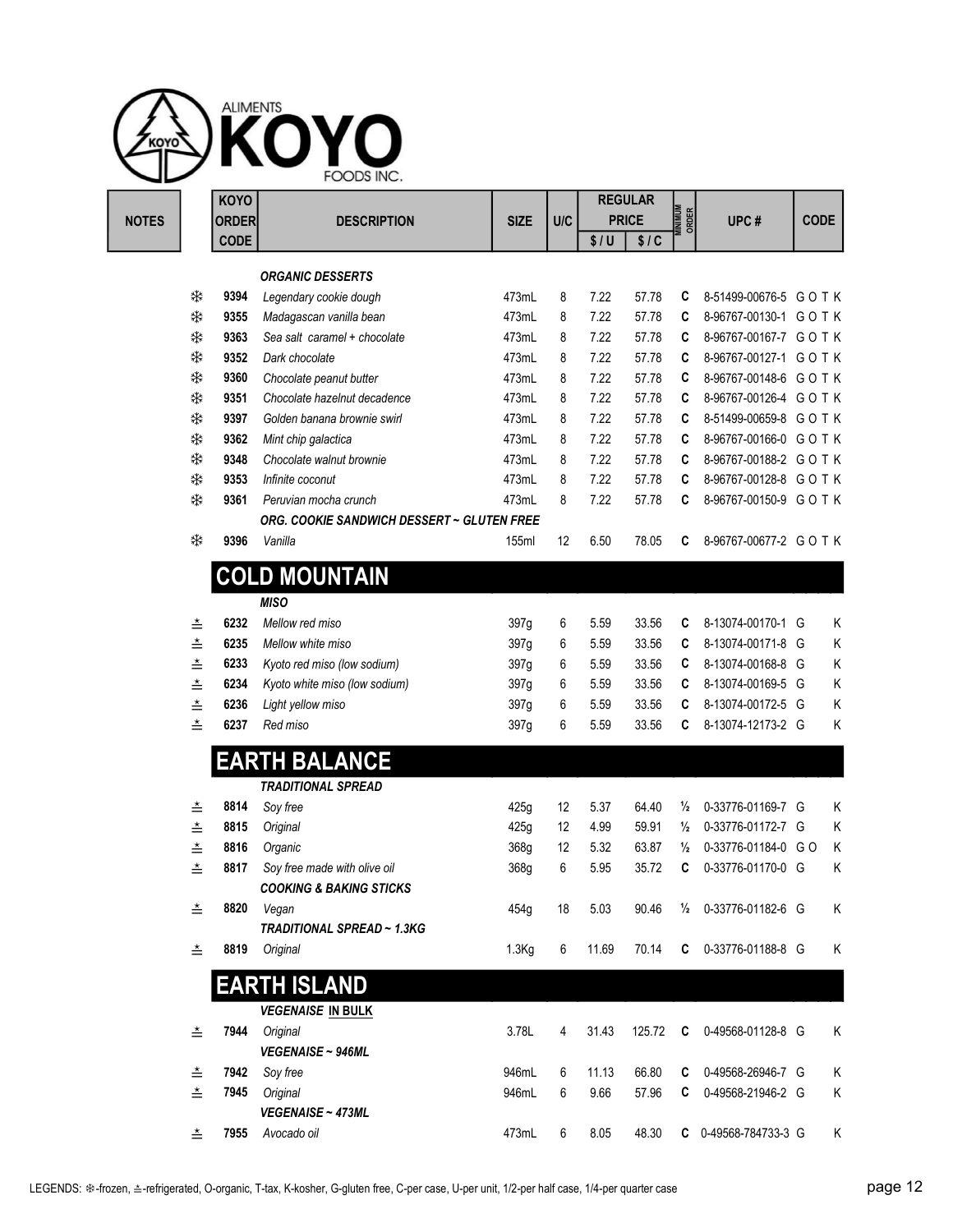

|              |                       | <b>KOYO</b>  |                                         |                  |     |      | <b>REGULAR</b> |                         |                    |             |   |
|--------------|-----------------------|--------------|-----------------------------------------|------------------|-----|------|----------------|-------------------------|--------------------|-------------|---|
| <b>NOTES</b> |                       | <b>ORDER</b> | <b>DESCRIPTION</b>                      | <b>SIZE</b>      | U/C |      | <b>PRICE</b>   | <b>MINIMUM</b><br>ORDER | UPC#               | <b>CODE</b> |   |
|              |                       | <b>CODE</b>  |                                         |                  |     | \$/U | \$1C           |                         |                    |             |   |
|              |                       |              |                                         |                  |     |      |                |                         |                    |             |   |
|              | $\stackrel{\star}{=}$ | 7949         | Soy free                                | 473mL            | 6   | 7.15 | 42.91          | C                       | 0-49568-26016-7 G  |             | Κ |
|              | $\stackrel{\star}{=}$ | 7953         | Organic                                 | 473mL            | 6   | 7.15 | 42.91          | C                       | 0-49568-28016-5 GO |             | K |
|              | $\stackrel{\star}{=}$ | 7951         | Grapeseed oil                           | 473mL            | 6   | 7.49 | 44.96          | C                       | 0-49568-22016-1 G  |             | K |
|              | $\stackrel{\star}{=}$ | 7950         | Original                                | 473mL            | 6   | 6.16 | 36.98          | C                       | 0-49568-21016-2 G  |             | K |
|              | ≛                     | 7954         | Reduced fat                             | 473mL            | 6   | 6.16 | 36.98          | C                       | 0-49568-24016-9 G  |             | Κ |
|              | $\stackrel{\star}{=}$ | 7952         | Organic Aioli                           | 473mL            | 6   | 7.15 | 42.91          | C                       | 0-49568-77473-2 GO |             | Κ |
|              |                       |              | <b>VEGENAISE GOURMET</b>                |                  |     |      |                |                         |                    |             |   |
|              | ≛                     | 7975         | Roasted garlic                          | 355mL            | 6   | 6.19 | 37.13          | C                       | 0-49568-70355-8 G  |             | Κ |
|              | ≛                     | 7976         | Chipotle                                | 355mL            | 6   | 6.19 | 37.13          | C                       | 0-49568-72355-6 G  |             | K |
|              | $\stackrel{\star}{=}$ | 7977         | Pesto                                   | 355mL            | 6   | 6.19 | 37.13          | C                       | 0-49568-73355-5 G  |             | K |
|              | ≛                     | 7980         | Sriracha                                | 355mL            | 6   | 6.19 | 37.13          | C                       | 0-49568-76355-2 G  |             | Κ |
|              |                       |              | <b>VEGAN CHEESE ~ SLICES</b>            |                  |     |      |                |                         |                    |             |   |
|              | ≛                     | 7991         | Cheddar                                 | 200 <sub>g</sub> | 12  | 6.10 | 73.22          | $\frac{1}{2}$           | 0-49568-22227-1 G  |             | K |
|              | ≛                     | 7992         | Mozzarella                              | 200 <sub>g</sub> | 12  | 6.10 | 73.22          | $\frac{1}{2}$           | 0-49568-23227-0 G  |             | Κ |
|              | ≛                     | 7995         | Smoked gouda                            | 200 <sub>g</sub> | 12  | 6.10 | 73.22          | $\frac{1}{2}$           | 0-49568-29227-4    |             | Κ |
|              |                       |              | <b>VEGANEGG</b>                         |                  |     |      |                |                         |                    |             |   |
|              |                       | 8000         | Plant-based egg replacer                | 114g             | 8   | 8.88 | 71.02          | C                       | 0-49568-47114-3 G  |             | K |
|              |                       |              | <b>VEGAN SALAD DRESSING</b>             |                  |     |      |                |                         |                    |             |   |
|              | ≛                     | 7969         | Caesar organic                          | 355mL            | 6   | 4.88 | 29.29          | C                       | 0-49568-68355-3 GO |             | K |
|              |                       |              | <b>VEGAN GOURMET</b>                    |                  |     |      |                |                         |                    |             |   |
|              | $\stackrel{\star}{=}$ | 7961         | Soy free sour cream                     | 473mL            | 4   | 7.58 | 30.32          | C                       | 0-49568-63454-8 G  |             | Κ |
|              | ≛                     | 7962         | Dairy free cream cheese                 | 227g             | 8   | 4.64 | 37.15          | C                       | 0-49568-62227-5 G  |             | Κ |
|              |                       |              | <b>VEGAN CHEESE ~ SHREDS</b>            |                  |     |      |                |                         |                    |             |   |
|              | ≛                     | 7985         | Mozzarella                              | 227g             | 8   | 5.62 | 44.95          | C                       | 0-49568-56227-8 G  |             | K |
|              | $\stackrel{\star}{=}$ | 7986         | Cheddar                                 | 227g             | 8   | 5.62 | 44.95          | C                       | 0-49568-57227-7 G  |             | Κ |
|              | ≛                     | 7987         | Fiesta blend                            | 227g             | 8   | 5.62 | 44.95          | C                       | 0-49568-58227-6 G  |             | Κ |
|              | ≛                     | 7988         | Pizzeria blend                          | 227g             | 8   | 5.48 | 43.82          | C                       | 0-49568-61227-0 G  |             | Κ |
|              |                       |              | <b>VEGAN PARMESAN CHEESE</b>            |                  |     |      |                |                         |                    |             |   |
|              | $\stackrel{\star}{=}$ | 7997         | Shredded                                | 113g             | 8   | 5.54 | 44.34          | C                       | 0-49568-60113-7 G  |             | Κ |
|              | ≛                     | 7998         | Grated                                  | 142g             | 8   | 6.42 | 51.37          | C                       | 0-49568-60142-7 G  |             | Κ |
|              |                       |              | <b>DAIRY-FREE CHEESE</b>                |                  |     |      |                |                         |                    |             |   |
|              | ≛                     | 7981         | Mozzarella style $\sim$ finely shredded | 198g             | 8   | 4.81 | 38.48          | C                       | 0-49568-16198-3 G  |             | Κ |
|              | ≛                     | 7982         | Cheddar style $\sim$ finely shredded    | 198g             | 8   | 4.81 | 38.48          | C                       | 0-49568-15198-4 G  |             | Κ |
|              |                       |              | <b>DAIRY-FREE CRUMBLES</b>              |                  |     |      |                |                         |                    |             |   |
|              |                       | 7983         |                                         |                  | 8   | 5.35 | 42.83          | C                       | 0-49568-34172-9 G  |             | K |
|              | ≛                     | 7984         | Feta style                              | 170g             |     |      | 50.02          | C                       |                    |             |   |
|              | ≛                     |              | Bleu cheese style                       | 170g             | 8   | 6.25 |                |                         | 0-49568-39170-0 G  |             | Κ |
|              |                       |              | <b>EARTHBOUND FARM</b>                  |                  |     |      |                |                         |                    |             |   |
|              |                       |              |                                         |                  |     |      |                |                         |                    |             |   |
|              |                       |              | <b>ORGANIC FRUITS</b>                   |                  |     |      |                |                         |                    |             |   |
|              | ₩                     | 9400         | <b>Blueberries</b>                      | 300g             | 12  | 4.73 | 56.80          | $\frac{1}{2}$           | 0-32601-02530-4    | 0           |   |
|              | ₩                     | 9401         | Dark sweet cheeries                     | 300 <sub>g</sub> | 12  | 4.88 | 58.60          | $\frac{1}{2}$           | 0-32601-02529-8    | 0           |   |
|              | ₩                     | 9402         | <b>Strawberries</b>                     | 300g             | 12  | 4.73 | 56.80          | $\frac{1}{2}$           | 0-32601-02528-1    | 0           |   |
|              | ₩                     | 9404         | Berry blend                             | 300g             | 12  | 4.73 | 56.80          | $\frac{1}{2}$           | 0-32601-02531-1    | 0           |   |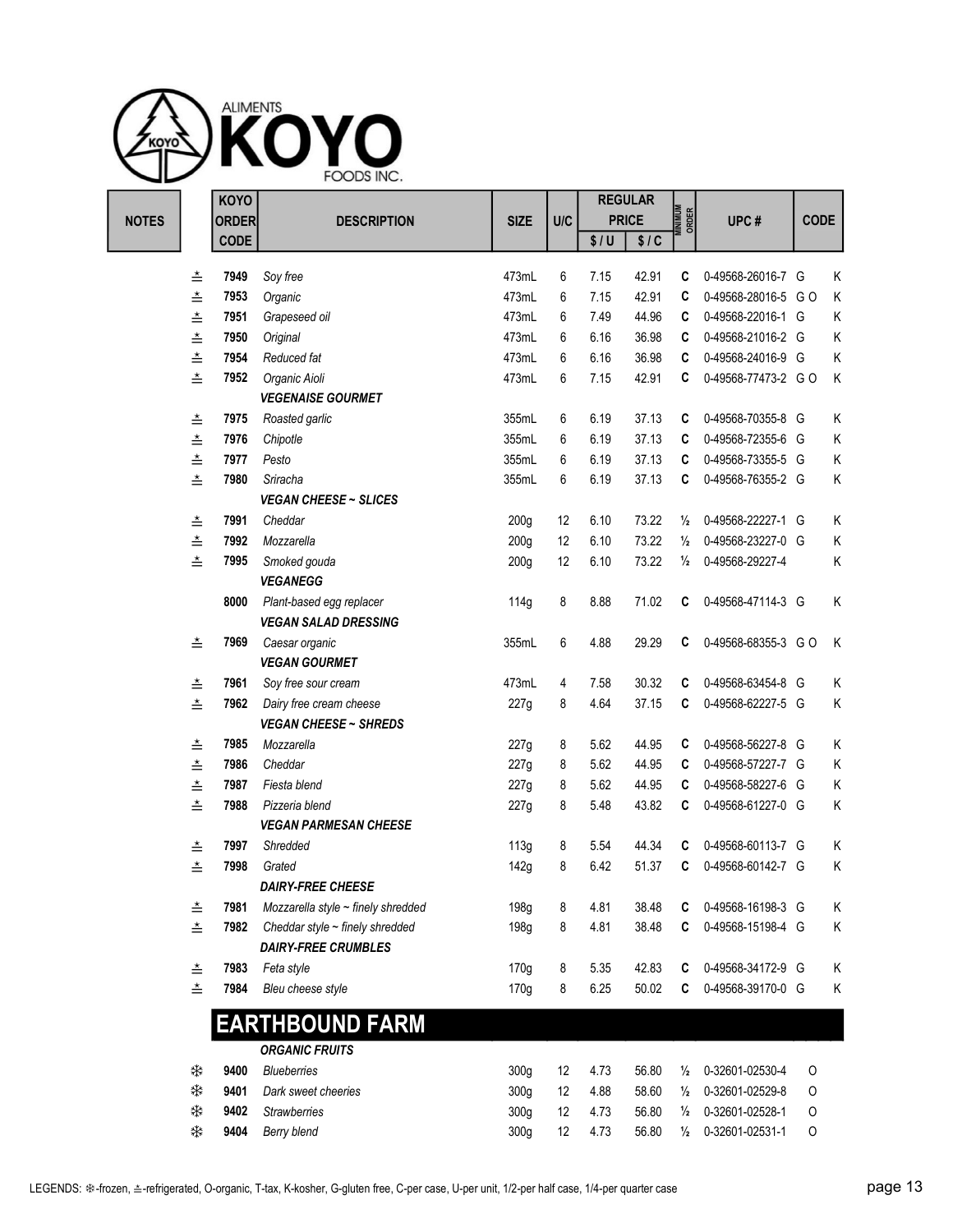| ₩<br>₩ | 9405 |                                     |           | U/C | \$/U | <b>PRICE</b><br>\$1C | MINIMUM<br>ORDER | UPC#              | <b>CODE</b> |   |
|--------|------|-------------------------------------|-----------|-----|------|----------------------|------------------|-------------------|-------------|---|
|        |      | Mango chunks                        | 300g      | 12  | 4.73 | 56.80                | ⅓                | 0-32601 02533-5   | $\Omega$    |   |
|        | 9407 | Sliced peaches                      | 300g      | 12  | 4.73 | 56.80                | $\frac{1}{2}$    | 0-32601 02535-9   | 0           |   |
|        |      | <b>ORGANIC VEGETABLES</b>           |           |     |      |                      |                  |                   |             |   |
| ₩      | 9410 | Green peas                          | 350g      | 12  | 3.54 | 42.42                | $\frac{1}{2}$    | 0-32601-02522-9   | 0           |   |
| ₩      | 9411 | Sweet corn                          | 350g      | 12  | 3.39 | 40.63                | $\frac{1}{2}$    | 0-32601-02526-7   | 0           |   |
| ₩      | 9412 | Cut spinach                         | 300g      | 12  | 3.69 | 44.22                | $\frac{1}{2}$    | 0-32601-02524-3   | 0           |   |
| ₩      | 9413 | <b>Butternut squash</b>             | 400g      | 12  | 3.69 | 44.22                | $\frac{1}{2}$    | 0-32601-02525-0   | 0           |   |
| ₩      | 9414 | Whole green beans                   | 300g      | 12  | 3.39 | 40.63                | ⅓                | 0-32601-02521-2   | 0           |   |
| ₩      | 9415 | Kale                                | 300g      | 12  | 4.14 | 49.72                | $\frac{1}{2}$    | 0-32601-02554-0   | $\circ$     |   |
| ₩      | 9416 | <b>Broccoli</b>                     | 300g      | 12  | 3.84 | 46.13                | $\frac{1}{2}$    | 0-32601-02527-4   | 0           |   |
|        |      | <b>EARTH'S OWN</b>                  |           |     |      |                      |                  |                   |             |   |
|        |      | OAT BEVERAGE ~ 946ML                |           |     |      |                      |                  |                   |             |   |
|        | 4130 | Original                            | 946mL     | 12  | 3.11 | 37.36                | C                | 6-26027-81402-6   |             | Κ |
|        | 4131 | Vanilla                             | 946mL     | 12  | 3.11 | 37.36                | C                | 6-26027-81404-0   |             | Κ |
|        | 4132 | Barista blend                       | 946mL     | 12  | 4.96 | 59.47                | C                | 6-26027-81407-1   |             | Κ |
|        | 4133 | Chocolate                           | 946mL     | 12  | 3.11 | 37.36                | C                | 6-26027-81405-7   |             | Κ |
|        |      | <b>SO NICE ~ SOY COFFEE CREAMER</b> |           |     |      |                      |                  |                   |             |   |
|        | 4138 | Barista blend                       | 946mL     | 12  | 2.71 | 32.57                | C                | 6-26027-08770-3 G |             | K |
|        |      | <b>ECHOCLEAN</b>                    |           |     |      |                      |                  |                   |             |   |
|        |      | <b>FABRIC SOFTENER SHEETS</b>       |           |     |      |                      |                  |                   |             |   |
|        | 2763 | Lavender                            | 80 sheets | 12  | 6.08 | 72.98                | $\frac{1}{2}$    | 0-63827-60043-3   | Τ           |   |
|        | 2764 | Vanilla citrus                      | 80 sheets | 12  | 6.08 | 72.98                | $\frac{1}{2}$    | 0-63827-60042-6   | T           |   |

|      | <b>ORGANIC BEANS IN A CAN</b>              |       |    |      |       |               |                 |          |   |
|------|--------------------------------------------|-------|----|------|-------|---------------|-----------------|----------|---|
| 3360 | Pinto beans                                | 398mL | 12 | 2.89 | 34.71 | $\frac{1}{2}$ | 0-24182-00350-5 | O        | K |
| 3362 | Garbanzo beans                             | 398mL | 12 | 3.05 | 36.65 | ⅓             | 0-24182-00351-2 | O        | K |
| 3363 | Adzuki beans                               | 398mL | 12 | 3.20 | 38.38 | ⅓             | 0-24182-00352-9 | O        | K |
| 3364 | <b>Black beans</b>                         | 398mL | 12 | 2.91 | 34.92 | ⅓             | 0-24182-00353-6 | O        | K |
| 3366 | Kidney beans                               | 398mL | 12 | 3.25 | 39.02 | ⅓             | 0-24182-00354-3 | O        | K |
| 3367 | Navy beans                                 | 398mL | 12 | 3.05 | 36.65 | $\frac{1}{2}$ | 0-24182-00355-0 | $\Omega$ | K |
| 3368 | White kidney beans (cannellini)            | 398mL | 12 | 3.11 | 37.30 | ⅓             | 0-24182-00358-1 | O        | K |
| 3370 | Black soy beans, no salt added             | 398mL | 12 | 2.91 | 34.92 | ⅓             | 0-24182-00320-8 | O        | K |
| 3371 | Small red beans                            | 398mL | 12 | 2.91 | 34.92 | ⅓             | 0-24182-00356-7 | 0        | K |
| 3373 | Black eyed peas                            | 398mL | 12 | 3.25 | 39.02 | ⅓             | 0-24182-00357-4 | O        | K |
| 3374 | Great northern beans                       | 398mL | 12 | 3.04 | 36.44 | ⅓             | 0-24182-00387-1 | O        | K |
| 3387 | <b>Butter beans</b>                        | 398mL | 12 | 3.02 | 36.22 | ⅓             | 0-24182-00359-8 | 0        | K |
|      | <b>ORGANIC BEANS IN A CAN (LARGE SIZE)</b> |       |    |      |       |               |                 |          |   |
| 3865 | Pinto beans                                | 796mL | 12 | 4.85 | 58.17 | ⅓             | 0-24182-28350-1 | $\Omega$ | K |
| 3866 | <b>Black beans</b>                         | 796mL | 12 | 4.99 | 59.88 | ⅓             | 0-24182-28353-2 | $\Omega$ | K |
| 3867 | Garbanzo beans                             | 796mL | 12 | 5.13 | 61.61 | $\frac{1}{2}$ | 0-24182-28351-8 | 0        | K |

REGULAR<br>PRICE MINIMUM UPC # CODE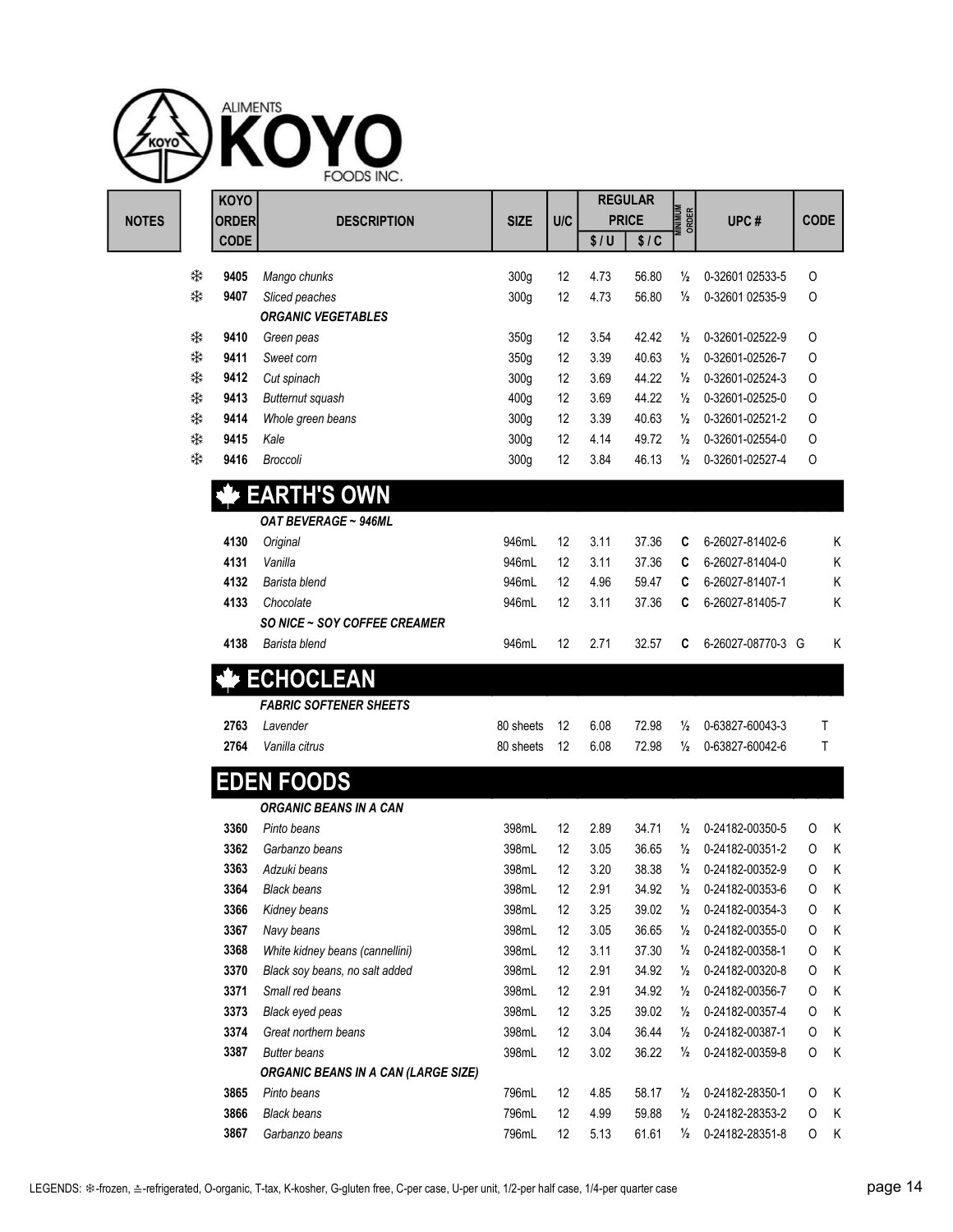| <b>KOYO</b>  |                                                |             |     |       | <b>REGULAR</b> |                         |                    |             |   |
|--------------|------------------------------------------------|-------------|-----|-------|----------------|-------------------------|--------------------|-------------|---|
| <b>ORDER</b> | <b>DESCRIPTION</b>                             | <b>SIZE</b> | U/C |       | <b>PRICE</b>   | <b>MINIMUM</b><br>ORDER | UPC#               | <b>CODE</b> |   |
| <b>CODE</b>  |                                                |             |     | \$/U  | \$1C           |                         |                    |             |   |
| 3868         | White kidney beans (cannellini)                | 796mL       | 12  | 5.37  | 64.41          | $\frac{1}{2}$           | 0-24182-28358-7    | 0           | Κ |
| 3869         | Navy beans                                     | 796mL       | 12  | 5.35  | 64.19          | $\frac{1}{2}$           | 0-24182-28355-6    | O           | Κ |
| 3870         | Kidney beans                                   | 796mL       | 12  | 5.48  | 65.71          | $\frac{1}{2}$           | 0-24182-28354-9    | 0           | Κ |
| 3871         | Black eyed peas                                | 796mL       | 12  | 5.58  | 67.00          | $\frac{1}{2}$           | 0-24182-00379-6 GO |             | Κ |
|              | ORGANIC BEANS IN A CAN IN BULK                 |             |     |       |                |                         |                    |             |   |
| 3855         | Garbanzo beans                                 | 3.06Kg      | 6   | 15.84 | 95.06          | C                       | 0-24182-00263-8    | 0           |   |
| 3856         | <b>Black beans</b>                             | 3.06Kg      | 6   | 15.29 | 91.71          | C                       | 0-24182-00265-2    | 0           |   |
| 3857         | Pinto beans                                    | 3.06Kg      | 6   | 15.07 | 90.42          | C                       | 0-24182-00262-1    | O           |   |
| 3860         | Navy beans                                     | 3.06Kg      | 6   | 15.84 | 95.06          | C                       | 0-24182-00267-6    | O           |   |
|              | <b>SNACKS</b>                                  |             |     |       |                |                         |                    |             |   |
| 3217         | Organic pumpkin seeds                          | 113g        | 15  | 3.40  | 51.05          | C                       | 0-24182-02084-7    | O           | Κ |
| 3218         | Organic spicy pumpkin seeds                    | 113g        | 15  | 3.51  | 52.67          | C                       | 0-24182-02081-6    | 0           | Κ |
|              | ORGANIC PRECOOKED BEANS                        |             |     |       |                |                         |                    |             |   |
| 3396         | Baked beans with mustard                       | 398mL       | 12  | 4.03  | 48.30          | $\frac{1}{2}$           | 0-24182-00385-7    | O           | Κ |
| 3397         | Lentils-onion & bay leaves                     | 398mL       | 12  | 3.09  | 37.09          | $\frac{1}{2}$           | 0-24182-00388-8    | 0           | Κ |
|              | <b>ORGANIC REFRIED BEANS</b>                   |             |     |       |                |                         |                    |             |   |
| 3400         | Organic black beans                            | 398mL       | 12  | 3.14  | 37.73          | $\frac{1}{2}$           | 0-24182-00399-4    | O           | Κ |
| 3402         | Organic kidney beans                           | 398mL       | 12  | 3.20  | 38.38          | $\frac{1}{2}$           | 0-24182-00396-3    | 0           | Κ |
| 3403         | Organic pinto beans                            | 398mL       | 12  | 3.13  | 37.52          | $\frac{1}{2}$           | 0-24182-00398-7    | O           | Κ |
|              | <b>ORGANIC CHILI</b>                           |             |     |       |                |                         |                    |             |   |
| 3425         | Pinto beans & spelt                            | 398mL       | 12  | 3.70  | 44.41          | ⅛                       | 0-24182-00336-9    | 0           | Κ |
|              | <b>ORGANIC TOMATO SAUCES</b>                   |             |     |       |                |                         |                    |             |   |
| 3379         | Spaghetti sauce in jars, unsalted              | 680mL       | 12  | 6.52  | 78.18          | $\frac{1}{2}$           | 0-24182-00318-5    | 0           | Κ |
| 3376         | Pizza & pastas sauce                           | 398mL       | 12  | 3.32  | 39.88          | $\frac{1}{2}$           | 0-24182-00317-8    | 0           | Κ |
| 5610         | Pizza & pasta sauce (amber glass)              | 398mL       | 12  | 4.22  | 50.59          | $\frac{1}{2}$           | 0-24182-03313-7    | O           | Κ |
|              | <b>ORGANIC CRUSHED TOMATOES IN AMBER GLASS</b> |             |     |       |                |                         |                    |             |   |
| 5608         | Crushed tomatoes                               | 680mL       | 12  | 6.44  | 77.32          | $\frac{1}{2}$           | 0-24182-03312-0    | 0           | К |
|              | <b>EDENSOY ORGANIC SOY BEVERAGE</b>            |             |     |       |                |                         |                    |             |   |
| 3461         | Original                                       | 946mL       | 12  | 3.78  | 45.36          | C                       | 0-24182-02705-1    | 0           | Κ |
| 3463         | Carob                                          | 946mL       | 12  | 4.41  | 52.91          | C                       | 0-24182-02515-6    | 0           | Κ |
| 3466         | Unsweetened                                    | 946mL       | 12  | 3.74  | 44.92          | C                       | 0-24182-02706-8    | 0           | Κ |
|              | <b>ORGANIC SAUERKRAUT</b>                      |             |     |       |                |                         |                    |             |   |
| 3822         | Sauerkraut in jar                              | 796mL       | 12  | 6.78  | 81.41          | $\frac{1}{2}$           | 0-24182-01300-9    | 0           | Κ |
| 3818         | Sauerkraut in jar                              | 447mL       | 12  | 6.04  | 72.45          | $\frac{1}{2}$           | 0-24182-01304-7    | 0           | Κ |
| 3819         | 3 onion sauerkraut in jar                      | 447mL       | 12  | 6.97  | 83.67          | $\frac{1}{2}$           | 0-24182-01306-1    | 0           | Κ |
| 3820         | Kimchi sauerkraut in jar<br><b>CONDIMENTS</b>  | 447mL       | 12  | 8.23  | 98.76          | $\frac{1}{2}$           | 0-24182-01305-4    | 0           | Κ |
| 3844         | Wasabi powder in tin can                       | 25g         | 6   | 6.04  | 36.26          | C                       | 0-24182-00218-8    |             | Κ |
|              | <b>ORGANIC NUT BUTTER</b>                      |             |     |       |                |                         |                    |             |   |
| 4252         | Roasted tahini                                 | 454g        | 12  | 11.56 | 138.75         | $\frac{1}{2}$           | 0-24182-00392-5 GO |             |   |
| 4253         | Roasted black sesame butter                    | 454g        | 12  | 10.77 | 129.26         | $\frac{1}{2}$           | 0-24182-00393-2 GO |             |   |
|              | <b>ORGANIC MUSTARD ~ GLASS JAR</b>             |             |     |       |                |                         |                    |             |   |
| 3845         | Brown stone ground mustard                     | 253mL       | 12  | 3.93  | 47.19          | $\frac{1}{2}$           | 0-24182-00312-3    | 0           | K |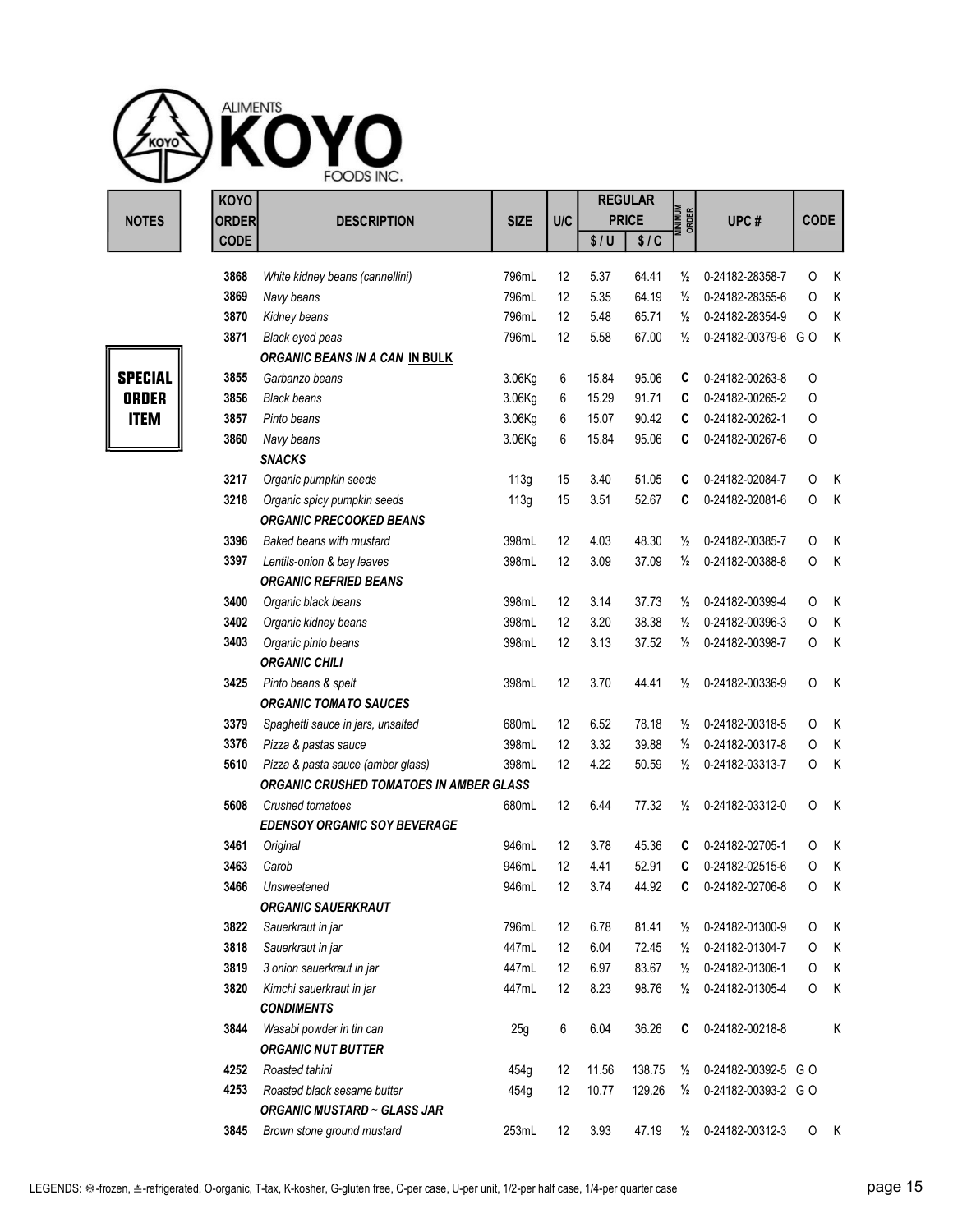| <b>KOYO</b><br><b>ORDER</b> | <b>DESCRIPTION</b>                                                     | <b>SIZE</b>      | U/C |       | <b>REGULAR</b><br><b>PRICE</b> | <b>MINIMUM</b><br>ORDER | UPC#                | <b>CODE</b> |   |
|-----------------------------|------------------------------------------------------------------------|------------------|-----|-------|--------------------------------|-------------------------|---------------------|-------------|---|
| <b>CODE</b>                 |                                                                        |                  |     | \$/U  | \$1C                           |                         |                     |             |   |
| 3847                        | Yellow stone ground mustard<br><b>ORGANIC MUSTARD ~ SQUEEZE BOTTLE</b> | 253mL            | 12  | 3.79  | 45.46                          | $\frac{1}{2}$           | 0-24182-00213-3     | O           | K |
| 3848                        | Brown mustard with apple cider vinegar                                 | 253mL            | 12  | 3.77  | 45.19                          | $\frac{1}{2}$           | 0-24182-00314-7     | 0           | Κ |
| 3849                        | Yellow mustard with apple cider vinegar<br><b>GOMASHIO</b>             | 253mL            | 12  | 3.39  | 40.67                          | $\frac{1}{2}$           | 0-24182-00313-0     | 0           | Κ |
| 3880                        | Original sesame shake (with sea salt)                                  | 100g             | 12  | 3.53  | 42.30                          | $\frac{1}{2}$           | 0-24182-00301-7     |             | Κ |
| 3881                        | Garlic shake (with sea salt)                                           | 100g             | 12  | 3.53  | 42.30                          | $\frac{1}{2}$           | 0-24182-00305-5     |             | Κ |
| 3882                        | Seaweed shake (with sea salt)                                          | 100 <sub>g</sub> | 12  | 3.71  | 44.46                          | $\frac{1}{2}$           | 0-24182-00309-3     |             | Κ |
| 3883                        | Organic black & tan gomashio<br><b>SEA SALTS</b>                       | 100g             | 12  | 4.26  | 51.15                          | $\frac{1}{2}$           | 0-24182-00203-4     | O           | K |
| 3885                        | French celtic                                                          | 397g             | 12  | 6.26  | 75.14                          | $\frac{1}{2}$           | 0-24182-00315-4     |             |   |
| 3886                        | Portuguese<br><i><b>VINEGAR</b></i>                                    | 453g             | 12  | 3.49  | 41.82                          | $\frac{1}{2}$           | 0-24182-00316-1     |             |   |
| 3951                        | Org apple cider vinegar (unpasteurised, unfiltere                      | 473mL            | 12  | 5.15  | 61.80                          | $\frac{1}{2}$           | 0-24182-00362-4     | 0           | Κ |
| 3952                        | Org apple cider vinegar (unpasteurised, unfiltere                      | 946mL            | 12  | 9.33  | 111.91                         | $\frac{1}{2}$           | 0-24182-00361-1     | O           | Κ |
| 3955                        | Red wine vinegar                                                       | 473mL            | 12  | 4.02  | 48.21                          | $\frac{1}{2}$           | 0-24182-00162-4     |             |   |
| 6790                        | Brown rice vinegar                                                     | 148mL            | 12  | 3.34  | 40.06                          | $\frac{1}{2}$           | 0-24182-42086-9     |             | Κ |
| 6791                        | Brown rice vinegar                                                     | 296mL            | 12  | 6.17  | 74.03                          | $\frac{1}{2}$           | 0-24182-42087-6     |             | Κ |
| 6794                        | Umeboshi Vinegar<br><b>FRUITS</b>                                      | 296mL            | 12  | 4.62  | 55.46                          | 1⁄2                     | 0-24182-42590-1     |             | Κ |
| 4246                        | Organic apple sauce                                                    | 398mL            | 12  | 5.58  | 66.96                          | $\frac{1}{2}$           | 0-24182-00349-9     | 0           | K |
| 4255                        | Organic apple butter<br><b>FIRST PRESSED OILS</b>                      | 482g             | 12  | 9.80  | 117.63                         | $\frac{1}{2}$           | 0-24182-00369-7     | O           | Κ |
| 4648                        | Sesame                                                                 | 473mL            | 12  | 11.44 | 137.29                         | $\frac{1}{2}$           | 0-24182-00025-2     | O           | K |
| 4652                        | Toasted sesame seed                                                    | 148mL            | 12  | 6.33  | 75.98                          | $\frac{1}{2}$           | 0-24182-00030-6     |             | Κ |
| 4653                        | Toasted sesame seed<br><b>ORGANIC POPCORN</b>                          | 295mL            | 12  | 11.52 | 138.19                         |                         | 1/2 0-24182-42329-7 |             | Κ |
| 5082                        | Organic popcorn<br>ORG 100% WHOLE GRAIN PASTA                          | 566g             | 12  | 4.86  | 58.30                          | $\frac{1}{2}$           | 0-24182-03386-1     | 0           | K |
| 5643                        | Kamut & buckwheat rigatoni                                             | 340g             | 6   | 5.78  | 34.68                          | C                       | 0-24182-11153-8     | 0           | Κ |
| 5644                        | Kamut elbows                                                           | 396g             | 6   | 5.46  | 32.78                          | C                       | 0-24182-11157-6     | 0           | Κ |
| 5619                        | Kamut spirals                                                          | 340g             | 6   | 5.37  | 32.21                          | C                       | 0-24182-11351-8     | 0           | Κ |
| 5630                        | Kamut vegetable spirals                                                | 340g             | 6   | 5.55  | 33.29                          | C                       | 0-24182-11356-3     | O           | Κ |
| 5655                        | Spelt ribbons                                                          | 227g             | 6   | 4.77  | 28.61                          | C                       | 0-24182-00109-9     | 0           | K |
| 5626                        | ORGANIC GOLDEN AMBER DURUM WHEAT PASTA<br>Vegetable spirals            | 340g             | 6   | 5.64  | 33.82                          | C                       | 0-24182-11340-2     | 0           | K |
| 6450                        | <b>IMPORTED TRADITIONAL PASTA</b><br>Mung bean ~ harusame              | 70g              | 12  | 4.70  | 56.37                          | $\frac{1}{2}$           | 0-24182-20502-2 G   |             |   |
|                             | <b>DRIED SEAWEEDS</b>                                                  |                  |     |       |                                |                         |                     |             |   |
| 6345                        | Kombu                                                                  | 60g              | 6   | 12.22 | 73.34                          | C                       | 0-24182-15273-9     |             | Κ |
| 6352                        | Sushi nori (7 sheets, toasted)<br><b>ORGANIC TEAS</b>                  | 17g              | 6   | 8.54  | 51.22                          | C                       | 0-24182-15769-7     |             |   |
| 6495                        | Sencha green tea (16 bags)                                             | 24g              | 12  | 5.17  | 62.09                          |                         | 1/2 0-24182-18137-1 | 0           | K |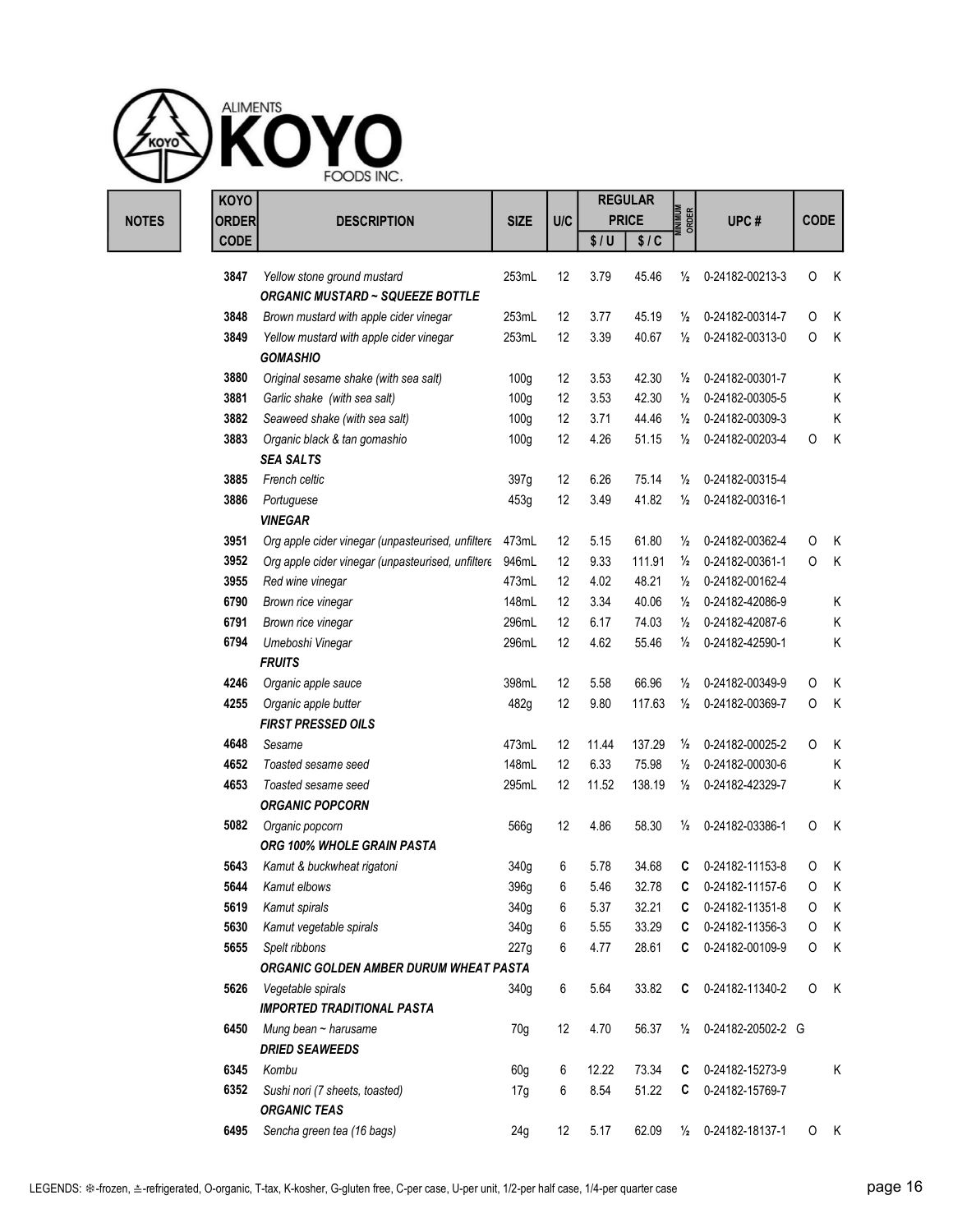| <b>KOYO</b>          |                                          |                  |     |      | <b>REGULAR</b>       |                         |                    |             |
|----------------------|------------------------------------------|------------------|-----|------|----------------------|-------------------------|--------------------|-------------|
| ORDER<br><b>CODE</b> | <b>DESCRIPTION</b>                       | <b>SIZE</b>      | U/C | \$/U | <b>PRICE</b><br>\$1C | <b>MINIMUM</b><br>ORDER | UPC#               | <b>CODE</b> |
|                      |                                          |                  |     |      |                      |                         |                    |             |
| 6505                 | Hojicha (16 bags)                        | 24g              | 12  | 4.76 | 57.13                | $\frac{1}{2}$           | 0-24182-18145-6    | Κ<br>0      |
| 6497                 | Hojicha chai roasted green tea (16 bags) | 43g              | 12  | 8.14 | 97.67                | $\frac{1}{2}$           | 0-24182-18138-8    | Κ<br>0      |
| 6496                 | Chamomile herb tea( 16 bags)             | 16g              | 12  | 4.62 | 55.40                | $\frac{1}{2}$           | 0-24182-18142-5    | Κ<br>0      |
| 6502                 | Kukicha (16 bags)                        | 32g              | 12  | 4.96 | 59.49                | $\frac{1}{2}$           | 0-24182-18120-3    | Κ<br>0      |
| 6504                 | Genmaicha (16 bags)                      | 29g              | 12  | 5.30 | 63.60                | $\frac{1}{2}$           | 0-24182-18156-2    | Κ<br>0      |
|                      | <b>EDWARD &amp; SONS</b>                 |                  |     |      |                      |                         |                    |             |
|                      | <b>ORGANIC MASHED POTATOES</b>           |                  |     |      |                      |                         |                    |             |
| 9770                 | Home style                               | 100g             | 6   | 2.94 | 17.61                | C                       | 0-43182-00070-3 GO | Κ           |
| 9771                 | Roasted garlic                           | 100g             | 6   | 2.94 | 17.61                | C                       | 0-43182-00071-0 GO | K           |
|                      | <b>ORGANIC BREADCRUMBS</b>               |                  |     |      |                      |                         |                    |             |
| 9760                 | Panko ~ japanese style                   | 300 <sub>g</sub> | 6   | 6.29 | 37.76                | C                       | 0-43182-00060-4    | 0           |
| 9761                 | Lightly salted                           | 425g             | 6   | 6.29 | 37.76                | C                       | 0-43182-00058-1    | 0           |
| 9762                 | Italian herbs                            | 425g             | 6   | 6.29 | 37.76                | C                       | 0-43182-00059-8    | 0           |
|                      | <b>EXOTIC RICE TOAST</b>                 |                  |     |      |                      |                         |                    |             |
| 9765                 | Jasmine rice & spring onion              | 65g              | 12  | 2.99 | 35.83                | $\frac{1}{2}$           | 0-43182-00061-1 G  |             |
| 9766                 | Purple rice & black sesame               | 65g              | 12  | 2.99 | 35.83                | $\frac{1}{2}$           | 0-43182-00062-8 G  |             |
| 9767                 | Thai red rice & flaxseed                 | 65g              | 12  | 2.99 | 35.83                | $\frac{1}{2}$           | 0-43182-00063-5 G  |             |
|                      | <b>ORGANIC BAKED BROWN RICE SNAPS</b>    |                  |     |      |                      |                         |                    |             |
| 9794                 | <b>Black sesame</b>                      | 100g             | 12  | 3.85 | 46.14                | $\frac{1}{2}$           | 0-39631-00046-2 GO |             |
| 9830                 | Unsalted plain                           | 100g             | 12  | 3.85 | 46.14                | $\frac{1}{2}$           | 0-39631-00041-7 GO |             |
| 9833                 | Vegetable                                | 100g             | 12  | 3.85 | 46.14                | $\frac{1}{2}$           | 0-39631-00044-8 GO |             |
|                      | <b>BAKED BROWN RICE SNAPS</b>            |                  |     |      |                      |                         |                    |             |
| 9834                 | Tamari sesame                            | 100 <sub>g</sub> | 12  | 3.90 | 46.75                | $\frac{1}{2}$           | 0-11206-00034-3 G  |             |
| 9835                 | Tamari seaweed                           | 100g             | 12  | 3.90 | 46.75                | $\frac{1}{2}$           | 0-11206-00035-0 G  |             |
| 9836                 | Unsalted sesame                          | 100g             | 12  | 3.90 | 46.75                | $\frac{1}{2}$           | 0-11206-00036-7 G  |             |
| 9837                 | Onion garlic                             | 100g             | 12  | 3.90 | 46.75                | $\frac{1}{2}$           | 0-11206-00037-4 G  |             |
|                      | MISO SOUP                                |                  |     |      |                      |                         |                    |             |
| 9838                 | Organic miso Japanese restaurant style   | 82g              | 6   | 4.12 | 24.69                | C                       | 0-43182-00098-7    | $\circ$     |
| 9839                 | Reduced sodium miso soup                 | 29g              | 12  | 4.66 | 55.94                | C                       | 0-43182-00091-8    |             |
| 9840                 | Original golden miso soup                | 72g              | 12  | 5.62 | 67.49                | C                       | 0-11206-00093-0    |             |
| 9841                 | Seaweed miso soup                        | 72g              | 12  | 5.62 | 67.49                | C                       | 0-11206-00094-7    |             |
| 9844                 | Organic traditional tofu miso soup       | 36g              | 12  | 4.93 | 59.15                | C                       | 0-43182-00092-5    | 0           |
|                      | <b>MISO SOUP DISPLAY</b>                 |                  |     |      |                      |                         |                    |             |
| 9843                 | Seaweed miso soup display                | 18 <sub>g</sub>  | 24  | 1.65 | 39.67                | C                       | 0-11206-00097-8    |             |
|                      | <b>ENLIGHTENED</b>                       |                  |     |      |                      |                         |                    |             |
|                      | <b>FROZEN DESSERT ~ KETO</b>             |                  |     |      |                      |                         |                    |             |
| 8355                 | Chocolate                                | 473ml            | 8   | 5.71 | 45.64                | C                       | 8-10036-94502-8 G  |             |
| 8356                 | Vanilla bean                             | 473ml            | 8   | 5.71 | 45.64                | C                       | 8-10036-94503-5 G  |             |
| 8357                 | Mint chocolate                           | 473ml            | 8   | 5.71 | 45.64                | C                       | 8-10036-94504-2 G  |             |
| 8358                 | Coffee chip                              | 473ml            | 8   | 5.71 | 45.64                | C                       | 8-10036-94505-9 G  |             |
| 8359                 | Glazed donut                             | 473ml            | 8   | 5.71 | 45.64                | C                       | 8-10036-94506-6 G  |             |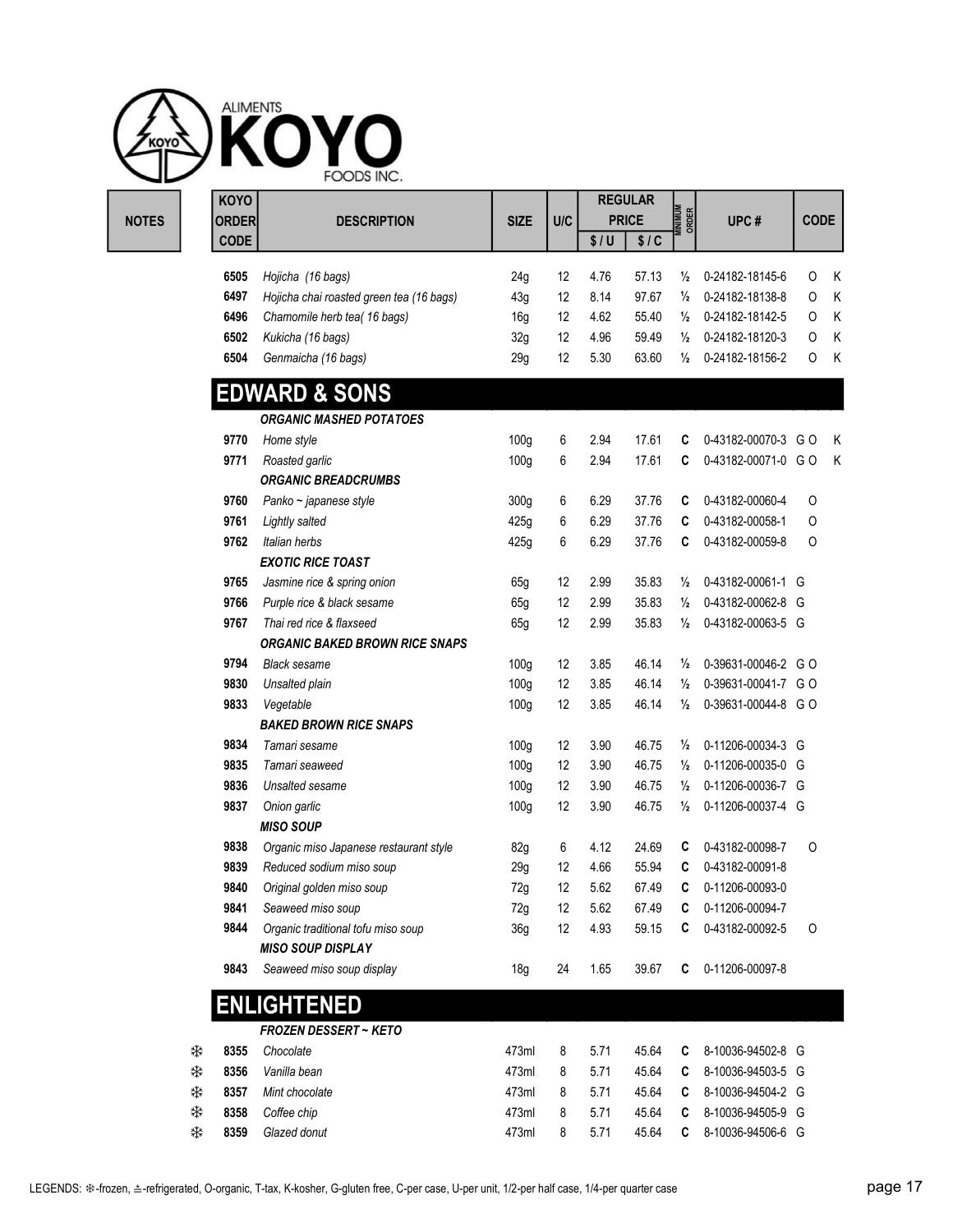| <b>MINIMUM</b><br>ORDER<br><b>PRICE</b><br>U/C<br>ORDER<br><b>DESCRIPTION</b><br>UPC#<br><b>SIZE</b><br><b>CODE</b><br>\$/U<br>\$1C<br>₩<br>473ml<br>8<br>5.71<br>45.64<br>8360<br>Caramel fudge<br>C<br>8-10036-94508-0 G<br><b>FROZEN DESSERT BARS ~ KETO</b><br>₩<br>8365<br>Dark chocolate ~ caramel peanut<br>4x31ml<br>8<br>6.56<br>52.48<br>C<br>8-10036-94300-0<br>₩<br>4x31ml<br>8<br>6.56<br>52.48<br>8-10036-94301-7<br>8366<br>Peanut butter chocolate<br>C<br>₩<br>Dark chocolate ~ vanilla almond<br>4x31ml<br>8<br>6.56<br>52.48<br>8-10036-94302-4<br>8367<br>C<br>₩<br>4x31ml<br>6.56<br>52.48<br>8-10036-94303-1<br>8368<br>Mint chocolate<br>8<br>C<br>₩<br>8<br>6.56<br>8-10036-94304-8<br>8369<br>Double chocolate<br>4x31ml<br>52.48<br>C<br><b>EVERLAND</b><br><b>NUTRITIONAL YEAST</b><br>7320<br>285g<br>6<br>9.07<br>54.40<br>0-59443-10006-8<br>Engevita yeast powder<br>C<br>6<br>69.32<br>7321<br>Flakes<br>250g<br>11.55<br>C<br>0-59443-10027-3<br><b>ORGANIC PEANUT</b><br>7323<br>5.20<br>Organic redskin raw peanuts<br>400g<br>12<br>62.40<br>$\frac{1}{2}$<br>0-59443-10326-7<br>0<br>7324<br>12<br>5.20<br>62.40<br>$\frac{1}{2}$<br>0-59443-10328-1<br>Organic roasted peanuts<br>400g<br>0<br>12<br>5.20<br>62.40<br>7325<br>Organic roasted peanuts ~ salted<br>400g<br>0-59443-10329-8<br>0<br>$\frac{1}{2}$<br><b>ORGANIC CHOCOLATE CHIPS</b><br>12<br>0<br>6.66<br>79.96<br>0-59443-10381-6<br>7326<br>Organic dark chocolate chips ~ 55%<br>400g<br>$\frac{1}{2}$<br>OIL<br>7329<br>Avocado oil<br>375mL<br>12<br>11.29<br>135.52<br>0-59443-11423-2<br>$\frac{1}{2}$<br>7330<br>Organic flax oil<br>500mL<br>6<br>11.37<br>68.23<br>C<br>0-59443-11426-2<br>O<br><b>ORGANIC VINEGAR</b><br>12<br>4.27<br>51.22<br>7331<br>375mL<br>0-59443-60215-9<br>0<br>Organic rice vinegar<br>$\frac{1}{2}$<br>12<br>7332<br>375mL<br>6.34<br>76.06<br>0-59443-60216-6<br>0<br>Organic balsamic vinegar<br>$\frac{1}{2}$<br><b>ORGANIC OAT</b> | <b>CODE</b><br>Κ<br>Κ<br>Κ<br>Κ<br>Κ                                                              |
|----------------------------------------------------------------------------------------------------------------------------------------------------------------------------------------------------------------------------------------------------------------------------------------------------------------------------------------------------------------------------------------------------------------------------------------------------------------------------------------------------------------------------------------------------------------------------------------------------------------------------------------------------------------------------------------------------------------------------------------------------------------------------------------------------------------------------------------------------------------------------------------------------------------------------------------------------------------------------------------------------------------------------------------------------------------------------------------------------------------------------------------------------------------------------------------------------------------------------------------------------------------------------------------------------------------------------------------------------------------------------------------------------------------------------------------------------------------------------------------------------------------------------------------------------------------------------------------------------------------------------------------------------------------------------------------------------------------------------------------------------------------------------------------------------------------------------------------------------------------------------------------------------------------------------------------------------------------------------------|---------------------------------------------------------------------------------------------------|
|                                                                                                                                                                                                                                                                                                                                                                                                                                                                                                                                                                                                                                                                                                                                                                                                                                                                                                                                                                                                                                                                                                                                                                                                                                                                                                                                                                                                                                                                                                                                                                                                                                                                                                                                                                                                                                                                                                                                                                                  |                                                                                                   |
|                                                                                                                                                                                                                                                                                                                                                                                                                                                                                                                                                                                                                                                                                                                                                                                                                                                                                                                                                                                                                                                                                                                                                                                                                                                                                                                                                                                                                                                                                                                                                                                                                                                                                                                                                                                                                                                                                                                                                                                  |                                                                                                   |
|                                                                                                                                                                                                                                                                                                                                                                                                                                                                                                                                                                                                                                                                                                                                                                                                                                                                                                                                                                                                                                                                                                                                                                                                                                                                                                                                                                                                                                                                                                                                                                                                                                                                                                                                                                                                                                                                                                                                                                                  |                                                                                                   |
|                                                                                                                                                                                                                                                                                                                                                                                                                                                                                                                                                                                                                                                                                                                                                                                                                                                                                                                                                                                                                                                                                                                                                                                                                                                                                                                                                                                                                                                                                                                                                                                                                                                                                                                                                                                                                                                                                                                                                                                  |                                                                                                   |
|                                                                                                                                                                                                                                                                                                                                                                                                                                                                                                                                                                                                                                                                                                                                                                                                                                                                                                                                                                                                                                                                                                                                                                                                                                                                                                                                                                                                                                                                                                                                                                                                                                                                                                                                                                                                                                                                                                                                                                                  |                                                                                                   |
|                                                                                                                                                                                                                                                                                                                                                                                                                                                                                                                                                                                                                                                                                                                                                                                                                                                                                                                                                                                                                                                                                                                                                                                                                                                                                                                                                                                                                                                                                                                                                                                                                                                                                                                                                                                                                                                                                                                                                                                  |                                                                                                   |
|                                                                                                                                                                                                                                                                                                                                                                                                                                                                                                                                                                                                                                                                                                                                                                                                                                                                                                                                                                                                                                                                                                                                                                                                                                                                                                                                                                                                                                                                                                                                                                                                                                                                                                                                                                                                                                                                                                                                                                                  |                                                                                                   |
|                                                                                                                                                                                                                                                                                                                                                                                                                                                                                                                                                                                                                                                                                                                                                                                                                                                                                                                                                                                                                                                                                                                                                                                                                                                                                                                                                                                                                                                                                                                                                                                                                                                                                                                                                                                                                                                                                                                                                                                  |                                                                                                   |
|                                                                                                                                                                                                                                                                                                                                                                                                                                                                                                                                                                                                                                                                                                                                                                                                                                                                                                                                                                                                                                                                                                                                                                                                                                                                                                                                                                                                                                                                                                                                                                                                                                                                                                                                                                                                                                                                                                                                                                                  |                                                                                                   |
|                                                                                                                                                                                                                                                                                                                                                                                                                                                                                                                                                                                                                                                                                                                                                                                                                                                                                                                                                                                                                                                                                                                                                                                                                                                                                                                                                                                                                                                                                                                                                                                                                                                                                                                                                                                                                                                                                                                                                                                  |                                                                                                   |
|                                                                                                                                                                                                                                                                                                                                                                                                                                                                                                                                                                                                                                                                                                                                                                                                                                                                                                                                                                                                                                                                                                                                                                                                                                                                                                                                                                                                                                                                                                                                                                                                                                                                                                                                                                                                                                                                                                                                                                                  |                                                                                                   |
|                                                                                                                                                                                                                                                                                                                                                                                                                                                                                                                                                                                                                                                                                                                                                                                                                                                                                                                                                                                                                                                                                                                                                                                                                                                                                                                                                                                                                                                                                                                                                                                                                                                                                                                                                                                                                                                                                                                                                                                  |                                                                                                   |
|                                                                                                                                                                                                                                                                                                                                                                                                                                                                                                                                                                                                                                                                                                                                                                                                                                                                                                                                                                                                                                                                                                                                                                                                                                                                                                                                                                                                                                                                                                                                                                                                                                                                                                                                                                                                                                                                                                                                                                                  |                                                                                                   |
|                                                                                                                                                                                                                                                                                                                                                                                                                                                                                                                                                                                                                                                                                                                                                                                                                                                                                                                                                                                                                                                                                                                                                                                                                                                                                                                                                                                                                                                                                                                                                                                                                                                                                                                                                                                                                                                                                                                                                                                  |                                                                                                   |
|                                                                                                                                                                                                                                                                                                                                                                                                                                                                                                                                                                                                                                                                                                                                                                                                                                                                                                                                                                                                                                                                                                                                                                                                                                                                                                                                                                                                                                                                                                                                                                                                                                                                                                                                                                                                                                                                                                                                                                                  |                                                                                                   |
|                                                                                                                                                                                                                                                                                                                                                                                                                                                                                                                                                                                                                                                                                                                                                                                                                                                                                                                                                                                                                                                                                                                                                                                                                                                                                                                                                                                                                                                                                                                                                                                                                                                                                                                                                                                                                                                                                                                                                                                  |                                                                                                   |
|                                                                                                                                                                                                                                                                                                                                                                                                                                                                                                                                                                                                                                                                                                                                                                                                                                                                                                                                                                                                                                                                                                                                                                                                                                                                                                                                                                                                                                                                                                                                                                                                                                                                                                                                                                                                                                                                                                                                                                                  |                                                                                                   |
|                                                                                                                                                                                                                                                                                                                                                                                                                                                                                                                                                                                                                                                                                                                                                                                                                                                                                                                                                                                                                                                                                                                                                                                                                                                                                                                                                                                                                                                                                                                                                                                                                                                                                                                                                                                                                                                                                                                                                                                  |                                                                                                   |
| 7333                                                                                                                                                                                                                                                                                                                                                                                                                                                                                                                                                                                                                                                                                                                                                                                                                                                                                                                                                                                                                                                                                                                                                                                                                                                                                                                                                                                                                                                                                                                                                                                                                                                                                                                                                                                                                                                                                                                                                                             | 12<br>6.55<br>78.61<br>0-59443-91544-0<br>0<br>Organic small rolled oats<br>2lbs<br>$\frac{1}{2}$ |
| 12<br>6.55<br>78.61<br>7334<br>Organic large rolled oats<br>2lbs<br>0-59443-91546-4<br>0<br>$\frac{1}{2}$<br><b>BAKING PRODUCT</b>                                                                                                                                                                                                                                                                                                                                                                                                                                                                                                                                                                                                                                                                                                                                                                                                                                                                                                                                                                                                                                                                                                                                                                                                                                                                                                                                                                                                                                                                                                                                                                                                                                                                                                                                                                                                                                               |                                                                                                   |
| $\boldsymbol{6}$<br>Baking soda<br>5.01<br>30.07<br>0-59443-10181-2<br>7322<br>400g<br>C                                                                                                                                                                                                                                                                                                                                                                                                                                                                                                                                                                                                                                                                                                                                                                                                                                                                                                                                                                                                                                                                                                                                                                                                                                                                                                                                                                                                                                                                                                                                                                                                                                                                                                                                                                                                                                                                                         |                                                                                                   |
| Organic almond meal ~ raw<br>12<br>12.97<br>155.64<br>0-59443-10602-2<br>7327<br>340g<br>O<br>$\frac{1}{2}$                                                                                                                                                                                                                                                                                                                                                                                                                                                                                                                                                                                                                                                                                                                                                                                                                                                                                                                                                                                                                                                                                                                                                                                                                                                                                                                                                                                                                                                                                                                                                                                                                                                                                                                                                                                                                                                                      |                                                                                                   |
| 7328<br>Organic coconut flour<br>12<br>4.41<br>52.94<br>0-59443-10609-1<br>454g<br>$\frac{1}{2}$<br>0                                                                                                                                                                                                                                                                                                                                                                                                                                                                                                                                                                                                                                                                                                                                                                                                                                                                                                                                                                                                                                                                                                                                                                                                                                                                                                                                                                                                                                                                                                                                                                                                                                                                                                                                                                                                                                                                            |                                                                                                   |
| 6<br>7335<br>Organic chickpea flour<br>500g<br>38.61<br>0-59443-91585-3<br>0<br>6.44<br>C                                                                                                                                                                                                                                                                                                                                                                                                                                                                                                                                                                                                                                                                                                                                                                                                                                                                                                                                                                                                                                                                                                                                                                                                                                                                                                                                                                                                                                                                                                                                                                                                                                                                                                                                                                                                                                                                                        |                                                                                                   |
| <b>FITBITE</b><br><b>CASSAVA CHIPS</b>                                                                                                                                                                                                                                                                                                                                                                                                                                                                                                                                                                                                                                                                                                                                                                                                                                                                                                                                                                                                                                                                                                                                                                                                                                                                                                                                                                                                                                                                                                                                                                                                                                                                                                                                                                                                                                                                                                                                           |                                                                                                   |
| 7700<br>100g<br>12<br>3.14<br>37.63<br>6-28055-77500-3<br>Spicy<br>C                                                                                                                                                                                                                                                                                                                                                                                                                                                                                                                                                                                                                                                                                                                                                                                                                                                                                                                                                                                                                                                                                                                                                                                                                                                                                                                                                                                                                                                                                                                                                                                                                                                                                                                                                                                                                                                                                                             | Τ                                                                                                 |
| 12<br>7701<br>100g<br>3.14<br>37.63<br>6-28055-77501-0<br>Sea salt<br>C                                                                                                                                                                                                                                                                                                                                                                                                                                                                                                                                                                                                                                                                                                                                                                                                                                                                                                                                                                                                                                                                                                                                                                                                                                                                                                                                                                                                                                                                                                                                                                                                                                                                                                                                                                                                                                                                                                          | Τ                                                                                                 |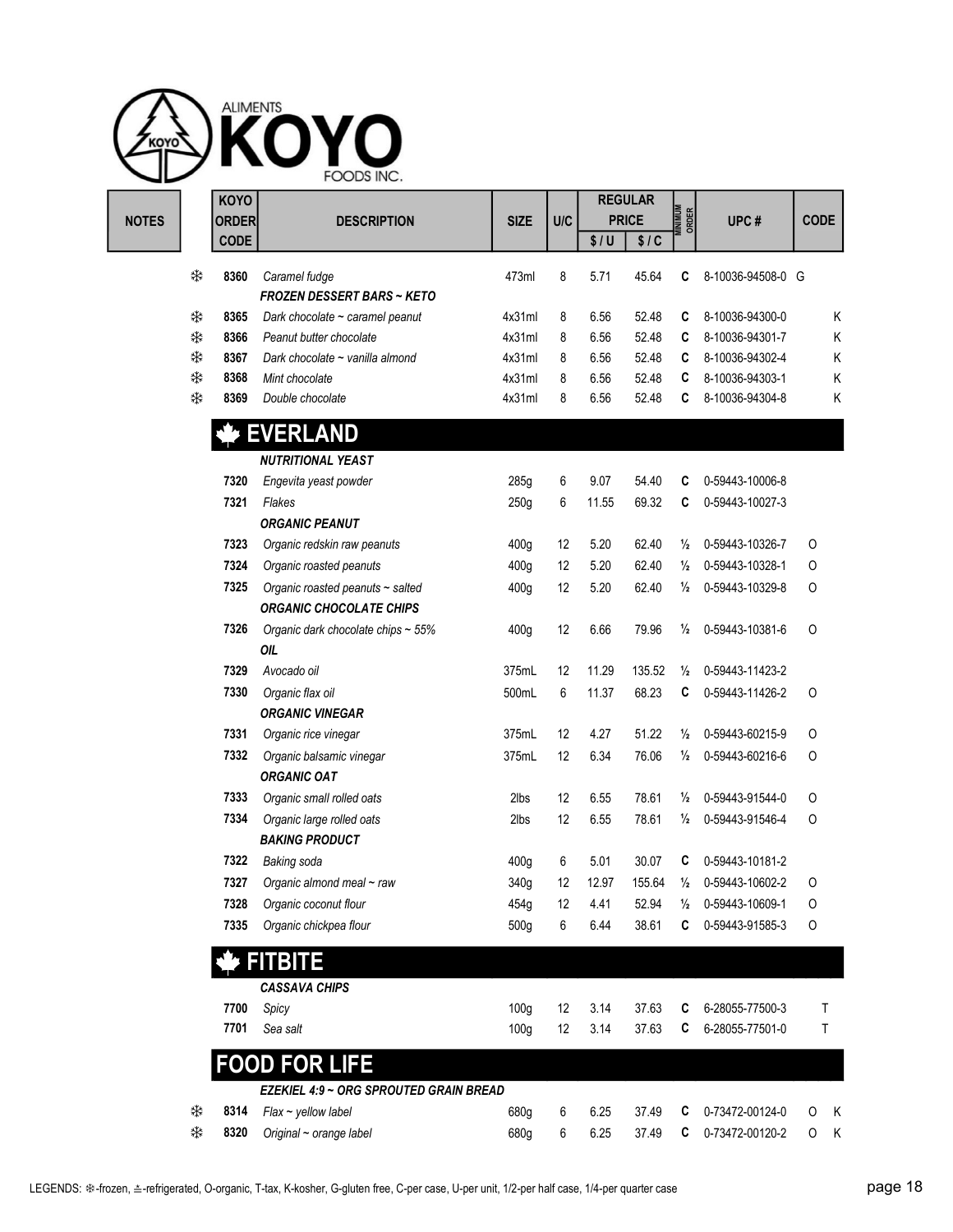|              |   | <b>KOYO</b>  | FOODS INC.                                                                   |                  |     |       | <b>REGULAR</b> |                         |                   |             |   |
|--------------|---|--------------|------------------------------------------------------------------------------|------------------|-----|-------|----------------|-------------------------|-------------------|-------------|---|
| <b>NOTES</b> |   | <b>ORDER</b> | <b>DESCRIPTION</b>                                                           | <b>SIZE</b>      | U/C |       | <b>PRICE</b>   | <b>MINIMUM</b><br>ORDER | UPC#              | <b>CODE</b> |   |
|              |   | <b>CODE</b>  |                                                                              |                  |     | \$/U  | \$1C           |                         |                   |             |   |
|              | ₩ | 8321         | Sesame ~ green label                                                         | 680g             | 6   | 6.25  | 37.49          | C                       | 0-73472-00123-3   | O           | Κ |
|              | ₩ | 8323         | Low sodium ~ light orange label                                              | 680g             | 6   | 6.25  | 37.49          | C                       | 0-73472-00153-0   | 0           | Κ |
|              |   |              | <b>GENESIS 1:29 ~ ORG SPROUTED GRAIN &amp; SEED LOAF</b>                     |                  |     |       |                |                         |                   |             |   |
|              | ₩ | 8317         | Original $\sim$ blue label                                                   | 680g             | 6   | 7.15  | 42.89          | C                       | 0-73472-00141-7   | O           | K |
|              |   |              | <b>BREADS (WHEAT FREE &amp; GLUTEN FREE)</b>                                 |                  |     |       |                |                         |                   |             |   |
|              | ₩ | 8333         | Brown rice bread                                                             | 680g             | 6   | 7.16  | 42.94          | C                       | 0-73472-00169-1 G |             | K |
|              |   |              | <b>EZEKIEL 4:9 ~ SPROUTED GRAIN CEREAL</b>                                   |                  |     |       |                |                         |                   |             |   |
|              |   | 3250         | Original                                                                     | 454g             | 6   | 7.67  | 46.04          | C                       | 0-73472-00255-1   |             | Κ |
|              |   | 3251         | Golden flax                                                                  | 454g             | 6   | 7.67  | 46.04          | C                       | 0-73472-00256-8   |             | Κ |
|              |   | 3253         | Almond<br><b>EZEKIEL 4:9</b>                                                 | 454g             | 6   | 8.27  | 49.59          | C                       | 0-73472-00258-2   |             | Κ |
|              |   |              | ~ SPROUTED FLOURLESS FLAKE CEREAL                                            |                  |     |       |                |                         |                   |             |   |
| <b>NEW</b>   |   | 3254         | Original                                                                     | 397g             | 6   | 8.11  | 48.65          | C                       | 0-73472-00260-5   | 0           | K |
| <b>NEW</b>   |   | 3255         | $Flax + chia$                                                                | 397g             | 6   | 9.00  | 53.97          | C                       | 0-73472-00261-2   | O           | K |
| <b>NEW</b>   |   | 3256         | Raisin                                                                       | 397g             | 6   | 8.39  | 50.33          | C                       | 0-73472-00262-9   | O           | K |
| <b>NEW</b>   |   | 3257         | Almond                                                                       | 397g             | 6   | 9.00  | 53.97          | C                       | 0-73472-00263-6   | O           | Κ |
|              |   |              | <b>GLUTEN FREE ENGLISH MUFFINS</b>                                           |                  |     |       |                |                         |                   |             |   |
|              | ₩ | 8315         | <b>Brown rice</b>                                                            | 510g             | 6   | 7.23  | 43.38          | C                       | 0-73472-00185-1 G |             | Κ |
|              | ₩ | 8316         | Multi seed                                                                   | 510g             | 6   | 7.23  | 43.38          | C                       | 0-73472-00186-8 G |             | Κ |
|              |   |              | <b>EZEKIEL 4:9 ~ ORGANIC ENGLISH MUFFINS</b>                                 |                  |     |       |                |                         |                   |             |   |
|              | ₩ | 8318         | Cinnamon raisin ~ purple label                                               | 454g             | 6   | 7.12  | 42.72          | C                       | 0-73472-00117-2   | O           | Κ |
|              | ₩ | 8319         | Original ~ orange label                                                      | 454g             | 6   | 5.66  | 33.98          | C                       | 0-73472-00119-6   | O           | Κ |
|              | ₩ | 8340         | <b>EZEKIEL 4:9 ~ TORTILLAS</b><br>Organic sprouted grain tortillas ~ 10 inch | 340 <sub>g</sub> | 12  | 4.19  | 50.24          | $\frac{1}{2}$           | 0-73472-00200-1   | O           | Κ |
|              | ₩ | 8342         | Gluten free brown rice tortillas $\sim$ 10 inch                              | 340g             | 12  | 4.32  | 51.84          | $\frac{1}{2}$           | 0-73472-00369-5 G |             | Κ |
|              | ₩ | 8343         | Org sprouted whole kernel corn $\sim$ 6 inch                                 | 283g             | 12  | 4.19  | 50.24          | $\frac{1}{2}$           | 0-73472-00370-1   | O           | K |
|              |   |              |                                                                              |                  |     |       |                |                         |                   |             |   |
|              |   |              | <b>FORK &amp; LEAF</b>                                                       |                  |     |       |                |                         |                   |             |   |
|              |   |              | OIL                                                                          |                  |     |       |                |                         |                   |             |   |
|              |   | 3100         | Sautéing Oil                                                                 | 946ml            | 6   | 6.74  | 40.45          | C                       | 8-32650-00001-3 G |             | Κ |
|              |   | 3101         | Frying Oil                                                                   | 946ml            | 6   | 6.74  | 40.45          | C                       | 8-32650-00005-1 G |             | Κ |
|              |   | 3102         | Roasting Oil                                                                 | 946ml            | 6   | 6.74  | 40.45          | C                       | 8-32650-00003-7 G |             | Κ |
|              |   | 3104         | Grapeseed Oil                                                                | 946ml            | 6   | 7.42  | 44.50          | C                       | 8-32650-00011-2 G |             | Κ |
|              |   | 3105         | Avocado Oil                                                                  | 946ml            | 6   | 12.86 | 77.15          | C                       | 8-32650-00034-1 G |             | Κ |
|              |   |              | <b>FUNCTION NATURAL FOODS</b>                                                |                  |     |       |                |                         |                   |             |   |
|              |   |              | <b>KALE &amp; QUINOA BITES</b>                                               |                  |     |       |                |                         |                   |             |   |
|              | ₩ | 9475         | Mediterranean $\sim$ sundried tomato & basil                                 | 280g             | 8   | 4.07  | 32.55          | C                       | 8-51335-00072-8   |             |   |
|              | ₩ | 9476         | Teriyaki ~ garlic and ginger                                                 | 280g             | 8   | 4.07  | 32.55          | C                       | 8-51335-00073-5   |             |   |
|              | ₩ | 9477         | Bombay ~ coconut curry                                                       | 280g             | 8   | 4.07  | 32.55          | C                       | 8-51335-00076-6   |             |   |
|              |   |              | <b>QUINOA ARANCINI</b>                                                       |                  |     |       |                |                         |                   |             |   |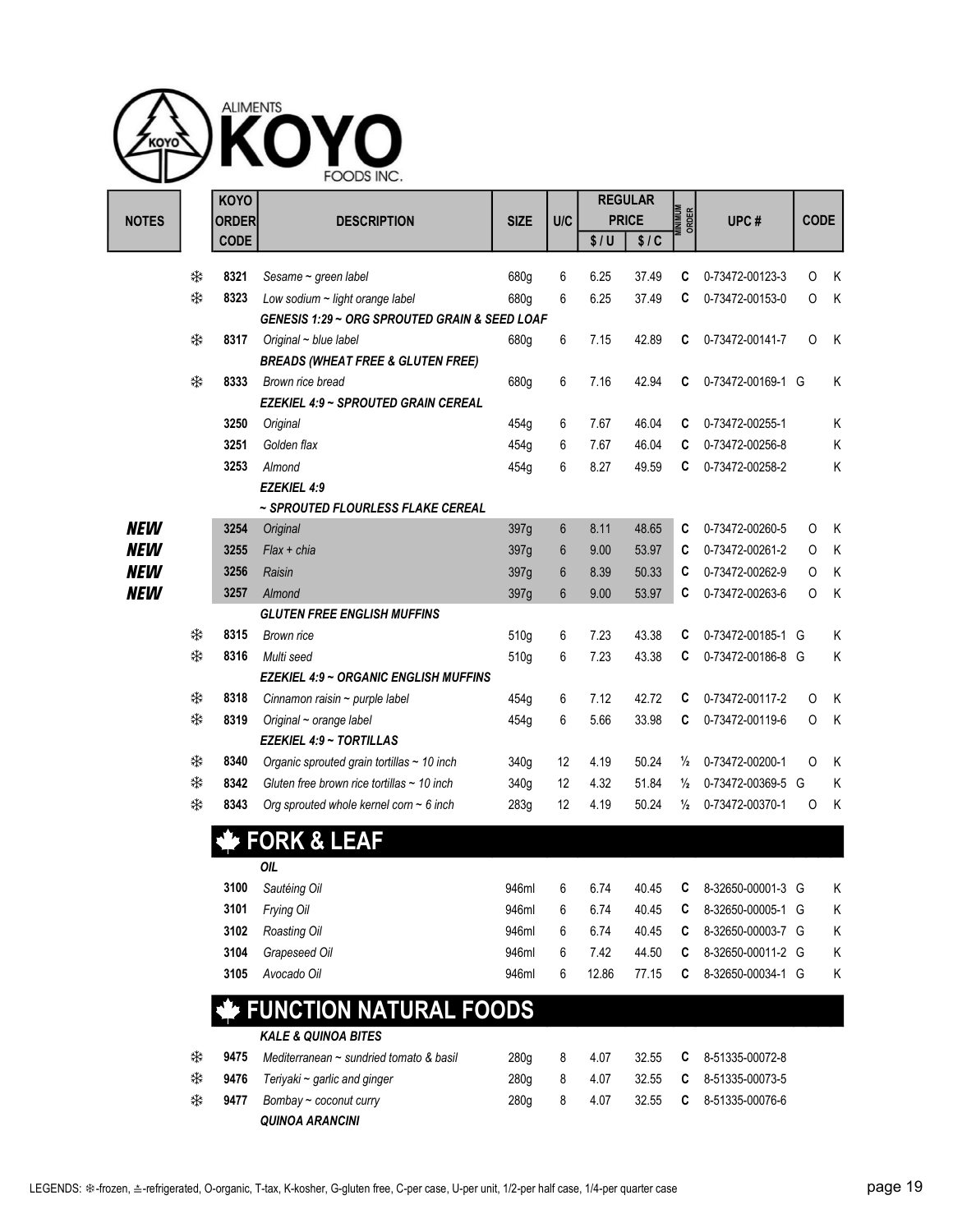|   | <b>KOYO</b><br><b>ORDER</b> | <b>DESCRIPTION</b>                            | <b>SIZE</b>      | U/C |      | <b>REGULAR</b><br><b>PRICE</b> | <b>MINIMUM</b><br>ORDER | UPC#               | <b>CODE</b> |
|---|-----------------------------|-----------------------------------------------|------------------|-----|------|--------------------------------|-------------------------|--------------------|-------------|
|   | <b>CODE</b>                 |                                               |                  |     | \$/U | \$1C                           |                         |                    |             |
|   | 9478                        | Rosemary + lemon                              | 280g             | 8   | 4.07 | 32.55                          | C                       | 8-51335-00074-2    |             |
|   |                             | <b>GARDEIN</b>                                |                  |     |      |                                |                         |                    |             |
|   |                             | <b>FISH FREE</b>                              |                  |     |      |                                |                         |                    |             |
| ₩ | 9253                        | Golden filets                                 | 288g             | 8   | 4.83 | 38.60                          | C                       | 8-42234-00170-1    |             |
| ₩ | 9265                        | Crabless cakes                                | 205g             | 8   | 4.83 | 38.60                          | C                       | 8-42234-00222-7    |             |
|   |                             | <b>MEAT FREE PORK</b>                         |                  |     |      |                                |                         |                    |             |
| ₩ | 9259                        | Porkless bites ~ sweet & sour                 | 255g             | 8   | 4.83 | 38.60                          | C                       | 8-42234-00322-4    |             |
|   |                             | <b>MEAT FREE BEEF</b>                         |                  |     |      |                                |                         |                    |             |
| ₩ | 9262                        | Meatless meatballs $\sim$ classic             | 360g             | 8   | 4.83 | 38.60                          | C                       | 8-42234-00171-8    |             |
| ₩ | 9263                        | Beefless tips ~ home-style                    | 255g             | 8   | 4.83 | 38.60                          | C                       | 8-42234-00063-6    |             |
|   |                             | <b>MEAT FREE CHICKEN</b>                      |                  |     |      |                                |                         |                    |             |
| ₩ | 9250                        | Crispy chick'n ~ mandarin orange              | 300 <sub>g</sub> | 8   | 4.83 | 38.60                          | C                       | 8-42234-00087-2    |             |
| ₩ | 9251                        | Crispy tenders ~ seven grain                  | 255g             | 8   | 4.83 | 38.60                          | C                       | 8-42234-00064-3    |             |
| ₩ | 9254                        | Crispy fingers ~ chipotle line                | 270g             | 8   | 4.83 | 38.60                          | C                       | 8-42234-00089-6    |             |
| ₩ | 9255                        | Barbeque wings ~ sweet & tangy                | 255g             | 8   | 4.83 | 38.60                          | C                       | 8-42234-00088-9    |             |
| ₩ | 9258                        | Chick'n strips                                | 225g             | 8   | 4.83 | 38.60                          | C                       | 8-42234-00320-0    |             |
| ₩ | 9260                        | Chick'n patties $\sim$ crispy                 | 350g             | 8   | 4.83 | 38.60                          | C                       | 8-42234-00323-1    |             |
| ₩ | 9275                        | Chick'n tenders ~ nashville style hot         | 260g             | 8   | 4.83 | 38.60                          | C                       | 8 42234-00137 4    |             |
| ₩ | 9276                        | Chick'n wings ~ spicy gochujang style         | 240g             | 8   | 4.83 | 38.60                          | C                       | 8 42234-00155 8    |             |
| ₩ | 9277                        | Crispy golden chick'n nuggets                 | 245g             | 8   | 4.83 | 38.60                          | C                       | 8 42234-001350     |             |
|   |                             | <b>MEAT FREE BEEF ~ GLUTEN FREE</b>           |                  |     |      |                                |                         |                    |             |
| ₩ | 9252                        | Beefless ground $\sim$ the ultimate           | 390g             | 8   | 4.83 | 38.60                          | C                       | 8-42234-00109-1 G  |             |
| ₩ | 9257                        | Black bean patty $\sim$ chipotle              | 340g             | 8   | 4.83 | 38.60                          | C                       | 8-42234-00167-1 G  |             |
| ₩ | 9261                        | Veggie burger                                 | 255g             | 8   | 4.83 | 38.60                          | C                       | 8-42234-00324-8 G  |             |
| ₩ | 9274                        | Supreme burger                                | 226g             | 8   | 5.47 | 43.79                          | C                       | 8-42234-00714-7    |             |
|   |                             | <b>MEAT FREE TURKEY</b>                       |                  |     |      |                                |                         |                    |             |
| ₩ | 9256                        | Turk'y cutlets ~ lightly breaded              | 300 <sub>g</sub> | 8   | 4.83 | 38.60                          | C                       | 8-42234-00114-5    |             |
| ₩ | 9273                        | Stuffed turk'y ~ herbed                       | 454g             | 8   | 7.86 | 62.87                          | C                       | 8-42234-00093-3    | Κ           |
|   |                             | <b>GO BIO!</b>                                |                  |     |      |                                |                         |                    |             |
|   |                             | <b>ORGANIC BOUILLON CUBES</b>                 |                  |     |      |                                |                         |                    |             |
|   | 8925                        | Vegetable                                     | 66g              | 15  | 2.50 | 37.57                          | C                       | 6-87789-05120-3 GO | Κ           |
|   | 8928                        | <b>Beef</b>                                   | 66g              | 15  | 2.50 | 37.57                          | C                       | 6-87789-05111-1 GO | Κ           |
|   | 8927                        | Chicken                                       | 66g              | 15  | 2.50 | 37.57                          | C                       | 6-87789-05115-9 GO | Κ           |
|   | 8931                        | Mushroom                                      | 66g              | 15  | 2.62 | 39.24                          | C                       | 6-87789-05113-5 GO | Κ           |
|   | 8932                        | Vegetable $\sim$ yeast free                   | 66g              | 15  | 2.62 | 39.24                          | C                       | 6-87789-05114-2 GO | Κ           |
|   |                             | <b>ORGANIC BOUILLON CUBES ~ NO SALT ADDED</b> |                  |     |      |                                |                         |                    |             |
|   | 8929                        | Chicken                                       | 54g              | 15  | 2.50 | 37.57                          | C                       | 6-87789-05100-5 GO | Κ           |
|   | 8926                        | Vegetable                                     | 54g              | 15  | 2.50 | 37.57                          | C                       | 6-87789-05101-2 GO | Κ           |

ORGANIC BROTH POWDER ~ YEAST FREE

8935 Vegetable ~ glass jar 100g 6 4.27 25.61 C 6-87789-05121-0 O K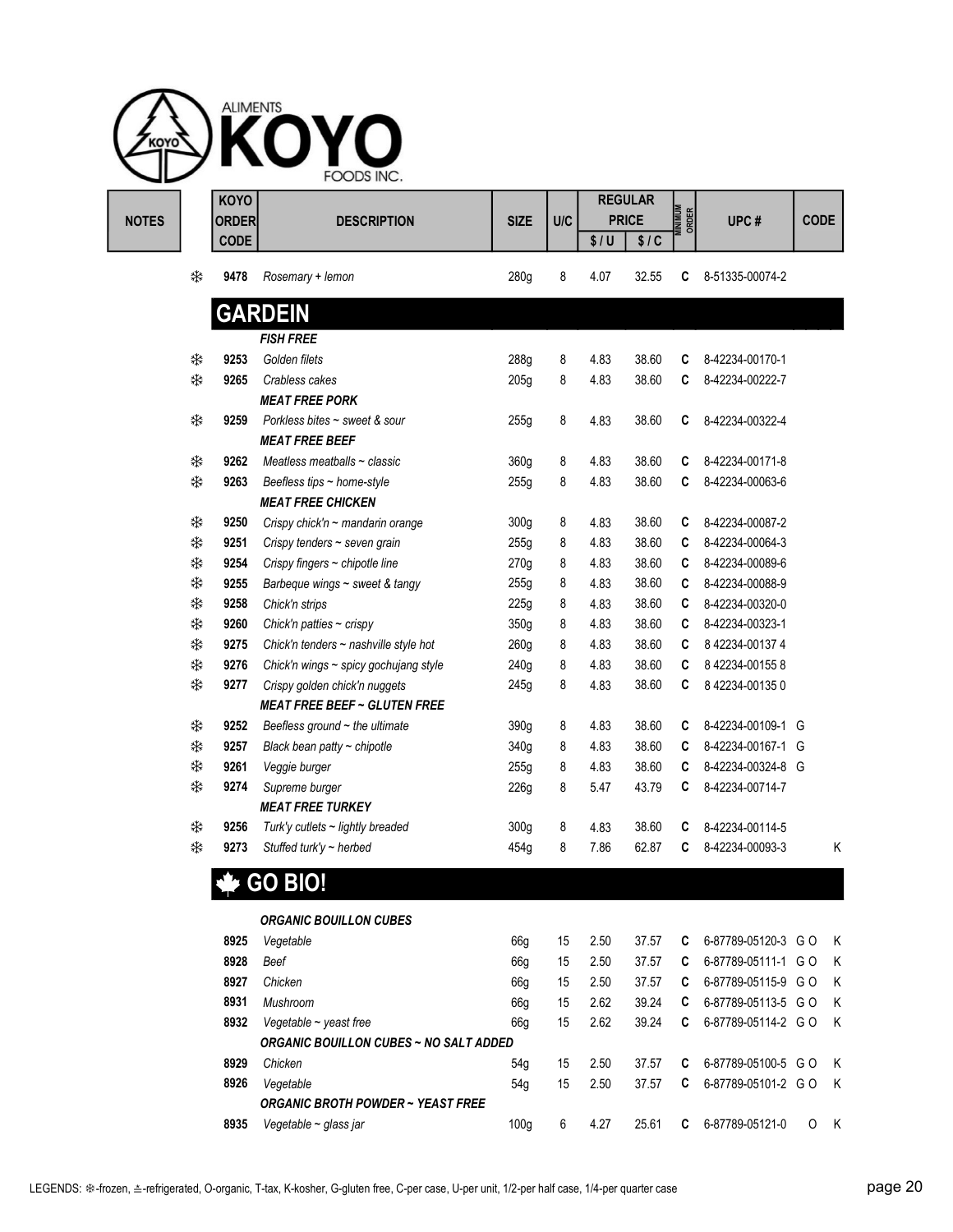

|              | <b>KOYO</b> |                                   |                  |            |      | <b>REGULAR</b> |                         |                     |             |   |
|--------------|-------------|-----------------------------------|------------------|------------|------|----------------|-------------------------|---------------------|-------------|---|
| <b>NOTES</b> | ORDER       | <b>DESCRIPTION</b>                | <b>SIZE</b>      | <b>U/C</b> |      | <b>PRICE</b>   | <b>MINIMUM</b><br>ORDER | UPC#                | <b>CODE</b> |   |
|              | <b>CODE</b> |                                   |                  |            | \$/U | \$1C           |                         |                     |             |   |
|              | 8936        | Vegetable $\sim$ refill bag       | 200q             | 8          | 6.87 | 54.95          | C                       | 6-87789-05122-7     | 0           | K |
|              | 8937        | Chicken ~ low sodium ~ glass jar  | 75g              | 6          | 4.70 | 28.22          | С                       | 6-87789-05123-4     | 0           | K |
|              | 8938        | Chicken ~ low sodium ~ refill bag | 150 <sub>g</sub> | 8          | 6.15 | 49.20          | C                       | 6-87789-05124-1     | 0           | K |
|              |             | <b>ORGANIC PESTO CUBES</b>        |                  |            |      |                |                         |                     |             |   |
|              | 8895        | Genovese                          | 54g              | 15         | 3.47 | 52.07          | C                       | 6-87789-03223-3 GO  |             |   |
|              | 8896        | Siciliana                         | 54g              | 15         | 3.47 | 52.07          | C                       | 6-87789-03222-6 GO  |             |   |
|              |             | <b>ORGANIC GRAVY CUBES</b>        |                  |            |      |                |                         |                     |             |   |
|              | 8898        | Brown gravy                       | 60g              | 15         | 2.89 | 43.39          | C                       | 6-87789-02113-8 GO  |             |   |
|              | 8899        | Poultry gravy                     | 60g              | 15         | 2.89 | 43.39          | C                       | 6-87789-02112-1 GO  |             |   |
|              |             | <b>ORGANIC GELATIN</b>            |                  |            |      |                |                         |                     |             |   |
|              | 8910        | Gelatin $\sim$ 6 sheets           | 10 <sub>g</sub>  | 20         | 1.56 | 31.20          | C                       | 6-87789-12528-7 GO  |             |   |
|              | 8911        | Gelatin powder                    | 30 <sub>g</sub>  | 18         | 3.98 | 71.69          | C                       | 6-87789-12511-9 GO  |             |   |
|              | 8912        | Gelatin powder                    | 150 <sub>g</sub> | 12         | 9.88 | 118.53         | C                       | 6-87789-12512-6 GO  |             |   |
|              |             | <b>ORGANIC CANDIES</b>            |                  |            |      |                |                         |                     |             |   |
|              | 8920        | Fruit gummi bears                 | 75g              | 10         | 2.79 | 27.86          | C                       | 6-87789-21601-5 GOT |             |   |
|              | 8922        | Sour gummies                      | 75g              | 10         | 2.79 | 27.86          | C                       | 6-87789-21701-2 GOT |             |   |
|              | 8921        | Vegan gummi bears                 | 75g              | 10         | 2.79 | 27.86          | C                       | 6-87789-21501-8 GOT |             |   |
|              | 8923        | Vegetarian licorice               | 75g              | 10         | 2.79 | 27.86          | C                       | 6-87789-21801-9     | O T         |   |
|              | 8944        | Wine gums                         | 75g              | 10         | 2.79 | 27.86          | C                       | 6-87789-22001-2 GOT |             |   |
|              | 8945        | Yogurt fruit gummies              | 75g              | 10         | 2.79 | 27.86          | C                       | 6-87789-22101-9 GOT |             |   |
|              |             | $A = A \cup B$                    |                  |            |      |                |                         |                     |             |   |

### GOLD RUSH

| ⋇ | 8400 | Diced hashbrowns         | 454a | 12 | 3.62 |  |  |
|---|------|--------------------------|------|----|------|--|--|
| ⋇ | 8401 | Julienne fries           | 454a | 12 | 3.62 |  |  |
| ⋇ | 8402 | Crinkle fries            | 454a | 12 | 3.62 |  |  |
| ⋇ | 8403 | Steak fries              | 454a | 12 | 3.62 |  |  |
| ⋇ | 8404 | Sweet potato fresh fries | 454a | 12 | 4.32 |  |  |
|   |      | <b>WARD ANNIVE</b>       |      |    |      |  |  |

|   |      | G THRIAN                                      |                  |    |      |       |   |                     |  |
|---|------|-----------------------------------------------|------------------|----|------|-------|---|---------------------|--|
|   | 2787 | <b>LIQUID LAUNDRY</b><br>Ultra liquid laundry | 3.78L            | 4  | 8.91 | 35.64 | C | 0-63827-31038-7     |  |
|   |      | <b>WE HENRY'S TEMPEH</b>                      |                  |    |      |       |   |                     |  |
|   |      | <b>ORGANIC TEMPEH</b>                         |                  |    |      |       |   |                     |  |
| ≛ | 9240 | Basil                                         | 250q             | 12 | 3.35 | 40.16 | ⅓ | 8-51193-00003-8 G O |  |
| ≛ | 9242 | Kasha                                         | 250q             | 12 | 3.35 | 40.16 | ⅓ | 8-51193-00001-4 GO  |  |
| ≛ | 9243 | Original                                      | 250q             | 12 | 3.35 | 40.16 | ⅓ | 8-51193-00002-1 G O |  |
| ≛ | 9244 | Red pepper                                    | 250q             | 12 | 3.35 | 40.16 | ⅓ | 8-51193-00006-9 G O |  |
| ᅕ | 9245 | Crumble                                       | 200 <sub>g</sub> | 18 | 3.78 | 67.97 | ⅓ | 8-51193-00004-5 GO  |  |
|   |      | <b>HERBARIA</b>                               |                  |    |      |       |   |                     |  |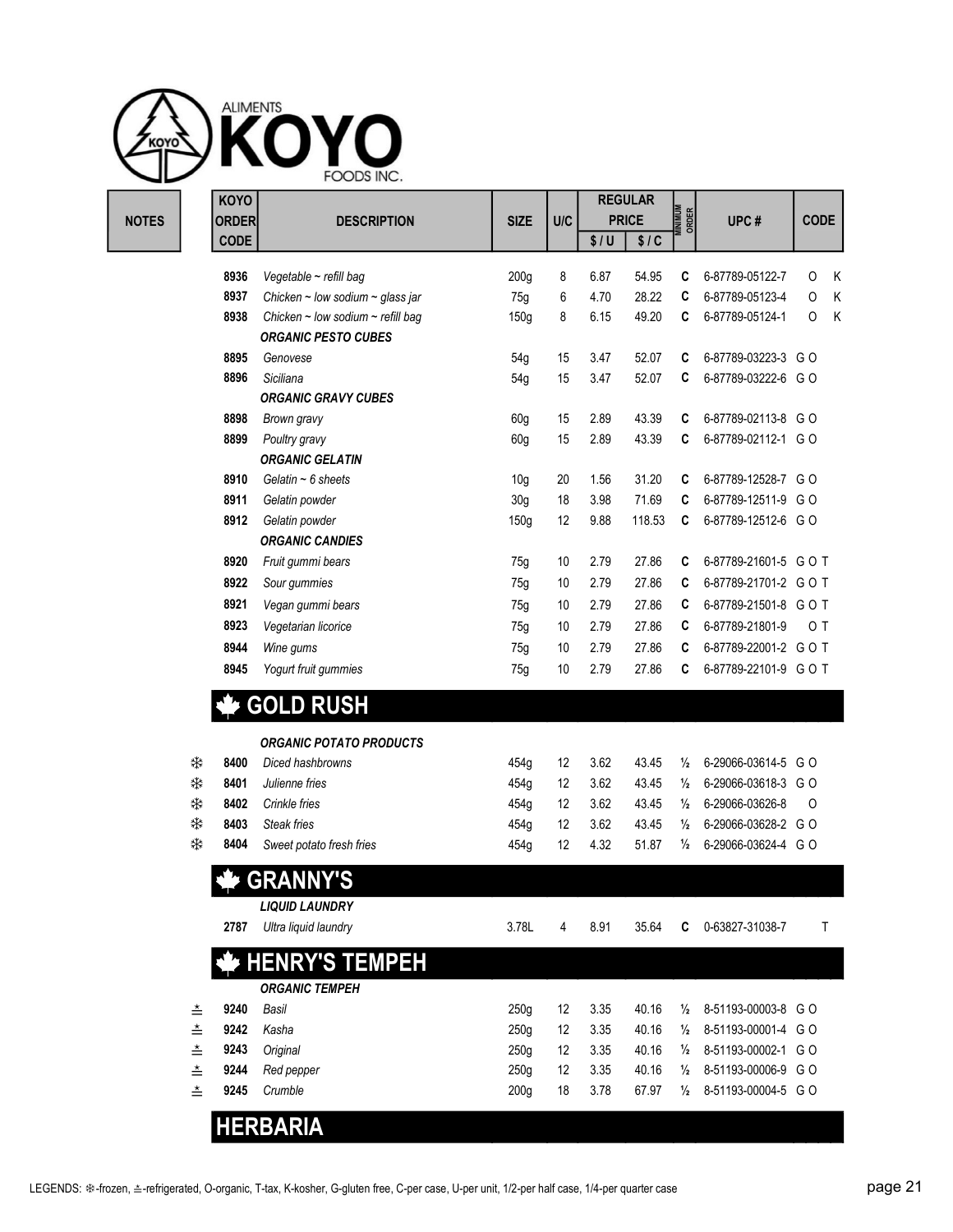

|              | <b>KOYO</b>  |                                         |             |          |              | <b>REGULAR</b> |                         |                    |             |
|--------------|--------------|-----------------------------------------|-------------|----------|--------------|----------------|-------------------------|--------------------|-------------|
| <b>NOTES</b> | <b>ORDER</b> | <b>DESCRIPTION</b>                      | <b>SIZE</b> | U/C      |              | <b>PRICE</b>   | <b>MINIMUM</b><br>Order | UPC#               | <b>CODE</b> |
|              | <b>CODE</b>  |                                         |             |          | \$/U         | \$1C           |                         |                    |             |
|              |              |                                         |             |          |              |                |                         |                    |             |
|              | 9900         | <b>HERBAL TEAS</b><br>Chamomile flowers | 25bags      |          |              |                |                         | 5-997005-33010-0   |             |
|              | 9901         | <b>Elder flowers</b>                    | 25bags      | 10<br>10 | 3.10<br>3.10 | 30.99<br>30.99 | C<br>C                  | 5-997005-33004-9   |             |
|              | 9902         | Horsetail                               | 25bags      | 10       | 3.10         | 30.99          | C                       | 5-997005-33043-8   |             |
|              | 9903         | Lemon balm                              | 25bags      | 10       | 3.10         | 30.99          | C                       | 5-997005-33006-3   |             |
|              | 9904         | <b>Linden flowers</b>                   | 25bags      | 10       | 3.10         | 30.99          | C                       | 5-997005-33009-4   |             |
|              | 9905         | Peppermint leaves                       | 25bags      | 10       | 3.10         | 30.99          | C                       | 5-997005-33005-6   |             |
|              | 9906         | Rosehip                                 | 25bags      | 10       | 3.10         | 30.99          | C                       | 5-997005-33008-7   |             |
|              | 9907         | Stinging nettle leaf                    | 25bags      | 10       | 3.10         | 30.99          | C                       | 5-997005-33007-0   |             |
|              | 9908         | Yarrow                                  | 25bags      | 10       | 3.10         | 30.99          | C                       | 5-997005-33044-5   |             |
|              | 9909         | Fennel                                  | 25bags      | 10       | 3.10         | 30.99          | C                       | 5-997005-32423-9   |             |
|              | 9910         | St. John's wort                         | 25bags      | 10       | 3.10         | 30.99          | C                       | 5-997005-33076-6   |             |
|              | 9911         | Milk thistle                            | 25bags      | 10       | 3.10         | 30.99          | C                       | 5-997005-33091-9   |             |
|              | 9912         | Marigold blossoms                       | 25bags      | 10       | 3.10         | 30.99          | C                       | 5-997005-33088-9   |             |
|              | 9913         | Senna leaves                            | 25bags      | 10       | 3.10         | 30.99          | C                       | 5-997005-33089-6   |             |
|              | 9914         | Hawthorn flowers & leaves               | 25bags      | 10       | 3.10         | 30.99          | C                       | 5-997005-330902    |             |
|              | 9915         | Dandelion leaves                        | 25bags      | 10       | 3.10         | 30.99          | C                       | 5-997005-33093-3   |             |
|              | 9916         | Small flowers willow herb               | 25bags      | 10       | 3.10         | 30.99          | C                       | 5-997005-33094-0   |             |
|              | 9917         | Thyme leaves                            | 25bags      | 10       | 3.10         | 30.99          | C                       | 5-997005-33129-9   |             |
|              | 9918         | Valerian root                           | 25bags      | 10       | 3.10         | 30.99          | C                       | 5-997005-33092-6   |             |
|              | 9919         | Echinacea herb                          | 25bags      | 10       | 3.10         | 30.99          | C                       | 5-997005-34360-5   |             |
|              | 9920         | Eyebright herb                          | 25bags      | 10       | 3.10         | 30.99          | C                       | 5-997005-34359-9   |             |
|              | 9921         | Hyssop                                  | 25bags      | 10       | 3.10         | 30.99          | C                       | 5-997005-34361-2   |             |
|              | 9922         | Rosemary leaf                           | 25bags      | 10       | 3.10         | 30.99          | C                       | 5-997005-34362-9   |             |
|              | 9923         | Sage leaves                             | 25bags      | 10       | 3.10         | 30.99          | C                       | 5-997005-34363-6   |             |
|              | 9924         | Passion flower                          | 25bags      | 10       | 3.10         | 30.99          | C                       | 5-997005-34364-3   |             |
|              | 9925         | Spearmint                               | 25bags      | 10       | 3.10         | 30.99          | C                       | 5-997005-34372-8   |             |
|              | 9926         | Agrimony herb                           | 25bags      | 10       | 3.10         | 30.99          | C                       | 5-997005-34373-5   |             |
|              | 9927         | Lavender flowers                        | 25bags      | 10       | 3.10         | 30.99          | C                       | 5-997005-34371-1   |             |
|              | 9928         | <b>Birch leaf</b>                       | 25bags      | 10       | 3.10         | 30.99          |                         | C 5-997005-34374-2 |             |
|              | 9929         | Lady's mantle                           | 25bags      | 10       | 3.10         | 30.99          |                         | C 5-997005-34383-4 |             |
|              | 9930         | Plantain leaf                           | 25bags      | 10       | 3.10         | 30.99          | C                       | 5-997005-34381-0   |             |
|              | 9931         | Shepherd's purse                        | 25bags      | 10       | 3.10         | 30.99          | C                       | 5-997005-34384-1   |             |
|              | 9932         | Uva ursi leaf                           | 25bags      | 10       | 3.10         | 30.99          |                         | C 5-997005-34382-7 |             |
|              |              |                                         |             |          |              |                |                         |                    |             |
|              |              | <b>HOME FREE</b>                        |             |          |              |                |                         |                    |             |
|              |              | <b>ALLERGEN FRIENDLY COOKIES</b>        |             |          |              |                |                         |                    |             |
|              | 7160         | Mini chocolate chip cookies             | 144g        | 6        | 4.81         | 28.86          | C                       | 8-57313-00167-1 G  | Κ           |
|              | 7161         | Mini vanilla cookies                    | 144g        | 6        | 4.81         | 28.86          | C                       | 8-57313-00169-5 G  | Κ           |
|              | 7162         | Mini double chocolate chip cookies      | 144g        | 6        | 4.81         | 28.86          | C                       | 8-57313-00168-8 G  | Κ           |
|              | 7163         | Mini lemon burst cookies                | 144g        | 6        | 4.81         | 28.86          | C                       | 8-57488-00436-1 G  | Κ           |
|              |              | <b>W</b> HONEY BAR                      |             |          |              |                |                         |                    |             |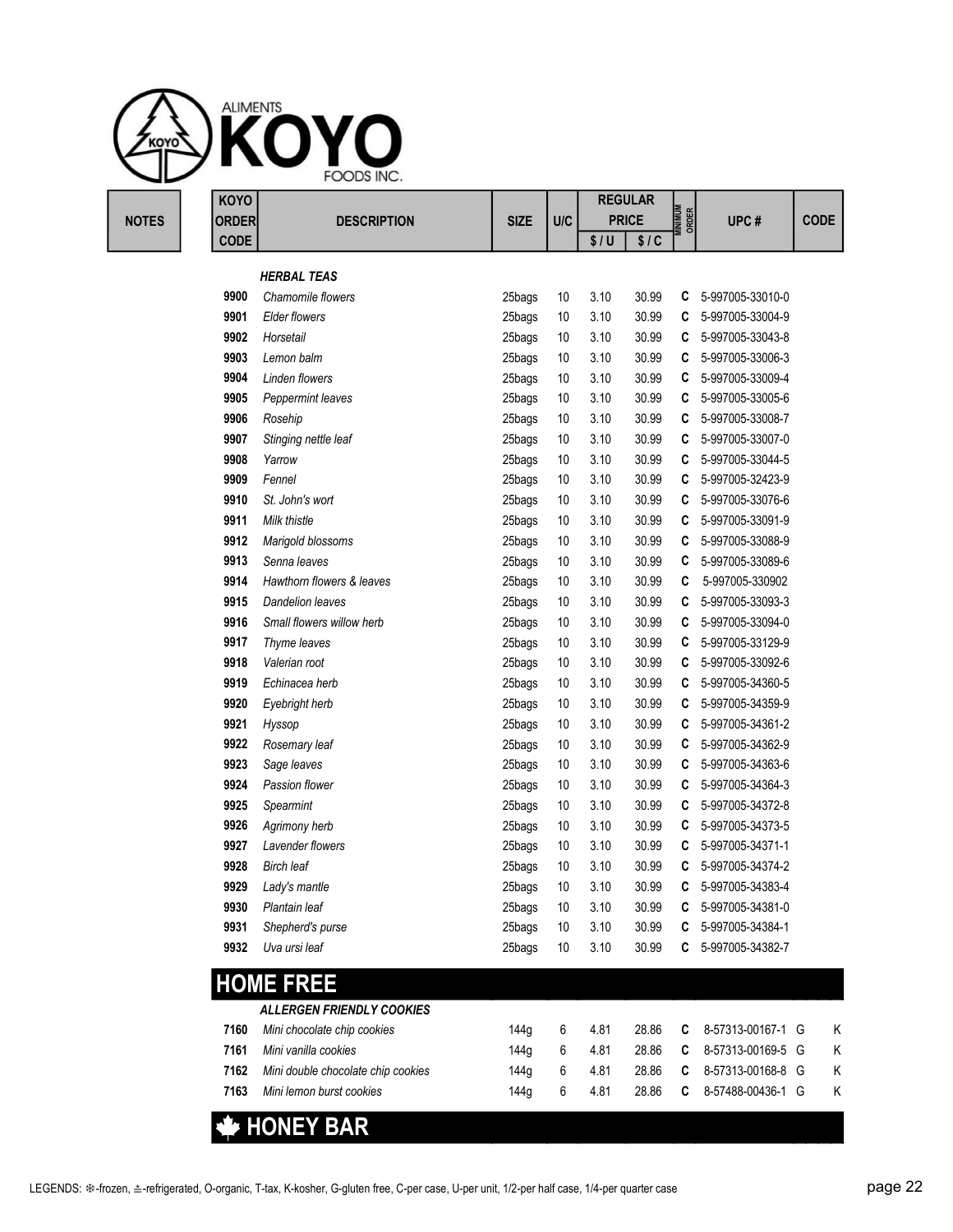

|              | <b>KOYO</b>                   |                                        |                  |     | <b>REGULAR</b> |              |                         |                   |             |  |
|--------------|-------------------------------|----------------------------------------|------------------|-----|----------------|--------------|-------------------------|-------------------|-------------|--|
| <b>NOTES</b> | <b>ORDER</b>                  | <b>DESCRIPTION</b>                     | <b>SIZE</b>      | U/C |                | <b>PRICE</b> | <b>MINIMUM</b><br>ORDER | UPC#              | <b>CODE</b> |  |
|              | <b>CODE</b>                   |                                        |                  |     | \$/U           | \$1C         |                         |                   |             |  |
|              |                               |                                        |                  |     |                |              |                         |                   |             |  |
|              |                               | <b>BARS ~ DISPLAY BOX</b>              |                  |     |                |              |                         |                   |             |  |
|              | 8520                          | Almond salted caramel                  | 40 <sub>g</sub>  | 15  | 1.00           | 15.00        | C                       | 6-23612-00080-2 G | Κ           |  |
|              | 8521                          | Roasted lemon sesame                   | 40 <sub>g</sub>  | 15  | 1.00           | 15.00        | C                       | 6-23612-00063-5 G | K           |  |
|              | 8522                          | Peanut butter & jam                    | 40 <sub>g</sub>  | 15  | 1.00           | 15.00        | C                       | 6-23612-00064-2 G | Κ           |  |
|              | 8523                          | Sweet & salty                          | 40 <sub>g</sub>  | 15  | 1.00           | 15.00        | C                       | 6-23612-00065-9 G | Κ           |  |
|              | 8524                          | Trail mix                              | 40 <sub>g</sub>  | 15  | 1.00           | 15.00        | C                       | 6-23612-00066-6 G | Κ           |  |
|              | 8525                          | Quinoa & cranberry                     | 40 <sub>g</sub>  | 15  | 1.00           | 15.00        | C                       | 6-23612-00067-3 G | Κ           |  |
|              |                               | <b>SNACK BAR</b>                       |                  |     |                |              |                         |                   |             |  |
|              | 8528                          | Almond salted caramel                  | 200 <sub>g</sub> | 8   | 4.26           | 34.06        | C                       | 6-23612-57069-5 G | Κ           |  |
|              | 8529                          | Peanut butter & jam                    | 200 <sub>g</sub> | 8   | 4.26           | 34.06        | C                       | 6-23612-57068-8 G | Κ           |  |
|              | 8530                          | Sweet & salty                          | 200 <sub>g</sub> | 8   | 4.26           | 34.06        | C                       | 6-23612-57065-7 G | Κ           |  |
|              | 8531                          | Trail mix                              | 200 <sub>g</sub> | 8   | 4.26           | 34.06        | C                       | 6-23612-57066-4 G | Κ           |  |
|              | 8532                          | Quinoa & cranberry                     | 200 <sub>g</sub> | 8   | 4.26           | 34.06        | C                       | 6-23612-57067-1 G | Κ           |  |
|              |                               | <b>SNACK BITES</b>                     |                  |     |                |              |                         |                   |             |  |
|              | 8535                          | Almond salted caramel                  | 162g             | 8   | 3.38           | 27.03        | C                       | 6-23612-10180-6 G | Κ           |  |
|              | 8536                          | Quinoa & cranberry                     | 162g             | 8   | 3.38           | 27.03        | C                       | 6-23612-10167-7 G | K           |  |
|              |                               |                                        |                  |     |                |              |                         |                   |             |  |
|              |                               | <b>HOP</b>                             |                  |     |                |              |                         |                   |             |  |
|              |                               | <b>HEARTS OF PALM PASTA</b>            |                  |     |                |              |                         |                   |             |  |
|              | 4428                          | Spaghetti                              | 400g             | 6   | 3.40           | 20.41        | C                       | 6-28451-16685-6 G |             |  |
|              |                               |                                        |                  |     |                |              |                         |                   |             |  |
|              |                               | <b>HOUSE FOODS</b>                     |                  |     |                |              |                         |                   |             |  |
|              |                               | <b>SHIRATAKI NOODLES</b>               |                  |     |                |              |                         |                   |             |  |
|              | ≛<br>8605                     | Traditional ~ white yam (konjac)       | 226g             | 12  | 1.94           | 23.25        | $\frac{1}{2}$           | 0-76371-04143-0 G | Κ           |  |
|              | $\stackrel{\star}{=}$<br>8606 | Fettuccini ~ tofu & white yam (konjac) | 226g             | 12  | 1.94           | 23.25        | ⅛                       | 0-76371-04146-1 G | Κ           |  |
|              | ≛<br>8607                     | Spaghetti ~ tofu & white yam (konjac)  | 226g             | 12  | 1.94           | 23.25        | $\frac{1}{2}$           | 0-76371-04145-4 G | Κ           |  |
|              |                               |                                        |                  |     |                |              |                         |                   |             |  |
|              |                               | <b>CARE</b>                            |                  |     |                |              |                         |                   |             |  |
|              |                               | <b>UNBLEACHED PANS</b>                 |                  |     |                |              |                         |                   |             |  |
|              | 7411                          | Loaf baking pans                       | 4ct              | 6   | 7.47           | 44.84        | C                       | 7-70009-25071-2   | Τ           |  |
|              | 7418                          | Cake and pie pans                      | 4ct              | 6   | 7.47           | 44.84        | C                       | 7-70009-25070-5   | Τ           |  |
|              |                               | <b>COFFEE FILTERS</b>                  |                  |     |                |              |                         |                   |             |  |
|              | 7400                          | No.2 coffee filters                    | 100ct            | 12  | 4.63           | 55.59        | $\frac{1}{2}$           | 7-70009-00112-3   | Τ           |  |
|              | 7401                          | No.4 coffee filters                    | 100ct            | 12  | 4.71           | 56.53        | $\frac{1}{2}$           | 7-70009-00114-7   | Τ           |  |
|              | 7402                          | 8" basket filters                      | 100ct            | 12  | 4.01           | 48.15        | $\frac{1}{2}$           | 7-70009-00111-6   | Τ           |  |
|              |                               | <b>COOKING &amp; BAKING PRODUCTS</b>   |                  |     |                |              |                         |                   |             |  |
|              | 7404                          | Parchment baking paper                 | 70 sq.ft.        | 12  | 6.03           | 72.36        | $\frac{1}{2}$           | 7-70009-01020-0   | Τ           |  |
|              | 7405                          | Parchment baking sheets                | 24ct             | 12  | 4.64           | 55.72        | $\frac{1}{2}$           | 7-70009-01192-4   | Τ           |  |
|              | 7409                          | Cheesecloth - unbleached 72" x 36"     | 2 sq yd          | 24  | 3.68           | 88.36        | $\frac{1}{2}$           | 7-70009-05004-6   | Τ           |  |
|              | 7410                          | Natural cooking twine                  | 200ft            | 24  | 3.95           | 94.87        | $\frac{1}{2}$           | 7-70009-05001-5   | Τ           |  |
|              |                               | <b>BAKING CUPS</b>                     |                  |     |                |              |                         |                   |             |  |
|              | 7398                          | Mini                                   | 90ct             | 24  | 1.66           | 39.88        | $\frac{1}{2}$           | 7-70009-25018-7   | Τ           |  |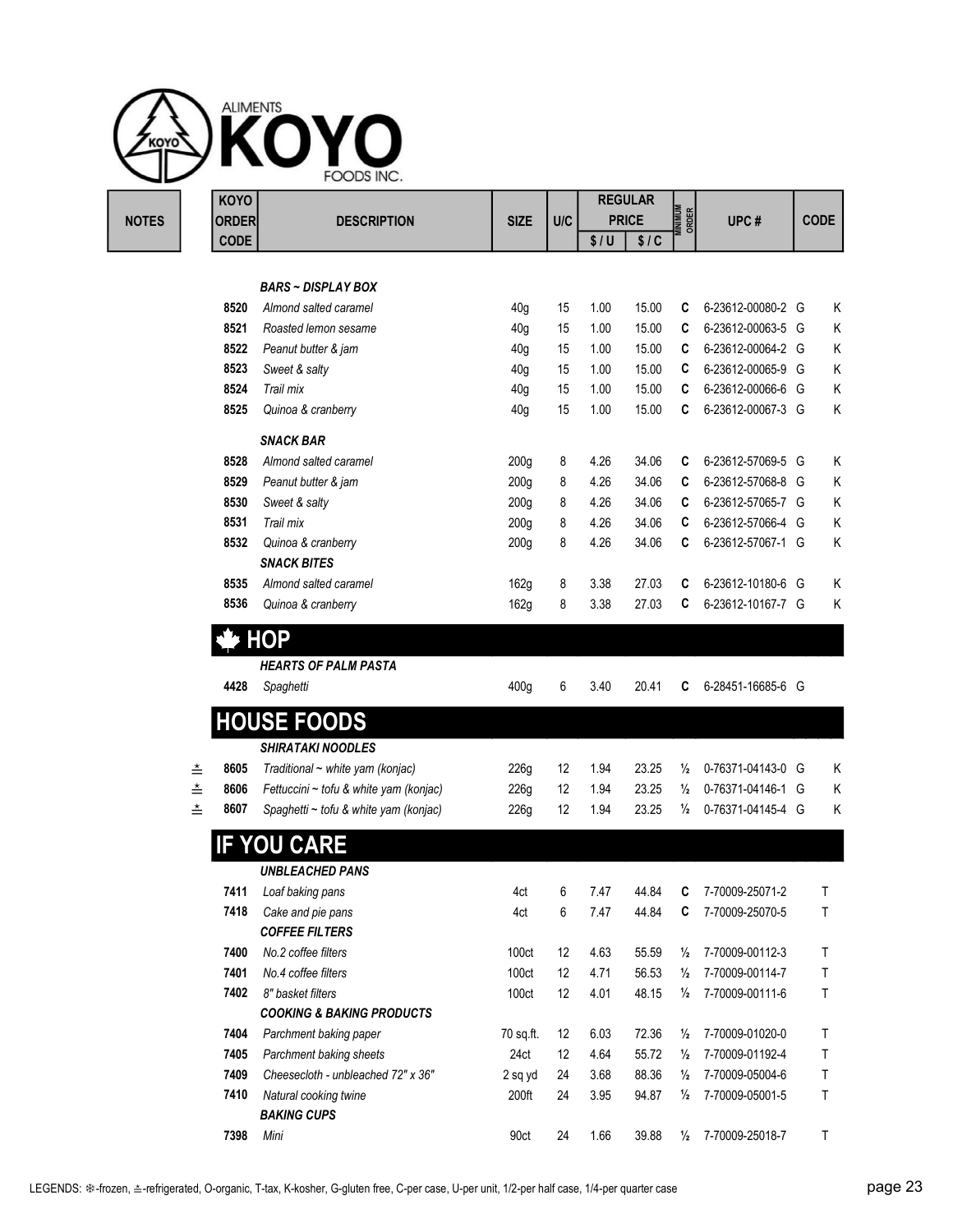

| NOTES |
|-------|
|-------|

|              | <b>KOYO</b>  |                                           |             |            |      | <b>REGULAR</b> |                         |                  |             |
|--------------|--------------|-------------------------------------------|-------------|------------|------|----------------|-------------------------|------------------|-------------|
| <b>NOTES</b> | <b>ORDER</b> | <b>DESCRIPTION</b>                        | <b>SIZE</b> | <b>U/C</b> |      | <b>PRICE</b>   | <b>MINIMUM</b><br>ORDER | UPC#             | <b>CODE</b> |
|              | <b>CODE</b>  |                                           |             |            | \$/U | \$/C           |                         |                  |             |
|              | 7403         | Large                                     | 60ct        | 24         | 2.38 | 57.11          | $\frac{1}{2}$           | 7-70009-01048-4  | T           |
|              | 7399         | Jumbo                                     | 24ct        | 24         | 2.07 | 49.75          | $\frac{1}{2}$           | 7-70009-25019-4  | T           |
|              |              | 100% RECYCLED ALUMINUM FOIL               |             |            |      |                |                         |                  |             |
|              | 7406         | Aluminum foil                             | 50 sq.ft.   | 12         | 6.15 | 73.84          | $\frac{1}{2}$           | 7-70009-12011-4  | Τ           |
|              |              | <b>BAGS &amp; WRAPS</b>                   |             |            |      |                |                         |                  |             |
|              | 7408         | Unbleached waxed paper                    | 75 sq.ft.   | 12         | 6.35 | 76.21          | $\frac{1}{2}$           | 7-70009-25025-5  | Τ           |
|              | 7397         | Sandwich bags                             | 48 bags     | 12         | 5.77 | 69.22          | $\frac{1}{2}$           | 7-70009-25026-2  | T           |
|              | 7413         | Compostable food waste bags $\sim$ 3 gal  | 30ct        | 12         | 6.57 | 78.83          | $\frac{1}{2}$           | 7-70009-25064-4  | T           |
|              | 7414         | Compostable food waste bags $\sim$ 13 gal | 12ct        | 12         | 6.92 | 83.03          | $\frac{1}{2}$           | 7-70009-225065-1 | T           |
|              |              | <b>100% BIOMASS FIRELIGHTERS</b>          |             |            |      |                |                         |                  |             |
|              | 7412         | Fire starting cubes                       | 28ct        | 12         | 3.07 | 36.82          | $\frac{1}{2}$           | 7-70009-25034-7  | T           |
|              |              | <b>HOUSEHOLD GLOVES</b>                   |             |            |      |                |                         |                  |             |
|              | 7394         | Small                                     | 1 pair      | 12         | 4.60 | 55.14          | $\frac{1}{2}$           | 7-70009-25027-9  | Τ           |
|              | 7395         | Medium                                    | 1 pair      | 12         | 4.60 | 55.14          | $\frac{1}{2}$           | 7-70009-25028-6  | Τ           |
|              | 7396         | Large                                     | 1 pair      | 12         | 4.60 | 55.14          | $\frac{1}{2}$           | 7-70009-25029-3  | T           |
|              |              | <b>ROASTING BAGS</b>                      |             |            |      |                |                         |                  |             |
|              | 7416         | Medium                                    | 6ct         | 8          | 7.24 | 57.90          | C                       | 7-70009-25073-6  | T           |
|              | 7417         | Extra large                               | 2ct         | 8          | 8.69 | 69.55          | C                       | 7-70009-25072-9  | T           |

## KNUDSEN

| <b>100% FRUIT JUICE</b>         |       |   |       |       |   |                 |          |
|---------------------------------|-------|---|-------|-------|---|-----------------|----------|
| Just black cherry               | 946mL | 6 | 6.56  | 39.38 | C | 0-74682-12309-8 |          |
| Just blueberry                  | 946mL | 6 | 7.99  | 47.93 | C | 0-74682-12324-1 |          |
| Just pomegranate                | 946mL | 6 | 7.99  | 47.93 | C | 0-74682-12329-6 |          |
| Just cranberry                  | 946mL | 6 | 7.99  | 47.93 | C | 0-74682-12350-0 |          |
| <b>100% ORGANIC FRUIT JUICE</b> |       |   |       |       |   |                 |          |
| Just tart cherry                | 946mL | 6 | 7.99  | 47.93 | C | 0-74682-12318-0 | 0        |
| Just prune                      | 946mL | 6 | 7.99  | 47.93 | C | 0-74682-12312-8 | $\Omega$ |
| Just cranberry                  | 946mL | 6 | 10.68 | 64.05 | C | 0-74682-12335-4 | O        |
| Just grapefruit                 | 946mL | 6 | 10.00 | 60.00 | C | 0-74682-20064-5 | O        |
|                                 |       |   |       |       |   |                 |          |

# **KOA NATURAL FOODS**

|      | LILO'S CLUSTERS                         |                 |    |      |       |   |                      |     |
|------|-----------------------------------------|-----------------|----|------|-------|---|----------------------|-----|
| 3000 | Dark chocolate                          | 125q            | 12 | 5.00 | 59.99 | ⅓ | 6-28250-39470-2      | O T |
| 3001 | Milk chocolate peanut butter            | 125q            | 12 | 5.00 | 59.99 | ⅓ | 6-28250-39468-9      | O T |
| 3002 | Cookies and cream                       | 125q            | 12 | 5.00 | 59.99 | ⅓ | 6-28250-39466-5      | O T |
|      | <b>LILO &amp; CO PEANUT BUTTER CUPS</b> |                 |    |      |       |   |                      |     |
| 3003 | Dark chocolate                          | 96q             | 6  | 5.31 | 31.84 | C | 6-28250-39461-0 GOTK |     |
| 3004 | Milk chocolate                          | 96 <sub>g</sub> | 6  | 5.31 | 31.84 | C | 6-28250-39463-4 GOTK |     |
|      | <b>KOOPS' ORGANIC</b>                   |                 |    |      |       |   |                      |     |

ORGANIC MUSTARD ~ GLUTEN FREE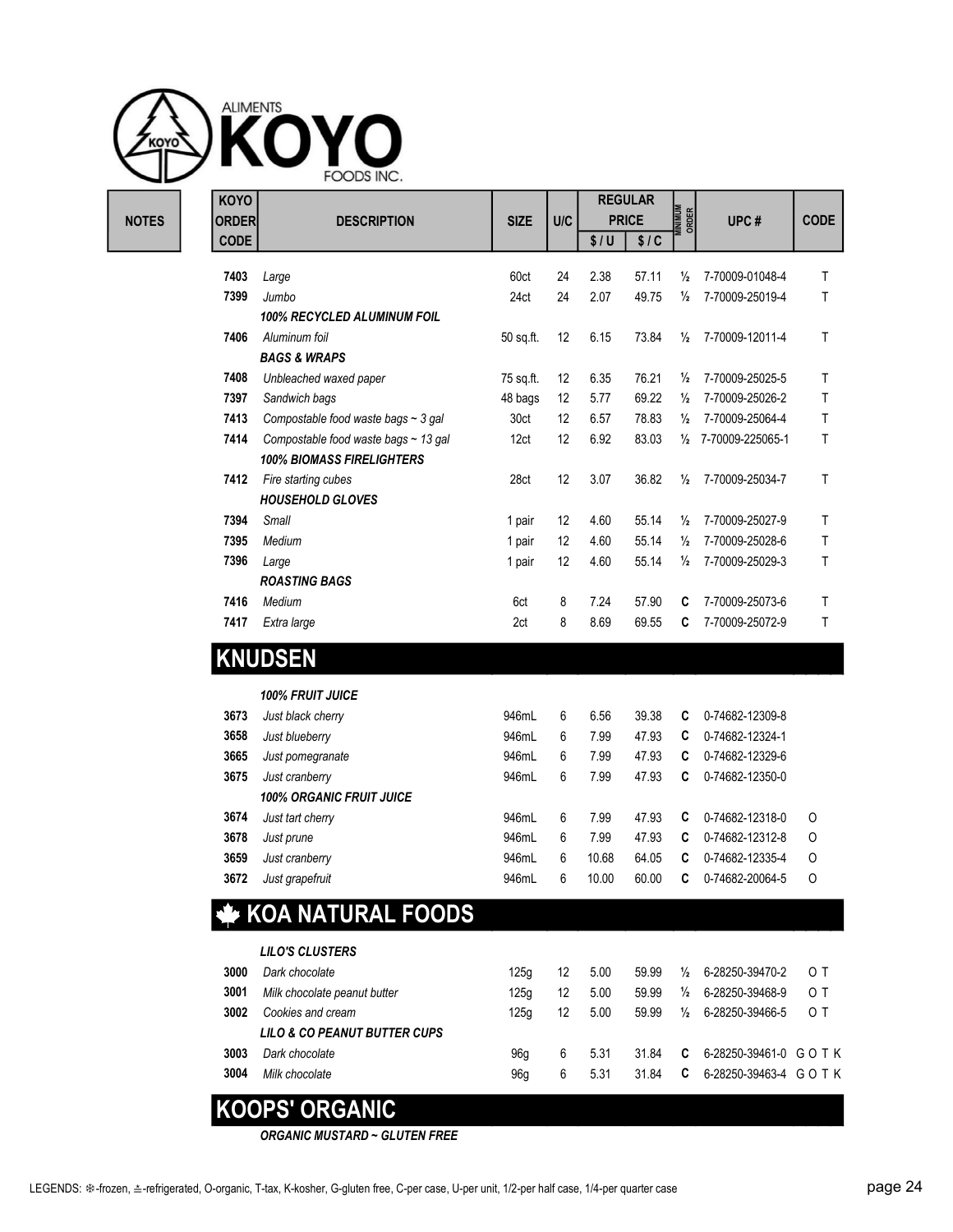| <b>KOYO</b>  |                                              |             |                |       | <b>REGULAR</b> |                         |                    |             |   |
|--------------|----------------------------------------------|-------------|----------------|-------|----------------|-------------------------|--------------------|-------------|---|
| <b>ORDER</b> | <b>DESCRIPTION</b>                           | <b>SIZE</b> | <b>U/C</b>     |       | <b>PRICE</b>   | <b>MINIMUM</b><br>ORDER | UPC#               | <b>CODE</b> |   |
| <b>CODE</b>  |                                              |             |                | \$/U  | \$1C           |                         |                    |             |   |
| 3340         | Dijon                                        | 325mL       | 12             | 3.12  | 37.48          | $\frac{1}{2}$           | 0-70281-00151-5    | G O         | Κ |
| 3341         | Original yellow                              | 325mL       | 12             | 3.12  | 37.48          | $\frac{1}{2}$           | 0-70281-00150-8 GO |             | Κ |
| 3342         | Stone ground                                 | 325mL       | 12             | 3.12  | 37.48          | $\frac{1}{2}$           | 0-70281-00153-9 GO |             | Κ |
| 3343         | Spicy brown                                  | 325mL       | 12             | 3.12  | 37.48          | $\frac{1}{2}$           | 0-70281-00152-2 GO |             | Κ |
|              | <b>LAKEWOOD</b>                              |             |                |       |                |                         |                    |             |   |
|              | <b>ORGANIC JUICES</b>                        |             |                |       |                |                         |                    |             |   |
| 3985         | Pure tart cherry                             | 946mL       | 6              | 8.65  | 51.89          | C                       | 0-42608-63008-1    | 0           | K |
| 3993         | <b>Beet</b>                                  | 946mL       | 6              | 7.59  | 45.55          | C                       | 0-42608-63070-8    | O           | Κ |
| 3996         | Pure carrot                                  | 946mL       | 6              | 7.59  | 45.55          | C                       | 0-42608-63045-6    | O           | K |
| 4003         | Pure pineapple                               | 946mL       | 6              | 8.65  | 51.89          | C                       | 0-42608-63005-0    | O           | K |
| 4004         | Pure prune                                   | 946mL       | 6              | 8.65  | 51.89          | C                       | 0-42608-63009-8    | O           | K |
| 4006         | Pure cranberry                               | 946mL       | 6              | 10.75 | 64.51          | C                       | 0-42608-63011-1    | O           | Κ |
| 4007         | Tart cherry blend                            | 946mL       | 6              | 5.68  | 34.10          | C                       | 0-42608-63077-7    | 0           | Κ |
|              | <b>ORGANIC SUPPLEMENT JUICES</b>             |             |                |       |                |                         |                    |             |   |
| 4009         | Pure aloe                                    | 946mL       | 6              | 7.53  | 45.16          | C                       | 0-42608-63014-2    | O           | K |
|              | <b>ORGANIC CULINARY JUICES</b>               |             |                |       |                |                         |                    |             |   |
| 4012         | Pure lemon                                   | 370mL       | 12             | 4.01  | 48.12          | $\frac{1}{2}$           | 0-42608-36094-0    | 0           | K |
| 4013         | Pure lime                                    | 370mL       | 12             | 4.01  | 48.12          | $\frac{1}{2}$           | 0-42608-36091-9    | O           | Κ |
| 4014         | Pure lemon                                   | 946mL       | 6              | 7.43  | 44.56          | C                       | 0-42608-63094-4    | 0           | Κ |
|              | <b>PREMIUM JUICES</b>                        |             |                |       |                |                         |                    |             |   |
| 4020         | Pure cranberry                               | 946mL       | 6              | 8.65  | 51.89          | C                       | 0-42608-63066-1    |             | Κ |
| 4021         | Pure black cherry                            | 946mL       | 6              | 7.00  | 41.98          | C                       | 0-42608-63048-7    |             | Κ |
|              | <b>LET'S DOGLUTEN FREE</b>                   |             |                |       |                |                         |                    |             |   |
|              |                                              |             |                |       |                |                         |                    |             |   |
|              | <b>GLUTEN FREE CONES</b>                     |             |                |       |                |                         |                    |             |   |
| 9848         | Ice cream cones                              | 36g         | 6              | 5.11  | 30.63          | C                       | 0-43182-00352-0 G  |             | Κ |
| 9849         | Sugar cones                                  | 132g        | 12             | 5.35  | 64.15          | $\frac{1}{2}$           | 0-43182-00353-7 G  |             | Κ |
|              | <b>PRODUCTS UNDERGOING CHANGES</b>           |             |                |       |                |                         |                    |             |   |
|              | <b>GLUTEN FREE CONES</b>                     |             |                |       |                |                         |                    |             |   |
| 9849         | Sugar cones                                  | 132g        | 6 <sup>1</sup> | 5.99  | 35.92          | C.                      | 0-43182-00353-7 G  |             | K |
|              | <b>LET'S DOORGANIC</b>                       |             |                |       |                |                         |                    |             |   |
|              |                                              |             |                |       |                |                         |                    |             |   |
|              | <b>ORGANIC COCONUT ~ SHREDS &amp; FLAKES</b> |             |                |       |                |                         |                    |             |   |
| 9806         | Shredded coconut                             | 250g        | 12             | 3.94  | 47.25          | $\frac{1}{2}$           | 0-43182-01520-2 GO |             |   |
| 9808         | Unsweetened coconut flakes                   | 198g        | 12             | 3.94  | 47.25          | $\frac{1}{2}$           | 0-43182-01522-6 GO |             | K |
|              | <b>ORGANIC TAPIOCA</b>                       |             |                |       |                |                         |                    |             |   |
| 9781         | $Tapioca \sim granules$                      | 170g        | 6              | 3.31  | 19.87          | C                       | 0-43182-00527-2 GO |             |   |
| 9782         | Tapioca ~ starch                             | 170g        | 6              | 3.33  | 20.00          | C                       | 0-43182-00528-9 GO |             |   |
|              | <b>ORGANIC CORN STARCH</b>                   |             |                |       |                |                         |                    |             |   |

9811 Corn starch 170g 6 3.88 23.29 C 0-43812-00529-6 O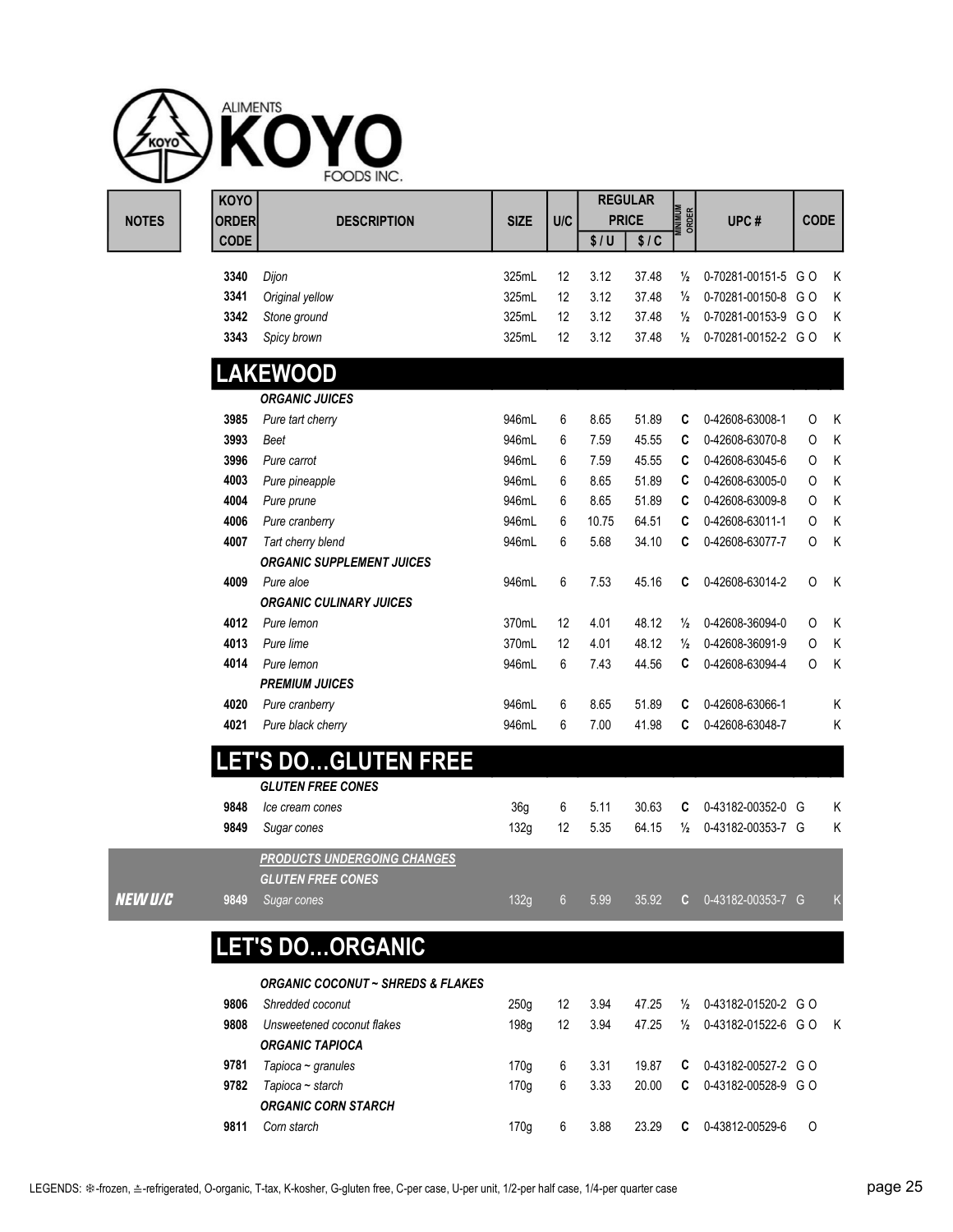|   | <b>KOYO</b>  |                                             |                  |        |              | <b>REGULAR</b> |                  |                                    |             |        |
|---|--------------|---------------------------------------------|------------------|--------|--------------|----------------|------------------|------------------------------------|-------------|--------|
|   | <b>ORDER</b> | <b>DESCRIPTION</b>                          | <b>SIZE</b>      | U/C    |              | <b>PRICE</b>   | MINIMUM<br>ORDER | UPC#                               | <b>CODE</b> |        |
|   | <b>CODE</b>  |                                             |                  |        | \$/U         | \$1C           |                  |                                    |             |        |
|   |              | <b>ORGANIC COCONUT ~ MILK &amp; CREAM</b>   |                  |        |              |                |                  |                                    |             |        |
|   | 9800         | Sweetened condensed coconut milk            | 195mL            | 6      | 5.01         | 30.07          | C                | 0-43182-02205-7 GO                 |             | K      |
|   | 9803         | Creamed coconut                             | 200 <sub>g</sub> | 6      | 3.76         | 22.57          | C                | 0-43182-00525-8 GO                 |             | K      |
|   | 9802         | Heavy coconut cream                         | 398ml            | 12     | 5.32         | 63.88          | $\frac{1}{2}$    | 0-43182-00210-3 GO                 |             | K      |
|   |              | <b>ORGANIC CONES</b>                        |                  |        |              |                |                  |                                    |             |        |
|   | 9845         | Ice cream cones                             | 36g              | 12     | 4.49         | 53.91          | $\frac{1}{2}$    | 0-43182-00355-1                    | 0           | K      |
|   | 9846         | Sugar cones                                 | 132g             | 12     | 5.91         | 70.96          | $\frac{1}{2}$    | 0-43182-00357-5                    | 0           | K      |
|   |              |                                             |                  |        |              |                |                  |                                    |             |        |
|   |              | <b>MADE IN NATURE</b>                       |                  |        |              |                |                  |                                    |             |        |
|   |              | <b>ORGANIC TOASTED COCONUT CHIPS</b>        |                  |        |              |                |                  |                                    |             |        |
|   | 8500         | Maple vanilla                               | 71g              | 6      | 4.37         | 26.22          | C                | 7-20379-50504-2 GOTK               |             |        |
|   | 8501         | Toasted cinnamon                            | 71g              | 6      | 4.37         | 26.22          | C                | 7-20379-50508-0 GOTK               |             |        |
|   |              | <b>ORGANIC DRIED FRUITS</b>                 |                  |        |              |                |                  |                                    |             |        |
|   | 8505         | Fruit fusion ~ superberry blast             | 142g             | 6      | 4.76         | 28.57          | C                | 7-20379-50116-7 GO                 |             | K      |
|   | 8506         | Dried plums                                 | 170g             | 6      | 4.76         | 28.57          | C                | 7-20379-50127-3 GO                 |             | K      |
|   | 8507         | Apricots                                    | 170g             | 6      | 4.76         | 28.57          | C                | 7-20379-50118-1 GO                 |             | K      |
|   | 8508         | Mangoes                                     | 85g              | 6      | 4.76         | 28.57          | C                | 7-20379-50110-5 GO                 |             | K      |
|   | 8509         | Smyrna figs                                 | 198g             | 6      | 4.76         | 28.57          | C                | 7-20379-50128-0 GO                 |             | K      |
|   |              | <b>MANNA ORGANICS</b>                       |                  |        |              |                |                  |                                    |             |        |
|   |              |                                             |                  |        |              |                |                  |                                    |             |        |
| ₩ | 9501         | <b>ORGANIC MANNA BREAD</b><br>Carrot raisin |                  |        |              |                |                  |                                    |             |        |
|   | 9504         | Fruit & nut                                 | 400g<br>400g     | 8<br>8 | 3.07<br>3.07 | 24.56<br>24.56 | C<br>C           | 0-58449-00003-7<br>0-58449-00009-9 | 0<br>0      | K<br>Κ |
|   | 9509         | Fig, fennel and flax                        | 350g             | 8      | 3.07         | 24.56          | C                | 0-58449-00026-3                    | 0           | K      |
|   | 9510         | Date & cinnamon                             | 400g             | 8      | 3.07         | 24.56          | C                | 0-58449-70801-8                    | O           | K      |
|   |              |                                             |                  |        |              |                |                  |                                    |             |        |
|   |              | <b>MARANATHA</b>                            |                  |        |              |                |                  |                                    |             |        |
|   |              |                                             |                  |        |              |                |                  |                                    |             |        |
|   |              | <b>ALMOND BUTTER</b>                        |                  |        |              |                |                  |                                    |             |        |
|   | 4396         | Creamy $\sim$ raw                           | 340g             | 6      | 9.55         | 57.32          | C                | 0-51651-09306-4 G                  |             | K      |
|   |              | <b>ORGANIC PEANUT BUTTER</b>                |                  |        |              |                |                  |                                    |             |        |
|   | 4392         | Creamy                                      | 500g             | 6      | 6.13         | 36.78          | C                | 0-51651-09330-9 GO                 |             | K      |
|   | 4393         | Crunchy                                     | 500g             | 6      | 6.13         | 36.78          | C                | 0-51651-09331-6 GO                 |             | K      |
|   |              |                                             |                  |        |              |                |                  |                                    |             |        |
|   |              | <b>MARUKAN</b>                              |                  |        |              |                |                  |                                    |             |        |
|   |              | RICE VINEGAR ~ 355mL                        |                  |        |              |                |                  |                                    |             |        |
|   | 6740         | Organic                                     | 355mL            | 6      | 4.15         | 24.92          | C                | 0-70641-06412-9 GO                 |             | Κ      |
|   | 6741         | Organic seasoned dressing                   | 355mL            | 6      | 4.66         | 27.94          | C                | 0-70641-06413-6 GO                 |             | Κ      |
|   | 6742         | Genuine brewed                              | 355mL            | 6      | 3.47         | 20.83          | C                | 0-70641-00006-6 G                  |             | Κ      |
|   | 6739         | Lite seasoned gourmet dressing              | 355mL            | 6      | 3.69         | 22.13          | C                | 0-70641-00039-4 G                  |             | K      |
|   | 6743         | Seasoned dressing                           | 355mL            | 6      | 3.69         | 22.13          | C                | 0-70641-00009-7 G                  |             | Κ      |
|   |              | RICE VINEGAR ~ 710mL                        |                  |        |              |                |                  |                                    |             |        |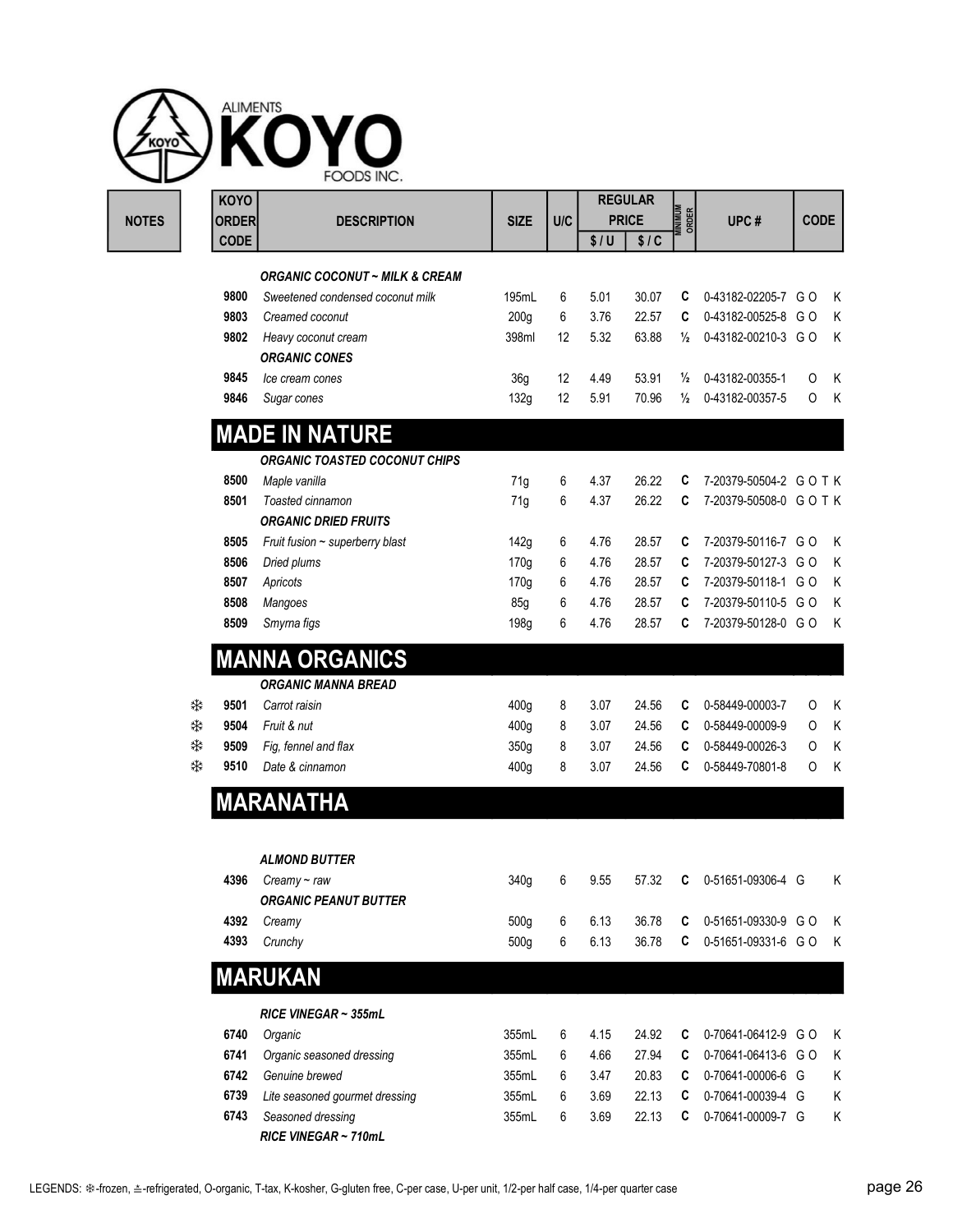| <b>KOYO</b>                 |                                          |             | U/C |      | <b>REGULAR</b><br><b>PRICE</b> | MINIMUM<br>Order | UPC#               | <b>CODE</b> |
|-----------------------------|------------------------------------------|-------------|-----|------|--------------------------------|------------------|--------------------|-------------|
| <b>ORDER</b><br><b>CODE</b> | <b>DESCRIPTION</b>                       | <b>SIZE</b> |     | \$/U | \$1C                           |                  |                    |             |
|                             |                                          |             |     |      |                                |                  |                    |             |
| 6748                        | Genuine brewed                           | 710mL       | 6   | 5.65 | 33.91                          | C                | 0-70641-00005-9 G  | Κ           |
|                             | <b>PREMIUM SOY DRESSING</b>              |             |     |      |                                |                  |                    |             |
| 6746                        | Yuzu Ponzu ~ with yuzu citrus            | 355mL       | 6   | 5.41 | 32.48                          | C                | 0-70641-06631-4 G  | Κ           |
| 6747                        | Ponzu $\sim$ with sudachi citrus         | 355mL       | 6   | 5.41 | 32.48                          | C                | 0-70641-06621-5 G  | Κ           |
|                             | <b>MORE LABS</b>                         |             |     |      |                                |                  |                    |             |
|                             | <b>FUNCTIONAL BEVERAGE</b>               |             |     |      |                                |                  |                    |             |
| 8550                        | Morning recovery                         | 100ml       | 24  | 2.06 | 49.46                          | $\frac{1}{2}$    | 8-50004-32067-9 G  | T           |
|                             |                                          |             |     |      |                                |                  |                    |             |
| <b>NATIVE</b>               |                                          |             |     |      |                                |                  |                    |             |
|                             | <b>ORGANIC SUGAR NON GMO</b>             |             |     |      |                                |                  |                    |             |
| 7000                        | Cane sugar                               | 1Kg         | 12  | 4.33 | 51.93                          | $\frac{1}{2}$    | 7-898206-500010    | O           |
| 7001                        | Demerara cane sugar                      | 1Kg         | 12  | 4.63 | 55.53                          | $\frac{1}{2}$    | 1-87759-00003-8    | O           |
|                             | <b>NATIVE FOREST</b>                     |             |     |      |                                |                  |                    |             |
|                             | <b>ORGANIC FRUIT PRODUCTS</b>            |             |     |      |                                |                  |                    |             |
| 9791                        | Organic young jackfruit                  | 398mL       | 6   | 4.44 | 26.64                          | C                | 0-43182-01869-2 GO |             |
| 9785                        | Mandarin oranges                         | 284g        | 6   | 3.91 | 23.46                          | C                | 0-43182-01868-5    | Κ<br>0      |
| 9789                        | Pineapple chunks                         | 398mL       | 6   | 4.78 | 28.69                          | C                | 0-43182-01851-7    | Κ<br>0      |
| 9790                        | Pineapple slices                         | 425g        | 6   | 4.78 | 28.69                          | C                | 0-43182-00852-5    | 0           |
| 9786                        | Peach slices                             | 398mL       | 6   | 5.14 | 30.83                          | C                | 0-43182-01859-3 GO | Κ           |
|                             | <b>CASHEW MILK</b>                       |             |     |      |                                |                  |                    |             |
| 9812                        | Cashew milk powder                       | 100g        | 6   | 6.18 | 37.06                          | C                | 0-43182-00102-1 G  | Κ           |
|                             | <b>COCONUT MILK</b>                      |             |     |      |                                |                  |                    |             |
| 9799                        | Coconut milk powder                      | 150g        | 6   | 4.66 | 27.95                          | C                | 0-43182-01101-3 G  | Κ           |
| 9804                        | Organic light coconut milk               | 398mL       | 12  | 3.14 | 37.69                          | $\frac{1}{2}$    | 0-43182-00209-6 GO | Κ           |
| 9805                        | Organic coconut milk                     | 398mL       | 12  | 3.71 | 44.49                          | $\frac{1}{2}$    | 0-43182-00208-9 GO | Κ           |
|                             | <b>COCONUT CREAM</b>                     |             |     |      |                                |                  |                    |             |
| 9810                        | Unsweetened coconut cream $\sim$ premium | 160mL       | 12  | 2.20 | 26.34                          | $\frac{1}{2}$    | 0-43182-00207-3 GO | К           |
|                             | <b>VEGETABLE PRODUCTS</b>                |             |     |      |                                |                  |                    |             |
| 9823                        | Artichoke hearts, quartered              | 400g        | 6   | 4.61 | 27.68                          | C                | 0-43182-00891-4    |             |
| 9826                        | Organic cut baby corn                    | 400g        | 6   | 3.58 | 21.50                          | C                | 0-43182-00830-3    | 0           |
| 9824                        | Artichoke hearts, whole, jar             | 170mL       | 6   | 4.63 | 27.75                          | C                | 0-43182-00892-1    |             |
|                             | <b>NATUR-A</b>                           |             |     |      |                                |                  |                    |             |
|                             | <b>FORTIFIED OAT BEVERAGE</b>            |             |     |      |                                |                  |                    |             |
| 3450                        | Original                                 | 946mL       | 12  | 3.23 | 38.76                          | C                | 0-63667-20001-5 G  | Κ           |
| 3451                        | Chocolate                                | 946mL       | 12  | 3.23 | 38.76                          | C                | 0-63667-20008-4 G  | Κ           |
|                             | ORGANIC FORTIFIED OAT BEVERAGE           |             |     |      |                                |                  |                    |             |
| 3454                        | Original                                 | 946mL       | 12  | 2.37 | 28.41                          | C                | 0-63667-20101-2 GO | Κ           |
| 3455                        | Vanilla                                  | 946mL       | 12  | 2.37 | 28.41                          | C                | 0-63667-20102-9 GO | Κ           |
| 3456                        | Chocolate                                | 946mL       | 12  | 2.37 | 28.41                          | C                | 0-63667-20108-1 GO | Κ           |
|                             | ORGANIC FORTIFIED RICE BEVERAGE          |             |     |      |                                |                  |                    |             |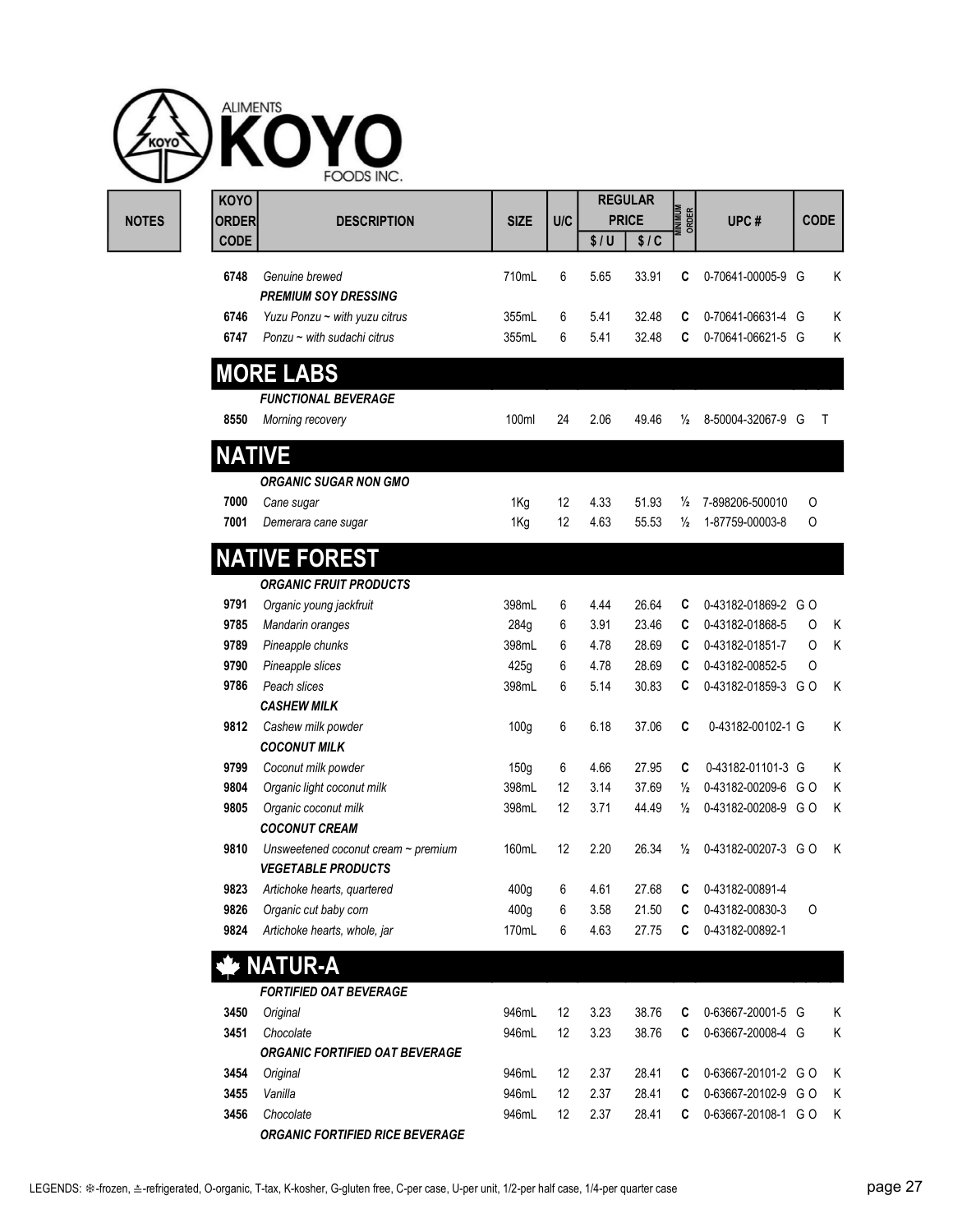

|              | <b>KOYO</b>  |                                             |             |     | <b>REGULAR</b> |              |                         |                      |             |     |
|--------------|--------------|---------------------------------------------|-------------|-----|----------------|--------------|-------------------------|----------------------|-------------|-----|
| <b>NOTES</b> | <b>ORDER</b> | <b>DESCRIPTION</b>                          | <b>SIZE</b> | U/C |                | <b>PRICE</b> | <b>MINIMUM</b><br>Order | UPC#                 | <b>CODE</b> |     |
|              | <b>CODE</b>  |                                             |             |     | \$/U           | \$1C         |                         |                      |             |     |
|              |              |                                             |             |     |                |              |                         |                      |             |     |
|              | 3432         | Original                                    | 946mL       | 12  | 2.37           | 28.41        | C                       | 0-63667-00601-3 GO   |             | K   |
|              | 3433         | Vanilla                                     | 946mL       | 12  | 2.37           | 28.41        | C                       | 0-63667-00602-0 GO   |             | K   |
|              |              | ORGANIC FORTIFIED SOY BEVERAGE 200mL        |             |     |                |              |                         |                      |             |     |
|              | 3430         | Original                                    | 200mL       | 24  | 0.92           | 22.18        | C                       | 0-63667-50101-3 GO   |             | K   |
|              | 3431         | Unsweetened                                 | 200mL       | 24  | 0.92           | 22.18        | C                       | 0-63667-50601-8 GO   |             | K   |
|              | 3434         | Vanilla                                     | 200mL       | 24  | 0.92           | 22.18        | C                       | 0-63667-50201-0 GO   |             | K   |
|              | 3435         | Strawberry                                  | 200mL       | 24  | 0.92           | 22.18        | C                       | 0-63667-50301-7 GOTK |             |     |
|              | 3436         | Chocolate                                   | 200mL       | 24  | 0.92           | 22.18        | C                       | 0-63667-50801-2 GO   |             | K   |
|              |              | <b>ORGANIC FORTIFIED SOY BEVERAGE 946mL</b> |             |     |                |              |                         |                      |             |     |
|              | 3437         | Unsweetened                                 | 946mL       | 12  | 2.37           | 28.41        | C                       | 0-63667-51100-5 GO   |             | K   |
|              | 3438         | Original light                              | 946mL       | 12  | 2.37           | 28.41        | C                       | 0-63667-51000-8 GO   |             | K   |
|              | 3439         | Vanilla light                               | 946mL       | 12  | 2.37           | 28.41        | C                       | 0-63667-51050-3 GO   |             | K   |
|              | 3440         | Cappucino                                   | 946mL       | 12  | 2.37           | 28.41        | C                       | 0-63667-30180-4 GO   |             | K   |
|              | 3445         | Original                                    | 946mL       | 12  | 2.37           | 28.41        | C                       | 0-63667-30140-8 GO   |             | K   |
|              | 3446         | Vanilla                                     | 946mL       | 12  | 2.37           | 28.41        | C                       | 0-63667-30155-2 GO   |             | K   |
|              | 3447         | Strawberry                                  | 946mL       | 12  | 2.37           | 28.41        | C                       | 0-63667-30170-5 GOTK |             |     |
|              | 3448         | Chocolate                                   | 946mL       | 12  | 2.37           | 28.41        | C                       | 0-63667-30185-9 GO   |             | K   |
|              |              | <b>FORTIFIED ALMOND BEVERAGE 946mL</b>      |             |     |                |              |                         |                      |             |     |
|              | 4193         | Vanilla unsweetened                         | 946mL       | 12  | 2.37           | 28.41        | C                       | 0-63667-09026-5 G    |             | Κ   |
|              | 4194         | Coconut unsweetened                         | 946mL       | 12  | 2.37           | 28.41        | C                       | 0-63667-09046-3 G    |             | T K |
|              | 4195         | Original                                    | 946mL       | 12  | 2.37           | 28.41        | C                       | 0-63667-09001-2 G    |             | K   |
|              | 4196         | Vanilla                                     | 946mL       | 12  | 2.37           | 28.41        | C                       | 0-63667-09002-9 G    |             | Κ   |
|              | 4197         | Unsweetened                                 | 946mL       | 12  | 2.37           | 28.41        | C                       | 0-63667-09006-7 G    |             | Κ   |
|              | 4198         | Chocolate                                   | 946mL       | 12  | 2.37           | 28.41        | C                       | 0-63667-09008-1 G    |             | Κ   |
|              |              | FORTIFIED ALMOND BEVERAGE 200mL             |             |     |                |              |                         |                      |             |     |
|              | 4191         | Original                                    | 200mL       | 24  | 0.97           | 23.21        | C                       | 0-63667-49001-0 G    |             | Κ   |
|              | 4192         | Chocolate                                   | 200mL       | 24  | 0.97           | 23.21        | C                       | 0-63667-49008-9 G    |             | Κ   |
|              |              |                                             |             |     |                |              |                         |                      |             |     |
|              |              | <b>NATURE'S PATH</b>                        |             |     |                |              |                         |                      |             |     |
|              |              | CEREAL ~ ORGANIC & GLUTEN FREE ~ ECO-PAC    |             |     |                |              |                         |                      |             |     |
|              | 9551         | Mesa sunrise                                | 750g        | 6   | 8.62           | 51.71        | C                       | 0-58449-77901-8 GO   |             |     |
|              | 9543         | Honey'd corn flakes                         | 750g        | 6   | 8.62           | 51.71        | C                       | 0-58449-77094-7 GO   |             | Κ   |
|              | 9545         | Fruit juice corn flakes                     | 750g        | 6   | 8.62           | 51.71        | C                       | 0-58449-60056-5 GO   |             | Κ   |
|              | 9556         | Crispy rice                                 | 750g        | 6   | 8.62           | 51.71        | C                       | 0-58449-55002-0 GO   |             | Κ   |
|              | 9620         | Whole o's                                   | 750g        | 6   | 8.62           | 51.71        | C                       | 0-58449-77912-4 GO   |             | Κ   |
|              | 9621         | Sunrise $\sim$ crunchy vanilla              | 675g        | 6   | 8.84           | 53.01        | C                       | 0-58449-18110-1 GO   |             | Κ   |
|              | 9622         | Sunrise $\sim$ crunchy maple                | 675g        | 6   | 8.84           | 53.01        | C                       | 0-58449-18112-5 GO   |             | Κ   |
|              | 9557         | Mesa sunrise $\sim$ with raisins            | 825g        | 6   | 8.80           | 52.82        | C                       | 0-58449-77161-6 GO   |             | K   |
|              |              | CEREAL ~ ORGANIC ~ ECO PAC                  |             |     |                |              |                         |                      |             |     |
|              | 9540         | Multigrain oat bran flakes                  | 907g        | 6   | 8.80           | 52.82        | C                       | 0-58449-60231-6      | 0           | Κ   |
|              | 9546         | Heritage o's                                | 907g        | 6   | 8.80           | 52.82        | C                       | 0-58449-77001-5      | O           | Κ   |
|              | 9542         | Millet rice                                 | 907g        | 6   | 8.80           | 52.82        | C                       | 0-58449-77008-4      | 0           | К   |
|              |              |                                             |             |     |                |              |                         |                      |             |     |

Heritage flakes 907g 6 8.80 52.82 C 0-58449-77021-3 O K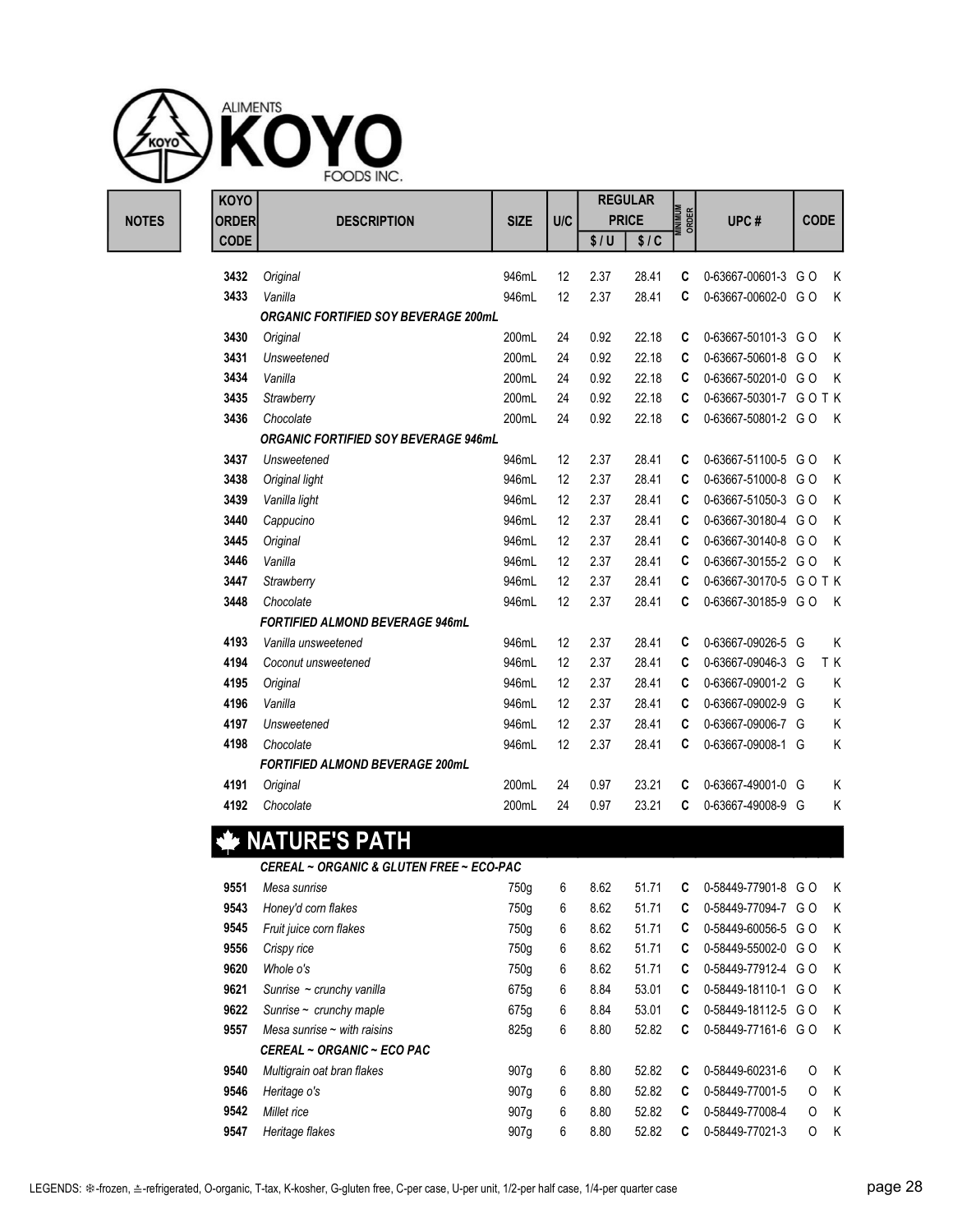| KOYC | <b>ALIMENTS</b> | FOODS INC. |
|------|-----------------|------------|
|      | KOYO            |            |

| <b>NOTES</b> |  |
|--------------|--|
|              |  |

|              |   | <b>KOYO</b>  |                                                   |                  |     | <b>REGULAR</b> |              |                         |                                      |             |   |
|--------------|---|--------------|---------------------------------------------------|------------------|-----|----------------|--------------|-------------------------|--------------------------------------|-------------|---|
| <b>NOTES</b> |   | <b>ORDER</b> | <b>DESCRIPTION</b>                                | <b>SIZE</b>      | U/C |                | <b>PRICE</b> | <b>MINIMUM</b><br>Order | UPC#                                 | <b>CODE</b> |   |
|              |   | <b>CODE</b>  |                                                   |                  |     | \$/U           | \$1C         |                         |                                      |             |   |
|              |   |              |                                                   |                  |     |                |              |                         |                                      |             |   |
|              |   | 9550         | Flax plus $\sim$ cinnamon flakes                  | 907g             | 6   | 8.80           | 52.82        | C                       | 0-58449-77163-0                      | 0           | K |
|              |   | 9552         | Kamut ~ khorasan wheat flakes                     | 750g             | 6   | 8.62           | 51.71        | C                       | 0-58449-77069-5                      | 0           | K |
|              |   |              | CEREAL ~ ORGANIC & GLUTEN FREE ~ BOX              |                  |     |                |              |                         |                                      |             |   |
|              |   | 9530         | Crispy rice                                       | 284g             | 12  | 4.53           | 54.30        | $\frac{1}{2}$           | 0-58449-55000-6 GO                   |             | K |
|              |   | 9523         | Honey'd corn flakes                               | 300 <sub>g</sub> | 12  | 4.53           | 54.30        | $\frac{1}{2}$           | 0-58449-60218-7 GO                   |             | K |
|              |   | 9521         | Whole o's                                         | 325g             | 12  | 4.53           | 54.30        | $\frac{1}{2}$           | 0-58449-77902-5 GO                   |             | K |
|              |   | 9519         | Golden turmeric                                   | 300 <sub>g</sub> | 6   | 5.07           | 30.44        | C                       | 0-58449-18910-7 GO                   |             | K |
|              |   | 9512         | Sunrise $\sim$ crunchy honey                      | 300 <sub>g</sub> | 12  | 5.22           | 62.66        | $\frac{1}{2}$           | 0-58449-77204-0 GO                   |             | K |
|              |   | 9515         | Sunrise $\sim$ crunchy cinnamon                   | 300g             | 12  | 5.22           | 62.66        | $\frac{1}{2}$           | 0-58449-77206-4 GO                   |             | K |
|              |   | 9538         | Sunrise $\sim$ crunchy maple                      | 300 <sub>g</sub> | 12  | 5.22           | 62.66        | $\frac{1}{2}$           | 0-58449-77152-4 GO                   |             | K |
|              |   | 9539         | Sunrise $\sim$ crunchy vanilla                    | 300g             | 12  | 5.22           | 62.66        | $\frac{1}{2}$           | 0-58449-77154-8 GO                   |             | K |
|              |   |              | CEREAL ~ ORGANIC ~ BOX                            |                  |     |                |              |                         |                                      |             |   |
|              |   | 9526         | Heritage crunch                                   | 400g             | 12  | 4.53           | 54.30        | $\frac{1}{2}$           | 0-58449-77174-6                      | 0           | K |
|              |   | 9511         | Smart bran $\sim$ wheat, psyllium & oat bran      | 300 <sub>g</sub> | 12  | 5.22           | 62.66        | $\frac{1}{2}$           | 0-58449-77102-9                      | 0           | K |
|              |   | 9534         | Optimum power ~ blueberry cinnamon flax           | 400g             | 12  | 5.22           | 62.66        | $\frac{1}{2}$           | 0-58449-77700-7                      | 0           | K |
|              |   |              | <b>ENVIROKIDZ</b>                                 |                  |     |                |              |                         |                                      |             |   |
|              |   |              | ~ CEREAL ~ ORG & GLUTEN FREE ~ ECO-PAC            |                  |     |                |              |                         |                                      |             |   |
|              |   | 9553         | Gorilla Munch $\sim$ corn puffs                   | 650g             | 6   | 8.50           | 51.02        | C                       | 0-58449-87008-1 GO                   |             | K |
|              |   | 9554         | Panda puffs $\sim$ peanut butter                  | 700g             | 6   | 8.50           | 51.02        | C                       | 0-58449-87009-8 GO                   |             | K |
|              |   | 9555         | Koala crisp ~ chocolate                           | 725g             | 6   | 8.50           | 51.02        | C                       | 0-58449-87010-4 GO                   |             | K |
|              |   | 9558         | Leapin lemurs $\sim$ peanut butter & chocolate    | 650g             | 6   | 8.50           | 51.02        | C                       | 0-58449-21241-3 GO                   |             | K |
|              |   |              | <b>ENVIROKIDZ</b>                                 |                  |     |                |              |                         |                                      |             |   |
|              |   |              | $\sim$ CEREAL $\sim$ ORG & GLUTEN FREE $\sim$ BOX |                  |     |                |              |                         |                                      |             |   |
|              |   | 9582         | Gorilla Munch $\sim$ corn puffs                   | 284g             | 12  | 4.38           | 52.51        | $\frac{1}{2}$           | 0-58449-86002-0 GO                   |             | K |
|              |   | 9584         | Panda puffs ~ peanut butter                       | 300 <sub>g</sub> | 12  | 4.38           | 52.51        | $\frac{1}{2}$           | 0-58449-86004-4 GO                   |             | K |
|              |   | 9586         | Leapin lemurs $\sim$ peanut butter & chocolate    | 284g             | 12  | 4.38           | 52.51        | $\frac{1}{2}$           | 0-58449-86006-8 GO                   |             | K |
|              |   | 9580         | Choco chimps ~ chocolate                          | 284g             | 12  | 4.38           | 52.51        | $\frac{1}{2}$           | 0-58449-87023-4 GO                   |             | K |
|              |   |              | <b>PUFFED CEREALS ~ ORGANIC ~ ECO PAC</b>         |                  |     |                |              |                         |                                      |             |   |
|              |   | 9577         | <b>Rice puffs</b>                                 | 170g             | 12  | 2.97           | 35.64        | $\frac{1}{2}$           | 0-58449-62001-3                      | 0           | Κ |
|              |   | 9579         | Kamut puffs $\sim$ khorasan wheat                 | 170g             | 12  | 2.97           | 35.64        | $\frac{1}{2}$           | 0-58449-62004-4                      | 0           | Κ |
|              |   |              | LOVE CRUNCH ~ CEREALS ~ ORGANIC ~ BOX             |                  |     |                |              |                         |                                      |             |   |
|              |   | 9700         | Dark chocolate and red berries                    | 284g             | 6   | 5.22           | 31.33        | C                       | 0-58449-18115-6                      | 0           | K |
|              |   |              | Qi'A SUPERFOOD ~ CEREAL ~ ORGANIC                 |                  |     |                |              |                         |                                      |             |   |
|              |   |              | 9632 Superflakes ~ Cocoa coconut                  | 284g             | 12  | 5.05           | 60.59        | $\frac{1}{2}$           | 0-58449-16113-4 GO K                 |             |   |
|              |   |              | <b>WAFFLES ~ ORGANIC</b>                          |                  |     |                |              |                         |                                      |             |   |
|              | ₩ |              | 3272 Flax plus                                    | 210 <sub>g</sub> | 12  | 3.73           | 44.71        | $\frac{1}{2}$           | 0-58449-59055-2                      | $\circ$     | K |
|              |   |              | <b>WAFFLES ~ ORGANIC &amp; GLUTEN FREE</b>        |                  |     |                |              |                         |                                      |             |   |
|              | ₩ | 3271         | Homestyle                                         | 210 <sub>g</sub> | 12  | 3.73           | 44.71        | $\frac{1}{2}$           | 0-58449-59052-1 GO                   |             | K |
|              | ₩ | 3273         | Buckwheat ~ wildberry                             | 210 <sub>g</sub> | 12  | 3.73           | 44.71        | $\frac{1}{2}$           | 0-58449-59057-6 GO                   |             | K |
|              | ₩ | 3280         | Chia plus ~ quinoa & amaranth                     | 210g             | 12  | 3.73           | 44.71        | $\frac{1}{2}$           | 0-58449-59074-3 GO K                 |             |   |
|              |   |              | <b>ENVIROKIDS</b>                                 |                  |     |                |              |                         |                                      |             |   |
|              |   |              | ~ WAFFLES ~ ORGANIC & GLUTEN FREE                 |                  |     |                |              |                         |                                      |             |   |
|              | ₩ | 3281         | Penguin party ~ cinnamon                          | 240g             | 12  | 4.70           | 56.43        |                         | 1/ <sub>2</sub> 0-58449-21242-3 GO K |             |   |
|              |   |              |                                                   |                  |     |                |              |                         |                                      |             |   |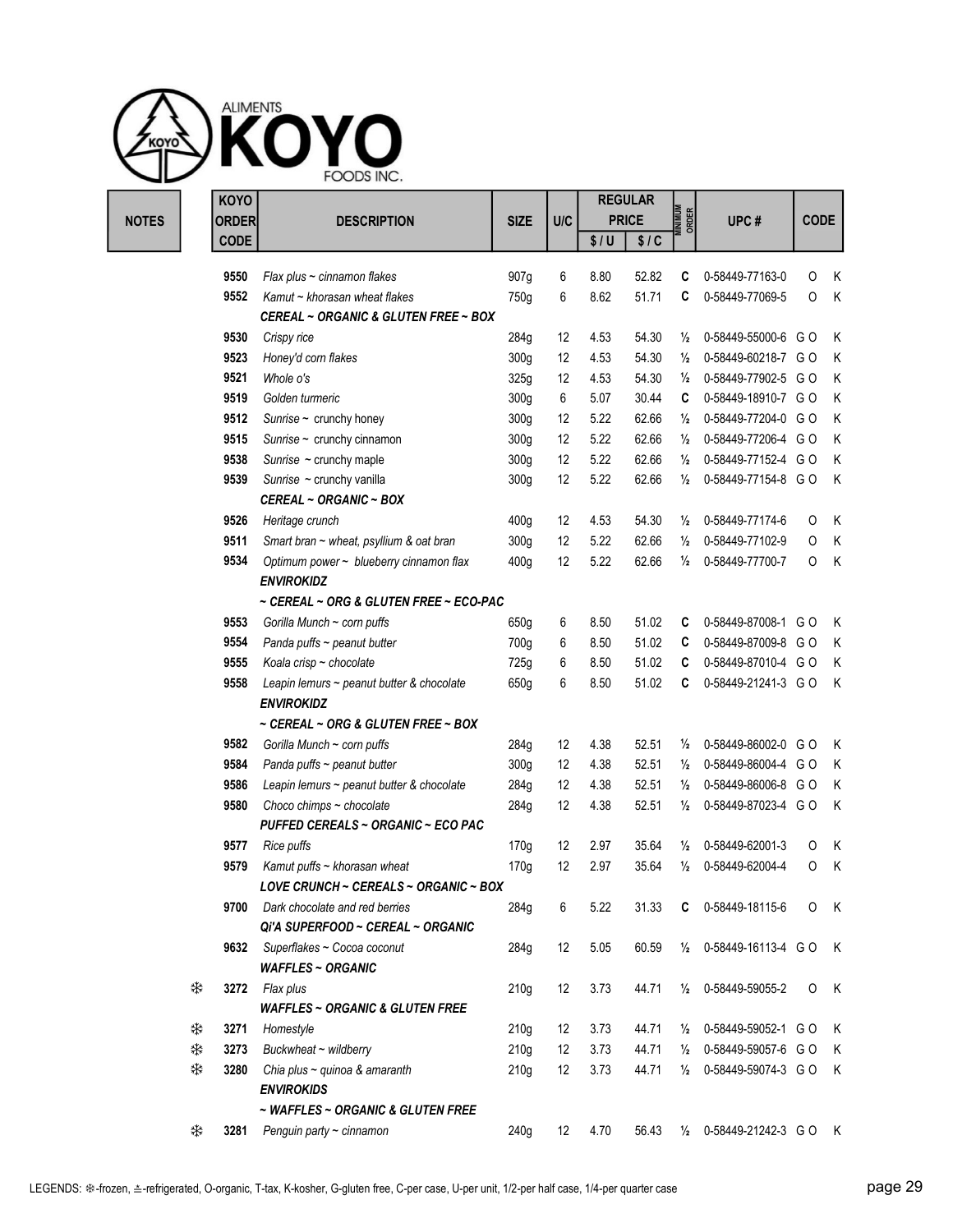

|              | <b>KOYO</b> |              |                                                      |                  |     | <b>REGULAR</b> |              |                         |                      |             |   |
|--------------|-------------|--------------|------------------------------------------------------|------------------|-----|----------------|--------------|-------------------------|----------------------|-------------|---|
| <b>NOTES</b> |             | <b>ORDER</b> | <b>DESCRIPTION</b>                                   | <b>SIZE</b>      | U/C |                | <b>PRICE</b> | <b>MINIMUM</b><br>ORDER | UPC#                 | <b>CODE</b> |   |
|              |             | <b>CODE</b>  |                                                      |                  |     | \$/U           | \$1C         |                         |                      |             |   |
|              |             |              |                                                      |                  |     |                |              |                         |                      |             |   |
|              | ₩           | 3282         | Polar beary $\sim$ pink blueberry                    | 240g             | 12  | 4.70           | 56.43        | $\frac{1}{2}$           | 0-58449-21243-0 GO   |             | K |
|              |             |              | <b>FROSTED TOASTER PASTRIES ~ ORGANIC</b>            |                  |     |                |              |                         |                      |             |   |
|              |             | 9690         | Cherry pomegranate                                   | 312g             | 6   | 4.45           | 26.69        | C                       | 0-58449-18807-0      | 0           | K |
|              |             | 9691         | Berry strawberry                                     | 312g             | 6   | 4.45           | 26.69        | C                       | 0-58449-18808-7      | 0           | K |
|              |             | 9692         | Lotta chocolotta                                     | 312g             | 6   | 4.45           | 26.69        | C                       | 0-58449-18810-0      | 0           | Κ |
|              |             |              | GRANOLA ~ ORGANIC ~ ECO-PAC                          |                  |     |                |              |                         |                      |             |   |
|              |             | 9541         | Hemp hearts                                          | 750g             | 6   | 8.53           | 51.16        | C                       | 0-58449-89017-1      | 0           | K |
|              |             | 9544         | Pumpkin seed + flax                                  | 750g             | 6   | 8.53           | 51.16        | C                       | 0-58449-89019-5      | 0           | K |
|              |             |              | <b>GRANOLA ~ ORGANIC</b>                             |                  |     |                |              |                         |                      |             |   |
|              |             | 9516         | Pumpkin seed + flax                                  | 325g             | 12  | 4.44           | 53.22        | $\frac{1}{2}$           | 0-58449-89007-2      | 0           | Κ |
|              |             | 9517         | Flax plus ~ pumpkin raisin crunch                    | 350g             | 12  | 5.22           | 62.66        | $\frac{1}{2}$           | 0-58449-77750-2      | 0           | K |
|              |             | 9532         | Coconut chia                                         | 350 <sub>g</sub> | 12  | 4.44           | 53.22        | $\frac{1}{2}$           | 0-58449-89032-4      | O           | K |
|              |             | 9535         | Hemp plus                                            | 325g             | 12  | 4.44           | 53.22        | $\frac{1}{2}$           | 0-58449-89000-3      | 0           | K |
|              |             | 9731         | Peanut butter                                        | 325g             | 12  | 4.44           | 53.22        | $\frac{1}{2}$           | 0-58449-89008-9      | 0           | K |
|              |             |              | <b>GRANOLA ~ ORGANIC ~ FAMILY SIZE</b>               |                  |     |                |              |                         |                      |             |   |
|              |             | 9527         | Coconut chia                                         | 800g             | 6   | 10.57          | 63.42        | C                       | 0-58449-19214-5      | 0           | Κ |
|              |             | 9528         | Pumpkin seed + flax                                  | 800g             | 6   | 10.57          | 63.42        | C                       | 0-58449-77906-3      | 0           | Κ |
|              |             |              | <b>GRANOLA ~ ORGANIC &amp; GLUTEN FREE</b>           |                  |     |                |              |                         |                      |             |   |
|              |             | 9629         | Cacao                                                | 198g             | 6   | 5.03           | 30.17        | C                       | 0-58449-20300-1 GO   |             | K |
|              |             |              | <b>GRANOLA ~ ORGANIC &amp; GRAIN FREE</b>            |                  |     |                |              |                         |                      |             |   |
|              |             | 9638         | Vanilla Poppy Seed                                   | 227g             | 6   | 6.11           | 36.66        | C                       | 0-58449-19207-7 GO   |             | K |
|              |             |              | LOVE CRUNCH ~ GRANOLA ~ ORGANIC                      |                  |     |                |              |                         |                      |             |   |
|              |             | 9748         | Dark chocolate peanut butter                         | 325g             | 6   | 4.72           | 28.34        | C                       | 0-58449-16206-3      | 0           | Κ |
|              |             | 9749         | Dark chocolate macaroon                              | 325g             | 6   | 4.72           | 28.34        | C                       | 0-58449-77201-9      | 0           | K |
|              |             | 9750         | Dark chocolate and red berries                       | 325g             | 6   | 4.72           | 28.34        | C                       | 0-58449-77176-0      | 0           | K |
|              |             | 9751         | Espresso vanilla cream                               | 325g             | 6   | 4.72           | 28.34        | C                       | 0-58449-20223-3      | 0           | K |
|              |             | 9753         | Salted caramel pretzel                               | 325g             | 6   | 4.72           | 28.34        | C                       | 0-58449-20224-0      | 0           | Κ |
|              |             |              | <b>LOVE CRUNCH</b>                                   |                  |     |                |              |                         |                      |             |   |
|              |             |              | ~ GRANOLA ~ ORGANIC ~ FAMILY SIZE                    |                  |     |                |              |                         |                      |             |   |
|              |             |              |                                                      |                  |     |                |              |                         |                      |             |   |
|              |             | 9718         | Dark chocolate and red berries                       | 700g             | 6   | 8.76           | 52.54        | C                       | 0-58449-18203-0      | O           | Κ |
|              |             | 9719         | Dark chocolate & peanut butter                       | 700g             | 6   | 8.76           | 52.54        | C                       | 0-58449-21143-3      | O           | K |
|              |             |              | ORGANIC PURE OATS GRANOLA                            |                  |     |                |              |                         |                      |             |   |
|              |             | 9670         | Honey almond                                         | 312g             | 8   | 5.00           | 39.96        | C                       | 0-58449-89041-6 GO K |             |   |
|              |             |              | Qi'A SUPERFOOD ~ ORGANIC BREAKFAST TOPPER            |                  |     |                |              |                         |                      |             |   |
|              |             | 9739         | Original                                             | 225g             | 10  | 7.13           | 71.33        | $\frac{1}{2}$           | 0-58449-32004-3 GO   |             | K |
|              |             | 9740         | Cranberry vanilla                                    | 225g             | 10  | 7.13           | 71.33        | $\frac{1}{2}$           | 0-58449-32006-7 GO   |             | K |
|              |             |              | ORGANIC PURE OATS HOT OATMEAL                        |                  |     |                |              |                         |                      |             |   |
|              |             | 9676         | Spiced apple flax                                    | 320g             | 6   | 4.77           | 28.59        | C                       | 0-58449-45067-2 GO   |             | K |
|              |             | 9677         | Brown sugar maple                                    | 320g             | 6   | 4.77           | 28.59        | C                       | 0-58449-45069-6 GO   |             | K |
|              |             | 9678         | Variety pack                                         | 320g             | 6   | 4.77           | 28.59        | C                       | 0-58449-45071-9 GO   |             | K |
|              |             |              | <b>SUPERFOOD OATMEAL ~ ORGANIC &amp; GLUTEN FREE</b> |                  |     |                |              |                         |                      |             |   |
|              |             | 9742         | Cinnamon pumpkin seed                                | 228g             | 6   | 4.30           | 25.81        | C                       | 0-58449-15404-4 GO   |             | K |
|              |             | 9743         | Creamy coconut                                       | 228g             | 6   | 4.30           | 25.81        | C                       | 0-58449-15402-0 GO K |             |   |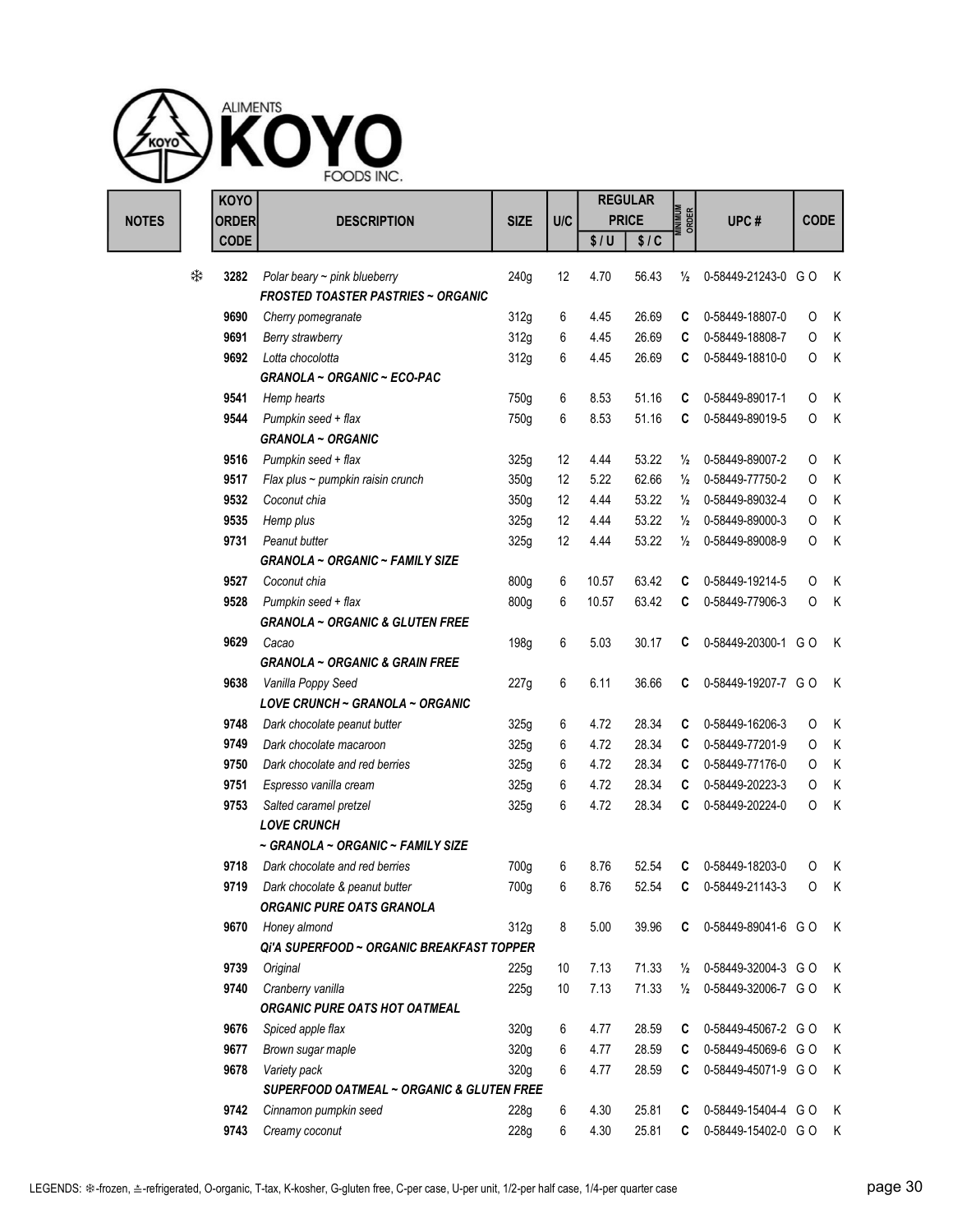

|              | <b>KOYO</b>  |                                                                                                                                                                                                                                                                                                                                                                                                                        |                  |     |       | <b>REGULAR</b> |                         |                    |             |   |
|--------------|--------------|------------------------------------------------------------------------------------------------------------------------------------------------------------------------------------------------------------------------------------------------------------------------------------------------------------------------------------------------------------------------------------------------------------------------|------------------|-----|-------|----------------|-------------------------|--------------------|-------------|---|
| <b>NOTES</b> | <b>ORDER</b> | <b>DESCRIPTION</b>                                                                                                                                                                                                                                                                                                                                                                                                     | <b>SIZE</b>      | U/C |       | <b>PRICE</b>   | <b>MINIMUM</b><br>ORDER | UPC#               | <b>CODE</b> |   |
|              | <b>CODE</b>  |                                                                                                                                                                                                                                                                                                                                                                                                                        |                  |     | \$/U  | \$1C           |                         |                    |             |   |
|              | 9744         | Superseeds & grains                                                                                                                                                                                                                                                                                                                                                                                                    | 228g             | 6   | 4.30  | 25.81          | C                       | 0-58449-15400-6    | GO          | K |
|              | 9745         | Turmeric                                                                                                                                                                                                                                                                                                                                                                                                               | 210 <sub>g</sub> | 6   | 4.30  | 25.81          | C                       | 0-58449-20408-4 GO |             | K |
|              | 9746         | Cacao                                                                                                                                                                                                                                                                                                                                                                                                                  | 210g             | 6   | 4.30  | 25.81          | C                       | 0-58449-20409-1 GO |             | K |
|              |              | <b>INSTANT OATMEAL ~ ORGANIC</b>                                                                                                                                                                                                                                                                                                                                                                                       |                  |     |       |                |                         |                    |             |   |
|              | 9559         | Variety pack                                                                                                                                                                                                                                                                                                                                                                                                           | 400 <sub>g</sub> | 6   | 4.24  | 25.46          | C                       | 0-58449-45000-9    | 0           | K |
|              | 9560         | Apple cinnamon                                                                                                                                                                                                                                                                                                                                                                                                         | 400g             | 6   | 4.24  | 25.46          | C                       | 0-58449-45004-7    | O           | K |
|              | 9561         | Maple nut                                                                                                                                                                                                                                                                                                                                                                                                              | 400g             | 6   | 4.24  | 25.46          | C                       | 0-58449-45003-0    | O           | K |
|              | 9562         | Flax'n oats                                                                                                                                                                                                                                                                                                                                                                                                            | 400g             | 6   | 4.24  | 25.46          | C                       | 0-58449-45002-3    | O           | K |
|              | 9563         | Original                                                                                                                                                                                                                                                                                                                                                                                                               | 400g             | 6   | 4.24  | 25.46          | C                       | 0-58449-45001-6    | 0           | K |
|              | 9568         | Optimum blueberry cinnamon                                                                                                                                                                                                                                                                                                                                                                                             | 320g             | 6   | 4.24  | 25.46          | C                       | 0-58449-45013-9    | O           | K |
|              |              |                                                                                                                                                                                                                                                                                                                                                                                                                        |                  |     |       |                |                         |                    |             |   |
|              |              | <b>NEW WORLD</b>                                                                                                                                                                                                                                                                                                                                                                                                       |                  |     |       |                |                         |                    |             |   |
|              |              | <b>ALMOND BUTTER</b>                                                                                                                                                                                                                                                                                                                                                                                                   |                  |     |       |                |                         |                    |             |   |
|              | 4258         | Almond butter - raw                                                                                                                                                                                                                                                                                                                                                                                                    | 365g             | 12  | 9.20  | 110.37         | $\frac{1}{2}$           | 0-59443-40045-8    |             | K |
|              | 4259         | Almond butter - smooth roasted                                                                                                                                                                                                                                                                                                                                                                                         | 365g             | 12  | 9.20  | 110.37         | $\frac{1}{2}$           | 0-59443-40046-5    |             | Κ |
|              |              | <b>ORGANIC SESAME TAHINI</b>                                                                                                                                                                                                                                                                                                                                                                                           |                  |     |       |                |                         |                    |             |   |
|              | 4279         | Organic sesame tahini - raw                                                                                                                                                                                                                                                                                                                                                                                            | 365g             | 12  | 5.98  | 71.75          | $\frac{1}{2}$           | 0-59443-40073-1    | O           | K |
|              | 4293         | Organic sesame tahini - raw                                                                                                                                                                                                                                                                                                                                                                                            | 500 <sub>g</sub> | 12  | 8.77  | 105.21         | $\frac{1}{2}$           | 0-59443-40112-7    | 0           | K |
|              |              | <b>PEANUT BUTTER</b>                                                                                                                                                                                                                                                                                                                                                                                                   |                  |     |       |                |                         |                    |             |   |
|              | 4295         | Organic peanut butter - smooth unsalted                                                                                                                                                                                                                                                                                                                                                                                | 500g             | 12  | 6.40  | 76.83          | $\frac{1}{2}$           | 0-59443-40190-5    | 0           | K |
|              | 4296         | Organic peanut butter - crunchy unsalted                                                                                                                                                                                                                                                                                                                                                                               | 500g             | 12  | 6.40  | 76.83          | $\frac{1}{2}$           | 0-59443-40192-9    | 0           | K |
|              | 4263         | Peanut butter - crunchy unsalted                                                                                                                                                                                                                                                                                                                                                                                       | 2Kg              | 6   | 13.78 | 82.67          | C                       | 0-59443-40004-5    |             | Κ |
|              | 4264         | Peanut butter - smooth unsalted                                                                                                                                                                                                                                                                                                                                                                                        | 2Kg              | 6   | 13.78 | 82.67          | C                       | 0-59443-40005-2    |             | Κ |
|              |              | <b>ORGANIC NUT BUTTERS</b>                                                                                                                                                                                                                                                                                                                                                                                             |                  |     |       |                |                         |                    |             |   |
|              | 4272         | Organic hazelnut butter                                                                                                                                                                                                                                                                                                                                                                                                | 250 <sub>g</sub> | 12  | 11.05 | 132.56         | $\frac{1}{2}$           | 0-59443-40182-0    | O           | K |
|              | 4276         | Organic pumpkin seed butter - raw                                                                                                                                                                                                                                                                                                                                                                                      | 365g             | 12  | 6.99  | 83.91          | $\frac{1}{2}$           | 0-59443-40049-6    | O           | K |
|              |              | <b>NATURAL NUT BUTTERS</b>                                                                                                                                                                                                                                                                                                                                                                                             |                  |     |       |                |                         |                    |             |   |
|              | 4256         | Cashew butter $\sim$ raw                                                                                                                                                                                                                                                                                                                                                                                               | 365g             | 12  | 6.95  | 83.34          | $\frac{1}{2}$           | 0-59443-40029-8    |             | K |
|              | 4257         | Cashew butter $\sim$ roasted                                                                                                                                                                                                                                                                                                                                                                                           | 365g             | 12  | 6.95  | 83.34          | $\frac{1}{2}$           | 0-59443-40038-0    |             | Κ |
|              |              | $\mathbf{1} \mathbf{1} \mathbf{1} \mathbf{1} \mathbf{1} \mathbf{1} \mathbf{1} \mathbf{1} \mathbf{1} \mathbf{1} \mathbf{1} \mathbf{1} \mathbf{1} \mathbf{1} \mathbf{1} \mathbf{1} \mathbf{1} \mathbf{1} \mathbf{1} \mathbf{1} \mathbf{1} \mathbf{1} \mathbf{1} \mathbf{1} \mathbf{1} \mathbf{1} \mathbf{1} \mathbf{1} \mathbf{1} \mathbf{1} \mathbf{1} \mathbf{1} \mathbf{1} \mathbf{1} \mathbf{1} \mathbf{1} \mathbf{$ |                  |     |       |                |                         |                    |             |   |

# NOBLE JERKY

|  | <b>PLANT BASED VEGAN JERKY</b> |  |  |
|--|--------------------------------|--|--|
|--|--------------------------------|--|--|

| 9470 | Sweet BBQ    | 70 <sub>g</sub> | 12 | 3.95 | 47.36 | $\frac{1}{2}$ | 8-51335-00090-2 |
|------|--------------|-----------------|----|------|-------|---------------|-----------------|
| 9471 | Chipotle     | 70 <sub>q</sub> | 12 | 3.95 | 47.36 | ⅓             | 8-51335-00091-9 |
| 9472 | Teriyaki     | 70 <sub>g</sub> | 12 | 3.95 | 47.36 | ⅓             | 8-51335-00092-6 |
| 9473 | Original     | 70q             | 12 | 3.95 | 47.36 | $\frac{1}{2}$ | 8-51335-00093-3 |
| 9474 | Hickory      | 70q             | 12 | 3.95 | 47.36 | ⅓             | 8-51335-00094-0 |
| 9486 | Smokehouse   | 70 <sub>g</sub> | 12 | 3.95 | 47.36 | ⅓             | 8-51335-00096-4 |
| 9487 | Sweet sesame | 70q             | 12 | 3.95 | 47.36 | $\frac{1}{2}$ | 8-51335-00097-1 |
| 9488 | Sriracha     | 70 <sub>g</sub> | 12 | 3.95 | 47.36 | ⅓             | 8-51335-00098-8 |
|      |              |                 |    |      |       |               |                 |

**NEW WE NUTES**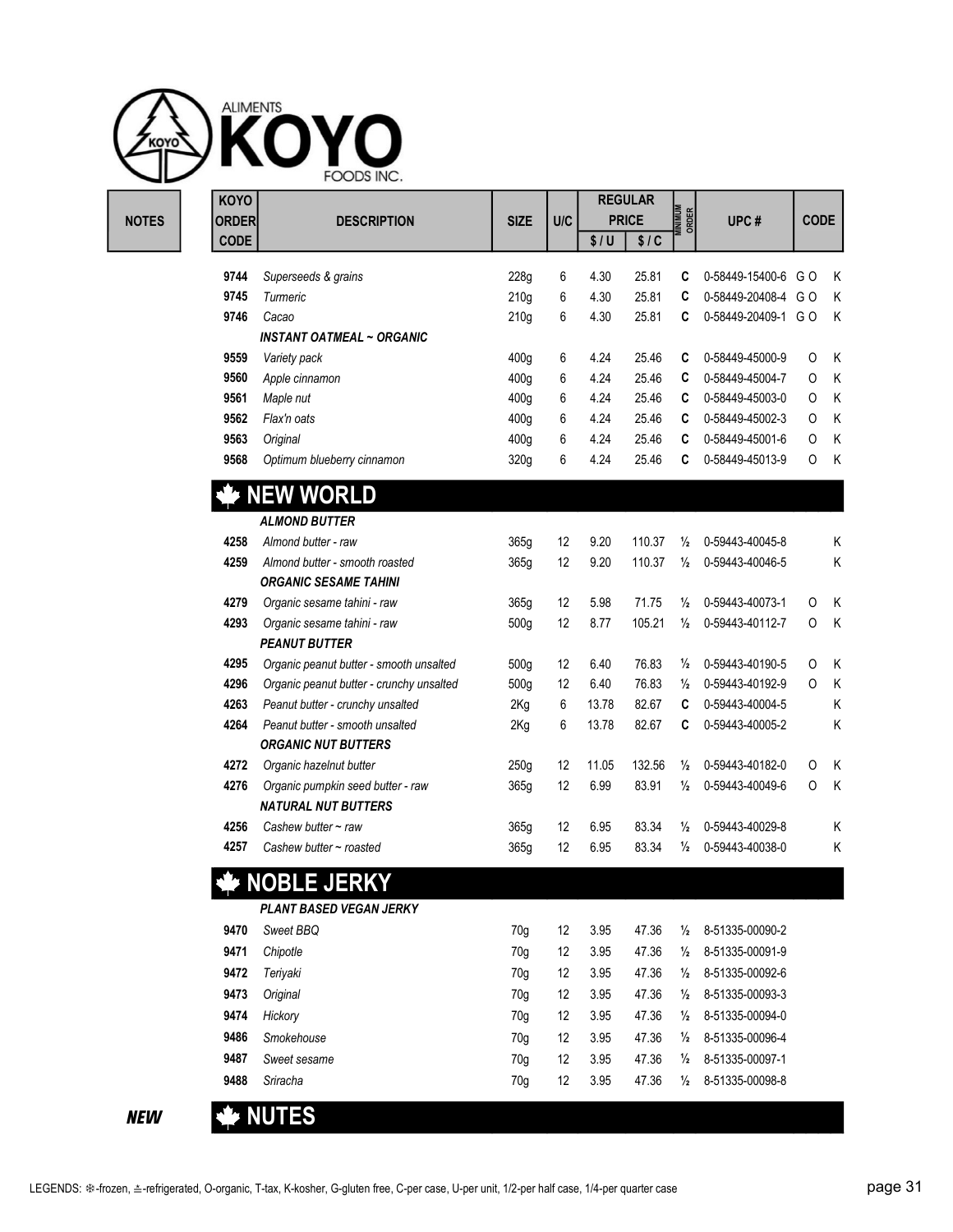

|                |   | <b>KOYO</b> |                                                          |                  |                |        | <b>REGULAR</b> |                         |                    |             |   |
|----------------|---|-------------|----------------------------------------------------------|------------------|----------------|--------|----------------|-------------------------|--------------------|-------------|---|
| <b>NOTES</b>   |   | ORDER       | <b>DESCRIPTION</b>                                       | <b>SIZE</b>      | U/C            |        | <b>PRICE</b>   | <b>MINIMUM</b><br>Order | UPC#               | <b>CODE</b> |   |
|                |   | <b>CODE</b> |                                                          |                  |                | \$/U   | \$1C           |                         |                    |             |   |
|                |   |             | <b>SUPERFOOD SMOOTHIES PUCKS ~ 390G</b>                  |                  |                |        |                |                         |                    |             |   |
| <b>NEW</b>     | ₩ | 9030        | Go go green                                              | 390g             | 6              | 8.04   | 48.25          | C                       | 8-53267-00121-7 G  |             |   |
| <b>NEW</b>     | ₩ | 9031        | Pink pulse                                               | 390g             | 6              | 8.04   | 48.25          | C                       | 8-53267-00122-4 G  |             |   |
| <b>NEW</b>     | ₩ | 9032        | Purple tonic                                             | 390g             | 6              | 8.04   | 48.25          | C                       | 8-53267-00123-1 G  |             |   |
| <b>NEW</b>     | ₩ | 9033        | <b>Black &amp; blue</b>                                  | 390g             | 6              | 8.04   | 48.25          | C                       | 8-53267-00124-8 G  |             |   |
| <b>NEW</b>     | ₩ | 9034        | Mocha berry                                              | 390g             | 6              | 8.04   | 48.25          | C                       | 8-53267-00125-5 G  |             |   |
|                |   |             | SUPERFOOD SMOOTHIES PUCKS~ 650G                          |                  |                |        |                |                         |                    |             |   |
| <b>NEW</b>     | ₩ | 9038        | Go go green                                              | 650g             | 6              | 10.54  | 63.25          | C                       | 8-53267-00119-4 G  |             |   |
| <b>NEW</b>     | ₩ | 9039        | Pink pulse                                               | 650g             | 6              | 10.54  | 63.25          | C                       | 8-53267-00120-0 G  |             |   |
| <b>NEW</b>     | ₩ | 9040        | Purple tonic                                             | 650g             | $6\phantom{1}$ | 10.54  | 63.25          | C                       | 8-53267-00100-2 G  |             |   |
| <b>NEW</b>     | ₩ | 9041        | <b>Black &amp; blue</b>                                  | 650g             | 6              | 10.54  | 63.25          | C                       | 8-53267-00103-3 G  |             |   |
| <b>NEW</b>     | ₩ | 9042        | Mocha berry                                              | 650g             | $6\phantom{1}$ | 10.54  | 63.25          | C                       | 8-53267-00118-7 G  |             |   |
|                |   | 5413        | <b>NUTRI FLORA</b><br><b>NUTRITIONAL YEAST</b><br>Flakes | 200 <sub>g</sub> | 12             | 5.75   | 69.00          | $\frac{1}{2}$           | 0-65493-05413-8    |             |   |
|                |   |             | <b>NUTRITIONAL YEAST IN BULK</b>                         |                  |                |        |                |                         |                    |             |   |
| <b>SPECIAL</b> |   | 5411        | Flakes                                                   | 25Kg             | 1              | 555.34 | 555.34         | U                       | N/A                |             |   |
| ORDER ITEM     |   | 5412        | Flakes                                                   | 5Kg              | 1              | 112.98 | 112.98         | U                       | N/A                |             |   |
|                |   |             | <b>ONLY KONJAC</b>                                       |                  |                |        |                |                         |                    |             |   |
|                |   |             | <b>ORGANIC KONJAC</b>                                    |                  |                |        |                |                         |                    |             |   |
|                |   | 4040        | Rice                                                     | 200 <sub>g</sub> | 30             | 1.99   | 59.70          | $\frac{1}{2}$           | 6-933981-300507 GO |             | K |
|                |   | 4041        | <b>Noodles</b>                                           | 200 <sub>g</sub> | 30             | 1.99   | 59.70          | $\frac{1}{2}$           | 6-933981-300484 GO |             | K |
|                |   | 4042        | Fettuccine                                               | 200 <sub>g</sub> | 30             | 1.99   | 59.70          | $\frac{1}{2}$           | 6-933981-300491 GO |             | K |
|                |   |             |                                                          |                  |                |        |                |                         |                    |             |   |
|                |   |             | <b>ORGANIC VALUE</b>                                     |                  |                |        |                |                         |                    |             |   |
|                |   |             | <b>ORGANIC KETCHUP</b>                                   |                  |                |        |                |                         |                    |             |   |
|                |   | 3470        | Ketchup                                                  | 567ml            | 12             | 5.12   | 61.38          | $\frac{1}{2}$           | 8-35373-00077-3    | 0           | K |
|                |   | 3471        | <b>ORGANIC PASTA SAUCE</b><br>Traditional                | 700ml            | 12             | 3.80   | 45.57          | $\frac{1}{2}$           | 8-35373-10800-4    | 0           | Κ |
|                |   | 3472        | Roasted garlic                                           | 700ml            | 12             | 3.80   | 45.57          | $\frac{1}{2}$           | 8-35373-10700-7    | 0           | K |
|                |   | 3473        | Italian herb                                             | 700ml            | 12             | 3.80   | 45.57          | $\frac{1}{2}$           | 8-35373-10600-0    | 0           | Κ |
|                |   | 3474        | Mushroom & basil                                         | 700ml            | 12             | 3.80   | 45.57          | $\frac{1}{2}$           | 8-35373-10900-1    | O           | Κ |
|                |   |             | <b>ORGANIC PIZZA SAUCE</b>                               |                  |                |        |                |                         |                    |             |   |
|                |   | 3475        | Pizza sauce                                              | 450ml            | 12             | 4.05   | 48.65          | $\frac{1}{2}$           | 8-35373-00084-1    | O           | Κ |
|                |   |             |                                                          |                  |                |        |                |                         |                    |             |   |
|                |   |             | <b>ORIGIN 846</b>                                        |                  |                |        |                |                         |                    |             |   |
|                |   |             | UNFILTERED FIRST COLD PRESS OIL                          |                  |                |        |                |                         |                    |             |   |
|                |   | 3108        | Extra Virgin Olive Oil                                   | 846ml            | 6              | 8.77   | 52.61          | C                       | 8-68972-00020-2 G  |             | Κ |
|                |   | 3109        | Organic Extra Virgin Olive Oil                           | 846ml            | 6              | 9.47   | 56.84          | C                       | 8-68972-00021-9 GO |             | Κ |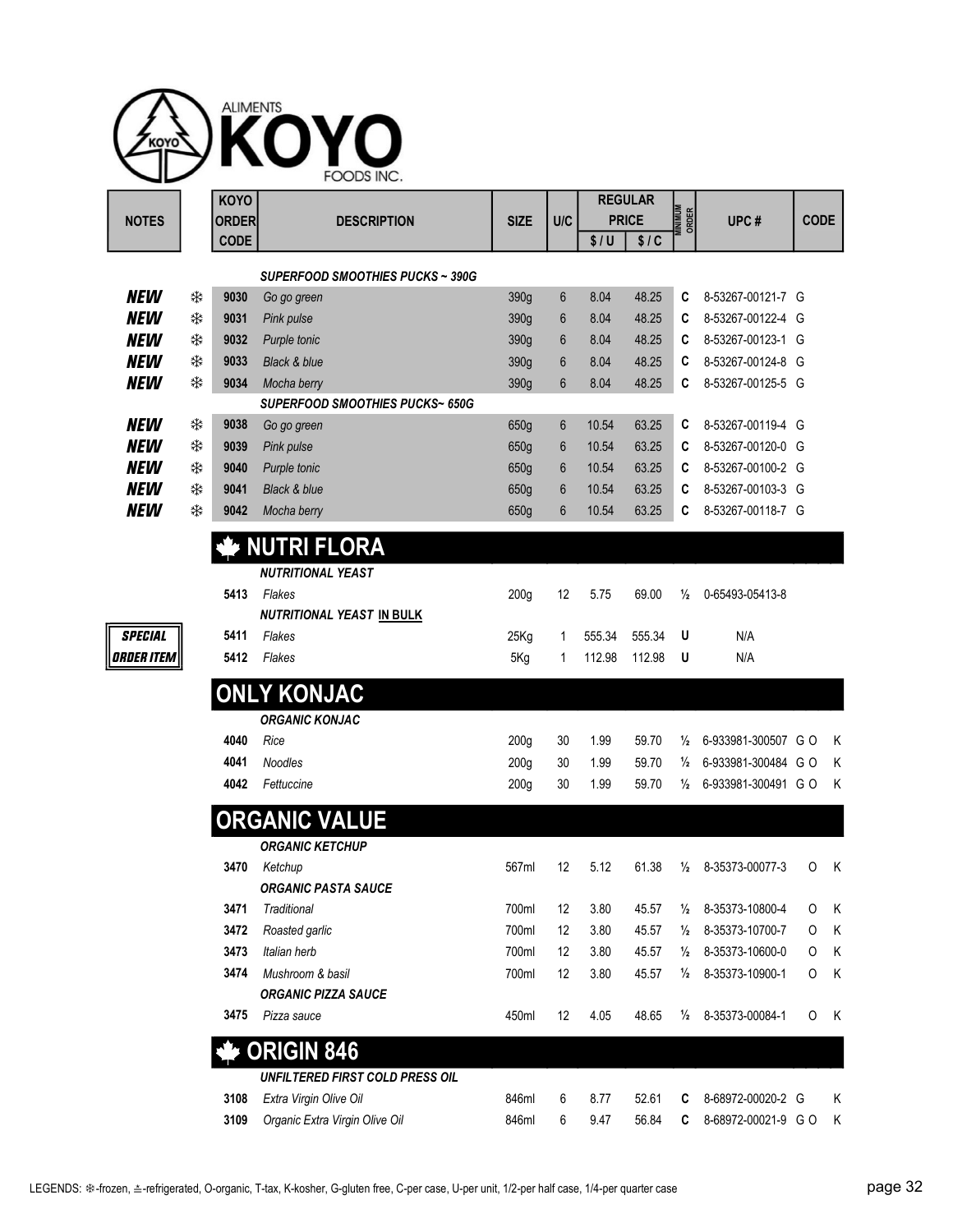| <b>KOYO</b>  |                                                   |                  |     |      | <b>REGULAR</b> |                         |                                   |             |
|--------------|---------------------------------------------------|------------------|-----|------|----------------|-------------------------|-----------------------------------|-------------|
| <b>ORDER</b> | <b>DESCRIPTION</b>                                | <b>SIZE</b>      | U/C |      | <b>PRICE</b>   | <b>MINIMUM</b><br>ORDER | UPC#                              | <b>CODE</b> |
| <b>CODE</b>  |                                                   |                  |     | \$/U | \$1C           |                         |                                   |             |
|              | <b>PAPERCHEF</b>                                  |                  |     |      |                |                         |                                   |             |
|              | <b>PAPERS</b>                                     |                  |     |      |                |                         |                                   |             |
| 7175         | Pre-cut sheets                                    | 24 sheets        | 12  | 3.82 | 45.87          | $\frac{1}{2}$           | 6-28689-70024-2                   | T           |
| 7176         | Parchment paper                                   | 41 sq. ft        | 12  | 3.58 | 42.91          | $\frac{1}{2}$           | 6-28689-00001-4                   | T           |
| 7177         | Parchment paper                                   | 123 sq. ft       | 12  | 7.04 | 84.49          | $\frac{1}{2}$           | 6-28689-70098-3                   | Τ           |
|              | <b>CUPS</b>                                       |                  |     |      |                |                         |                                   |             |
| 7180         | Mini baking cups                                  | 90 cups          | 12  | 1.92 | 23.07          | $\frac{1}{2}$           | 6-28689-70090-7                   | T           |
| 7181         | Large baking cups                                 | 60 cups          | 12  | 2.00 | 23.95          | $\frac{1}{2}$           | 6-28689-70060-0                   | T           |
| 7182         | X-large baking cups                               | 30 cups          | 12  | 2.06 | 24.75          | $\frac{1}{2}$           | 6-28689-70030-3                   | T           |
| 7183         | Tulip cups                                        | 12 cups          | 6   | 2.95 | 17.68          | C                       | 6-28689-70014-3                   | T           |
| 7185         | Tulip cups ~ multi-coloured                       | 12 cups          | 6   | 2.95 | 17.68          | C                       | 6-28689-70414-1                   | T           |
| 7184         | Lotus cups                                        | 12 cups          | 6   | 2.96 | 17.78          | C                       | 6-28689-70012-9                   | Τ           |
| 7186         | Lotus cups ~ multi-coloured                       | 12 cups          | 6   | 2.96 | 17.78          | C                       | 6-28689-70412-7                   | Τ           |
|              | <b>BAKING ROUNDS</b>                              |                  |     |      |                |                         |                                   |             |
| 7187         | 8" Rounds                                         | 24 sheets        | 12  | 4.19 | 50.32          | $\frac{1}{2}$           | 6-28689-60824-1                   | T           |
| 7188         | 9" Rounds                                         | 24 sheets        | 12  | 4.19 | 50.32          | $\frac{1}{2}$           | 6-28689-60924-8                   | Τ           |
|              | <b>BAGS</b>                                       |                  |     |      |                |                         |                                   |             |
| 7179         | Cooking bags                                      | 10 bags          | 12  | 3.27 | 39.25          | $\frac{1}{2}$           | 6-28689-70010-5                   | Τ           |
|              | <b>PARADEIGMA</b>                                 |                  |     |      |                |                         |                                   |             |
|              | <b>GOÛTINE ~ BUCKWHEAT ROLLED WAFERS</b>          |                  |     |      |                |                         |                                   |             |
| 3490         |                                                   |                  | 8   | 5.19 | 41.50          | C                       | 3-76015-2700605                   |             |
| 3491         | Raspberry<br>Dark chocolate                       | 125g<br>125g     | 8   | 5.11 | 40.86          | C                       | 3-76015-2700612                   |             |
| 3492         | Cocoa & hazelnut                                  | 125g             | 12  | 5.12 | 61.40          | ⅛                       | 3-76015-2700452                   |             |
| 3493         | Coconut                                           | 125g             | 12  | 5.08 | 60.91          |                         | 1/2 3-76015-2700469               |             |
|              | <b>BUCKWHEAT CRACKERS</b>                         |                  |     |      |                |                         |                                   |             |
| 3494         | 5 grain ~ rice, buckwheat, corn, millet, amaranth | 160g             | 12  | 4.29 | 51.49          |                         | 1/2 3-76015-2700513               |             |
| 3495         | <b>Buckwheat</b>                                  | 160g             | 12  | 4.07 | 48.83          | $\frac{1}{2}$           | 3-76015-2700568                   |             |
|              | <b>BUCKWHEAT CEREAL</b>                           |                  |     |      |                |                         |                                   |             |
| 3496         | Cocoa & hazelnut                                  | 300 <sub>g</sub> | 12  | 6.77 | 81.21          |                         | 1/2 3-76015-2700476               |             |
|              |                                                   |                  |     |      |                |                         |                                   |             |
|              | PB&ME                                             |                  |     |      |                |                         |                                   |             |
|              | <b>POWDERED PEANUT BUTTER</b>                     |                  |     |      |                |                         |                                   |             |
| 4410         | Natural                                           | 200 <sub>g</sub> | 6   | 5.44 | 32.61          | C                       | 6-27843-53841-7 G                 |             |
| 4415         | Natural                                           | 454g             | 6   | 9.80 | 58.78          | C                       | 6-27843-53842-4 G                 |             |
|              | ORGANIC POWDERED PEANUT BUTTER                    |                  |     |      |                |                         |                                   |             |
| 4421         | No sugar added                                    | 200 <sub>g</sub> | 6   | 6.61 | 39.67          | C                       | 6-28451-16651-1 GO                |             |
|              | <b>PREMIER JAPAN</b>                              |                  |     |      |                |                         |                                   |             |
|              | <b>SAUCES</b>                                     |                  |     |      |                |                         |                                   |             |
| 9828         | Wheat free hoisin sauce                           | 251mL            | 12  | 6.24 | 74.82          |                         | 1/ <sub>2</sub> 0-11206-00085-5 G |             |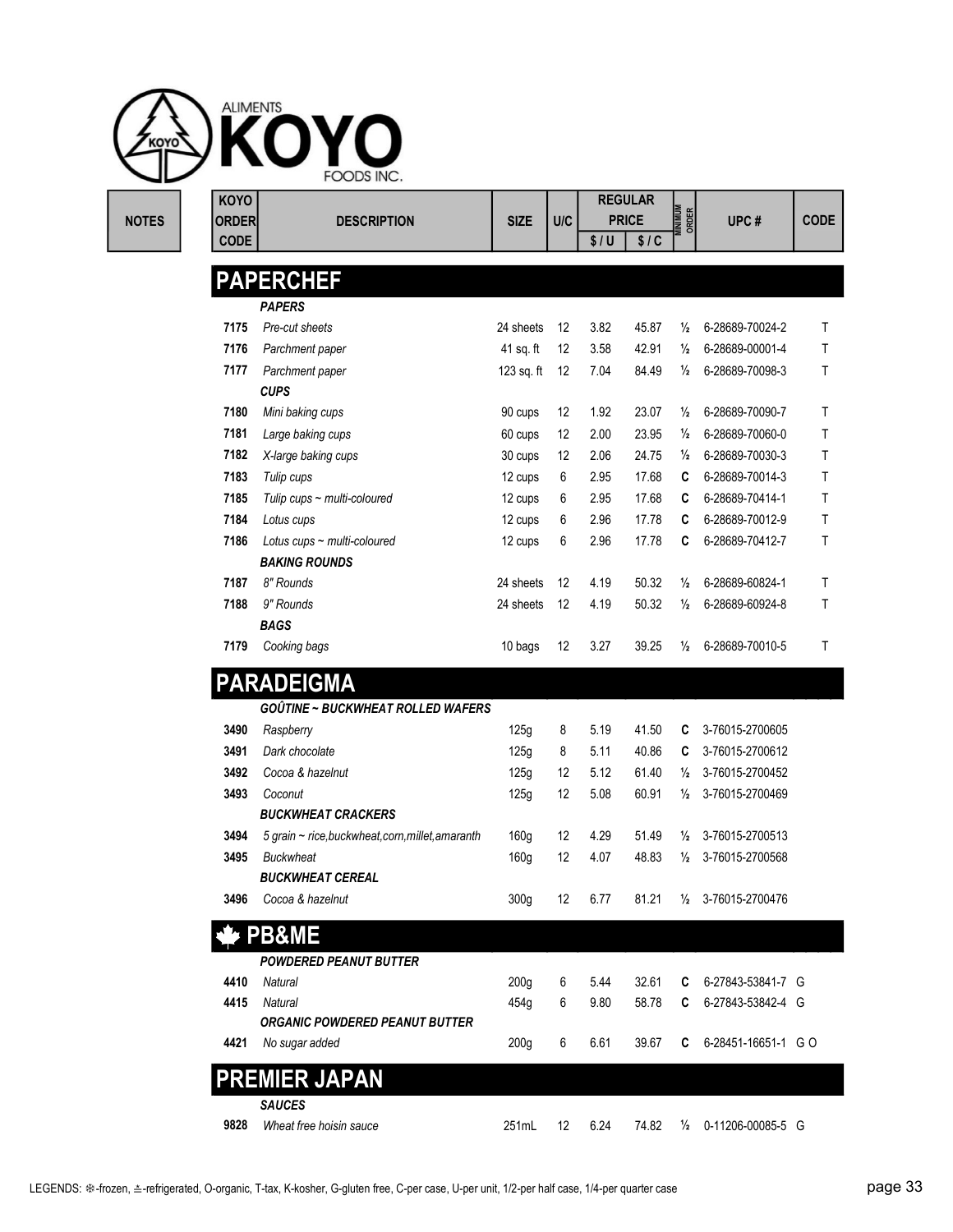| <b>KOYO</b>                 |                                            |                  |     |      | <b>REGULAR</b>       |                         |                   |             |
|-----------------------------|--------------------------------------------|------------------|-----|------|----------------------|-------------------------|-------------------|-------------|
| <b>ORDER</b><br><b>CODE</b> | <b>DESCRIPTION</b>                         | <b>SIZE</b>      | U/C | \$/U | <b>PRICE</b><br>\$1C | <b>MINIMUM</b><br>ORDER | UPC#              | <b>CODE</b> |
| 9829                        | Wheat free teriyaki sauce                  | 251mL            | 12  | 6.24 | 74.82                | $\frac{1}{2}$           | 0-11206-00086-2 G |             |
|                             | PRESTIGE MAPLE PRODUCTS                    |                  |     |      |                      |                         |                   |             |
|                             | <b>ORGANIC MAPLE SYRUP</b>                 |                  |     |      |                      |                         |                   |             |
| 7050                        | Maple syrup                                | 250ml            | 12  | 4.96 | 59.49                | $\frac{1}{2}$           | 8-01152-92025-9   | 0           |
| 7051                        | Maple syrup                                | 375ml            | 12  | 7.06 | 84.69                | $\frac{1}{2}$           | 8-01152-92375-5   | O           |
| 7052                        | Maple syrup                                | 500ml            | 12  | 9.50 | 114.00               | $\frac{1}{2}$           | 8-01152-92005-1   | O           |
|                             | <b>ORGANIC MAPLE SUGAR</b>                 |                  |     |      |                      |                         |                   |             |
| 7053                        | Maple sugar                                | 227g             | 12  | 4.79 | 57.43                | $\frac{1}{2}$           | 8-01152-59107-7   | O           |
| 7054                        | Maple sugar<br><b>ORGANIC MAPLE FLAKES</b> | 454g             | 12  | 8.42 | 100.98               | $\frac{1}{2}$           | 8-01152-59103-9   | O           |
| 7055                        | Maple flakes                               | 227g             | 12  | 4.79 | 57.43                | $\frac{1}{2}$           | 8-01152-69107-4   | O           |
|                             | <b>ORGANIC MAPLE STICKS</b>                |                  |     |      |                      |                         |                   |             |
| 7056                        | Maple sticks                               | 30 <sub>g</sub>  | 12  | 2.26 | 27.09                | C                       | 8-01152-79112-5   | 0           |
|                             | <b>PUREST</b>                              |                  |     |      |                      |                         |                   |             |
|                             | <b>GLUTEN FREE COCOA MIXES</b>             |                  |     |      |                      |                         |                   |             |
| 7640                        | Hot cocoa                                  | 300 <sub>g</sub> | 6   | 4.19 | 25.13                | C                       | 1-85396-00003-9 G | Κ           |
| 7641                        | Hot cocoa - Mexican                        | 300 <sub>g</sub> | 6   | 4.19 | 25.13                | C                       | 1-85396-00010-7 G | Κ           |
| 7679                        | Natural cocoa                              | 300 <sub>g</sub> | 6   | 5.56 | 33.38                | C                       | 1-85396-00048-0 G | K           |
| 7642                        | Marvellous - chocolate powder              | 500g             | 6   | 5.55 | 33.30                | C                       | 1-85396-00002-2 G | Κ           |
|                             | <b>GLUTEN FREE BAKING MIXES</b>            |                  |     |      |                      |                         |                   |             |
| 7648                        | Chocolate chip cookies                     | 481g             | 6   | 5.29 | 31.76                | C                       | 1-85396-00033-6 G | K           |
| 7643                        | Chocolate cake                             | 561g             | 6   | 5.55 | 33.30                | C                       | 1-85396-00078-7 G | K           |
| 7646                        | <b>Brownies</b>                            | 488g             | 6   | 5.55 | 33.30                | C                       | 1-85396-00036-7 G | Κ           |
| 7654                        | Pie pastry                                 | 626g             | 6   | 5.23 | 31.36                | C                       | 1-85396-00027-5 G | Κ           |
| 7652                        | Muffin & loaf mix                          | 553g             | 6   | 4.50 | 26.98                | C                       | 1-85396-00026-8 G | Κ           |
| 7653                        | Vanilla cake mix                           | 582g             | 6   | 4.50 | 26.98                | C                       | 1-85396-00025-1 G | Κ           |
| 7671                        | Tea biscuits                               | 490g             | 6   | 5.23 | 31.36                | C                       | 1-85396-00079-4 G | Κ           |
| 7656                        | Ginger molasses cookie                     | 700g             | 6   | 5.55 | 33.30                | C                       | 1-85396-00015-2 G | Κ           |
| 7657                        | Shortbread cookie                          | 378g             | 6   | 5.09 | 30.55                | C                       | 1-85396-00016-9 G | Κ           |
|                             | <b>GLUTEN FREE COOKING MIXES</b>           |                  |     |      |                      |                         |                   |             |
| 7647                        | Pancakes                                   | 558g             | 6   | 4.71 | 28.28                | C                       | 1-85396-00037-4 G | Κ           |
| 7645                        | Pure batter                                | 300g             | 6   | 4.00 | 23.99                | C                       | 1-85396-00008-4 G | Κ           |
| 7651                        | Pure batter - extra crispy                 | 300 <sub>g</sub> | 6   | 4.00 | 23.99                | C                       | 1-85396-00005-3 G | Κ           |
| 7649                        | Soup thickener                             | 300g             | 6   | 4.00 | 23.99                | C                       | 1-85396-00034-3 G | Κ           |
| 7650                        | Gravy mix                                  | 300g             | 6   | 4.00 | 23.99                | C                       | 1-85396-00007-7 G | Κ           |
| 7655                        | Artisan bread mix                          | 360g             | 6   | 5.15 | 30.88                | C                       | 1-85396-00084-8 G | Κ           |
|                             | <b>GLUTEN FREE FLOURS</b>                  |                  |     |      |                      |                         |                   |             |
| 7675                        | Potato flakes                              | 300 <sub>g</sub> | 6   | 4.97 | 29.84                | C                       | 1-85396-00032-9 G | Κ           |
| 7676                        | White rice flour                           | 500g             | 6   | 4.36 | 26.17                | C                       | 1-85396-00041-1 G | Κ           |
| 7677                        | Brown rice flour                           | 680g             | 6   | 4.36 | 26.17                | C                       | 1-85396-00049-7 G | Κ           |
| 7678                        | Potato starch                              | 500g             | 6   | 4.36 | 26.17                | C                       | 1-85396-00044-2 G | Κ           |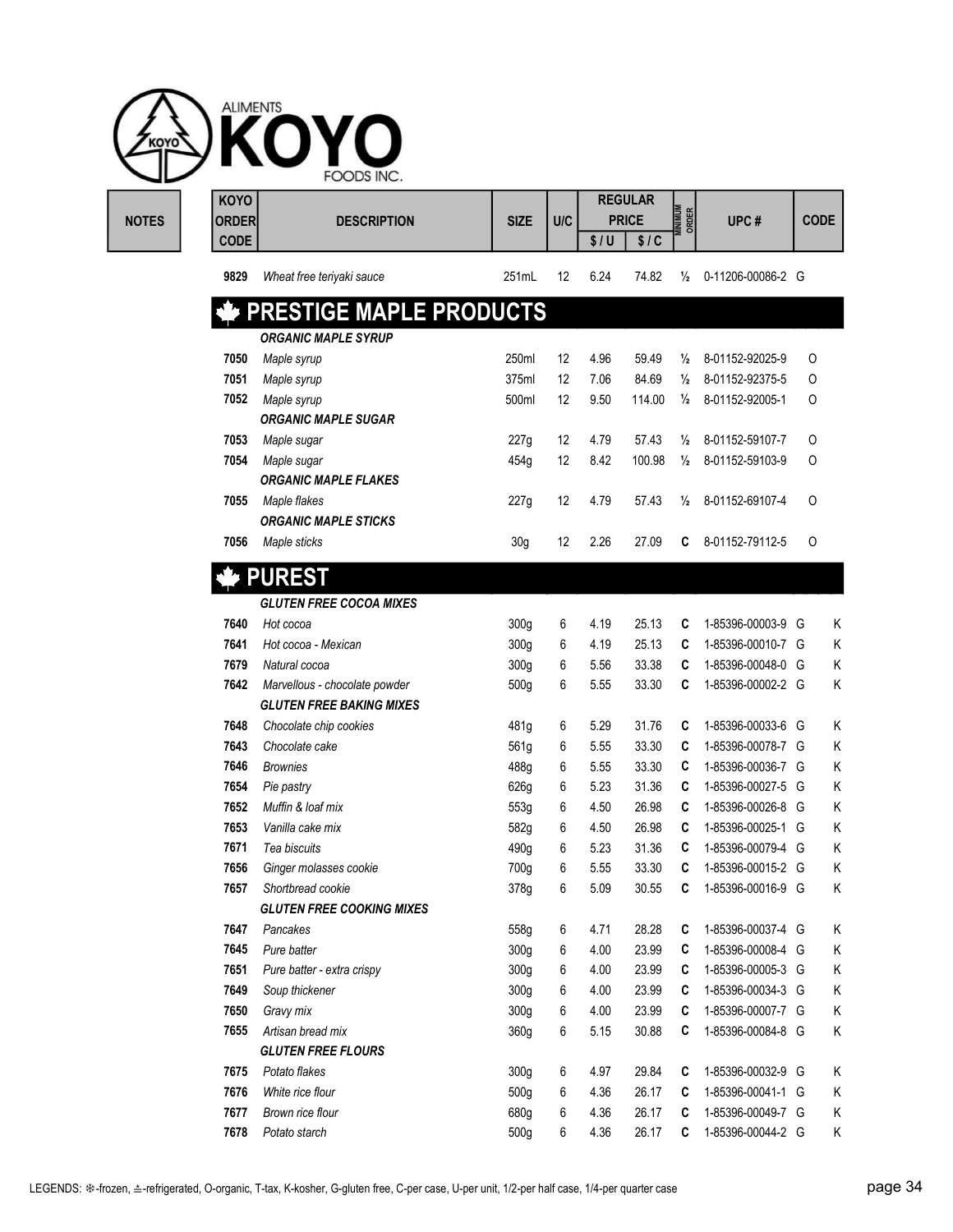|              |        | <b>KOYO</b>  |                                                                                    |             |     |      | <b>REGULAR</b> |                         |                    |             |
|--------------|--------|--------------|------------------------------------------------------------------------------------|-------------|-----|------|----------------|-------------------------|--------------------|-------------|
| <b>NOTES</b> |        | <b>ORDER</b> | <b>DESCRIPTION</b>                                                                 | <b>SIZE</b> | U/C |      | <b>PRICE</b>   | <b>MINIMUM</b><br>Order | UPC#               | <b>CODE</b> |
|              |        | <b>CODE</b>  |                                                                                    |             |     | \$/U | \$1C           |                         |                    |             |
|              |        | 7680         | Gluten free all purpose flour                                                      | 680g        | 6   | 4.71 | 28.28          | C                       | 1-85396-00050-3 G  | K           |
|              |        | 7682         | Garbanzo bean flour                                                                | 500g        | 6   | 4.42 | 26.49          | C                       | 1-85396-00046-6 G  | K           |
|              |        | 7683         | <b>Buckwheat flour</b>                                                             | 500g        | 6   | 4.36 | 26.17          | C                       | 1-85396-00024-4 G  | K           |
|              |        | 7684         | Sorghum flour                                                                      | 623g        | 6   | 4.36 | 26.17          | C                       | 1-85396-00042-8 G  | Κ           |
|              |        | 7686         | Tapioca flour                                                                      | 500g        | 6   | 4.41 | 26.44          | C                       | 1-85396-00076-3 G  | Κ           |
|              |        |              | <b>GLUTEN FREE BAKING AIDS</b>                                                     |             |     |      |                |                         |                    |             |
|              |        | 7668         | <b>Baking powder</b>                                                               | 250g        | 6   | 3.35 | 20.10          | C                       | 1-85396-00038-1 G  | Κ           |
|              |        | 7669         | Baking soda                                                                        | 453g        | 6   | 3.16 | 18.96          | C                       | 1-85396-00039-8 G  | Κ           |
|              |        |              | <b>RAWESOME</b>                                                                    |             |     |      |                |                         |                    |             |
|              |        |              | <b>ORGANIC CAKES</b>                                                               |             |     |      |                |                         |                    |             |
|              |        | 9206         | Crème brûlée                                                                       |             | 6   | 4.89 | 29.36          | C                       | 6-28504-86215-5 GO |             |
|              | ₩<br>₩ | 9207         | Café mocha                                                                         | 95g<br>95g  | 6   | 4.89 | 29.36          | C                       | 6-28504-86216-2 GO |             |
|              |        |              | RAW, VEGAN, CULTURED &                                                             |             |     |      |                |                         |                    |             |
|              |        |              | <b>NON-DAIRY CASHEW SPREAD</b>                                                     |             |     |      |                |                         |                    |             |
|              | ₩      | 9210         | Original                                                                           | 227g        | 6   | 6.93 | 41.55          | C                       | 6-28504-86205-6    |             |
|              | ₩      | 9211         | Onion & chives                                                                     | 227g        | 6   | 6.93 | 41.55          | C                       | 6-28504-86206-3    |             |
|              | ₩      | 9212         | Garlic & black pepper                                                              | 227g        | 6   | 6.93 | 41.55          | C                       | 6-28504-86208-7    |             |
|              | ₩      | 9213         | Cilantro & chili pepper                                                            | 227g        | 6   | 6.93 | 41.55          | C                       | 6-28504-86204-9    |             |
|              | ₩      | 9192         | Tzatziki                                                                           | 227g        | 6   | 6.93 | 41.55          | C                       | 6-28504-86207-0 G  |             |
|              |        |              | The cream cheese will be shipped frozen. However, they are meant to be sold fresh. |             |     |      |                |                         |                    |             |
|              |        |              | Please tag the products with a 60 days shelf life when displaying for sale.        |             |     |      |                |                         |                    |             |
|              |        |              |                                                                                    |             |     |      |                |                         |                    |             |
|              |        |              | <b>RIZOPIA</b>                                                                     |             |     |      |                |                         |                    |             |
|              |        |              | <b>RICE PASTA</b>                                                                  |             |     |      |                |                         |                    |             |
|              |        | 5300         | White Rice Spaghetti                                                               | 454g        | 12  | 1.93 | 23.19          | $\frac{1}{2}$           | 8-33125-00001-9 G  |             |
|              |        | 5301         | <b>Brown Rice Spaghetti</b>                                                        | 454g        | 12  | 1.93 | 23.19          | $\frac{1}{2}$           | 8-33125-00101-6 G  |             |
|              |        | 5302         | <b>Brown Rice Fettuccine</b>                                                       | 454g        | 12  | 1.93 | 23.19          | $\frac{1}{2}$           | 8-33125-00102-3 G  |             |
|              |        | 5303         | <b>Brown Rice Fusilli</b>                                                          | 454g        | 12  | 1.94 | 23.32          | $\frac{1}{2}$           | 8-33125-00103-0 G  |             |
|              |        | 5304         | <b>Brown Rice Penne</b>                                                            | 454g        | 12  | 1.93 | 23.21          | $\frac{1}{2}$           | 8-33125-00104-7 G  |             |
|              |        | 5305         | <b>Brown Rice Elbows</b>                                                           | 454g        | 12  | 1.93 | 23.21          | $\frac{1}{2}$           | 8-33125-00105-4 G  |             |

 Brown Rice Shells 454g 12 1.94 23.32 ½ 8-33125-00106-1 G Brown Rice Spirals 454g 12 1.93 23.21 ½ 8-33125-00107-8 G Brown Rice Lasagna 340g 12 2.47 29.62 ½ 8-33125-00108-5 G Spinach Rice Spaghetti 454g 12 2.40 28.84 ½ 8-33125-00201-3 G Vegetable Rice Fusilli 454g 12 2.41 28.97 ½ 8-33125-00303-4 G

 Spaghetti 454g 12 2.90 34.75 ½ 8-33125-00411-6 G O Fusilli 454g 12 2.91 34.88 ½ 8-33125-00413-0 G O Penne 454g 12 2.90 34.77 ½ 8-33125-00414-7 G O Elbows 454g 12 2.90 34.77 ½ 8-33125-00415-4 G O Shells 454g 12 2.91 34.88 ½ 8-33125-00416-1 G O

LEGENDS: *\**\*-frozen, ≛-refrigerated, O-organic, T-tax, K-kosher, G-gluten free, C-per case, U-per unit, 1/2-per half case, 1/4-per quarter case page 35

ORGANIC WILD RICE PASTA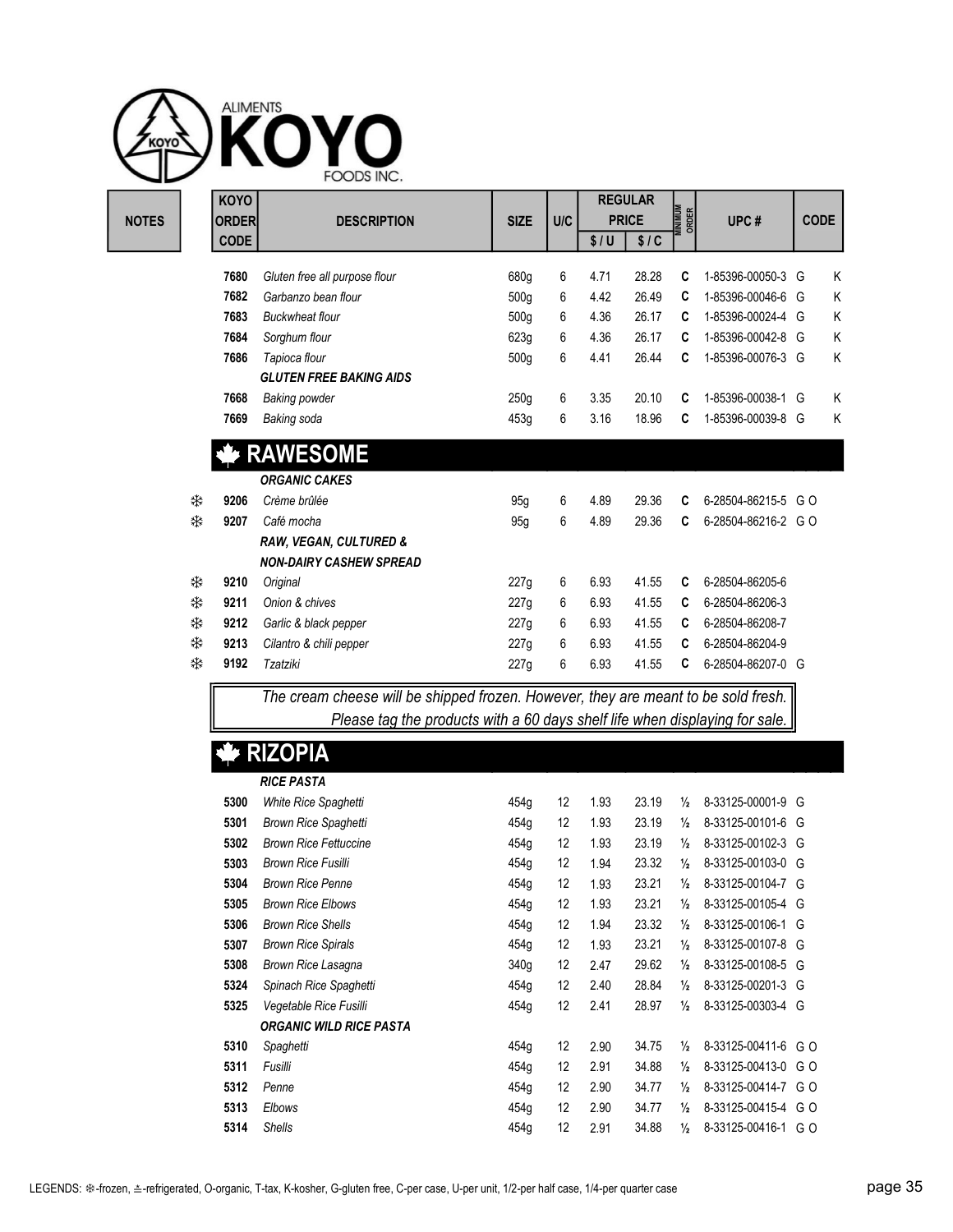![](_page_35_Picture_0.jpeg)

|              | KOYO          |                                        |             |     |      | <b>REGULAR</b> |                         |                     |             |
|--------------|---------------|----------------------------------------|-------------|-----|------|----------------|-------------------------|---------------------|-------------|
| <b>NOTES</b> | <b>ORDERI</b> | <b>DESCRIPTION</b>                     | <b>SIZE</b> | U/C |      | <b>PRICE</b>   | <b>MINIMUM</b><br>ORDER | UPC#                | <b>CODE</b> |
|              | <b>CODE</b>   |                                        |             |     | \$/U | \$/C           |                         |                     |             |
|              |               |                                        |             |     |      |                |                         |                     |             |
|              |               | <b>ORGANIC BROWN RICE PASTA</b>        |             |     |      |                |                         |                     |             |
|              | 5317          | Spaghetti                              | 454g        | 12  | 2.59 | 31.04          | $\frac{1}{2}$           | 8-33125-00111-5 G O |             |
|              | 5318          | Fettuccine                             | 454g        | 12  | 2.59 | 31.04          | $\frac{1}{2}$           | 8-33125-00112-2 GO  |             |
|              | 5319          | Fusilli                                | 454g        | 12  | 2.60 | 31.17          | $\frac{1}{2}$           | 8-33125-00113-9 GO  |             |
|              | 5320          | Penne                                  | 454g        | 12  | 2.59 | 31.07          | $\frac{1}{2}$           | 8-33125-00114-6 GO  |             |
|              | 5321          | Elbow                                  | 454g        | 12  | 2.59 | 31.07          | $\frac{1}{2}$           | 8-33125-00115-3 G O |             |
|              | 5322          | Fantaisa                               | 454g        | 12  | 2.60 | 31.17          | $\frac{1}{2}$           | 8-33125-00110-8 G O |             |
|              |               | <b>ORGANIC QUINOA BROWN RICE PASTA</b> |             |     |      |                |                         |                     |             |
|              | 5327          | Spaghetti                              | 340g        | 12  | 2.63 | 31.50          | $\frac{1}{2}$           | 8-33125-00601-1 G O |             |
|              | 5328          | Fusilli                                | 340g        | 12  | 2.64 | 31.63          | $\frac{1}{2}$           | 8-33125-00603-5 G O |             |
|              | 5329          | Penne                                  | 340g        | 12  | 2.63 | 31.52          | $\frac{1}{2}$           | 8-33125-00604-2 GO  |             |
|              |               | <b>DAIBIA FUR ADAILUAG</b>             |             |     |      |                |                         |                     |             |

### ROAD'S END ORGANICS

ORGANIC GRAVY MIX ~ GLUTEN FREE

| 9772 | Delicious golden                                | 28a  | 12 | 1.73 |       |                                      |  |
|------|-------------------------------------------------|------|----|------|-------|--------------------------------------|--|
| 9773 | Shiitake mushroom                               | 28q  | 12 | 1.73 | 20.71 | 1/ <sub>2</sub> 6-58334-47282-8 GO K |  |
| 9774 | Savory herb                                     | 28a  | 12 | 1.73 |       |                                      |  |
|      | <b>ORGANIC MAC &amp; CHEESE ~ DAIRY FREE</b>    |      |    |      |       |                                      |  |
| 9775 | Whole wheat elbow macaroni $\sim$ cheddar style | 184a | 12 | 3.81 |       |                                      |  |
| 9776 | Semolina shells ~ cheddar style                 | 184a | 12 | 3.81 | 45.72 | $\frac{1}{2}$ 6-58334-74355-3 O      |  |
|      |                                                 |      |    |      |       |                                      |  |

### SAN-J

#### ORGANIC TAMARI ~ 296mL 6121 Tamari "gold label" ~ organic, gluten free 296mL 6 4.72 28.32 C 0-75810-00126-4 G O K 6124 Tamari low sodium "platinum label" ~ org 296mL 6 5.53 33.17 C 0-75810-00426-5 G O K 6141 Organic shoyu "bronze label" 296mL 6 3.69 22.11 C 0-75810-04126-0 O K GLUTEN FREE TAMARI ~ 296mL 6117 Tamari "black label" -~gluten free 296mL 6 3.00 17.98 C 0-75810-02126-2 G K 6116 Soy sauce ~ 50% less sodium 296mL 6 4.18 25.07 C 0-75810-02426-3 G K 6126 Tamari low sodium "white label" 296mL 6 3.99 23.91 C 0-75810-02326-6 G K GLUTEN FREE LOW SODIUM TAMARI 6118 Tamari "black label" ~ gluten free 592mL 6 4.95 29.67 C 0-75810-02136-1 G K 6123 Tamari "gold label" ~ organic, gluten free 592mL 6 7.37 44.22 C 0-75810-00136-3 G O K 6137 Soy sauce ~ 50% less sodium 592mL 6 6.70 40.18 C 0-75810-02436-2 G K 6140 Tamari low sodium "platinum label" ~ org 592mL 6 8.36 50.13 C 0-75810-00436-4 G O K 6139 Tamari low sodium "white label" 592mL 6 6.40 38.38 C 0-75810-02336-5 G K GLUTEN FREE SAUCES 6128 Thai style peanut 296mL 6 3.82 22.92 C 0-75810-14026-0 G K

6129 Korean BBQ style 296mL 6 3.82 22.92 C 0-75810-13026-1 G K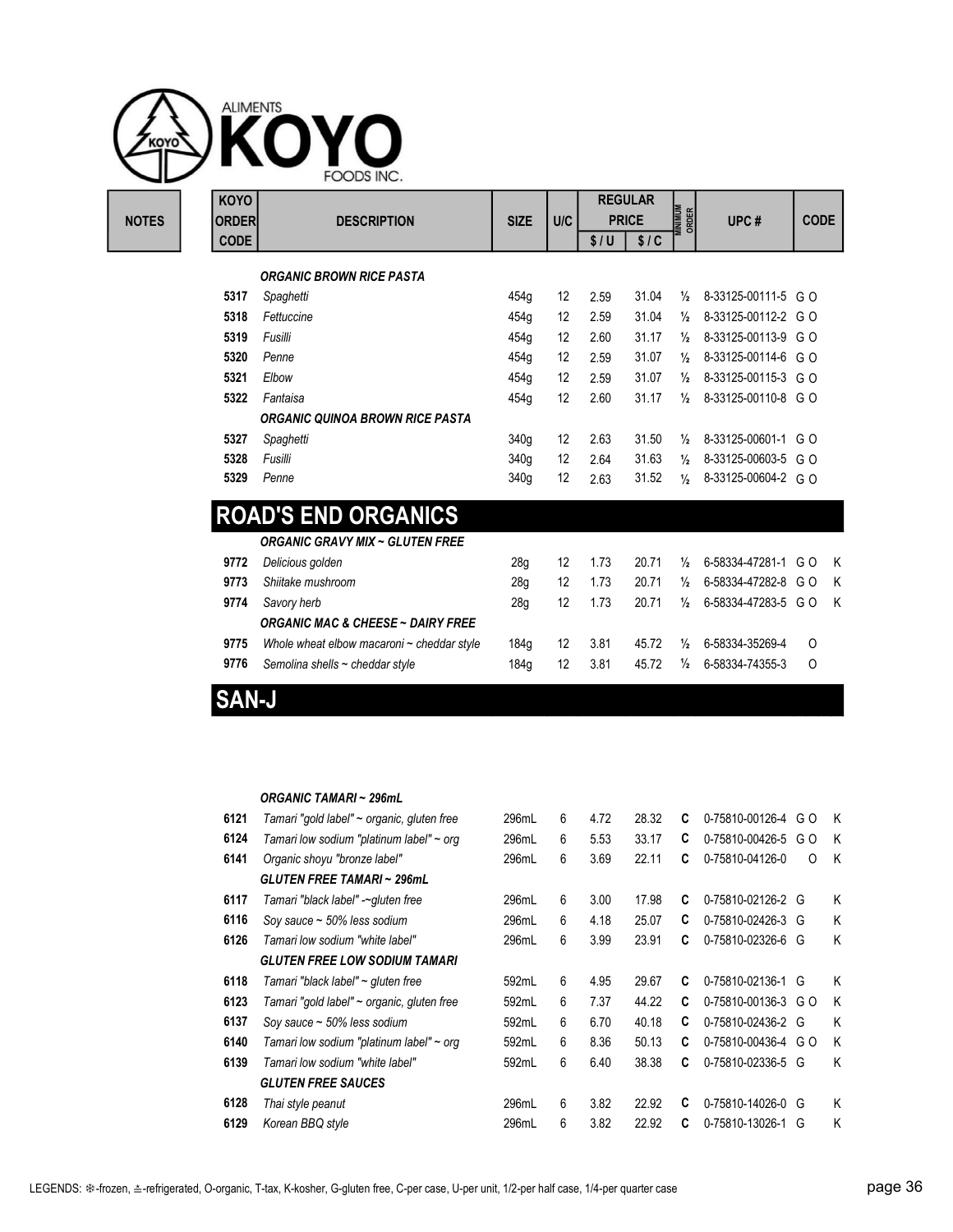| <b>NOTES</b>   |   | <b>KOYO</b><br><b>ORDER</b> | <b>DESCRIPTION</b>                         | <b>SIZE</b> | U/C               |        | <b>REGULAR</b><br><b>PRICE</b> | <b>MINIMUM</b><br>ORDER | UPC#                | <b>CODE</b> |
|----------------|---|-----------------------------|--------------------------------------------|-------------|-------------------|--------|--------------------------------|-------------------------|---------------------|-------------|
|                |   | <b>CODE</b>                 |                                            |             |                   | \$/U   | \$1C                           |                         |                     |             |
|                |   | 6131                        | Hoisin sauce                               | 296mL       | 6                 | 3.82   | 22.92                          | C                       | 0-75810-15026-9 G   | K           |
|                |   | 6130                        | Teriyaki sauce                             | 296mL       | 6                 | 3.82   | 22.92                          | C                       | 0-75810-11226-7 G   | K           |
|                |   | 6132                        | Szechuan style sauce                       | 296mL       | 6                 | 3.82   | 22.92                          | C                       | 0-75810-12026-2 G   | Κ           |
|                |   |                             | <b>GLUTEN FREE LOW SODIUM SAUCES</b>       |             |                   |        |                                |                         |                     |             |
|                |   | 6134                        | Teriyaki sweet sauce ~ 50% less sodium     | 296mL       | 6                 | 3.82   | 22.92                          | C                       | 0-75810-11326-4 G   | K           |
| <b>SPECIAL</b> |   |                             | <b>GLUTEN FREE TAMARI IN BULK</b>          |             |                   |        |                                |                         |                     |             |
| ORDER ITEM     |   | 6135                        | Organic gluten-free tamari                 | 18L         | 1                 | 171.38 | 171.38                         | U                       | N/A                 | GO<br>K     |
|                |   | <b>SANA</b>                 |                                            |             |                   |        |                                |                         |                     |             |
|                |   |                             | <b>ORGANIC COCONUT FLOUR TORTILLAS</b>     |             |                   |        |                                |                         |                     |             |
|                | ₩ | 8081                        | Original                                   | 215g        | 12                | 4.84   | 58.09                          | $\frac{1}{2}$           | 8-51186-00788-4     | G O         |
| <b>NEW</b>     | ₩ | 8082                        | Large wraps                                | 342g        | 12                | 8.98   | 107.78                         | $\frac{1}{2}$           | 8-51186-00789-1 GO  |             |
|                |   |                             | <b>SANTA CRUZ ORGANIC</b>                  |             |                   |        |                                |                         |                     |             |
|                |   |                             | <b>ORGANIC FRUIT JUICE</b>                 |             |                   |        |                                |                         |                     |             |
|                |   | 3698                        | Lemonade                                   | 946mL       | $12 \overline{ }$ | 3.75   | 45.00                          | $\frac{1}{2}$           | 0-36192-12313-5     | 0 T         |
|                |   | 3702                        | Raspberry lemonade                         | 946mL       | 12                | 3.75   | 45.00                          | $\frac{1}{2}$           | 0-36192-12314-2     | 0 T         |
|                |   | 3707                        | Cherry lemonade                            | 946mL       | $12 \overline{ }$ | 3.75   | 45.00                          | $\frac{1}{2}$           | 0-36192-12319-7     | 0 T         |
|                |   | 3706                        | Limeade                                    | 946mL       | 12                | 3.75   | 45.00                          | $\frac{1}{2}$           | 0-36192-12785-0     | O T         |
|                |   | 3664                        | 100% lemon                                 | 473mL       | 8                 | 5.75   | 46.00                          | C                       | 0-36192-12715-7     | O           |
|                |   | 3661                        | Ginger ~ with lemon juice                  | 236mL       | 12                | 7.49   | 89.85                          | ⅛                       | 0-36192-12365-4 GO  |             |
|                |   |                             | <b>SO DELICIOUS</b>                        |             |                   |        |                                |                         |                     |             |
|                |   |                             | <b>MOUSSE DESSERTS</b>                     |             |                   |        |                                |                         |                     |             |
|                | ₩ | 9150                        | Salted caramel swirl                       | 500mL       | 8                 | 5.41   | 43.30                          | C                       | 0-36632-07175-0 G   | K           |
|                | ₩ | 9151                        | Lemon swirl                                | 500mL       | 8                 | 5.41   | 43.30                          | C                       | 0-36632-07172-9 G   | Κ           |
|                | ₩ | 9152                        | Peanut butter swirl                        | 500mL       | 8                 | 5.41   | 43.30                          | C                       | 0-36632-07176-7 G   | Κ           |
|                |   |                             | <b>COCONUT MILK DESSERTS</b>               |             |                   |        |                                |                         |                     |             |
|                | ₩ | 9125                        | Vanilla bean                               | 500mL       | 8                 | 5.55   | 44.43                          | C                       | 7-44473-27011-8 G   | Κ           |
|                | ₩ | 9128                        | Cookie dough                               | 500mL       | 8                 | 5.55   | 44.43                          | C                       | 7-44473-27046-0 G   | Κ           |
|                | ₩ | 9113                        | Cold brew coffee<br><b>CASHEW DESSERTS</b> | 500mL       | 8                 | 5.55   | 44.43                          | C                       | 7-44473-00090-6 G   | Κ           |
|                | ₩ | 9107                        | Simply vanilla                             | 500mL       | 8                 | 5.55   | 44.43                          |                         | C 7-44473-00066-1 G | Κ           |
|                | ₩ | 9108                        | Creamy chocolate                           | 500mL       | 8                 | 5.55   | 44.43                          | C                       | 7-44473-00067-8 G   | Κ           |
|                | ₩ | 9109                        | Cinnamon cookie dough                      | 500mL       | 8                 | 5.55   | 44.43                          | C                       | 7-44473-00068-5 G   | Κ           |
|                | ₩ | 9111                        | Salted caramel cluster                     | 500mL       | 8                 | 5.55   | 44.43                          | C                       | 7-44473-27613-4 G   | Κ           |
|                | ₩ | 9112                        | Dark chocolatey truffle                    | 500mL       | 8                 | 5.55   | 44.43                          | C                       | 7-44473-27621-9 G   | Κ           |
|                | ₩ | 9114                        | Chocolate banana flambé                    | 500mL       | 8                 | 5.55   | 44.43                          | C                       | 7-44473-00091-3 G   | Κ           |
|                |   |                             | <b>OATMEAL DESSERTS</b>                    |             |                   |        |                                |                         |                     |             |
|                | ₩ | 9158                        | Oatmeal cookie                             | 500ml       | 8                 | 5.55   | 44.43                          | C                       | 0-36632-07299-3 G   | T K         |
|                | ₩ | 9159                        | Peanut butter & raspberry                  | 500ml       | 8                 | 5.55   | 44.43                          | C                       | 0-36632-07297-9 G   | T K         |
|                | ₩ | 9160                        | S'mores                                    | 500ml       | 8                 | 5.55   | 44.43                          | C                       | 0-36632-07758-5 G   | T K         |
|                |   |                             | <b>MINIS SANDWICH DESSERTS</b>             |             |                   |        |                                |                         |                     |             |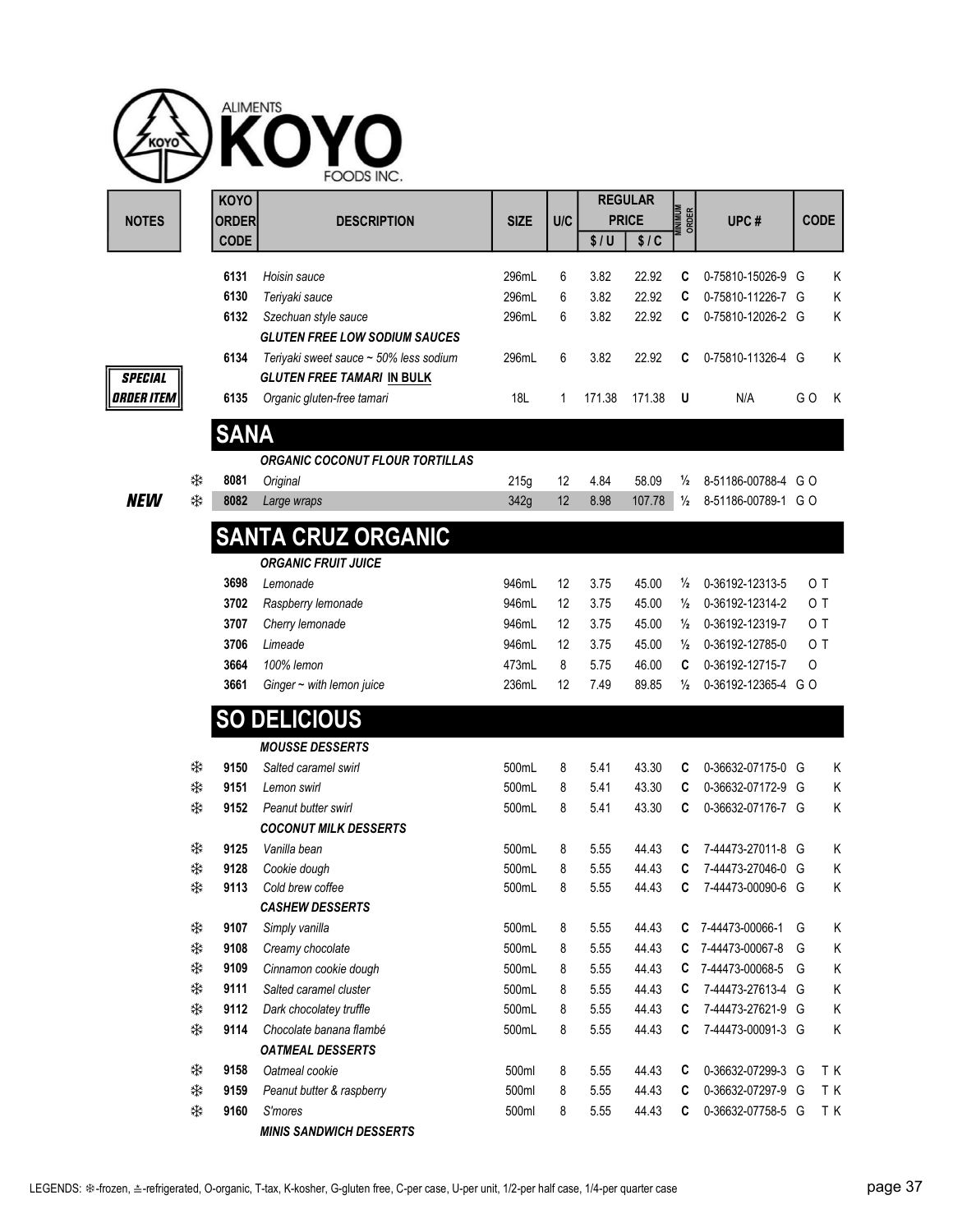|   | <b>KOYO</b>                 |                                                                       |                  |     |       | <b>REGULAR</b><br><b>PRICE</b> | <b>MINIMUM</b><br>ORDER |                    | <b>CODE</b> |     |
|---|-----------------------------|-----------------------------------------------------------------------|------------------|-----|-------|--------------------------------|-------------------------|--------------------|-------------|-----|
|   | <b>ORDER</b><br><b>CODE</b> | <b>DESCRIPTION</b>                                                    | <b>SIZE</b>      | U/C | \$/U  | \$1C                           |                         | UPC#               |             |     |
| ₩ | 9135                        | Coconut ~ coconut milk<br><b>MINIS BAR DESSERTS</b>                   | 8x68mL           | 6   | 5.66  | 33.98                          | C                       | 7-44473-27430-7    |             | T K |
| ₩ | 9137                        | Vanilla ~ coconut milk                                                | 4x68mL           | 6   | 4.98  | 29.89                          | C                       | 7-44473-27411-6 G  |             | T K |
| ₩ | 9138                        | Coconut almond $\sim$ coconut milk                                    | 4x68mL           | 6   | 4.98  | 29.89                          | C                       | 7-44473-27412-3 G  |             | T K |
| ₩ | 9139                        | Mocha almond fudge $\sim$ almond milk                                 | 4x68mL           | 6   | 4.98  | 29.89                          | C                       | 7-44473-00025-8 G  |             | T K |
| ₩ | 9140                        | Dipped salted caramel ~ cashew milk<br><b>COCONUT WHIPPED TOPPING</b> | 4x68mL           | 6   | 4.98  | 29.89                          | C                       | 7-44473-00074-6 G  |             | T K |
| ₩ | 9116                        | Original                                                              | 266mL            | 12  | 4.05  | 48.60                          | C                       | 7-44473-29997-3 G  |             | T K |
|   |                             | <b>SOBAYA</b>                                                         |                  |     |       |                                |                         |                    |             |     |
|   |                             | <b>ORGANIC KAMUT NOODLES</b>                                          |                  |     |       |                                |                         |                    |             |     |
|   | 6392                        | Soba ~ 80% kamut, 20% buckwheat                                       | 230 <sub>g</sub> | 12  | 5.08  | 60.96                          | $\frac{1}{2}$           | 0-57443-30702-9    | O           | K   |
|   | 6393                        | Udon ~ $100\%$ kamut                                                  | 230g             | 12  | 4.86  | 58.37                          | $\frac{1}{2}$           | 0-57443-30704-3    | 0           | Κ   |
|   | 6394                        | Somen ~ $100\%$ kamut                                                 | 230g             | 12  | 6.05  | 72.61                          | $\frac{1}{2}$           | 0-57443-30706-7    | O           | Κ   |
|   |                             | <b>ORGANIC SPELT NOODLES</b>                                          |                  |     |       |                                |                         |                    |             |     |
|   | 6397                        | Soba ~ 80% spelt grain, 20% buckwheat                                 | 230g             | 12  | 5.13  | 61.61                          | $\frac{1}{2}$           | 0-57443-30902-3    | O           | K   |
|   | 6398                        | Udon ~ 100% spelt grain                                               | 230g             | 12  | 4.61  | 55.36                          | $\frac{1}{2}$           | 0-57443-30904-7    | 0           | Κ   |
|   |                             | <b>ORGANIC NOODLES</b>                                                |                  |     |       |                                |                         |                    |             |     |
|   | 6405                        | Udon ~ $100\%$ whole wheat                                            | 230 <sub>g</sub> | 12  | 3.50  | 41.98                          | $\frac{1}{2}$           | 0-57443-30204-8    | 0           | К   |
|   | 6407                        | Soba ~ $30\%$ buckwheat                                               | 230g             | 12  | 4.16  | 49.96                          | $\frac{1}{2}$           | 0-57443-30202-4    | O           | Κ   |
|   |                             | <b>NATURAL NOODLES</b>                                                |                  |     |       |                                |                         |                    |             |     |
|   | 6408                        | $Soba \sim 30\%$ buckwheat                                            | 454g             | 12  | 5.33  | 63.98                          | $\frac{1}{2}$           | 0-57443-40101-7    |             | Κ   |
|   | 6414                        | Natural udon                                                          | 454g             | 12  | 4.76  | 57.07                          | $\frac{1}{2}$           | 0-57443-40102-4    |             | Κ   |
|   |                             | <b>SPECTRUM</b>                                                       |                  |     |       |                                |                         |                    |             |     |
|   |                             | <b>COCONUT OILS</b>                                                   |                  |     |       |                                |                         |                    |             |     |
|   | 4708                        | Organic coconut oil                                                   | 414mL            | 12  | 7.59  | 91.09                          | $\frac{1}{2}$           | 0-22506-97469-2    | O           | K   |
|   | 4783                        | Coconut oil spray                                                     | 170g             | 6   | 7.11  | 42.68                          | C                       | 0-22506-06560-4    |             |     |
|   |                             | <b>CANOLA OILS</b>                                                    |                  |     |       |                                |                         |                    |             |     |
|   | 4752                        | Canola oil ~ organic                                                  | 750mL            | 6   | 11.08 | 66.45                          | C                       | 0-22506-47175-7    | 0           | K   |
|   |                             | <b>OLIVE OILS</b>                                                     |                  |     |       |                                |                         |                    |             |     |
|   | 4749                        | Extra-virgin olive oil ~ unrefined, organic                           | 375mL            | 6   | 8.54  | 51.23                          | C                       | 0-22506-72137-1    | O           | Κ   |
|   | 4750                        | Extra-virgin olive oil ~ unrefined, organic                           | 750mL            | 6   | 14.85 | 89.10                          | C                       | 0-22506-72175-3    | O           | Κ   |
|   | 4782                        | Extra virgin olive oil spray                                          | 170g             | 6   | 6.18  | 37.05                          | C                       | 0-22506-26581-3    |             | Κ   |
|   | 4765                        | Mediterranean olive oil, organic<br><b>OTHER OILS</b>                 | 1L               | 6   | 16.63 | 99.75                          | C                       | 0-22506-02204-7    | 0           | Κ   |
|   | 4707                        | Walnut oil                                                            | 375mL            | 6   | 8.56  | 51.38                          | C                       | 0-22506-41637-6    |             | Κ   |
|   | 4741                        | Safflower oil ~ refined, organic                                      | 375mL            | 6   | 7.95  | 47.70                          | C                       | 0-22506-40337-6    | O           | Κ   |
|   | 4743                        | Sesame oil ~ unref, pressed wt solvents                               | 375mL            | 6   | 7.95  | 47.70                          | C                       | 0-22506-40437-3    |             | Κ   |
|   | 4763                        | Almond oil ~ refined, pressed wt solvents                             | 375mL            | 6   | 10.03 | 60.15                          | C                       | 0-22506-41037-4    |             | Κ   |
|   |                             | <b>MAYONNAISE</b>                                                     |                  |     |       |                                |                         |                    |             |     |
|   |                             | Organic mayonnaise                                                    |                  |     |       |                                |                         | 0-22506-20304-4 GO |             |     |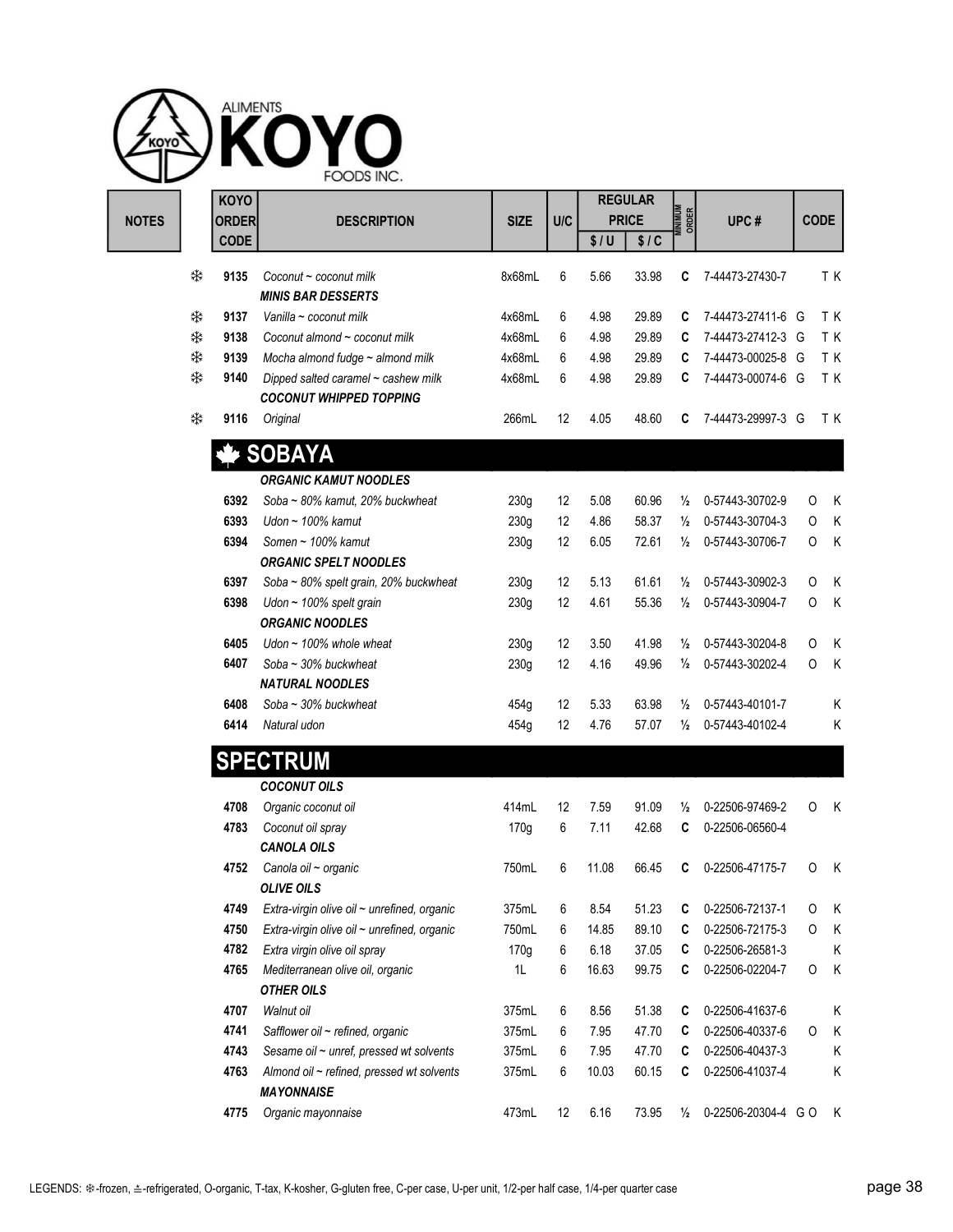|   | <b>KOYO</b>                 |                                               |                  |          |              | <b>REGULAR</b><br><b>PRICE</b> |                                |                                          |             |
|---|-----------------------------|-----------------------------------------------|------------------|----------|--------------|--------------------------------|--------------------------------|------------------------------------------|-------------|
|   | <b>ORDER</b><br><b>CODE</b> | <b>DESCRIPTION</b>                            | <b>SIZE</b>      | U/C      | \$/U         | \$1C                           | <b>MINIMUM</b><br>Order        | UPC#                                     | <b>CODE</b> |
|   |                             | <b>STARLITE</b>                               |                  |          |              |                                |                                |                                          |             |
|   |                             | <b>VEGAN TAQUITOS</b>                         |                  |          |              |                                |                                |                                          |             |
| ₩ | 9460                        | Beef                                          | 298g             | 6        | 5.89         | 35.31                          | C                              | 0-37427-50720-1 G                        |             |
| ₩ | 9461                        | Chicken                                       | 298g             | 6        | 5.89         | 35.31                          | C                              | 0-37427-50721-8 G                        |             |
| ₩ | 9462                        | Chorizo & black bean                          | 298g             | 6        | 5.89         | 35.31                          | C                              | 0-37427-50722-5 G                        |             |
|   |                             | <b>VEGAN ROLLED TACOS</b>                     |                  |          |              |                                |                                |                                          |             |
| ₩ | 9463                        | Santa fe chicken                              | 340g             | 6        | 5.89         | 35.31                          | C                              | 0-37427-50740-9                          |             |
| ₩ | 9464                        | Garlic chicken                                | 340g             | 6        | 5.89         | 35.31                          | С                              | 0-37427-50741-6                          |             |
| ₩ | 9465                        | Chipotle chicken<br><b>VEGAN ENCHILADAS</b>   | 340g             | 6        | 5.89         | 35.31                          | C                              | 0-37427-50743-0                          |             |
| ₩ | 9466                        | Green sauce                                   | 255g             | 6        | 5.73         | 34.41                          | C                              | 0-37427-30750-4 G                        |             |
| ₩ | 9467                        | Red sauce                                     | 255g             | 6        | 5.73         | 34.41                          | С                              | 0-37427-30751-1 G                        |             |
| ₩ | 9469                        | Bean & cheese                                 | 255g             | 6        | 5.73         | 34.41                          | C                              | 0-37427-30753-5 G                        |             |
|   |                             | <b>SUNNY FRUIT</b>                            |                  |          |              |                                |                                |                                          |             |
|   |                             | <b>ORGANIC DRIED FRUITS ~ 5 PORTION PACKS</b> |                  |          |              |                                |                                |                                          |             |
|   | 3800                        | Figs                                          | 250 <sub>g</sub> | 18       | 4.57         | 82.25                          | $\frac{1}{2}$                  | 8-42515-01016-0 GO                       | K           |
|   | 3801                        | Apricots                                      | 250g             | 18       | 4.77         | 85.90                          | $\frac{1}{2}$                  | 8-42515-00684-5 GO                       | Κ           |
|   | 3802<br>3803                | Raisins<br>Dates                              | 250g             | 18<br>18 | 3.67<br>5.02 | 66.03<br>90.36                 | $\frac{1}{2}$                  | 8-42515-02014-8 GO<br>8-42515-00691-3 GO | K<br>Κ      |
|   | 3808                        | <b>Mulberries</b>                             | 250 <sub>g</sub> | 18       | 4.88         | 87.92                          | $\frac{1}{2}$<br>$\frac{1}{2}$ | 8-42515-00688-3 GO                       | Κ           |
|   | 3809                        | Bananas                                       | 150g<br>150g     | 18       | 5.11         | 91.98                          | $\frac{1}{2}$                  | 8-42515-00694-4 GO                       | Κ           |
|   | 3810                        | Mangoes                                       | 100 <sub>g</sub> | 18       | 5.11         | 91.98                          | $\frac{1}{2}$                  | 8-42515-00693-7 GO                       | K           |
|   | 3811                        | Plums                                         | 150 <sub>g</sub> | 18       | 5.11         | 91.98                          | $\frac{1}{2}$                  | 8-42515-00695-1 GO                       | κ           |
|   |                             | <b>SWEETCANE</b>                              |                  |          |              |                                |                                |                                          |             |
|   |                             | <b>ORGANIC MOLASSES</b>                       |                  |          |              |                                |                                |                                          |             |
|   | 7364                        | <b>Blackstrap molasses</b>                    | 500 <sub>g</sub> | 12       | 5.30         | 63.64                          | $\frac{1}{2}$                  | 0-59443-21321-8 G O                      | K           |
|   |                             | <b>TAJ MAHAL</b>                              |                  |          |              |                                |                                |                                          |             |
|   |                             | <b>INDIAN MEALS ~ VEGAN</b>                   |                  |          |              |                                |                                |                                          |             |
|   | 7250                        | Spinach dal                                   | 285g             | 6        | 2.66         | 15.96                          | C                              | 0-59443-60001-8                          |             |
|   | 7251                        | Baingan bharta ~ eggplant                     | 285g             | 6        | 2.66         | 15.96                          | C                              | 0-59443-60002-5                          |             |
|   | 7252                        | Dal tadka ~ lentils, onions                   | 285g             | 6        | 2.66         | 15.96                          | C                              | 0-59443-60003-2                          |             |
|   | 7253                        | Chana masala ~ chickpeas                      | 285g             | 6        | 2.66         | 15.96                          | C                              | 0-59443-60006-3                          |             |
|   | 7254                        | Aloo matar ~ potato & green pea               | 285g             | 6        | 2.66         | 15.96                          | C                              | 0-59443-60008-7                          |             |
|   | 7255                        | Pav bhaji ~ mashed vegetables in sauce        | 285g             | 6        | 2.66         | 15.96                          | C                              | 0-59443-60009-4                          |             |
|   |                             | <b>INDIAN MEALS ~ DAIRY FREE</b>              |                  |          |              |                                |                                |                                          |             |
|   | 7256                        | Palak paneer ~ spinach & cottage cheese       | 285g             | 6        | 2.66         | 15.96                          | C                              | 0-59443-60004-9                          |             |
|   | 7257                        | Matar paneer ~ peas & cottage cheese          | 285g             | 6        | 2.66         | 15.96                          | C                              | 0-59443-60005-6                          |             |
|   | 7258                        | Dal makhani ~ black gram in hot butter sauce  | 285g             | 6        | 2.66         | 15.96                          | C                              | 0-59443-60007-0                          |             |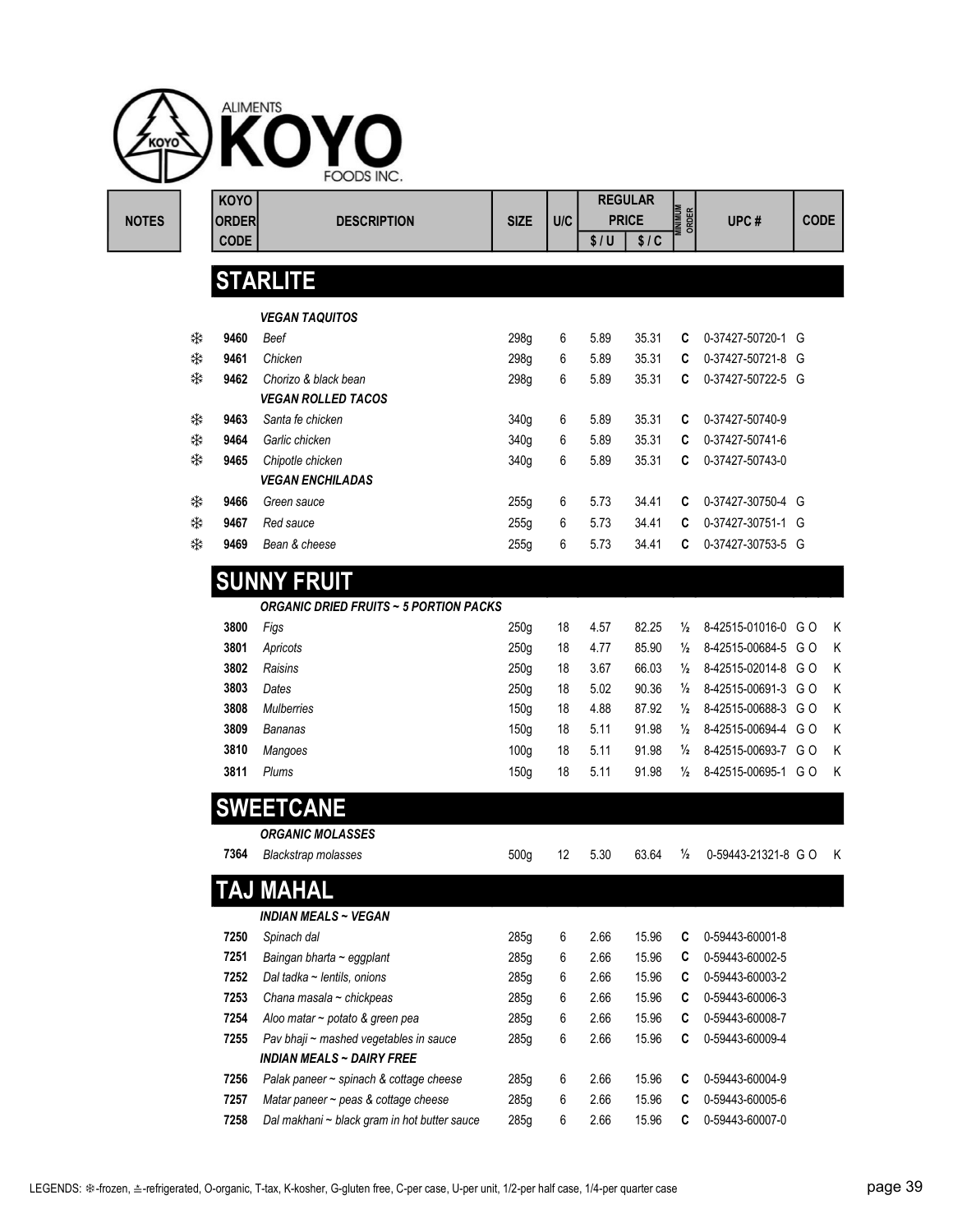| <b>KOYO</b><br><b>ORDER</b> |                                                         | <b>SIZE</b>      | <b>U/C</b> |       | <b>REGULAR</b><br><b>PRICE</b> | <b>MINIMUM</b><br>ORDER | UPC#               | <b>CODE</b> |
|-----------------------------|---------------------------------------------------------|------------------|------------|-------|--------------------------------|-------------------------|--------------------|-------------|
| <b>CODE</b>                 | <b>DESCRIPTION</b>                                      |                  |            | \$/U  | \$1C                           |                         |                    |             |
| 7259                        | Navratan korma ~ mix veg & cottage cheese               | 285g             | 6          | 2.66  | 15.96                          | C                       | 0-59443-60010-0    |             |
|                             | <b>TASTE NIRVANA</b>                                    |                  |            |       |                                |                         |                    |             |
|                             | <b>COCONUT WATER ~ GLASS BOTTLE</b>                     |                  |            |       |                                |                         |                    |             |
| 3570                        | Real coconut water                                      | 280mL            | 12         | 2.42  | 29.06                          | C                       | 0-11259-80686-2    |             |
| 3571                        | Real coconut water with pulp                            | 280mL            | 12         | 2.42  | 29.06                          | C                       | 0-11259-80688-6    |             |
| 3572                        | Real coco aloe<br><b>COCONUT WATER ~ GLASS BOTTLE</b>   | 280mL            | 12         | 2.42  | 29.06                          | C                       | 0-11259-80113-3    |             |
| 3573                        | Real coconut water                                      | 700mL            | 6          | 5.20  | 31.19                          | C                       | 0-11259-90424-7    |             |
|                             | <b>TERRA DELYSSA</b>                                    |                  |            |       |                                |                         |                    |             |
|                             | <b>FIRST COLD PRESS OIL</b>                             |                  |            |       |                                |                         |                    |             |
| 3112                        | Extra Virgin Olive Oil                                  | 500ml            | 6          | 5.31  | 31.84                          | C                       | 6-191509-903641 G  | K           |
| 3113                        | Extra Virgin Olive Oil                                  | 750ml            | 6          | 7.39  | 44.36                          | C                       | 6-191509-903634 G  | K           |
| 3117                        | Organic Extra Virgin Olive Oil                          | 500ml            | 6          | 6.47  | 38.80                          | С                       | 6-191509-903726 GO | K           |
| 3118                        | Organic Extra Virgin Olive Oil                          | 1L               | 6          | 11.21 | 67.23                          | C                       | 6-191509-903702 GO | K           |
| 3120                        | Organic Extra Virgin Olive Oil ~ Select<br><b>DATES</b> | 750ml            | 6          | 8.95  | 53.68                          | C                       | 6-191509-903719 GO | K           |
| 3130                        | Organic pitted dates                                    | 340 <sub>g</sub> | 12         | 4.82  | 57.80                          | $\frac{1}{2}$           | 8-68464-00017-8 GO | K           |
|                             | <b>TIAMO FOODS</b>                                      |                  |            |       |                                |                         |                    |             |
|                             | OH MY BUTTER ~ DAIRY FREE SPREAD                        |                  |            |       |                                |                         |                    |             |
| 7480                        | Salted                                                  | 255g             | 6          | 6.92  | 41.51                          |                         | 8-05362-34001-2 G  |             |
| 7481                        | Garlic & herb                                           | 255g             | 6          | 6.92  | 41.51                          | C                       | 8-05362-34101-9 G  |             |
|                             | <b>PLANT BASED ENTRÉES</b>                              |                  |            |       |                                |                         |                    |             |
| 7475                        | Golden curry                                            | 376g             | 12         | 6.88  | 82.57                          | $\frac{1}{2}$           | 8-05362-81011-9    |             |
| 7476                        | Thai medley                                             | 376g             | 12         | 6.88  | 82.57                          | $\frac{1}{2}$           | 8-05362-81012-6    |             |
| 7477                        | <b>Harvest Stew</b>                                     | 376g             | 12         | 6.88  | 82.57                          | ⅛                       | 8-05362-81013-3    |             |
| 7478                        | Regal stew                                              | 376g             | 12         | 6.88  | 82.57                          | $\frac{1}{2}$           | 8-05362-81014-0    |             |
| 7479                        | Sundried tomato alfredo sauce                           | 376g             | 12         | 6.88  | 82.57                          | $\frac{1}{2}$           | 8-05362-91011-6    |             |
|                             | TINKYADA                                                |                  |            |       |                                |                         |                    |             |
|                             | <b>ORGANIC BROWN RICE PASTA</b>                         |                  |            |       |                                |                         |                    |             |
| 5439                        | Elbows                                                  | 340g             | 12         | 2.77  | 33.24                          | $\frac{1}{2}$           | 6-21683-01055-3 GO | Κ           |
| 5440                        | Lasagna                                                 | 280g             | 12         | 2.98  | 35.80                          | $\frac{1}{2}$           | 6-21683-01135-2 GO | Κ           |
| 5444                        | Spaghetti                                               | 340g             | 12         | 2.76  | 33.16                          | $\frac{1}{2}$           | 6-21683-02015-6 GO | Κ           |
| 5445                        | <b>Spirals</b>                                          | 340g             | 12         | 2.78  | 33.38                          | $\frac{1}{2}$           | 6-21683-02125-2 GO | Κ           |
| 5446                        | Penne                                                   | 340g             | 12         | 2.77  | 33.24                          | $\frac{1}{2}$           | 6-21683-02115-3 GO | Κ           |
|                             | <b>BROWN RICE &amp; WHITE RICE PASTA</b>                |                  |            |       |                                |                         |                    |             |
| 5451                        | Brown rice shells                                       | 454g             | 12         | 2.51  | 30.06                          | $\frac{1}{2}$           | 6-21683-92075-3 G  | Κ           |
| 5442                        | Spinach brown rice spaghetti                            | 340g             | 12         | 2.76  | 33.16                          | $\frac{1}{2}$           | 6-21683-62015-8 G  | Κ           |
| 5447                        | Brown rice spaghetti                                    | 454g             | 12         | 2.49  | 29.84                          | $\frac{1}{2}$           | 6-21683-92015-9 G  | Κ           |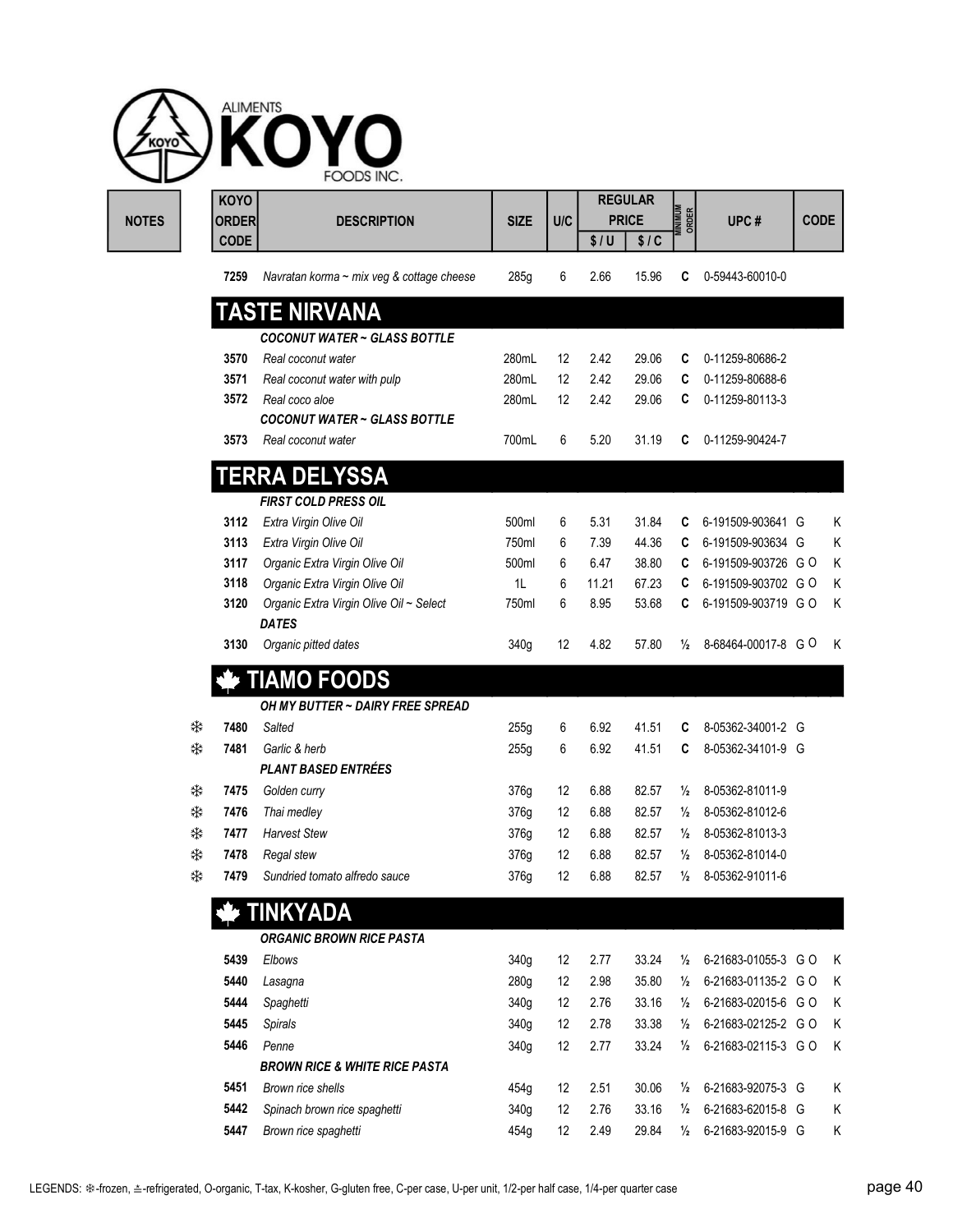![](_page_40_Picture_0.jpeg)

|              | <b>KOYO</b>  |                                 |                   |     |       | <b>REGULAR</b> |                         |                   |             |   |
|--------------|--------------|---------------------------------|-------------------|-----|-------|----------------|-------------------------|-------------------|-------------|---|
| <b>NOTES</b> | <b>ORDER</b> | <b>DESCRIPTION</b>              | <b>SIZE</b>       | U/C |       | <b>PRICE</b>   | <b>MINIMUM</b><br>ORDER | UPC#              | <b>CODE</b> |   |
|              | <b>CODE</b>  |                                 |                   |     | \$/U  | \$1C           |                         |                   |             |   |
|              | 5449         | White rice spaghetti            | 454g              | 12  | 2.49  | 29.84          | $\frac{1}{2}$           | 6-21683-52015-1 G |             | K |
|              | 5443         | Vegetables brown rice spirals   | 340 <sub>g</sub>  | 12  | 2.78  | 33.38          | $\frac{1}{2}$           | 6-21683-72125-1 G |             | K |
|              | 5450         | Brown rice spirals              | 454g              | 12  | 2.51  | 30.06          | $\frac{1}{2}$           | 6-21683-92125-5 G |             | Κ |
|              | 5438         | Brown rice little dreams        | 397g              | 12  | 2.48  | 29.81          | $\frac{1}{2}$           | 6-21683-91145-4 G |             | K |
|              | 5441         | Brown rice lasagna              | 280 <sub>g</sub>  | 12  | 2.79  | 33.49          | $\frac{1}{2}$           | 6-21683-92135-4 G |             | K |
|              | 5448         | Brown rice fettucini            | 397g              | 12  | 2.49  | 29.84          | $\frac{1}{2}$           | 6-21683-92025-8 G |             | K |
|              | 5452         | Brown rice penne                | 454g              | 12  | 2.48  | 29.81          | $\frac{1}{2}$           | 6-21683-92115-6 G |             | K |
|              | 5453         | Brown rice elbows               | 454g              | 12  | 2.48  | 29.81          | $\frac{1}{2}$           | 6-21683-92055-5 G |             | K |
|              | 5454         | Brown rice fusilli              | 454g              | 12  | 2.51  | 30.06          | $\frac{1}{2}$           | 6-21683-92065-4 G |             | K |
|              |              | <b>BROWN RICE PASTA IN BULK</b> |                   |     |       |                |                         |                   |             |   |
|              | 5455         | Brown rice spaghetti            | 10lbs             | 1   | 21.43 | 21.43          | U                       | 6-21683-92014-2 G |             | K |
|              | 5456         | Brown rice spirals              | 10lbs             | 1   | 21.65 | 21.65          | U                       | 6-21683-92124-8 G |             | K |
|              | 5457         | Brown rice shells               | 10lbs             | 1   | 21.65 | 21.65          | U                       | 6-21683-92074-6 G |             | K |
|              | 5458         | Brown rice penne                | 10lbs             | 1   | 21.51 | 21.51          | U                       | 6-21683-92114-9   | G           | K |
|              | 5459         | Brown rice elbows               | 10lbs             | 1   | 21.51 | 21.51          | U                       | 6-21683-92054-8 G |             | K |
|              | 5462         | Brown rice lasagna              | 10 <sub>lbs</sub> | 1   | 33.17 | 33.17          | U                       | 6-21683-92134-7   | G           | K |
|              |              |                                 |                   |     |       |                |                         |                   |             |   |

## **WE TRACE WATER**

|      | <b>NATURAL ALKALINE SPRING WATER</b> |                 |    |      |  |                         |
|------|--------------------------------------|-----------------|----|------|--|-------------------------|
| 3140 | Water 7.7pH $\sim$ bottle            | 500ml           | 12 | 1.28 |  |                         |
|      | 3141 Water $7.7pH \sim$ bottle       | 11              | 12 | 1.76 |  |                         |
| 3142 | Water 7.7pH ~ bottle                 | 41 <b>March</b> | 4  | 3.72 |  | 14.87 C 6-28055-06307-0 |
|      | 3143 Water $7.7pH \sim \text{cans}$  | 355ml           | 24 | 2.03 |  |                         |
|      |                                      |                 |    |      |  |                         |

# **TRADITION MISO**

|  | <b>ORGANIC MISO</b>           |  |  |                                                       |  |
|--|-------------------------------|--|--|-------------------------------------------------------|--|
|  | ≛ <b>6210</b> Brown rice miso |  |  | 450g 12 9.46 113.52 1/ <sub>2</sub> 8-12139-00001-7 O |  |
|  | ≛ 6211 Barley miso            |  |  | 450a 12 9.46 113.52 ½ 8-12139-00002-4 O               |  |

### TRADITIONAL MEDICINALS ORGANIC SEASONAL TEAS

| 8419 | Echinacea plus $\sim$ elderberry              | 24g             | 6 | 4.05 | 24.31 | C | 0-32917-00740-7 | 0 | К |
|------|-----------------------------------------------|-----------------|---|------|-------|---|-----------------|---|---|
| 8442 | Echinacea plus $\sim$ original with spearmint | 24g             | 6 | 4.05 | 24.31 | C | 0-32917-00741-4 | O | К |
| 8423 | Throat coat ~ lemon echinacea                 | 32 <sub>g</sub> | 6 | 4.05 | 24.31 | C | 0-32917-00765-0 | 0 | К |
| 8455 | Throat coat $\sim$ original with slippery elm | 32g             | 6 | 4.05 | 24.31 | C | 0-32917-00766-7 | 0 | К |
|      | <b>SEASONAL TEAS</b>                          |                 |   |      |       |   |                 |   |   |
| 8450 | Breathe easy $\sim$ eucalytus mint            | 24g             | 6 | 4.05 | 24.31 | C | 0-32917-00733-9 |   | K |
| 8451 | Cold formula $\sim$ elderflower               | 28 <sub>g</sub> | 6 | 4.05 | 24.31 | C | 0-32917-00736-0 |   | Κ |
|      | <b>ORGANIC HERBAL TEAS</b>                    |                 |   |      |       |   |                 |   |   |
| 8438 | Reishi mushroom with rooibos & orange peel    | 24g             | 6 | 4.05 | 24.31 | C | 0-32917-00770-4 | 0 | К |
| 8415 | Licorice root                                 | 24g             | 6 | 4.05 | 24.31 | C | 0-32917-00753-7 | O | К |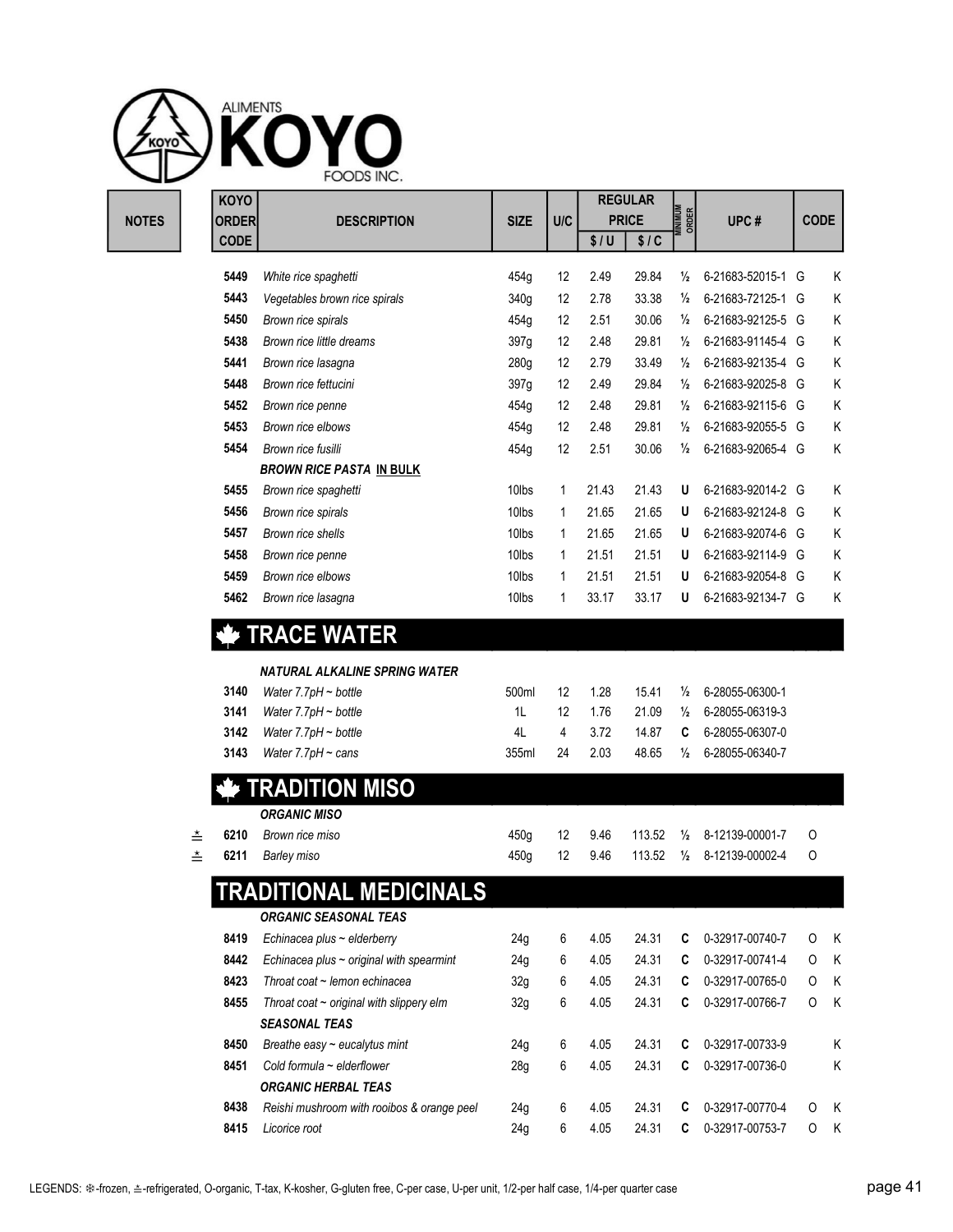![](_page_41_Picture_0.jpeg)

|              |   | <b>KOYO</b>   |                                                 |             |     |      | <b>REGULAR</b> |                         |                 |             |   |
|--------------|---|---------------|-------------------------------------------------|-------------|-----|------|----------------|-------------------------|-----------------|-------------|---|
| <b>NOTES</b> |   | <b>ORDER</b>  | <b>DESCRIPTION</b>                              | <b>SIZE</b> | U/C |      | <b>PRICE</b>   | <b>MINIMUM</b><br>Order | UPC#            | <b>CODE</b> |   |
|              |   | <b>CODE</b>   |                                                 |             |     | \$/U | \$1C           |                         |                 |             |   |
|              |   |               |                                                 |             |     |      |                |                         |                 |             |   |
|              |   | 8416          | Nettle leaf                                     | 32g         | 6   | 4.05 | 24.31          | C                       | 0-32917-00755-1 | 0           | K |
|              |   | 8433          | Ginger                                          | 24g         | 6   | 4.05 | 24.31          | C                       | 0-32917-00747-6 | 0           | K |
|              |   | 8421          | Fennel                                          | 32g         | 6   | 4.05 | 24.31          | C                       | 0-32917-00744-5 | 0           | Κ |
|              |   | 8425          | Hibiscus                                        | 28g         | 6   | 4.05 | 24.31          | C                       | 0-32917-00751-3 | 0           | Κ |
|              |   | 8426          | Lemon balm                                      | 24g         | 6   | 4.05 | 24.31          | C                       | 0-32917-00752-0 | 0           | Κ |
|              |   | 8443          | Chamomile                                       | 21g         | 6   | 4.05 | 24.31          | C                       | 0-32917-00735-3 | 0           | Κ |
|              |   | 8432          | Chamomile with lavender                         | 24g         | 6   | 4.05 | 24.31          | C                       | 0-32917-00734-6 | 0           | Κ |
|              |   | 8445          | Turmeric with meadowsweet & ginger              | 32g         | 6   | 4.05 | 24.31          | C                       | 0-32917-00768-1 | 0           | K |
|              |   | 8439          | Raspberry leaf                                  | 28g         | 6   | 4.05 | 24.31          | C                       | 0-32917-00759-9 | 0           | Κ |
|              |   | 8440          | Roasted dandelion root                          | 24g         | 6   | 4.05 | 24.31          | C                       | 0-32917-00760-5 | 0           | Κ |
|              |   | 8430          | Dandelion leaf & root                           | 28g         | 6   | 4.05 | 24.31          | C                       | 0-32917-00738-4 | 0           | K |
|              |   | 8444          | Peppermint                                      | 24g         | 6   | 4.05 | 24.31          | C                       | 0-32917-00758-2 | 0           | Κ |
|              |   | 8448          | Spearmint                                       | 24g         | 6   | 4.05 | 24.31          | C                       | 0-32917-00763-6 | 0           | Κ |
|              |   | 8436          | Hawthorn with hibiscus                          | 32g         | 6   | 4.05 | 24.31          | C                       | 0-32917-00750-6 | O           | Κ |
|              |   |               | <b>ORGANIC LAXATIVE TEAS</b>                    |             |     |      |                |                         |                 |             |   |
|              |   | 8422          | Smooth move $\sim$ senna peppermint             | 32g         | 6   | 4.05 | 24.31          | C                       | 0-32917-00761-2 | 0           | Κ |
|              |   | 8453          | Smooth move ~ original woth senna               | 32g         | 6   | 4.05 | 24.31          | C                       | 0-32917-00762-9 | O           | Κ |
|              |   |               | <b>ORGANIC GREEN TEAS</b>                       |             |     |      |                |                         |                 |             |   |
|              |   | 8420          | Ginger                                          | 26g         | 6   | 4.05 | 24.31          | C                       | 0-32917-00748-3 | 0           | Κ |
|              |   | 8441          | Lemongrass                                      | 24g         | 6   | 4.05 | 24.31          | C                       | 0-32917-00749-0 | 0           | Κ |
|              |   | 8418          | Matcha with toasted rice                        | 24g         | 6   | 4.05 | 24.31          | C                       | 0-32917-00771-1 | O           | K |
|              |   |               | <b>ORGANIC RELAXATION TEAS</b>                  |             |     |      |                |                         |                 |             |   |
|              |   | 8427          | Nighty night extra $\sim$ valerian              | 24g         | 6   | 4.05 | 24.31          | C                       | 0-32917-00756-8 | 0           | K |
|              |   | 8456          | Nighty night $\sim$ original with passionflower | 28g         | 6   | 4.05 | 24.31          | C                       | 0-32917-00757-5 | 0           | Κ |
|              |   | 8449          | Cup of calm $\sim$ lavender mint                | 24g         | 6   | 4.05 | 24.31          | C                       | 0-32917-00737-7 | 0           | Κ |
|              |   | 8429          | Stress soother ~ cinnamon                       | 24g         | 6   | 4.05 | 24.31          | C                       | 0-32917-00764-3 | 0           | Κ |
|              |   | 8437          | Tulsi with ginger                               | 32g         | 6   | 4.05 | 24.31          | C                       | 0-32917-00767-4 | O           | Κ |
|              |   |               | <b>ORGANIC DIGESTIVE TEAS</b>                   |             |     |      |                |                         |                 |             |   |
|              |   | 8431          | Ginger aid                                      | 32g         | 6   | 4.05 | 24.31          | C                       | 0-32917-00745-2 | 0           | Κ |
|              |   | 8457          | Belly comfort $\sim$ peppermint                 | 28g         | 6   | 4.05 | 24.31          | C                       | 0-32917-00739-1 | 0           | К |
|              |   |               | <b>ORGANIC WOMEN'S TEAS</b>                     |             |     |      |                |                         |                 |             |   |
|              |   | 8434          | Mother's milk ~ original w/fennel & fenugreek   | 28g         | 6   | 4.05 | 24.31          | C                       | 0-32917-00754-4 | 0           | Κ |
|              |   | 8452          | Weightless $\sim$ dandelion hibiscus            | 32g         | 6   | 4.05 | 24.31          | C                       | 0-32917-00769-8 | 0           | Κ |
|              |   |               | <b>ORGANIC DETOX TEAS</b>                       |             |     |      |                |                         |                 |             |   |
|              |   | 8428          | Everyday detox ~ dandelion                      | 24g         | 6   | 4.05 | 24.31          | C                       | 0-32917-00742-1 | 0           | Κ |
|              |   | 8447          | Everyday detox ~ lemon                          | 24g         | 6   | 4.05 | 24.31          | С                       | 0-32917-00743-8 | 0           | K |
|              |   |               |                                                 |             |     |      |                |                         |                 |             |   |
|              |   | <b>TUBIFY</b> |                                                 |             |     |      |                |                         |                 |             |   |
|              |   |               | <b>ORGANIC CRAFT FREEZIES</b>                   |             |     |      |                |                         |                 |             |   |
|              | ₩ | 9230          | Mango tiger                                     | 330ml       | 12  | 5.46 | 65.49          | $\frac{1}{2}$           | 6-58055-43203-6 | 0           |   |
|              | ₩ | 9231          | Raspberry raven lemonade                        | 330ml       | 12  | 5.46 | 65.49          | $\frac{1}{2}$           | 6-28055-43201-2 | 0           |   |
|              |   |               |                                                 |             |     |      |                |                         |                 |             |   |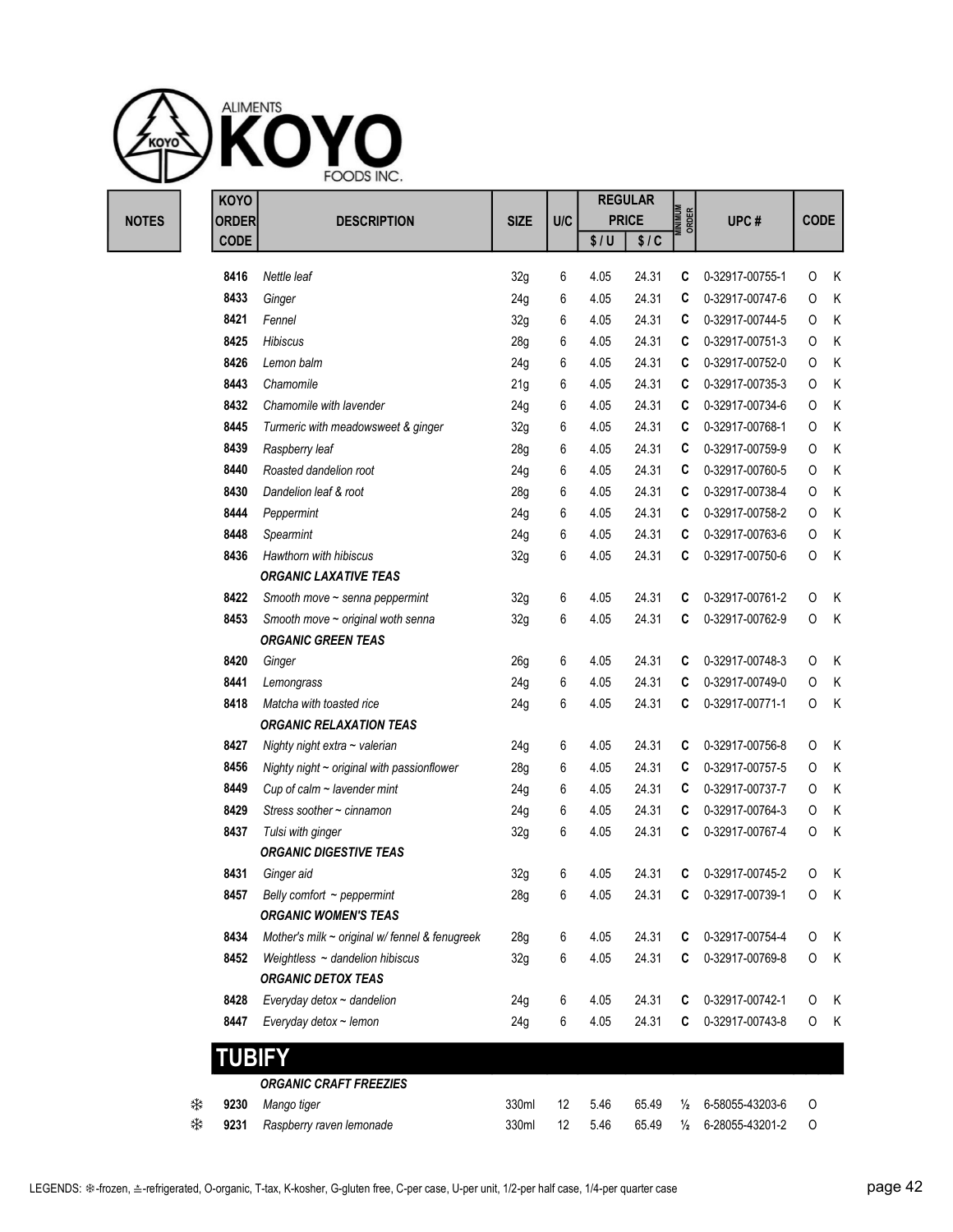| <b>NOTES</b> |        | <b>KOYO</b><br>ORDER | <b>DESCRIPTION</b>                               | <b>SIZE</b>    | U/C      |              | <b>REGULAR</b><br><b>PRICE</b> | <b>MINIMUM</b><br>Order        | UPC#                               | <b>CODE</b> |
|--------------|--------|----------------------|--------------------------------------------------|----------------|----------|--------------|--------------------------------|--------------------------------|------------------------------------|-------------|
|              |        | <b>CODE</b>          |                                                  |                |          | \$/U         | \$1C                           |                                |                                    |             |
|              |        |                      |                                                  |                |          |              |                                |                                |                                    |             |
|              | ₩<br>₩ | 9232<br>9233         | Minty moose limeade<br>Coconut koala caffe latte | 330ml<br>330ml | 12<br>12 | 5.46<br>5.46 | 65.49<br>65.49                 | $\frac{1}{2}$<br>$\frac{1}{2}$ | 6-28055-43206-7<br>6-28055-43208-1 | O<br>O      |
|              |        |                      |                                                  |                |          |              |                                |                                |                                    |             |
|              |        |                      | TUNAH                                            |                |          |              |                                |                                |                                    |             |
|              |        |                      | SIMULATED VEGAN PLANT BASED TUNA                 |                |          |              |                                |                                |                                    |             |
|              |        | 9492                 | Tunah in oil                                     | 150g           | 12       | 3.01         | 36.17                          | $\frac{1}{2}$                  | 8-51335-00045-2                    |             |
| <b>NEW</b>   |        | 9491                 | Tunah in oil ~ sriracha                          | 150g           | 12       | 3.01         | 36.17                          | $\frac{1}{2}$                  | 8-51335-00080-3                    |             |
| <b>NEW</b>   |        | 9493                 | Tunah in oil $\sim$ garlic                       | 150g           | 12       | 3.01         | 36.17                          | $\frac{1}{2}$                  | 8-51335-00081-0                    |             |
| <b>NEW</b>   |        | 9494                 | Tunah in oil ~ lemon pepper                      | 150g           | 12       | 3.01         | 36.17                          | $\frac{1}{2}$                  | 8-51335-00087-2                    |             |
|              |        |                      |                                                  |                |          |              |                                |                                |                                    |             |
|              |        | UDI'S                |                                                  |                |          |              |                                |                                |                                    |             |
|              |        |                      | <b>GLUTEN FREE BAGELS</b>                        |                |          |              |                                |                                |                                    |             |
|              | ₩      | 7447                 | Plain bagel                                      | 396g           | 8        | 4.52         | 36.17                          | C                              | 6-98997-80954-8 G                  | Κ           |
|              |        |                      | <b>GLUTEN FREE LOAF</b>                          |                |          |              |                                |                                |                                    |             |
|              | ₩      | 7430                 | White sandwich loaf                              | 340g           | 8        | 4.28         | 34.23                          | C                              | 6-98997-80910-4 G                  | K           |
|              | ₩      | 7435                 | Delicious whole grain sandwich loaf              | 340g           | 8        | 4.28         | 34.23                          | C                              | 6-98997-82915-7 G                  | Κ           |
|              |        |                      | <b>GLUTEN FREE PIZZA CRUSTS</b>                  |                |          |              |                                |                                |                                    |             |
|              | ₩      | 7457                 | Pizza 9" crust                                   | 224g           | 8        | 4.07         | 32.55                          | C                              | 6-98997-80917-3 G                  | K           |
|              | ₩      | 7458                 | <b>GLUTEN FREE PIZZA</b><br>Four cheese pizza    |                | 6        | 12.85        | 77.09                          | C                              | 6-98997-80624-0 G                  | Κ           |
|              | ₩      | 7459                 | Margherita pizza                                 | 497g<br>493g   | 6        | 12.85        | 77.09                          | C                              | 6-98997-80625-7 G                  | Κ           |
|              |        |                      | <b>GLUTEN FREE BUNS</b>                          |                |          |              |                                |                                |                                    |             |
|              | ₩      | 7442                 | Classic hamburger buns                           | 296g           | 8        | 3.42         | 27.36                          | C                              | 6-98997-80913-5 G                  | Κ           |
|              |        |                      |                                                  |                |          |              |                                |                                |                                    |             |
|              |        |                      | URBANI                                           |                |          |              |                                |                                |                                    |             |
|              |        |                      | APPETIZERS ~ ARANCINI RISOTTO BALLS              |                |          |              |                                |                                |                                    |             |
|              | ₩      | 9480                 | Mozzarella                                       | 280g           | 8        | 4.07         | 32.55                          | C                              | 8-51335-00030-8                    |             |
|              | ₩      | 9481                 | Italian ~ Italian sausage & mozzarella           | 280g           | 8        | 4.07         | 32.55                          | C                              | 8-51335-00031-5                    |             |
|              | ₩      | 9482                 | Marinara ~ tomato sauce, peas & mozzarella       | 280g           | 8        | 4.07         | 32.55                          | C                              | 8-51335-00033-9                    |             |
|              | ₩      | 9483                 | Porcini ~ wild mushroom & cream cheese           | 280g           | 8        | 4.07         | 32.55                          | C                              | 8-51335-00034-6                    |             |
|              |        |                      |                                                  |                |          |              |                                |                                |                                    |             |
|              |        |                      | <b>VEGETARIAN GOURMET</b>                        |                |          |              |                                |                                |                                    |             |
|              |        |                      | <b>ARTISAN VEGAN BURGERS</b>                     |                |          |              |                                |                                |                                    |             |
|              | ₩      | 9430                 | Quinoa & chickpea                                | 4x100g         | 12       | 5.61         | 67.26                          | $\frac{1}{2}$                  | 6-27843-51737-5 G                  |             |
|              | ₩      | 9431                 | Mexican spicy 3-bean                             | 4x100g         | 12       | 5.61         | 67.26                          | $\frac{1}{2}$                  | 6-27843-51739-9 G                  |             |
|              | ₩      | 9432                 | Lentil & walnut                                  | 4x100g         | 12       | 5.61         | 67.26                          | $\frac{1}{2}$                  | 6-27843-51741-2 G                  |             |
|              | ₩      | 9433                 | Sweet potato & black bean                        | 4x100g         | 12       | 5.61         | 67.26                          | $\frac{1}{2}$                  | 6-27843-51743-6 G                  |             |
|              | ₩      | 9434                 | Eggplant & tahini                                | 4x100g         | 12       | 5.61         | 67.26                          | $\frac{1}{2}$                  | 6-28110-15008-0 G                  |             |
|              |        |                      | <b>ARTISAN VEGAN BEET BALLS</b>                  |                |          |              |                                |                                |                                    |             |
|              | ₩      | 9435                 | Beetballs $\sim$ with fresh beets and lentils    | 260g           | 12       | 4.93         | 59.16                          | $\frac{1}{2}$                  | 6-27843-51737-5 G                  |             |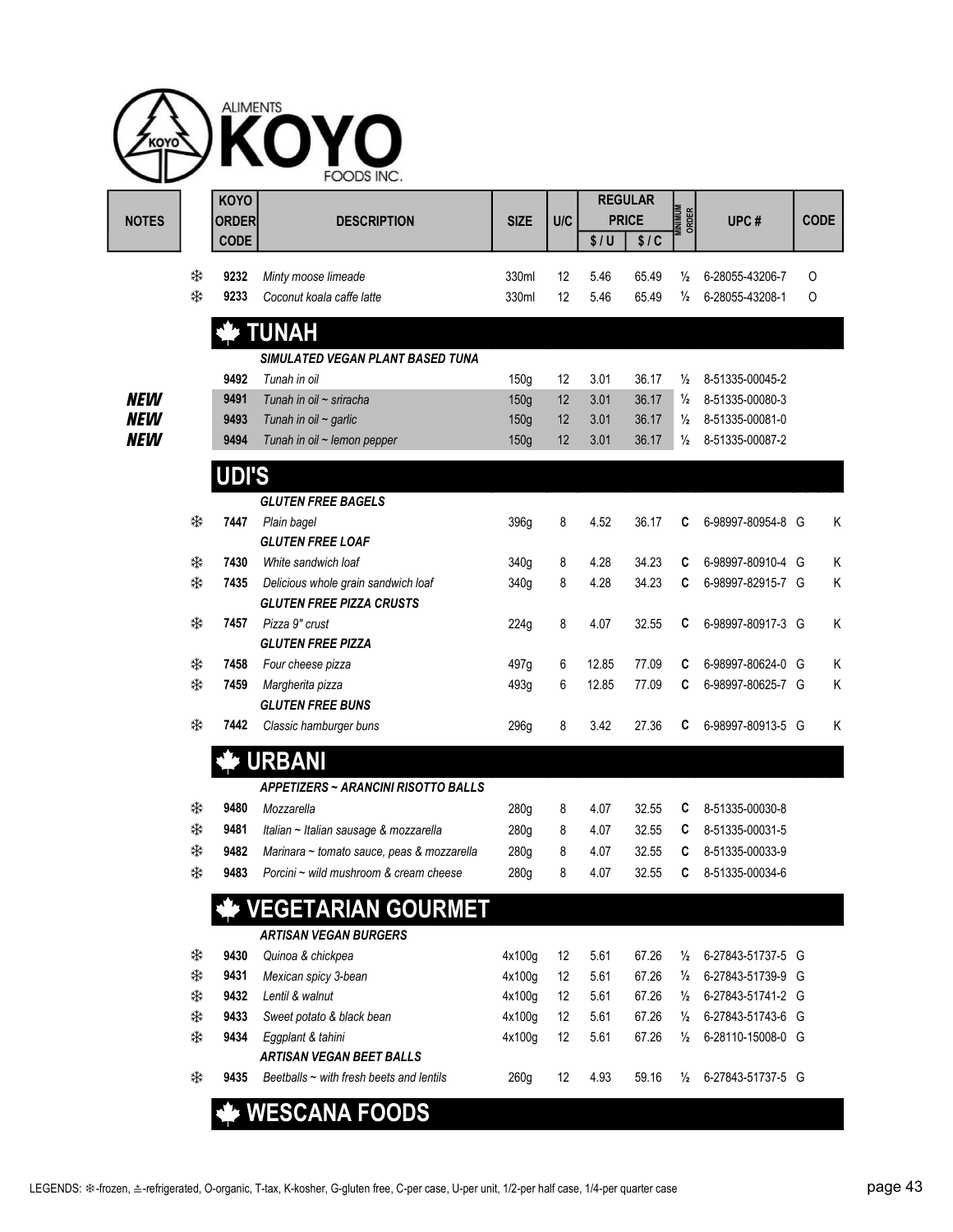| <b>KOYO</b>  | <b>ALIMENTS</b>                     | FOODS INC.                                   |             |            |       |                                        |                         |                    |             |   |
|--------------|-------------------------------------|----------------------------------------------|-------------|------------|-------|----------------------------------------|-------------------------|--------------------|-------------|---|
| <b>NOTES</b> | <b>KOYO</b><br>ORDER<br><b>CODE</b> | <b>DESCRIPTION</b>                           | <b>SIZE</b> | <b>U/C</b> | \$/U  | <b>REGULAR</b><br><b>PRICE</b><br>\$1C | <b>MINIMUM</b><br>ORDER | UPC#               | <b>CODE</b> |   |
|              |                                     | <b>ORGANIC GLUTEN FREE OATS</b>              |             |            |       |                                        |                         |                    |             |   |
|              | 4430                                | Steel cut oats                               | 1Kg         | 6          | 11.51 | 69.03                                  | C                       | 8-84063-20001-6 GO |             | K |
|              | 4431                                | Rolled oats                                  | 1Kg         | 6          | 11.51 | 69.03                                  | C                       | 8-84063-20002-3 GO |             | K |
|              | 4432                                | Quick oats                                   | 1Kg         | 6          | 11.51 | 69.03                                  | C                       | 8-84063-20003-0 GO |             | K |
|              |                                     | <b>WESTERN RICE MILLS</b>                    |             |            |       |                                        |                         |                    |             |   |
|              | 5255                                | <b>ORGANIC RICE</b><br>Long grain brown rice | 907g        | 6          | 7.01  | 42.07                                  | C                       | 0-61052-50630-8 GO |             | K |
|              | 5256                                | Short grain brown rice                       | 907g        | 6          | 6.64  | 39.84                                  | C                       | 0-61052-50629-2 GO |             | K |
|              |                                     |                                              |             |            |       |                                        |                         | 0-61052-40719-3 GO |             | K |
|              | 5257                                | Brown jasmine rice                           | 907g        | 6          | 7.20  | 43.19                                  | C                       |                    |             |   |

# WHOLESOME SWEETENERS

|   |      | <b>SUGAR</b>                                |        |    |       |       |               |                 |          |   |
|---|------|---------------------------------------------|--------|----|-------|-------|---------------|-----------------|----------|---|
|   | 8964 | Organic sucanat                             | 907q   | 6  | 8.28  | 49.70 | C             | 0-12511-30500-0 | O        | K |
|   | 8965 | Fair trade organic turbinado raw cane sugar | 680q   | 6  | 6.32  | 37.92 | C             | 0-12511-44471-6 | $\Omega$ | K |
|   | 8962 | Fair trade raw cane sugar                   | 680q   | 6  | 6.01  | 36.06 | C             | 0-12511-47071-5 |          | K |
|   | 8966 | Organic icing sugar                         | 454q   | 6  | 5.33  | 31.99 | C             | 0-12511-32004-1 | $\circ$  | K |
|   | 8970 | Organic light brown sugar                   | 680g   | 6  | 5.98  | 35.86 | C             | 0-12511-44641-3 | $\Omega$ | K |
|   | 8971 | Organic dark brown sugar                    | 680q   | 6  | 5.98  | 35.86 | C             | 0-12511-44652-9 | $\circ$  | K |
|   | 8968 | Organic golden sugar                        | 454q   | 6  | 4.49  | 26.92 | C             | 0-12511-47031-9 | 0        | K |
|   | 8969 | Organic golden sugar                        | 907g   | 6  | 6.96  | 41.75 | C             | 0-12511-40600-4 | $\circ$  | K |
|   |      | <b>ORGANIC COCONUT PALM SUGAR</b>           |        |    |       |       |               |                 |          |   |
|   | 8976 | Coconut palm sugar                          | 454g   | 6  | 6.60  | 39.61 | C             | 0-12511-97106-9 | $\circ$  | K |
|   |      | <b>ORGANIC BLACKSTRAP MOLASSES</b>          |        |    |       |       |               |                 |          |   |
|   | 8960 | Blackstrap molasses unsulphured             | 662q   | 12 | 6.33  | 76.00 | $\frac{1}{2}$ | 0-12511-60000-6 | $\circ$  | K |
|   | 8961 | Blackstrap molasses unsulphured             | 1.13kg | 6  | 9.13  | 54.80 | C             | 0-12511-70000-3 | O        | K |
|   |      | <b>ZERO CALORIE SWEETENERS</b>              |        |    |       |       |               |                 |          |   |
|   | 8987 | Organic stevia - 35 packets                 | 35x1q  | 6  | 5.06  | 30.36 | C             | 0-12511-97635-4 | $\circ$  | K |
|   | 8988 | Organic stevia - 75 packets                 | 75x1g  | 6  | 6.93  | 41.58 | C             | 0-12511-97675-0 | O        | Κ |
|   |      | <b>ORGANIC AGAVE</b>                        |        |    |       |       |               |                 |          |   |
|   | 8972 | Organic blue agave                          | 240mL  | 6  | 6.05  | 36.27 | C             | 0-12511-47121-7 | $\circ$  | K |
|   | 8973 | Organic blue agave                          | 480mL  | 6  | 8.90  | 53.38 | C             | 0-12511-47231-3 | $\Omega$ | K |
|   | 8980 | Organic blue agave                          | 900mL  | 6  | 14.41 | 86.48 | C             | 0-12511-47441-6 | $\circ$  | K |
|   | 8974 | Organic blue agave $\sim$ raw               | 240mL  | 6  | 6.05  | 36.27 | C             | 0-12511-47312-9 | O        | K |
|   | 8975 | Organic blue agave $\sim$ raw               | 480mL  | 6  | 8.90  | 53.38 | C             | 0-12511-47323-5 | $\circ$  | K |
|   | 8981 | Organic blue agave $\sim$ raw               | 900mL  | 6  | 14.41 | 86.48 | C             | 0-12511-47644-1 | O        | K |
|   |      |                                             |        |    |       |       |               |                 |          |   |
|   |      | <b>WHOLLY GLUTEN FREE</b>                   |        |    |       |       |               |                 |          |   |
|   |      | <b>GLUTEN FREE PRODUCTS</b>                 |        |    |       |       |               |                 |          |   |
| ₩ | 8485 | Pie shells ~ 2 pack ~ $9''$ (23cm)          | 422q   | 6  | 6.10  | 36.57 | C             | 0-74677-99033-9 | G        | K |